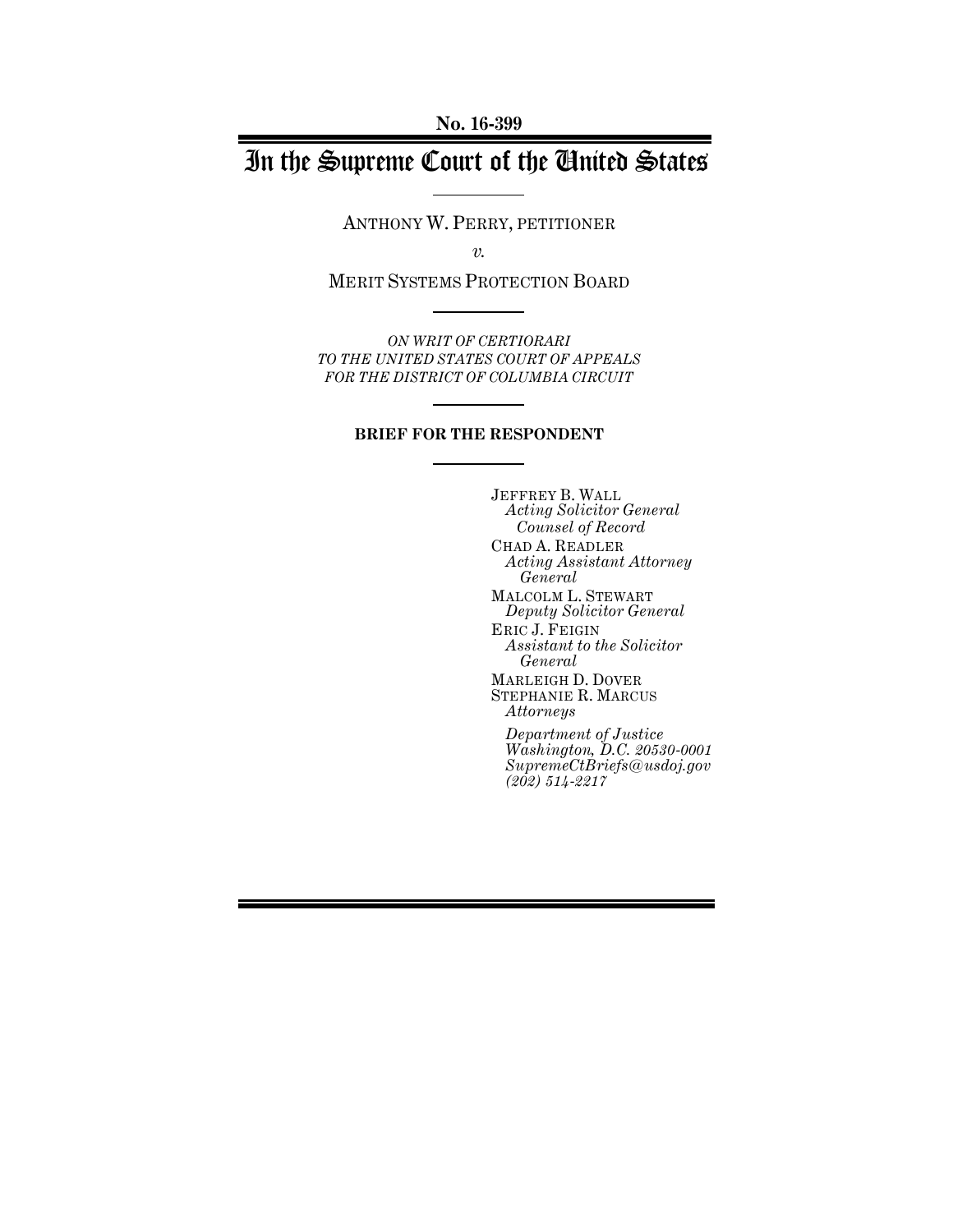### **QUESTION PRESENTED**

Whether 5 U.S.C. 7703(b)(2), which creates an exception to exclusive Federal Circuit review of Merit Systems Protection Board (MSPB or Board) decisions in cases where "an action which [an] employee \* \* \* may appeal to the [Board]" is alleged to involve discrimination, 5 U.S.C.  $7702(a)(1)(A)$ , applies to a case in which the MSPB determines that the relevant action is not one that the employee may appeal to the Board.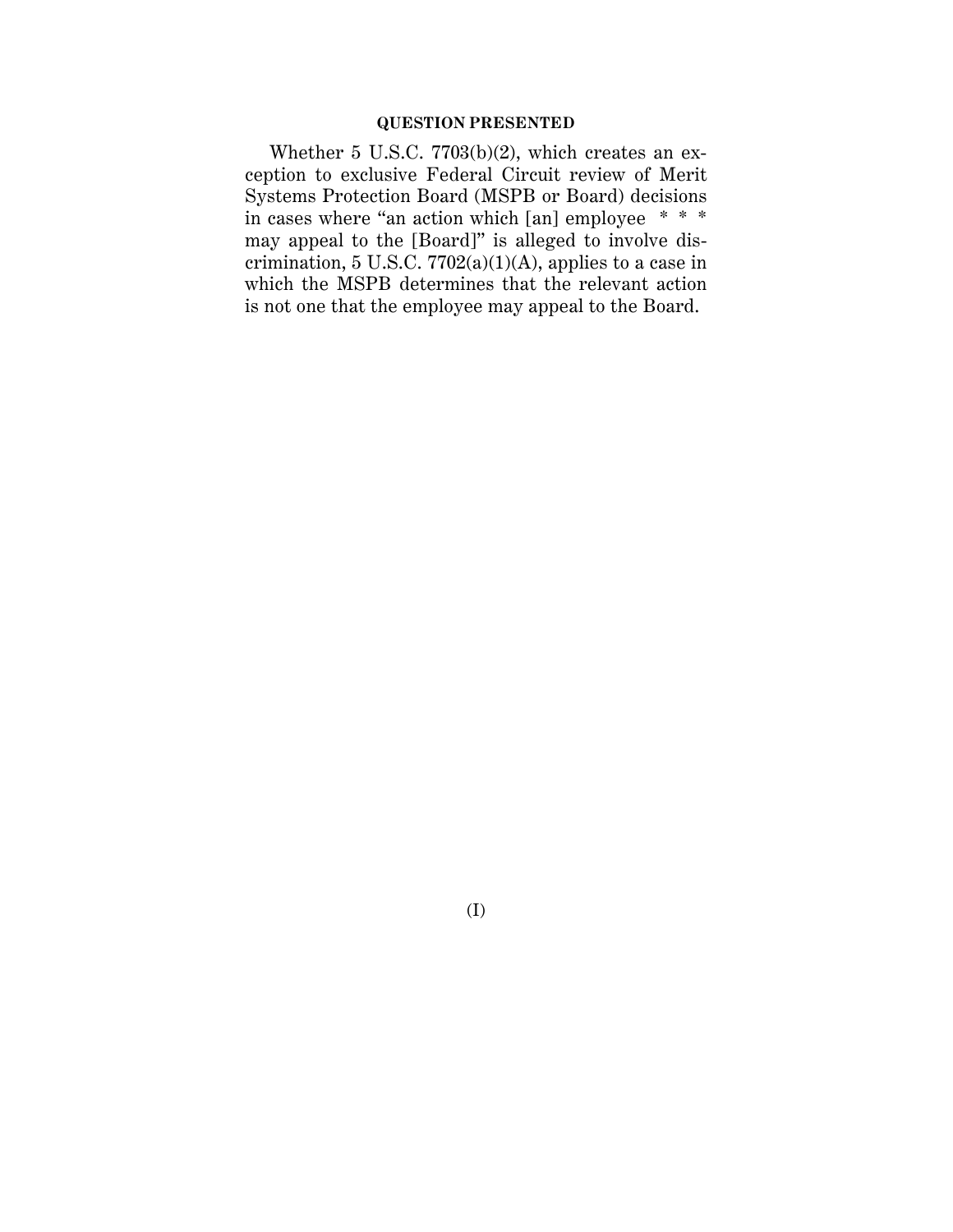## **TABLE OF CONTENTS**

Page

| 1. The Merit Systems Protection Board 2                             |
|---------------------------------------------------------------------|
|                                                                     |
|                                                                     |
|                                                                     |
| Argument:                                                           |
| I. The CSRA channels judicial review of MSPB                        |
| appealability decisions to the Federal Circuit  17                  |
| A. The mixed-case exception to exclusive                            |
| Federal Circuit review of MSPB decisions                            |
| does not apply when the MSPB determines                             |
|                                                                     |
| B. Exclusive Federal Circuit review of MSPB                         |
| nonappealability determinations in discrimin-                       |
| ation cases effectuates the CSRA's structural                       |
|                                                                     |
| II. Petitioner's approach to judicial review is unsound  32         |
| A. Judicial review of the MSPB's nonappealability                   |
| determination is distinct from a potential trial                    |
| on petitioner's discrimination claims 33                            |
| This Court's decision in Kloeckner does not<br>$\mathbf{B}_{\cdot}$ |
|                                                                     |
| C. Petitioner is not entitled to disregard the                      |
| MSPB's decision and insist on treating his                          |
| case as mixed for purposes of judicial review 43                    |
| Conclusion<br>.                                                     |
| Appendix - Statutory and regulatory provisions 1a                   |

# (III)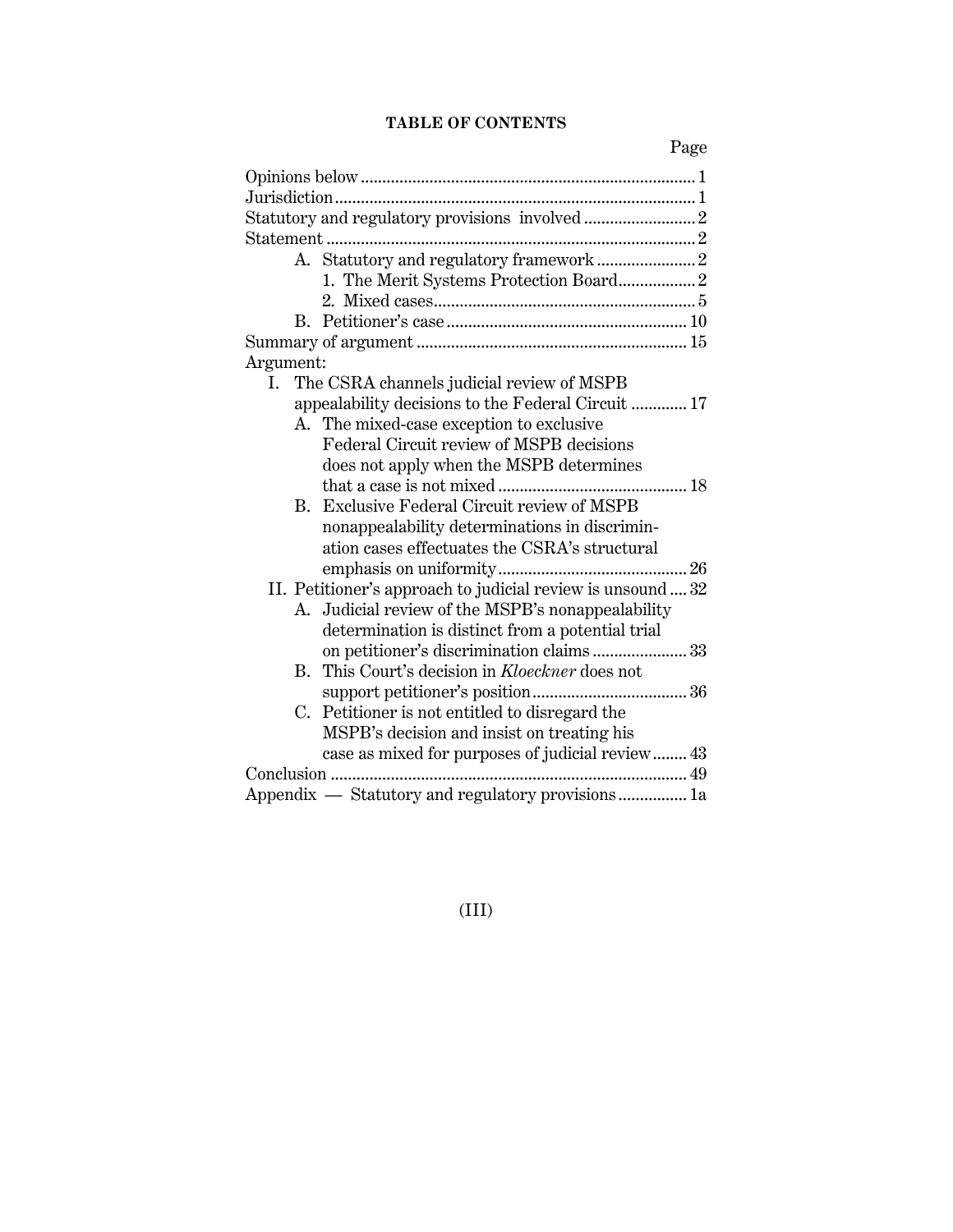# **TABLE OF AUTHORITIES**

| Cases:<br>Page                                      |
|-----------------------------------------------------|
|                                                     |
|                                                     |
|                                                     |
| Bolton v. MSPB, 154 F.3d 1313 (Fed. Cir. 1998),     |
| <i>Bonds v. Leavitt, 629 F.3d 369 (4th Cir.),</i>   |
|                                                     |
|                                                     |
|                                                     |
| Burzynski v. Cohen, 264 F.3d 611 (6th Cir. 2001) 32 |
| Campbell v. Potter, EEOC Decision No. 03-40046,     |
| Carducci v. Regan, 714 F.2d 171 (D.C. Cir. 1983)  3 |
| Chevron U.S.A. Inc. v. NRDC, 467 U.S. 837 (1984) 22 |
| City of Arlington v. FCC, 133 S. Ct. 1863 (2013) 22 |
| Colbath v. Department of the Army, 89 Fed. Appx.    |
|                                                     |
| Conforto v. MSPB, 713 F.3d 1111                     |
|                                                     |
|                                                     |
| Cruz v. Department of Navy, 934 F.2d 1240           |
|                                                     |
| Douglas v. Veterans Admin., 5 M.S.P.R. 280 (1981) 3 |
| Doyal v. Marsh, 777 F.2d 1526 (11th Cir. 1985) 28   |
| Elgin v. Department of the Treasury, 567 U.S. 1     |
| $(2012)$<br>21, 29                                  |
| Federal Power Comm'n v. Louisiana Power & Light     |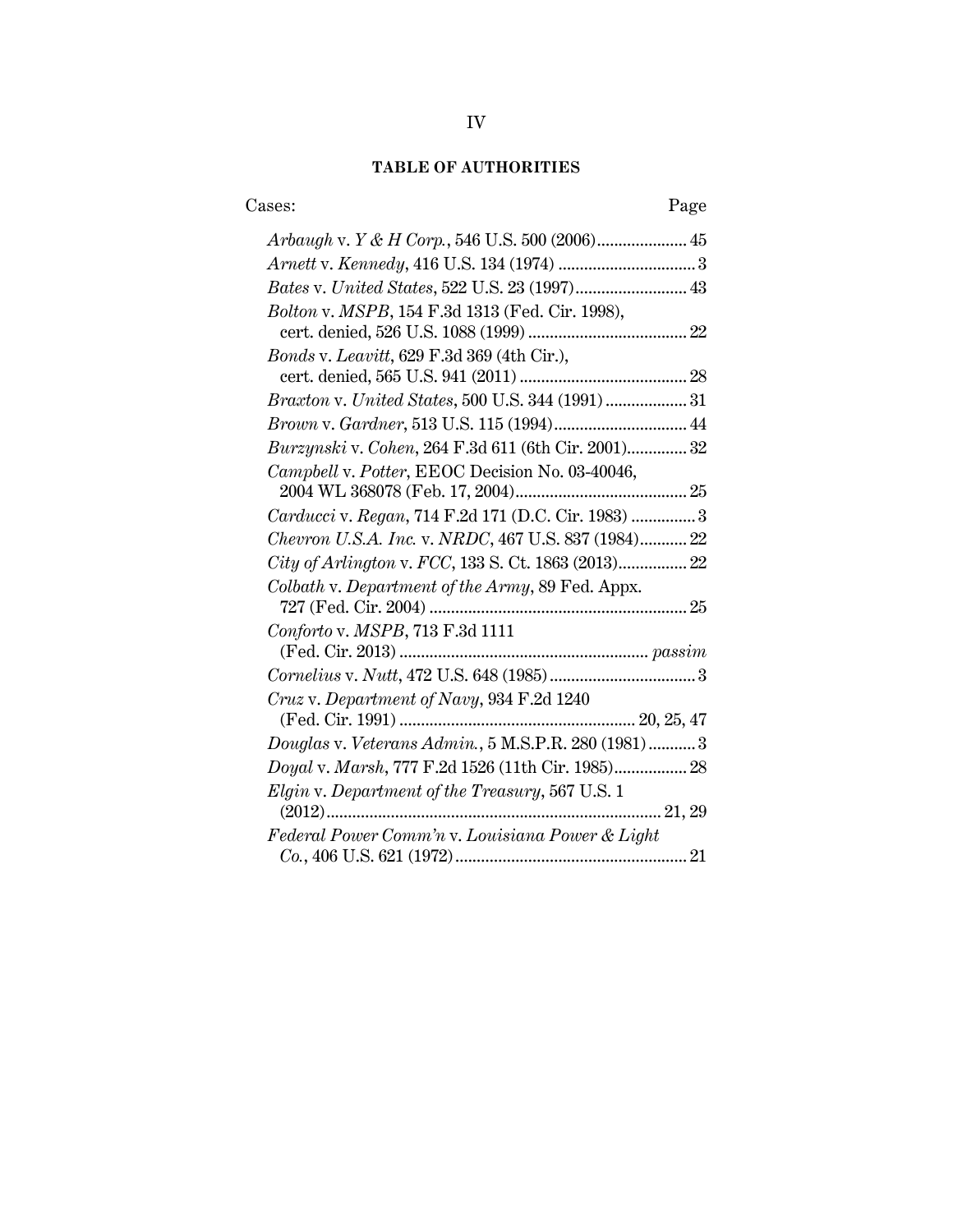| Cases-Continued:<br>Page                                  |
|-----------------------------------------------------------|
| Garcia v. Department of Homeland Sec.,                    |
| Gratehouse v. United States, 512 F.2d 1104                |
|                                                           |
| Henderson v. Shinseki, 562 U.S. 428 (2011) 39             |
| Holderfield v. MSPB, 326 F.3d 1207 (Fed. Cir. 2003) 22    |
| Ikossi v. Department of Navy, 516 F.3d 1037               |
| Jerome B. Grubart, Inc. v. Great Lakes Dredge &           |
|                                                           |
| Karlene P. v. Burwell, EEOC Decision No.                  |
|                                                           |
| Kelliher v. Veneman, 313 F.3d 1270 (11th Cir. 2002)  22   |
|                                                           |
|                                                           |
| Manning v. MSPB, 742 F.2d 1424 (Fed. Cir. 1984)  27       |
| Mays v. USPS, 995 F.2d 1056 (Fed. Cir. 1993) 30, 48       |
| McCarthy v. Vilsack, 322 Fed. Appx. 456                   |
| (7th Cir. 2009), cert. denied, 558 U.S. 1116 (2010) 33    |
| Mims v. Social Sec. Admin., 120 M.S.P.R. 213 (2013)  4, 5 |
| Myers v. Bethlehem Shipbuilding Corp., 303 U.S. 41        |
|                                                           |
| National Cable & Telecomms. Ass'n v. Brand X              |
|                                                           |
| NLRB v. SW General, Inc., No. 15-1251                     |
| Nuno v. Rumsfeld, EEOC Decision No. 04-60029,             |
|                                                           |
| Powell v. Department of Def., 158 F.3d 597                |
|                                                           |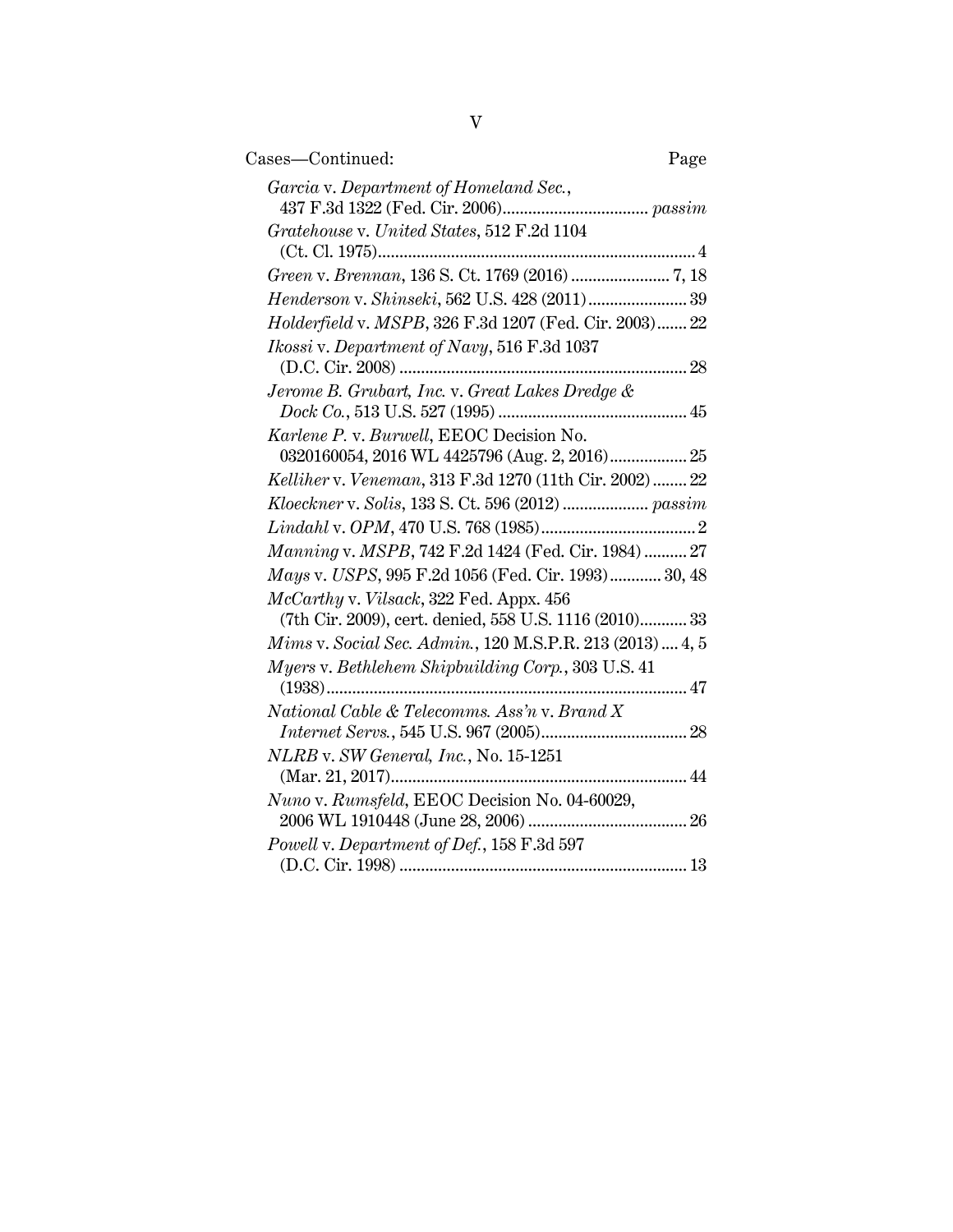| Cases-Continued:                                                                                | Page |
|-------------------------------------------------------------------------------------------------|------|
| Putnam v. Department of Homeland Sec.,                                                          |      |
| Seay v. Tennessee Valley Auth., 339 F.3d 454                                                    |      |
|                                                                                                 |      |
| Sher v. United States Dep't of Veterans Affairs,<br>488 F.3d 489 (1st Cir. 2007), cert. denied, |      |
| Shoaf v. Department of Agric., 260 F.3d 1336                                                    |      |
| Sloan v. West, 140 F.3d 1255 (9th Cir. 1998)  25, 32                                            |      |
| Synan v. MSPB, 765 F.2d 1099 (Fed. Cir. 1985)  30                                               |      |
| Taniguchi v. Kan Pac. Saipan, Ltd., 566 U.S. 560                                                |      |
| Tunik v. MSPB, 407 F.3d 1326 (Fed. Cir. 2005) 32                                                |      |
| United States v. Fausto, 484 U.S. 439 (1988)  passim                                            |      |
| United States v. Gonzales, 520 U.S. 1 (1997) 44                                                 |      |
| United States v. Hohri, 482 U.S. 64 (1987) 27, 30                                               |      |
| United States v. Ruiz, 536 U.S. 622 (2002)  47                                                  |      |
| Wal-Mart Stores, Inc. v. Dukes, 564 U.S. 338 (2011)  48                                         |      |
| Wall v. United States, 871 F.2d 1540 (10th Cir. 1989),                                          |      |
| creatitution atotutes and reculetionar                                                          |      |

Constitution, statutes, and regulations:

| Administrative Procedure Act, 5 U.S.C. 701 et seq 22 |
|------------------------------------------------------|
|                                                      |
|                                                      |
|                                                      |
|                                                      |
|                                                      |
|                                                      |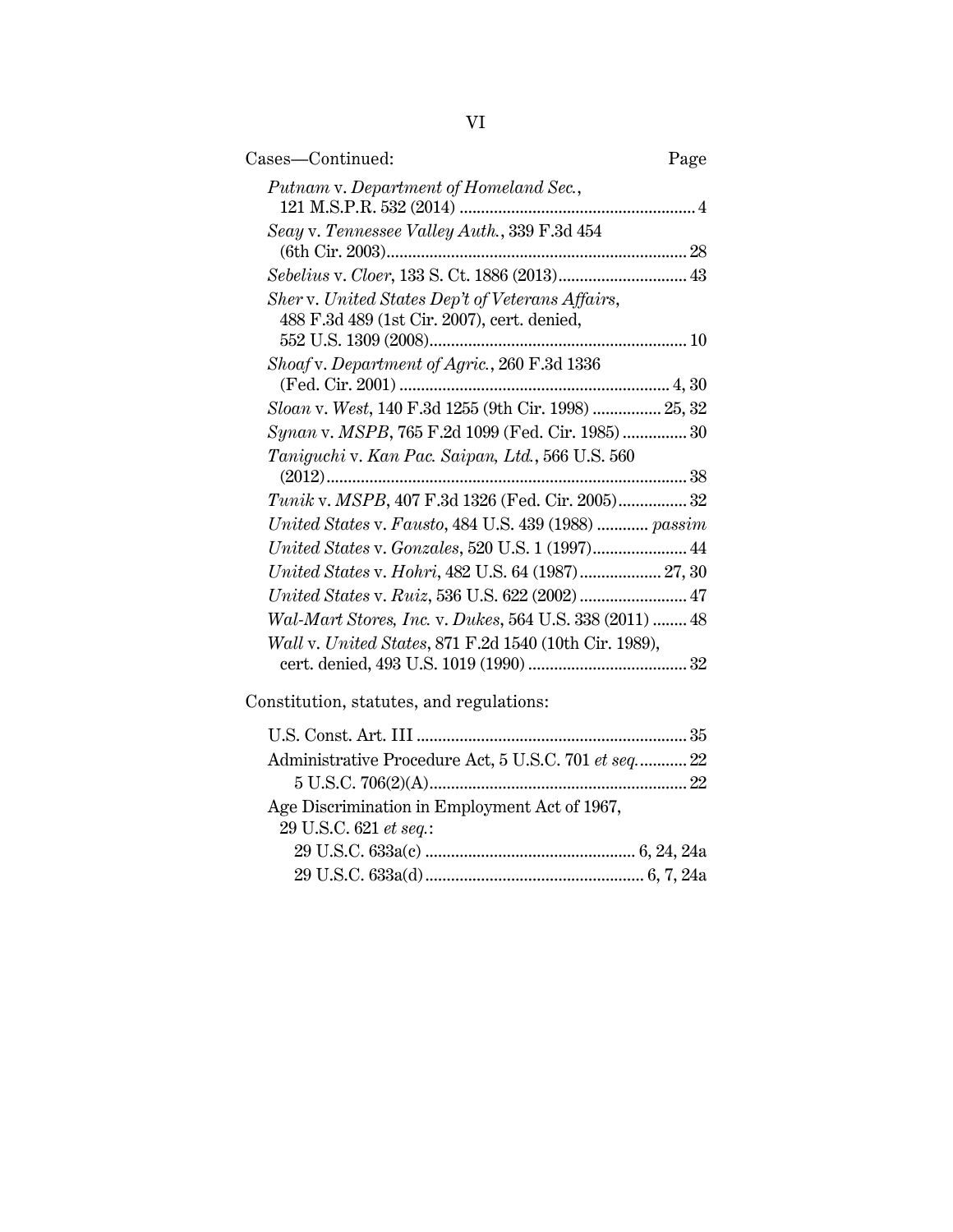**VII** 

| Statutes and regulations-Continued:<br>Page     |  |
|-------------------------------------------------|--|
| Civil Rights Act of 1964:                       |  |
|                                                 |  |
|                                                 |  |
|                                                 |  |
|                                                 |  |
| Civil Service Reform Act of 1978, 5 U.S.C. 1101 |  |
|                                                 |  |
| Pub. L. No. 95-454, 92 Stat. 1143-1144 27       |  |
| Ch. 12, 5 U.S.C. 1201 et seq.:                  |  |
|                                                 |  |
|                                                 |  |
|                                                 |  |
| Ch. 23, 5 U.S.C. 2301 et seq.:                  |  |
|                                                 |  |
|                                                 |  |
|                                                 |  |
|                                                 |  |
|                                                 |  |
|                                                 |  |
|                                                 |  |
|                                                 |  |
|                                                 |  |
|                                                 |  |
| Ch. 77, 5 U.S.C. 7701 et seq.:                  |  |
|                                                 |  |
|                                                 |  |
|                                                 |  |
|                                                 |  |
|                                                 |  |
|                                                 |  |
|                                                 |  |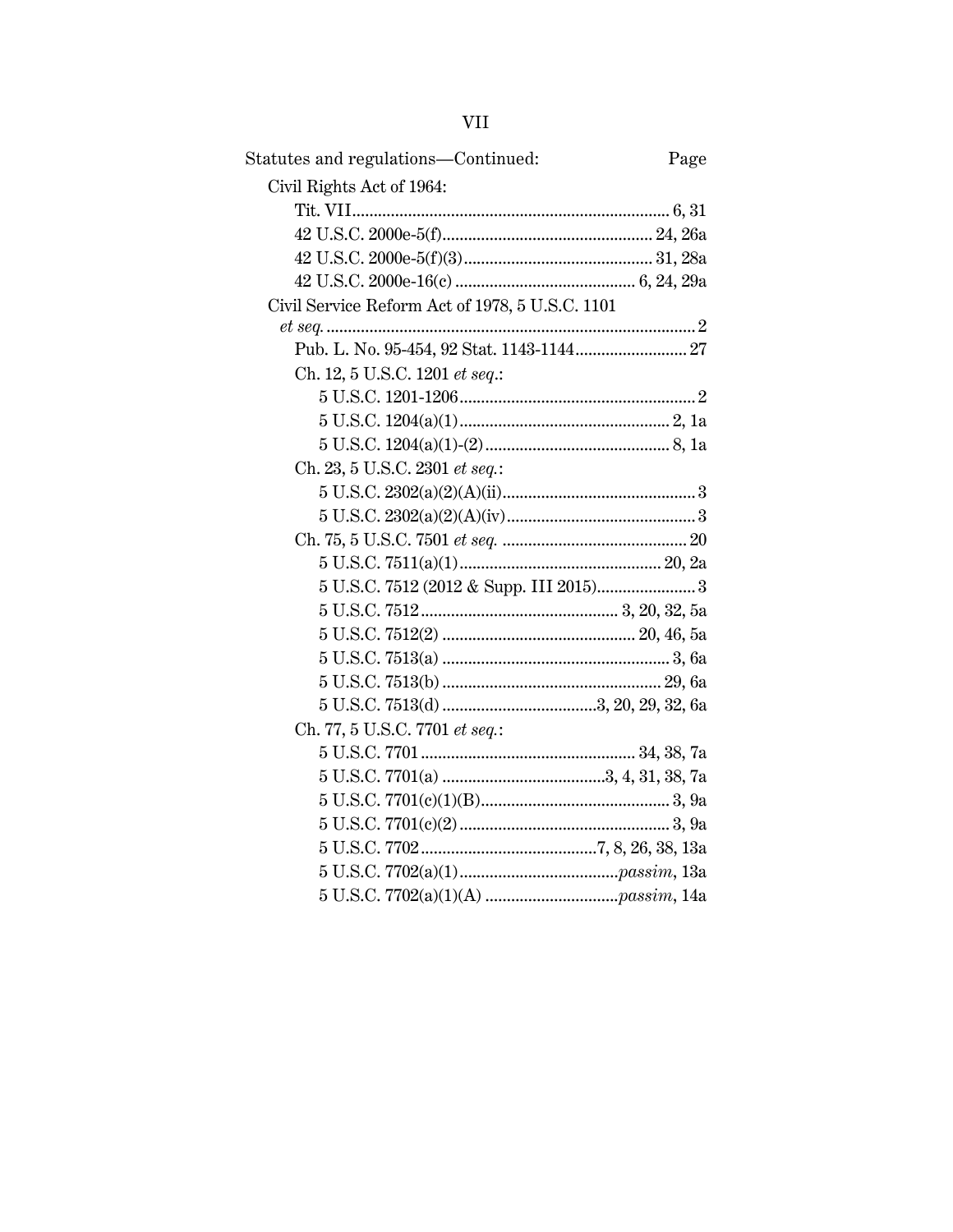| <b>VIII</b>                                                                 |
|-----------------------------------------------------------------------------|
| Statutes and regulations-Continued:<br>Page                                 |
|                                                                             |
|                                                                             |
|                                                                             |
|                                                                             |
|                                                                             |
|                                                                             |
|                                                                             |
|                                                                             |
|                                                                             |
|                                                                             |
| $5$ U.S.C. $7703(b)(1)(A)$ 5, 18, 19, 24, 21a                               |
| 5 U.S.C. 7703(b)(1)(B) (2012 & Supp. III 2015) 5                            |
|                                                                             |
|                                                                             |
|                                                                             |
|                                                                             |
|                                                                             |
|                                                                             |
| Federal Courts Improvement Act of 1982,<br>Pub. L. No. 97-164, 96 Stat. 25: |
|                                                                             |
|                                                                             |
| Rehabilitation Act of 1973, 29 U.S.C. 794a(a)(1)  6, 25a                    |
|                                                                             |
|                                                                             |
|                                                                             |
| 5 C.F.R.:                                                                   |
| Pt. 752:                                                                    |
|                                                                             |
|                                                                             |
|                                                                             |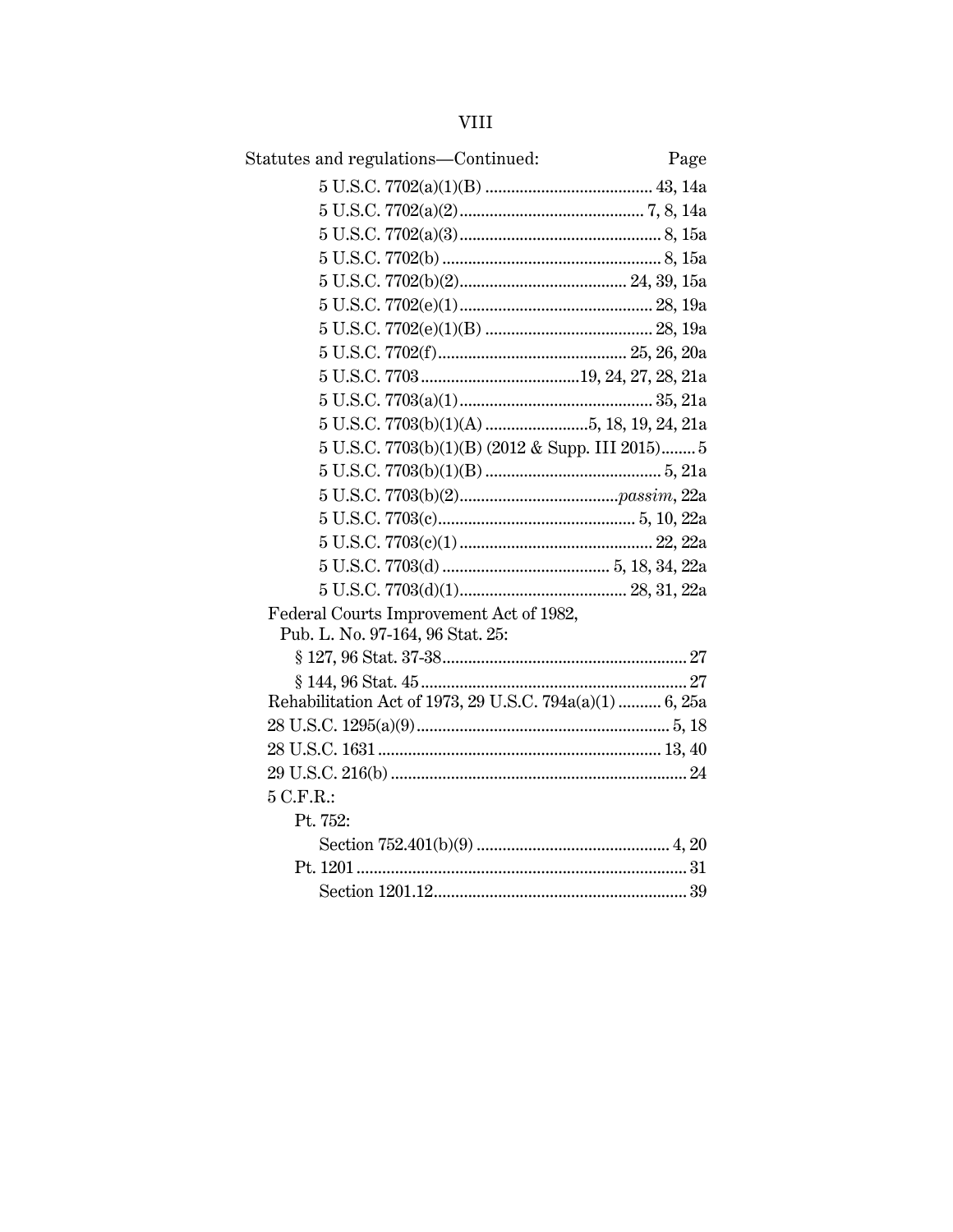| Regulations-Continued: | Page |
|------------------------|------|
|                        |      |
|                        |      |
|                        |      |
|                        |      |
|                        |      |
|                        |      |
|                        |      |
|                        |      |
| 29 C.F.R.:             |      |
|                        |      |
|                        |      |
|                        |      |
|                        |      |
|                        |      |
|                        |      |
|                        |      |
|                        |      |
|                        |      |
|                        |      |
|                        |      |

# Miscellaneous:

| 5B Charles Alan Wright et al., Federal Practice and  |  |
|------------------------------------------------------|--|
|                                                      |  |
|                                                      |  |
| S. Rep. No. 275, 97th Cong., 1st Sess. (1981) 27, 30 |  |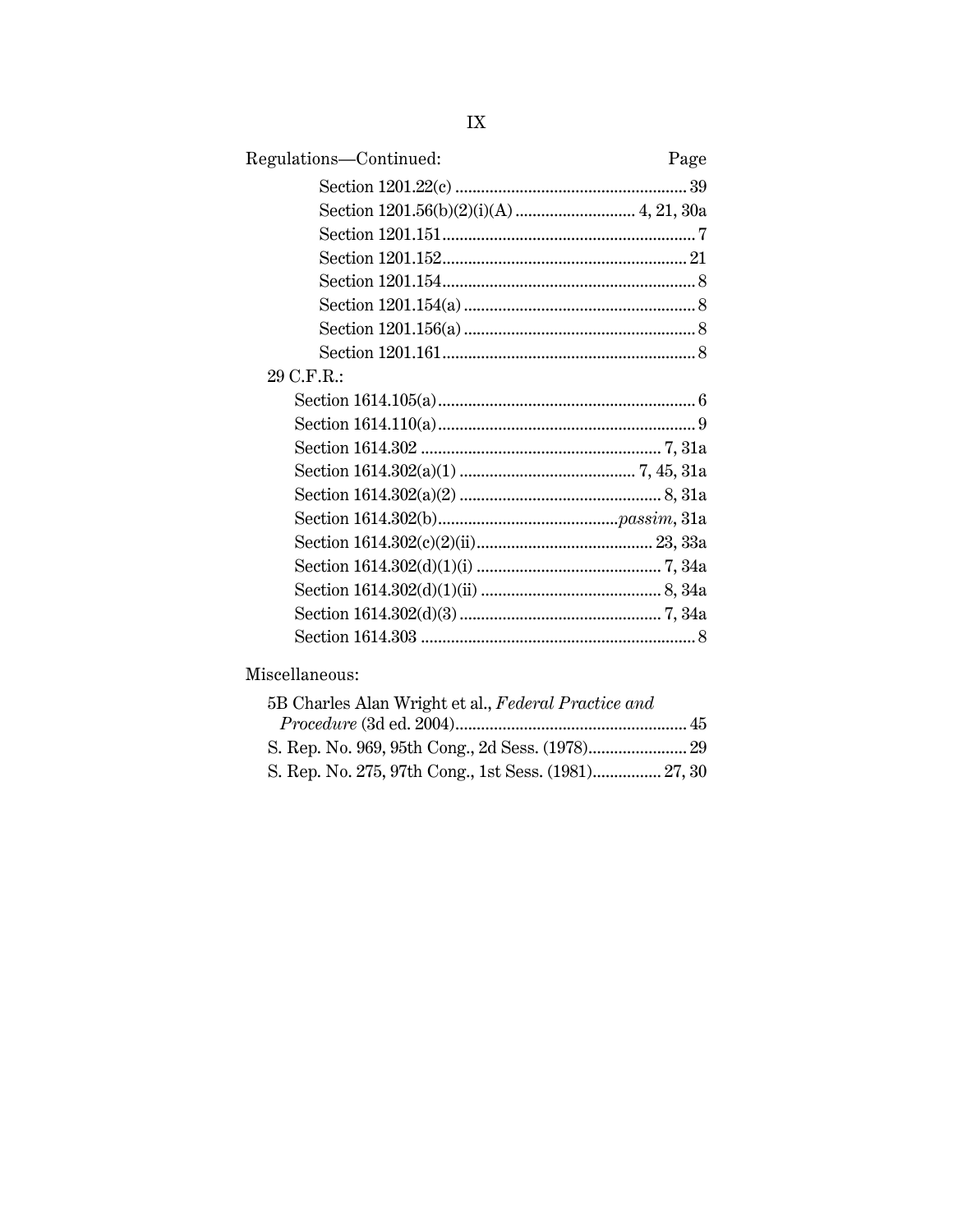# In the Supreme Court of the United States

No. 16-399 ANTHONY W. PERRY, PETITIONER

*v.*

MERIT SYSTEMS PROTECTION BOARD

*ON WRIT OF CERTIORARI TO THE UNITED STATES COURT OF APPEALS FOR THE DISTRICT OF COLUMBIA CIRCUIT*

#### **BRIEF FOR THE RESPONDENT**

#### **OPINIONS BELOW**

<span id="page-9-0"></span>The opinion of the court of appeals (Pet. App. 1a-15a) is reported at 829 F.3d 760. The final order of the Merit Systems Protection Board (Pet. App. 20a-31a) is unreported but is available at 2014 WL 5358308. The initial decision of an administrative judge (Pet. App. 32a-58a) is unreported. An earlier order of the Merit Systems Protection Board (Pet. App. 59a-70a) is unreported but is available at 2013 WL 9678428. An earlier initial decision of an administrative judge (Pet. App. 71a-80a) is unreported.

#### **JURISDICTION**

<span id="page-9-1"></span>The judgment of the court of appeals was entered on July 22, 2016. The petition for a writ of certiorari was filed on September 27, 2016, and was granted on January 13, 2017. The jurisdiction of this Court rests on 28 U.S.C. 1254(1).

(1)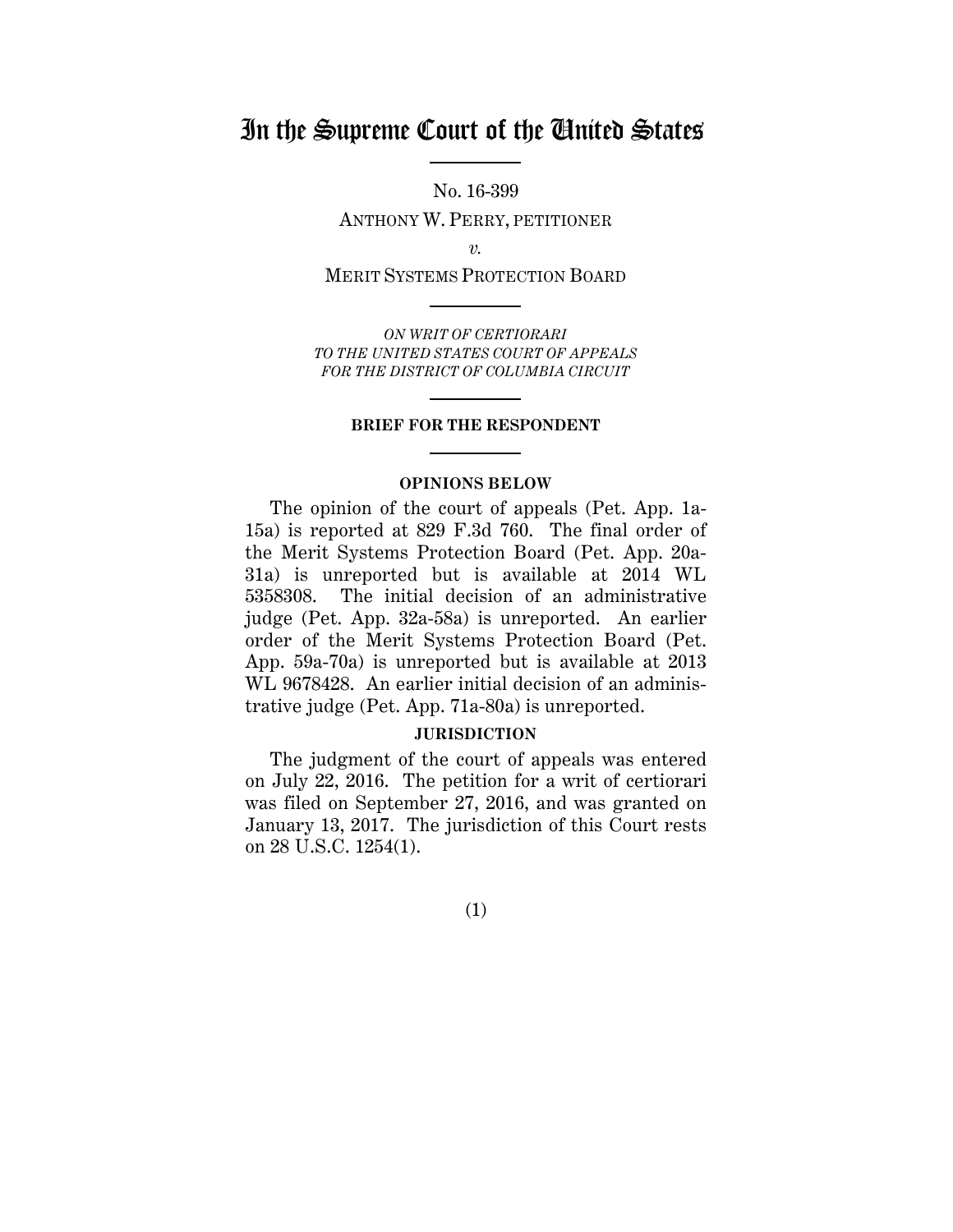#### **STATUTORY AND REGULATORY PROVISIONS INVOLVED**

<span id="page-10-0"></span>Pertinent statutory and regulatory provisions are reproduced in an appendix to this brief. See App., *infra*, 1a-34a.

#### **STATEMENT**

#### <span id="page-10-2"></span><span id="page-10-1"></span>**A. Statutory And Regulatory Framework**

The Civil Service Reform Act of 1978 (CSRA), 5 U.S.C. 1101 *et seq.*, creates a comprehensive "framework for evaluating adverse personnel actions against federal employees." *United States* v. *Fausto*, 484 U.S. 439, 443 (1988) (brackets omitted) (quoting *Lindahl* v. *OPM*, 470 U.S. 768, 774 (1985)). The CSRA "prescribes in great detail the protections and remedies applicable to such action, including the availability of administrative and judicial review." *Ibid*. In fashioning the protections and remedies in the CSRA, Congress sought to strike a "balance" between "the legitimate interests of the various categories of federal employees" and "the needs of sound and efficient administration." *Id.* at 445.

#### *1. The Merit Systems Protection Board*

<span id="page-10-3"></span>a. The CSRA established the Merit Systems Protection Board (MSPB or Board), an administrative agency that acts as "an independent adjudicator of federal employment disputes." *Kloeckner* v. *Solis*, 133 S. Ct. 596, 600 (2012); see 5 U.S.C. 1201-1206. The MSPB may adjudicate only "matters within [its] jurisdiction \* \* \* under [Title 5], chapter 43 of title 38, or any other law, rule, or regulation." 5 U.S.C.  $1204(a)(1)$ . An employee "may submit an appeal to" (*i.e.*, seek administrative review from) the Board when he or she has been subject to a personnel "action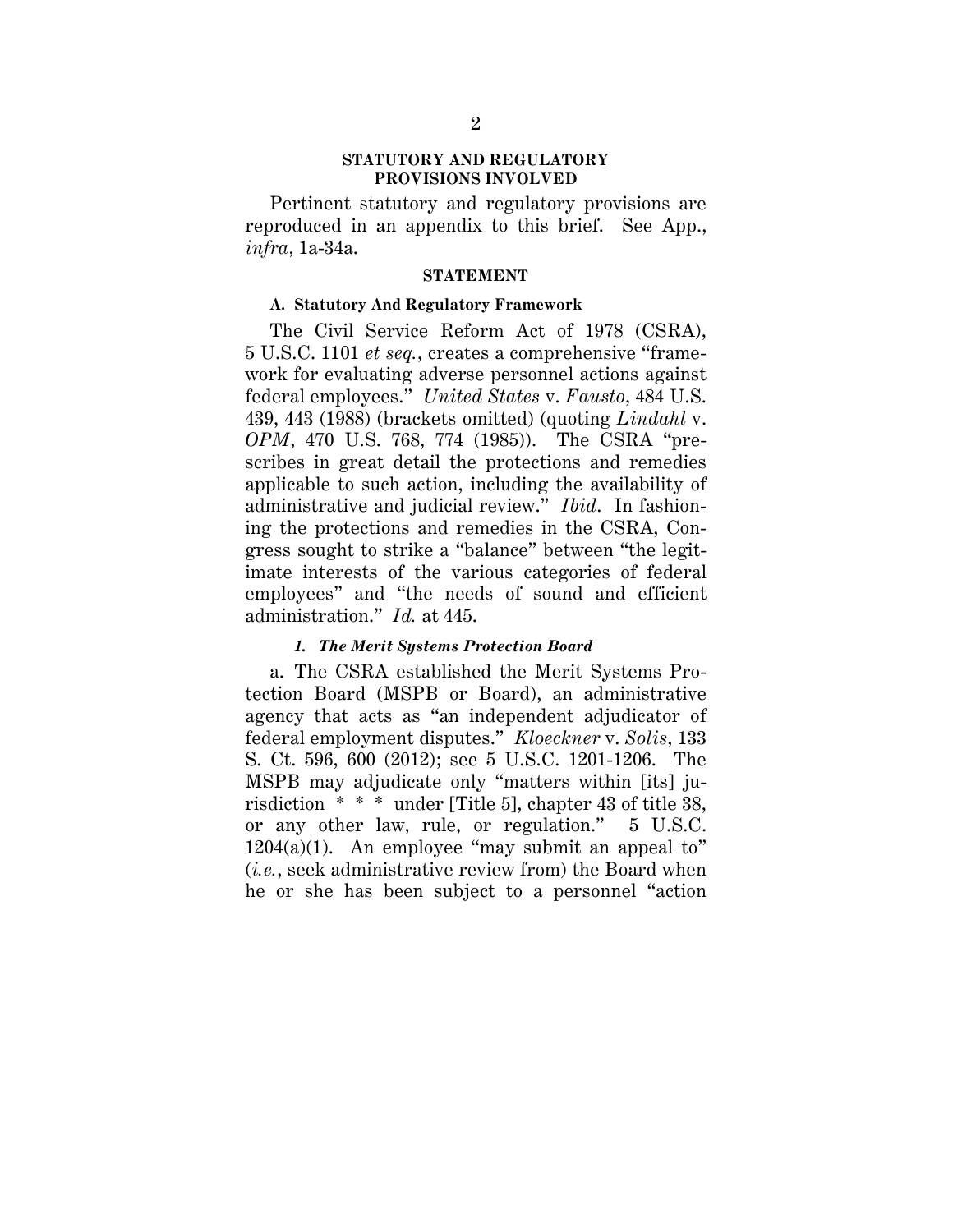which is appealable to the Board under any law, rule, or regulation." 5 U.S.C. 7701(a).

The relevant laws generally limit the Board's jurisdiction to "particularly serious" employment actions, *Kloeckner*, 133 S. Ct. at 600, such as a removal or suspension of more than 14 days on grounds of misconduct. See  $5$  U.S.C. 7512, 7513(a) and (d) (permitting appeal to Board from certain actions taken "for such cause as will promote the efficiency of the service"); 5 U.S.C. 7512 (2012 & Supp. III 2015); see *Cornelius* v. *Nutt*, 472 U.S. 648, 651 (1985) (observing that those provisions apply to a removal for "misconduct"); see also *Arnett* v. *Kennedy*, 416 U.S. 134, 160- 163 (1974) (opinion of Rehnquist, J.) (describing history and meaning of statutory phrase "such cause as will promote the efficiency of the service"). Less severe types of actions—including reassignments and denials of promotions, see, *e.g.*, 5 U.S.C.  $2302(a)(2)(A)(ii)$  and (iv)—typically are not appealable to the Board. See, *e.g.*, *Carducci* v. *Regan*, 714 F.2d 171, 175 (D.C. Cir. 1983).

In reviewing a serious action, the MSPB determines whether the action was supported by a preponderance of the evidence, was procedurally valid, and was otherwise in accordance with the CSRA and other law. 5 U.S.C. 7701(c)(1)(B) and (2); see *Cornelius*, 472 U.S. at 651. For an action based on employee misconduct, the Board may review not only the employing agency's finding that misconduct occurred, but also the appropriateness of the penalty that the employing agency imposed. See, *e.g.*, *Douglas* v. *Veterans Admin.*, 5 M.S.P.R. 280, 296-303 (1981).

b. "Nothing in 5 U.S.C. § 7512, which enumerates specific adverse actions over which the Board has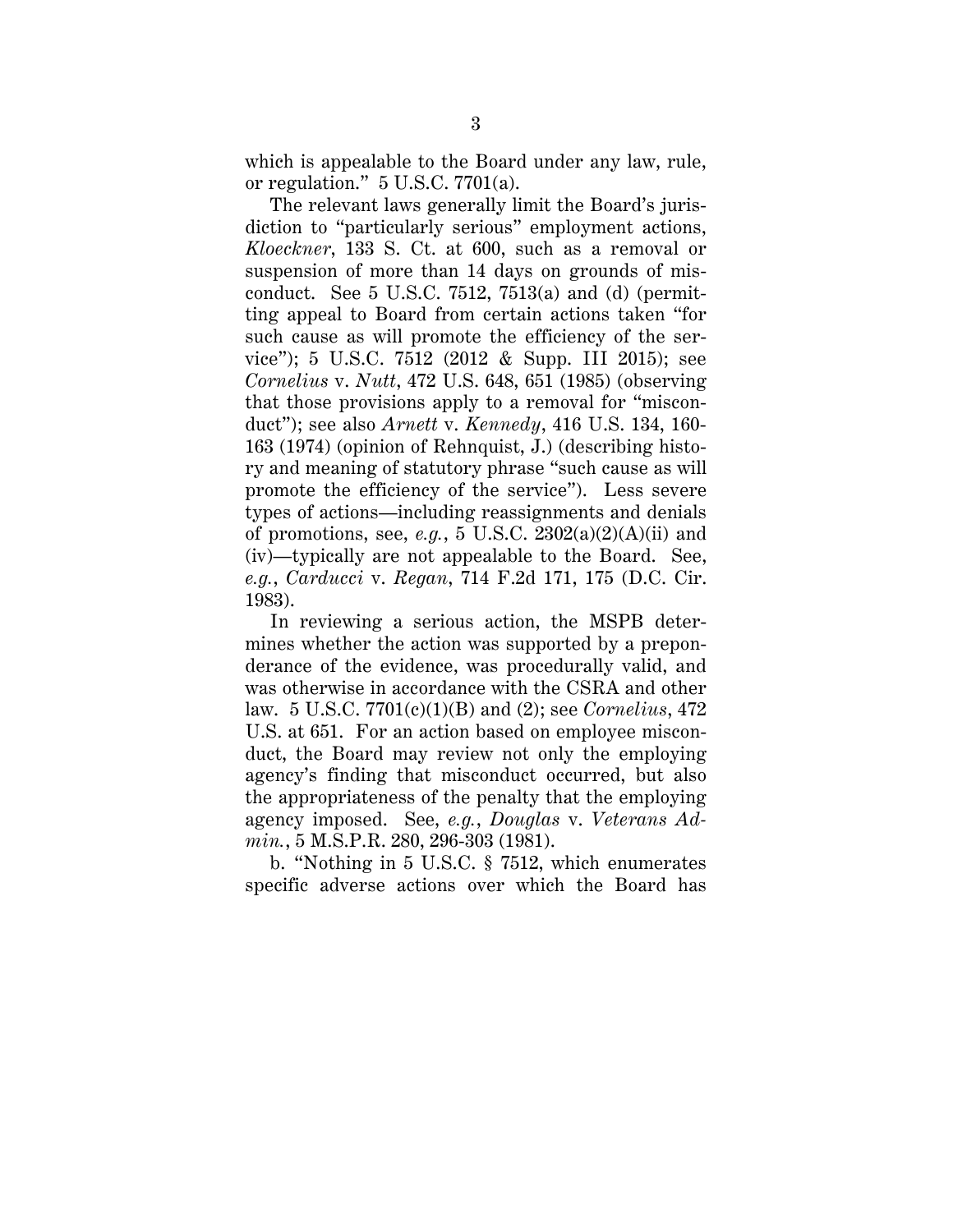jurisdiction, extends the Board's jurisdiction to facially voluntary acts." *Garcia* v. *Department of Homeland Sec.*, 437 F.3d 1322, 1328 (Fed. Cir. 2006) (en banc); see 5 C.F.R. 752.401(b)(9); Pet. App. 4a. "A long line of cases, however, starting with the Board's predecessor, the Civil Service Commission dealt with this question, and generally held that seemingly voluntary actions in some circumstances may be considered adverse actions." *Garcia*, 437 F.3d at 1328. Under that longstanding approach, the MSPB has asserted "jurisdiction over an appeal filed by an employee who has resigned or retired if his or her resignation or retirement was involuntary and thus tantamount to forced removal." *Ibid.* (quoting *Shoaf* v. *Department of Agric.*, 260 F.3d 1336, 1340-1341 (Fed. Cir. 2001)); see also, *e.g.*, *Gratehouse* v. *United States*, 512 F.2d 1104, 1108 (Ct. Cl. 1975); see, *e.g.*, *Putnam* v. *Department of Homeland Sec.*, 121 M.S.P.R. 532, 543 (2014) ("An involuntary retirement \* \* \* is equivalent to a forced removal within the Board's jurisdiction under chapter 75.").

Under the Board's regulations, the appealing employee "has the burden of proof, by a preponderance of the evidence  $***$  with respect to  $**$  \* [i]ssues of jurisdiction." 5 C.F.R.  $1201.56(b)(2)(i)(A)$ ; see 5 U.S.C. 7701(a) ("Appeals shall be processed in accordance with regulations prescribed by the Board."). If an employee "makes nonfrivolous allegations of jurisdiction, i.e., allegations that, if proven, would establish the Board's jurisdiction, he is entitled to a hearing at which he must prove jurisdiction by a preponderance of the evidence." *Mims* v. *Social Sec. Admin.*, 120 M.S.P.R. 213, 222 (2013); see *Garcia*, 437 F.3d at 1344. In cases where an employee has retired,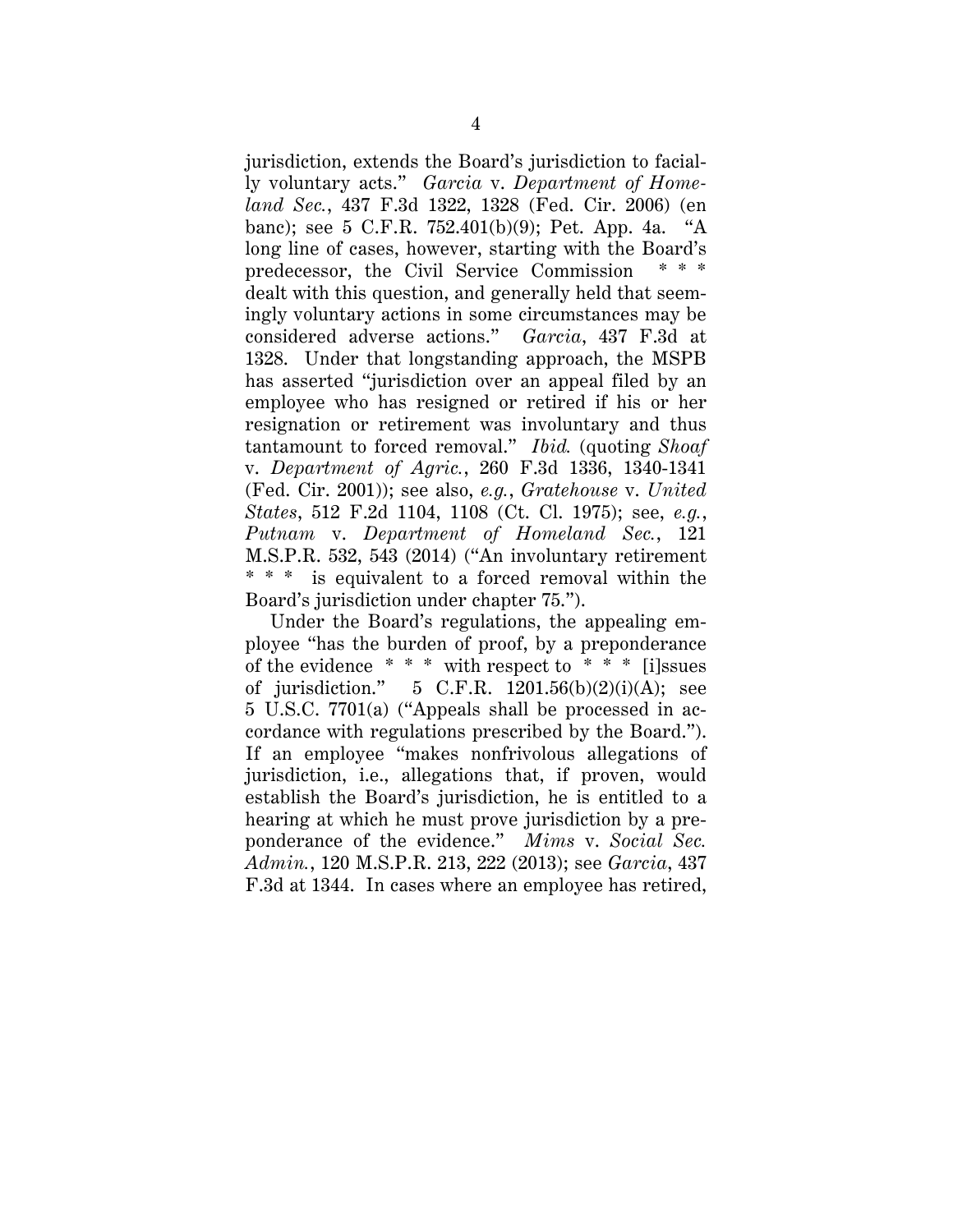the Board generally applies a "presumption of voluntariness," which an employee may attempt to "rebut \* \* \* in a variety of ways, for example, by showing that the retirement was the result of misinformation or deception by the agency, intolerable working conditions, or the unjustified threat of an adverse action." *Mims*, 120 M.S.P.R. at 222.

c. One "structural element[]" that is "clear in the framework of the CSRA" is "the primacy of the United States Court of Appeals for the Federal Circuit for judicial review" in "disputes over adverse personnel action." *Fausto*, 484 U.S. at 449. In general, judicial review of "a final order or final decision" of the Board falls within the Federal Circuit's "exclusive jurisdiction." 28 U.S.C. 1295(a)(9); see 5 U.S.C. 7703(b)(1)(A) and (d). When the Federal Circuit reviews an MSPB decision, it may correct any procedural or substantive legal errors; vacate any action that is "arbitrary, capricious, [or] an abuse of discretion"; and set aside any findings that are "unsupported by substantial evidence." 5 U.S.C. 7703(c).

### *2. Mixed cases*

<span id="page-13-0"></span>The CSRA currently includes two exceptions to the generally exclusive authority of the Federal Circuit to review the MSPB's disposition of a federal employee's appeal. See 5 U.S.C.  $7703(b)(1)(B)$  and  $(b)(2)$ . The exception directly relevant here encompasses "[c]ases of discrimination subject to the provisions of section 7702." 5 U.S.C. 7703(b)(2); see Pet. App.  $5a$ .<sup>[1](#page-13-1)</sup> Those

<span id="page-13-1"></span><sup>&</sup>lt;sup>1</sup> The other exception is a temporary exception under which cases that involve only claims of whistleblower reprisal may be reviewed in "any court of appeals of competent jurisdiction." 5 U.S.C. 7703(b)(1)(B) (2012 & Supp. III 2015).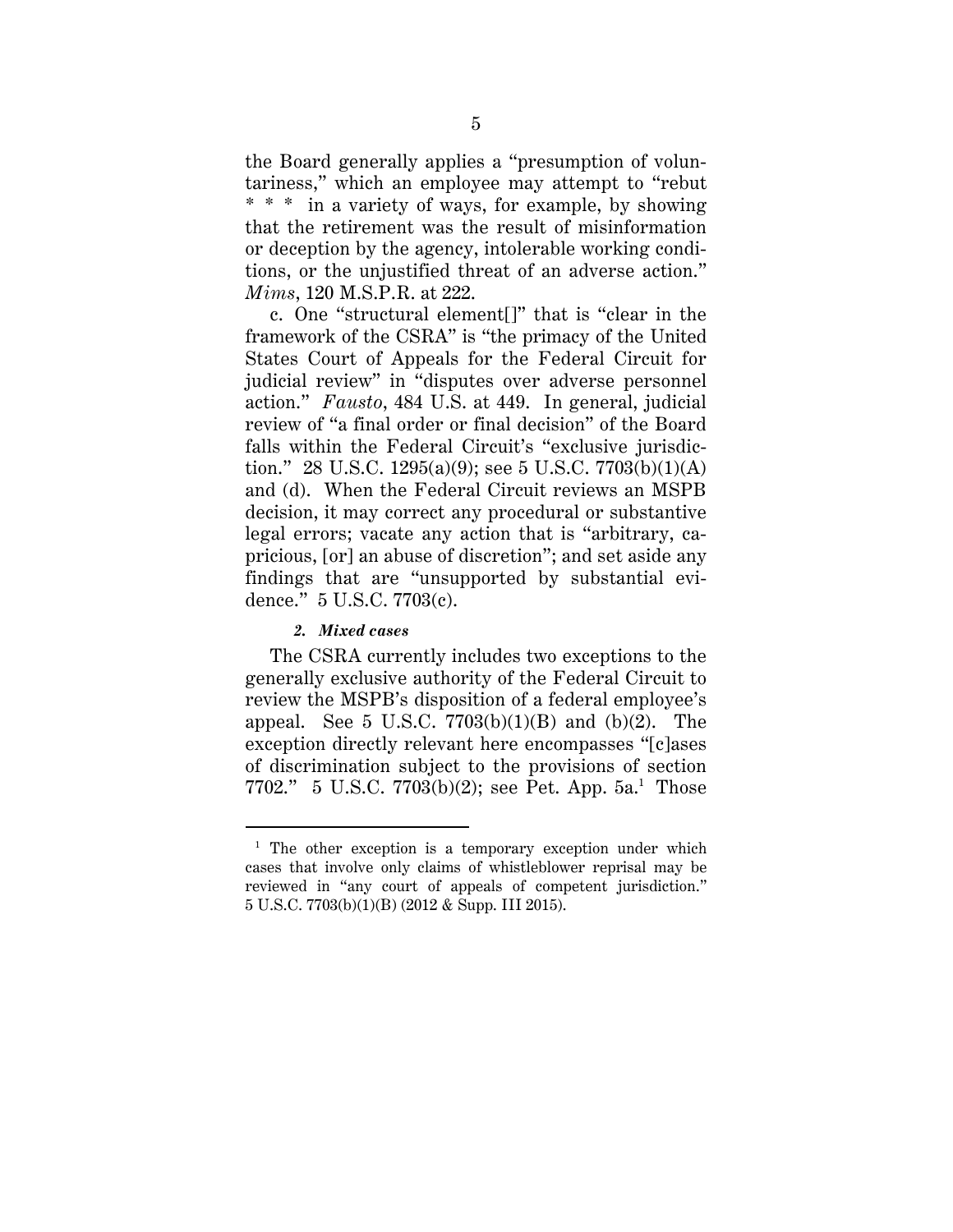are cases in which an employee (or applicant for employment) (A) "has been affected by an action which the employee or applicant may appeal to the Merit Systems Protection Board" and (B) "alleges that a basis for the action was discrimination prohibited by" one of several listed antidiscrimination laws, including laws prohibiting race, age, and disability discrimination in federal employment.  $5 \text{ U.S.C. } 7702(a)(1)$ . When presented with a case that satisfies both of those criteria, the Board is required to "decide both the issue of discrimination and the appealable action," *ibid.*, and its decision is reviewable in district court, 5 U.S.C. 7703(b)(2).

a. The MSPB does not possess any generalized jurisdiction to review discrimination claims by federal employees, and most cases in which such a claim is raised will proceed without involving the MSPB at all. Title VII of the Civil Rights Act of 1964 (which prohibits race and sex discrimination), the Rehabilitation Act of 1973 (which prohibits disability discrimination), and the Age Discrimination in Employment Act of 1967 (ADEA) all contain freestanding provisions authorizing suit in district court against federal agencies alleged to have engaged in discrimination. See 29 U.S.C. 633a(c) (civil actions under ADEA); 42 U.S.C. 2000e-16(c) (civil actions under Title VII); see also 29 U.S.C. 794a(a)(1) (Rehabilitation Act incorporating Title VII remedial scheme). An employee may sue under those statutes only after exhausting his administrative remedies, a requirement that is typically satisfied by presenting a formal equal employment opportunity (EEO) complaint to the employing agency and obtaining a final decision. See 29 U.S.C. 633a(d), 794a(a)(1); 42 U.S.C. 2000e-16(c); 29 C.F.R.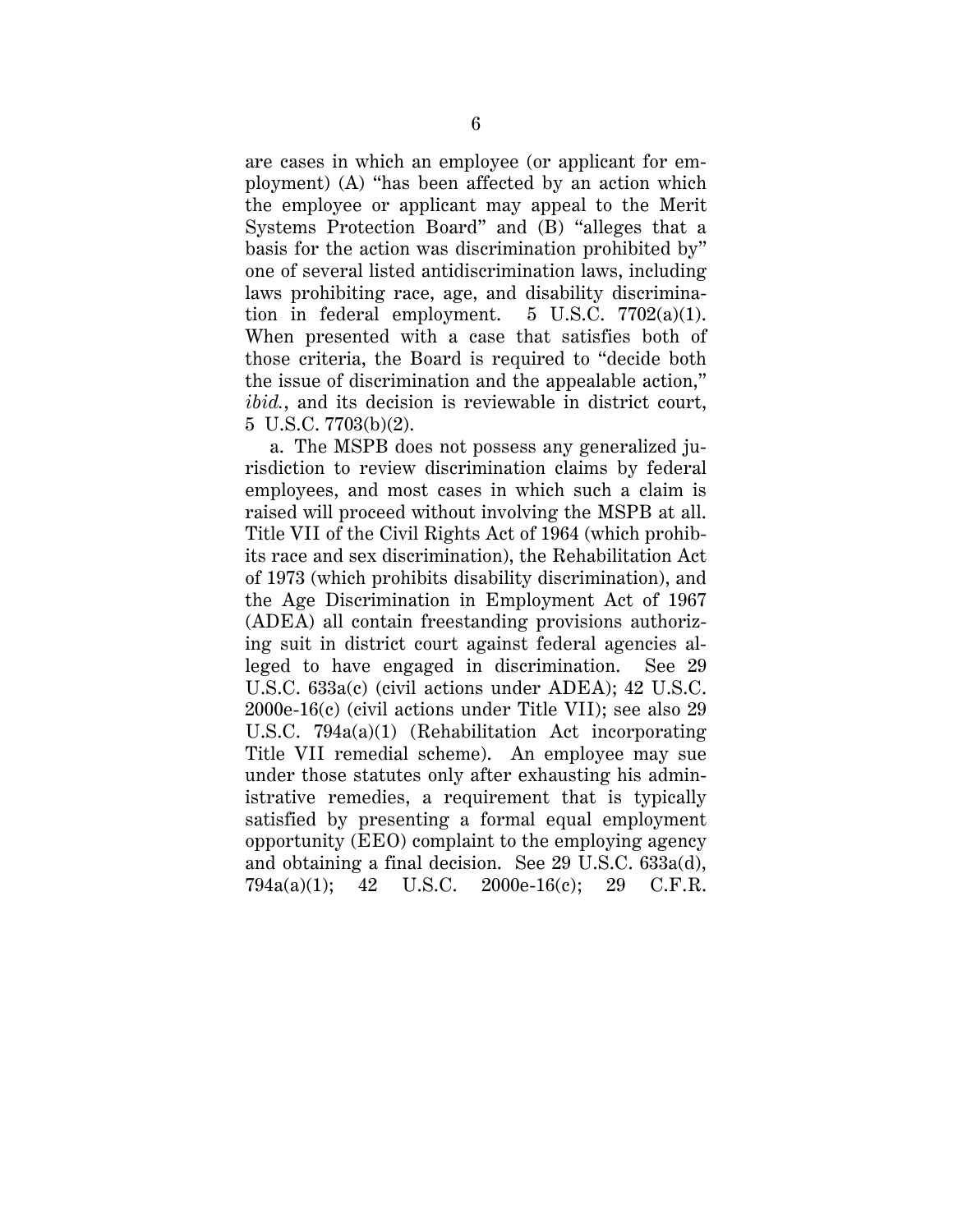1614.105(a); see, *e.g.*, *Green* v. *Brennan*, 136 S. Ct. 1769, 1775-1776 (2016); see also 29 U.S.C. 633a(d) (permitting ADEA suit without EEO complaint when employee gives Equal Employment Opportunity Commission (EEOC) 30 days' notice of intent to sue).

In 5 U.S.C. 7702, however, the CSRA specifies a set of "special procedures" governing administrative exhaustion of a so-called "'mixed case,'" in which "an employee complains of a personnel action serious enough to appeal to the MSPB *and* alleges that the action was based on discrimination." *Kloeckner*, 133 S. Ct. at 601. Under Section 7702, and implementing regulations promulgated by the MSPB and the EEOC, such an employee has the opportunity (although not the obligation) not only to exhaust his discrimination claim, but also to seek additional MSPB review of the relevant action's lawfulness under the CSRA (*e.g.*, whether the action was a valid penalty for misconduct). See 5 U.S.C. 7702; 5 C.F.R. 1201.151 (MSPB regulations); 29 C.F.R. 1614.302 (EEOC regulations).

Even in a mixed case, an employee may ignore the MSPB and pursue the case "much as an employee challenging a personnel practice not appealable to the MSPB could do." *Kloeckner*, 133 S. Ct. at 601. He may file what the regulations call a "mixed case complaint," in which he seeks review of the discrimination claim from the agency's EEO office, and then, if still aggrieved, file suit in district court under the antidiscrimination laws. 29 C.F.R.  $1614.302(a)(1)$ , (b),  $(d)(1)(i)$ , and  $(d)(3)$ ; see 5 U.S.C. 7702(a)(2), 7703(b)(2); *Kloeckner*, 133 S. Ct. at 601. An employee who chooses that path is bypassing the opportunity to present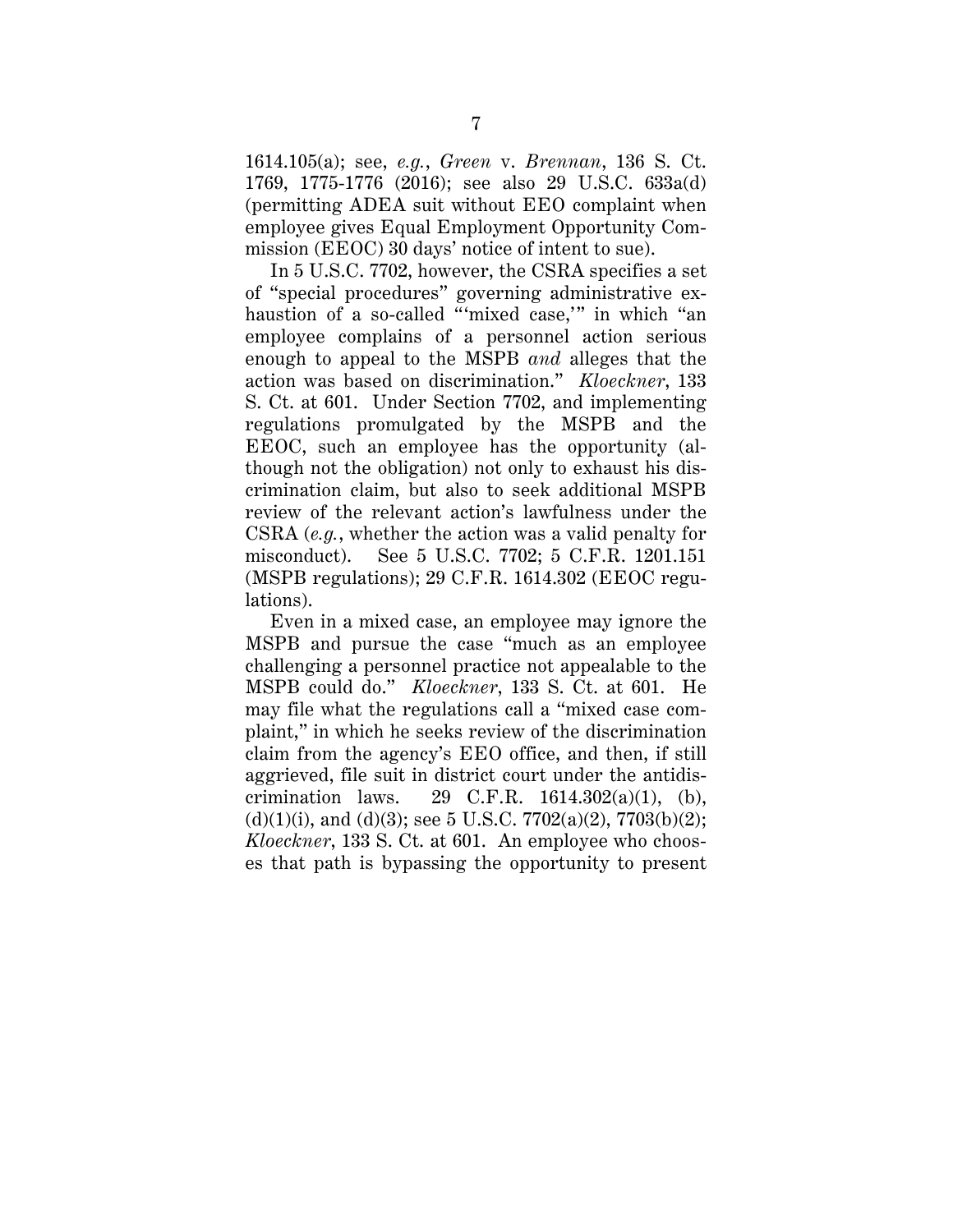civil-service claims to the MSPB, and instead opting to focus solely on her discrimination claims.

b. An employee with a mixed case who wishes to exhaust his civil-service claims in the MSPB, or to obtain an additional layer of review on his discrimination claims from the MSPB, has two ways of doing so. First, he can file a mixed case complaint with the agency's EEO office as described above, but appeal to the MSPB rather than proceeding straight to district court. See 5 U.S.C. 7702(a)(2); 5 C.F.R. 1201.154; 29 C.F.R. 1614.302(d)(1)(ii); *Kloeckner*, 133 S. Ct. at 601. Second, he can file at the outset what the regulations call a "mixed case appeal," 29 C.F.R.  $1614.302(a)(2)$ , in which he "forgo[es] the agency's own system for evaluating discrimination charges" and instead "initiate[s] the process" of administrative review "by bringing [the] case directly to the MSPB." *Kloeckner*, 133 S. Ct. at 601; see 5 U.S.C. 7702(a)(1); 5 C.F.R. 1201.154(a); 29 C.F.R. 1614.302(b).

In either circumstance, the CSRA directs that the Board "shall, within 120 days of the filing of the appeal, decide both the issue of discrimination and the appealable action in accordance with [its] appellate procedures."  $5 \text{ U.S.C. } 7702(a)(1)$ ; see  $5 \text{ C.F.R.}$ 1201.156(a). If the MSPB decides either issue in the employee's favor, it may require the employing agency to grant appropriate relief. See 5 U.S.C.  $1204(a)(1)-(2)$ . The Board's final decision on both issues becomes a "judicially reviewable action" unless the employee seeks additional administrative process from the EEOC. See 5 U.S.C.  $7702(a)(3)$  and (b); 5 C.F.R. 1201.161; 29 C.F.R. 1614.303.

The regulations implementing Section 7702 provide curative measures that an employee can invoke if he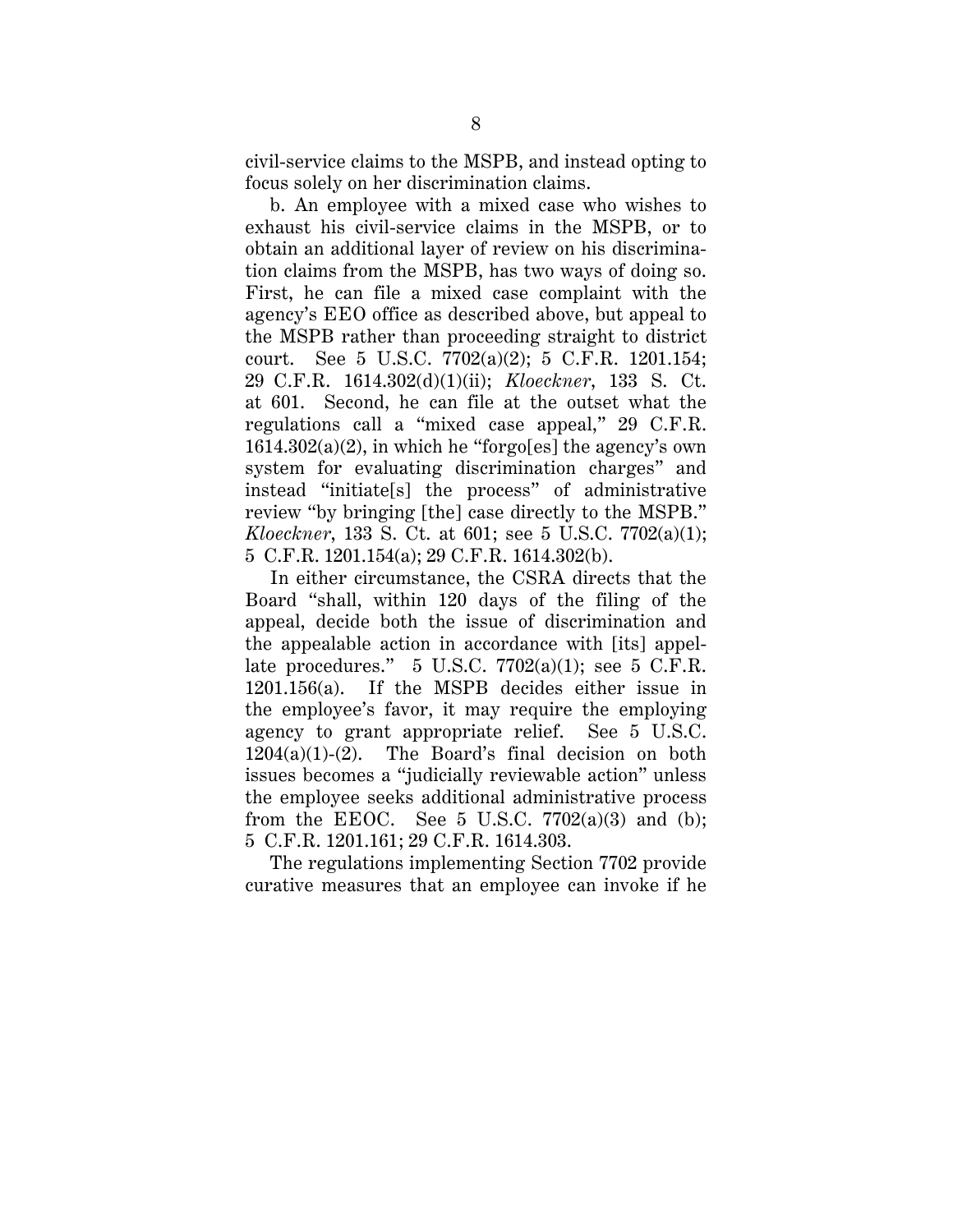believes that his discrimination case involves an employment action appealable to the MSPB but the Board disagrees and therefore rejects the appeal. See 29 C.F.R. 1614.302(b). In such situations, the employing agency must protect the employee's ability to litigate his claim as a pure (*i.e.*, non-mixed) discrimination case under the antidiscrimination laws. See *ibid.* Specifically, if an employee "files a timely appeal with MSPB from the [employing] agency's processing of a mixed case complaint and the MSPB dismisses it for jurisdictional reasons," the employing agency must allow the employee to request a fresh decision on his EEO complaint, which will reset his time limit for filing an antidiscrimination suit in district court. *Ibid.*; see 29 C.F.R. 1614.110(a). Similarly, if an employee "files a mixed case appeal with the MSPB instead of a mixed case complaint and the MSPB dismisses the appeal for jurisdictional reasons," the employing agency must "promptly notify" the employee of his right to file an EEO complaint and must provide him with a new window of time in which to do so. 29 C.F.R. 1614.302(b). Once the employee exhausts his discrimination claim by filing the EEO complaint, he may (if still aggrieved) file an antidiscrimination suit in district court. See 29 C.F.R. 1614.110(a).

c. Under  $5$  U.S.C.  $7703(b)(2)$ , an employee may seek judicial review of an adverse MSPB decision in a mixed case through a "fil[ing] under the enforcement sections of the" relevant antidiscrimination laws. *Kloeckner*, 133 S. Ct. at 601 (brackets omitted) (quoting 5 U.S.C.  $7702(a)(1)$ ,  $7703(b)(2)$ ). Those enforcement provisions "all authorize suit in federal district court," *ibid.*, where an employee is entitled to "trial de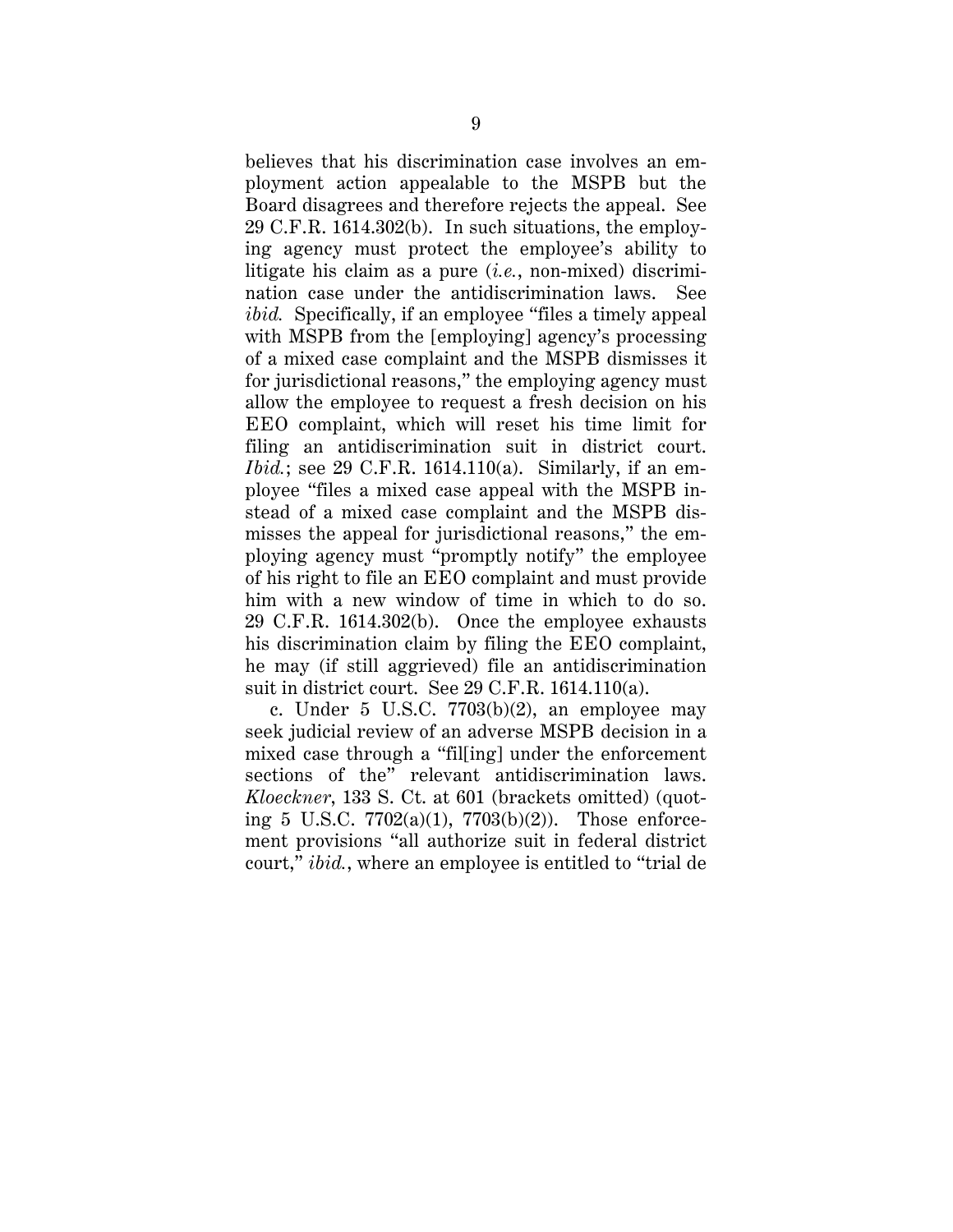novo" of his discrimination claim, without deference to the MSPB's decision, 5 U.S.C. 7703(c).

The judicial-review provisions do not explicitly prescribe how (or whether) a district court is to review the MSPB's disposition of the portion of a mixed case that does not arise under an antidiscrimination statute —*e.g.*, an MSPB determination that a removal constituted a valid penalty for employee misconduct. The courts of appeals, however, have interpreted 5 U.S.C. 7703(c) to permit district-court review of that aspect of the MSPB's decision under the same deferential standard of review that the Federal Circuit would apply if the action were challenged solely under the CSRA. See, *e.g.*, *Sher* v. *United States Dep't of Veterans Affairs*, 488 F.3d 489, 499 (1st Cir. 2007) (citing Federal and D.C. Circuit decisions), cert. denied, 552 U.S. 1309 (2008); see also *Kloeckner*, 133 S. Ct. at 607 n.4 (recognizing that, "[i]f the MSPB rejects on the merits a complaint alleging that an agency violated the CSRA as well as an antidiscrimination law, the suit will come to district court for a decision on both questions").

#### <span id="page-18-0"></span>**B. Petitioner's Case**

1. Petitioner is a former employee of the United States Census Bureau who faced removal on charges that he was absent from work for hours at a time and refused to document his time properly. Pet. App. 3a. In response to the notice of proposed removal, petitioner claimed that he had an informal arrangement that permitted him to take walking breaks to relieve a medical condition. *Ibid.* Petitioner eventually entered into a settlement agreement with the Bureau, under which, *inter alia*, he agreed to serve a 30-day suspension, take an early retirement, and withdraw pending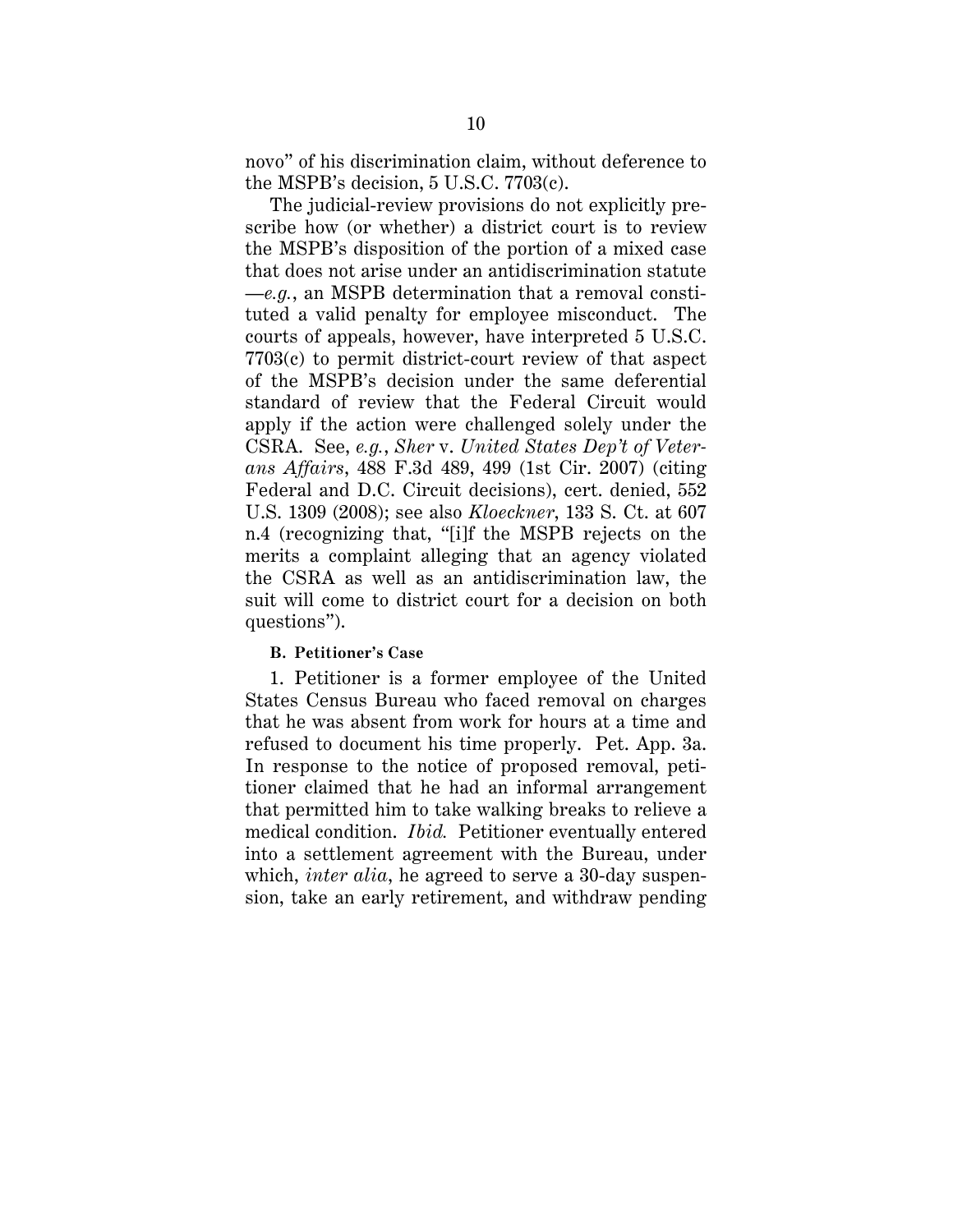complaints he had filed with the EEOC. *Ibid.* Petitioner served the agreed-upon suspension, took the retirement, and applied for the \$25,000 in severance pay to which he would be entitled as a voluntary retiree. *Id.* at 21a, 38a n.3.

Petitioner later appealed his suspension and retirement to the MSPB, alleging that the Bureau's charges had been motivated by age, race, and disability discrimination and retaliation for his filing of discrimination claims. Pet. App. 4a. He also alleged that the Bureau had coerced him into signing the settlement agreement by threatening baseless discriminatory employment actions and by misrepresenting his appeal rights. *Id.* at 4a, 22a-23a. That second set of allegations was critical to the Board's authority since "the Board generally lacks jurisdiction to review voluntarily accepted actions." *Id.* at 4a.

2. An MSPB administrative judge initially dismissed the case for lack of jurisdiction, finding that petitioner had "voluntarily agreed to the 30-day suspension" and had "voluntarily entered into the settlement agreement that required him to retire." Pet. App. 75a; see *id.* at 71a-80a. The Board, however, "found that [petitioner's] claim, that the agency coerced him into signing the settlement agreement by misinforming him that he would not have Board appeal rights if it effectuated his removal, constituted a nonfrivolous allegation of involuntariness entitling him to a jurisdictional hearing." *Id.* at 22a; see *id.* at 59a-70a.

The administrative judge held such a hearing. Pet. App. 23a; see *id.* at 32a-58a. Petitioner "declined to testify" and "presented no evidence" in support of his allegation "that the agency misled him by stating that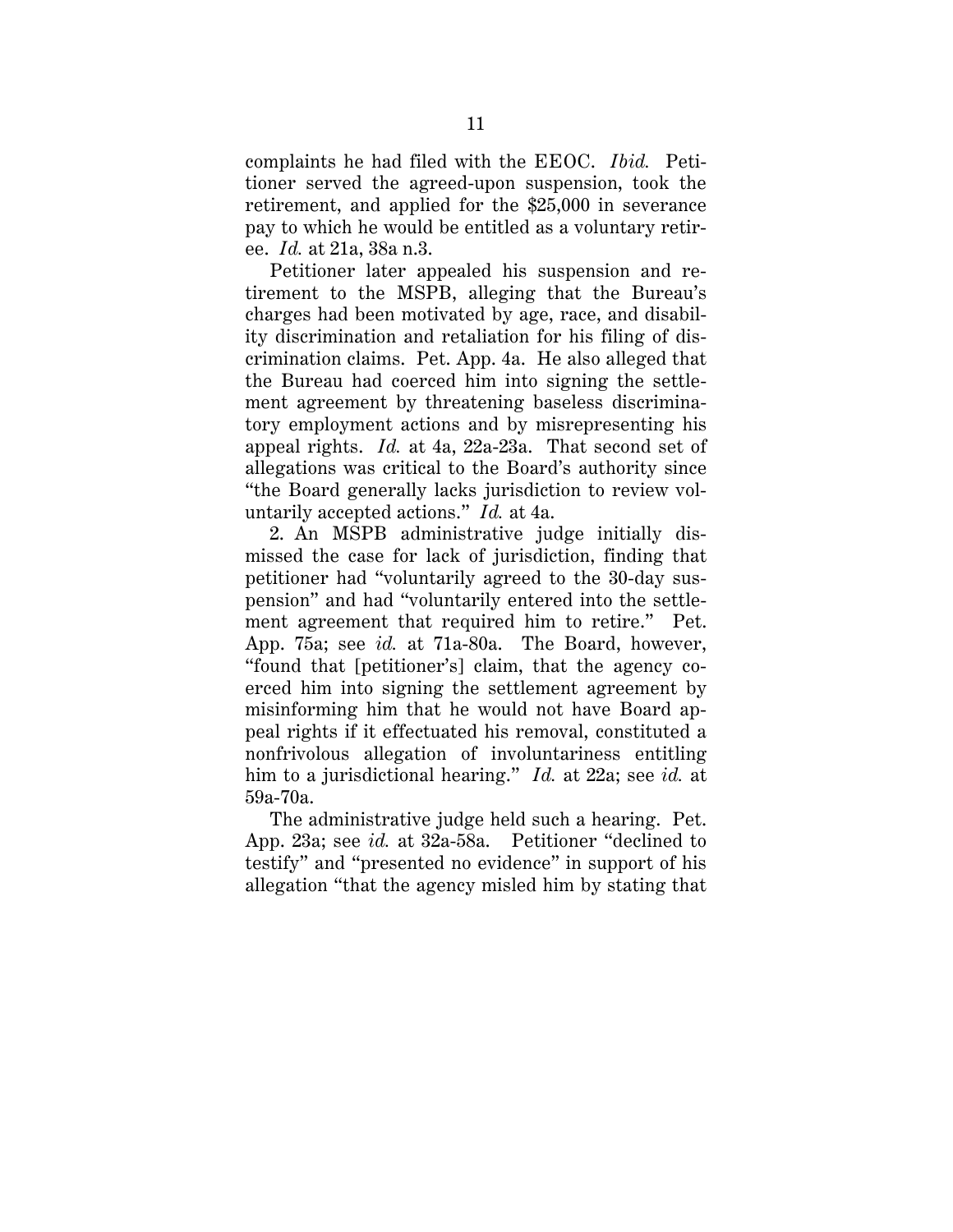he would have no right of appeal if the agency removed him." *Id.* at 23a, 25a. The witnesses at the hearing, including the union representative who had assisted him in negotiating the settlement agreement, "all testified that: (1) they did not advise [petitioner] that he would not have appeal rights if he failed to sign the settlement agreement and the agency removed him; and (2) they were not aware of anyone at the agency who so informed [petitioner]." *Id.* at 25a; see *id.* at 45a-46a. The union representative additionally testified that he and petitioner, rather than the agency, had "devised retirement as a possible settlement term," *id.* at 26a; that petitioner was "smart," *id.* at 46a; and that petitioner had "definitely understood what he was doing" when he agreed to the settlement, *ibid.* After the hearing, the administrative judge found "no fraud, coercion or misrepresentation" that would render the retirement involuntary; determined "that the Board lack[ed] jurisdiction over th[e] appeal"; and concluded that the appeal "must be dismissed." *Id.* at 47a, 51a.

The Board affirmed the administrative judge's jurisdictional dismissal. Pet. App. 20a-31a. "The evidence in the record," the Board found, "contradicts [petitioner's] claim that the agency misled him with respect to his potential appeal rights." *Id.* at 25a. The Board accordingly rejected petitioner's contention "that he [was] entitled to mixed appeal rights." *Id.* at 30a. The Board explained that petitioner's appeal was "not a mixed case because [the Board] lack[ed] jurisdiction over it." *Ibid.* (citing *Conforto* v. *MSPB*, 713 F.3d 1111, 1118 (Fed. Cir. 2013)).

3. After the MSPB dismissed his appeal, petitioner did not seek to exhaust his discrimination claim with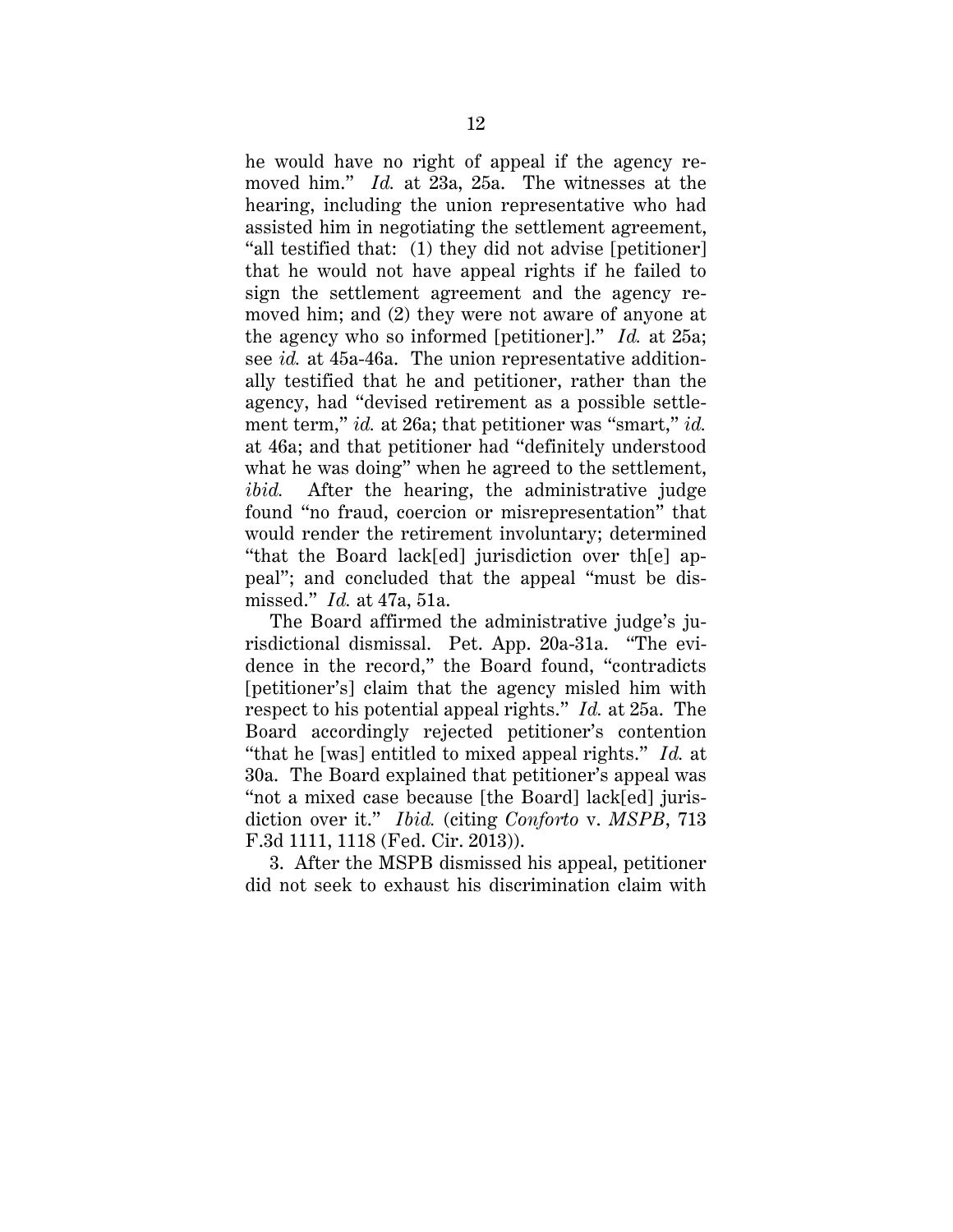the Bureau's EEO office. Instead, he filed a pro se petition for D.C. Circuit review of the MSPB's decision. Pet. App. 4a.

Petitioner ultimately acknowledged that no CSRA provision gave the D.C. Circuit jurisdiction over the case. Pet. App. 5a. The court of appeals accordingly considered, with the aid of an appointed amicus curiae, the question of where to transfer the case. *Ibid.*; see 28 U.S.C. 1631 (permitting transfers of petitions for review of administrative action in order to cure lack of jurisdiction). The court concluded that the Board's decision was within the scope of the Federal Circuit's exclusive review. Pet. App. 1a-15a.

The court of appeals held that 5 U.S.C. 7703(b)(2)'s special rule for mixed cases—*i.e.*, cases in which an employee alleges discrimination in "an action which [he] may appeal to the [Board]," 5 U.S.C.  $7702(a)(1)$  does not apply to a case in which the underlying personnel action was determined not to be appealable to the MSPB. Pet. App. 7a-15a. The court observed that its prior decision in *Powell* v. *Department of Defense*, 158 F.3d 597 (D.C. Cir. 1998), had identified the Federal Circuit as the proper venue for judicial review in such a case. Pet. App. 7a-8a. The court further explained that, when "the Board dismisses [an employee's] appeal based on a lack of jurisdiction, the Board necessarily concludes that she has not 'been affected by an action which [she] may appeal to the' MSPB." *Id*. at 12a (second set of brackets in original) (quoting  $5 \text{ U.S.C. } 7702(a)(1)(\text{A})).$ 

The court of appeals joined the Federal Circuit in concluding that this Court's decision in *Kloeckner* v. *Solis*, *supra*, which held that MSPB "*procedural* dismissals" in mixed cases should be reviewed "in district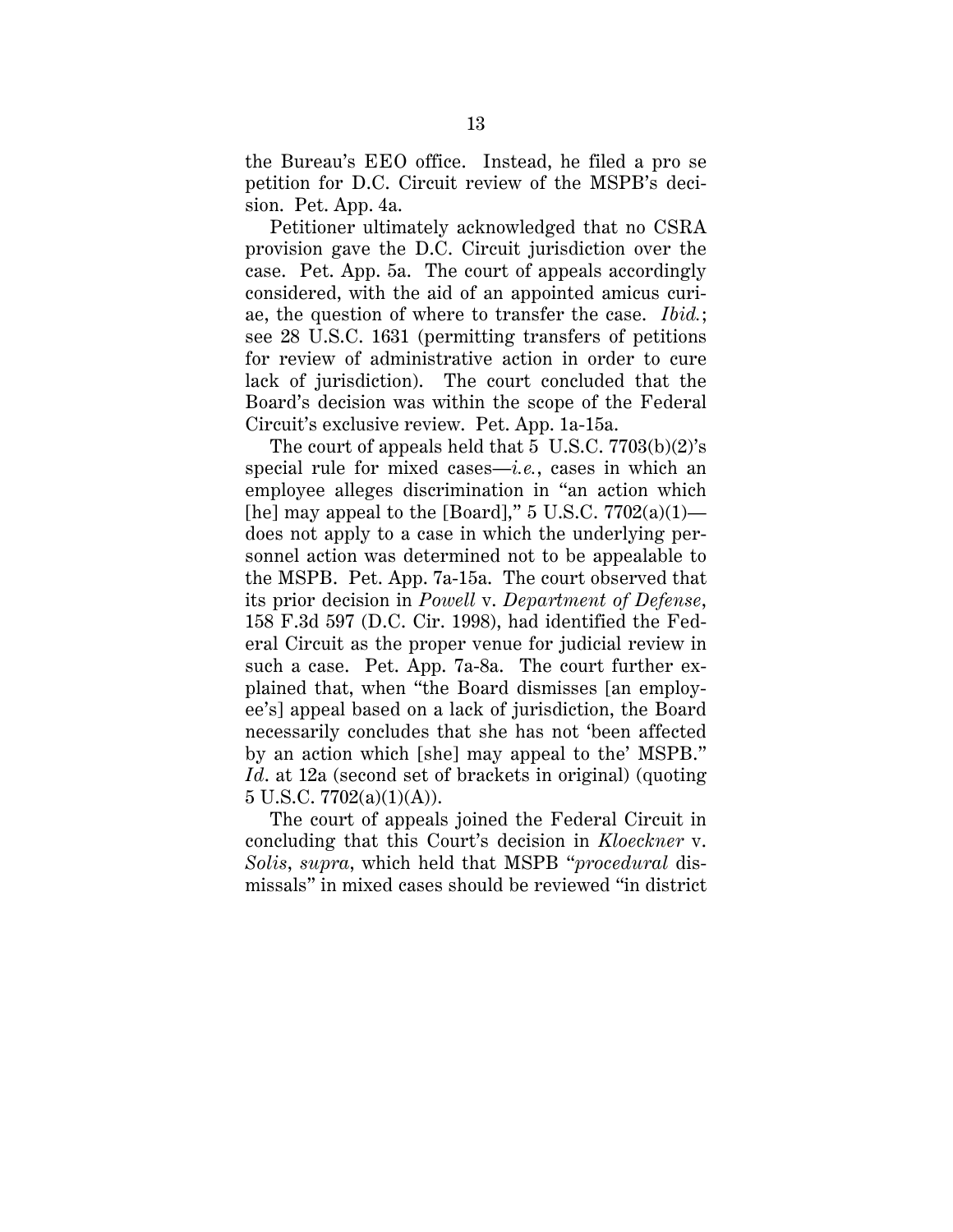court," did not require the same result with respect to "*jurisdictional* dismissals." Pet. App. 3a; see *id.* at 9a-15a (citing *Conforto*, 713 F.3d at 1116-1119). The court noted that "all sides [in this case] agree that *Kloeckner* did not involve the precise issue raised by \* \* \* this case." *Id.* at 8a. The court explained that *Kloeckner* "did not involve a jurisdictional dismissal," but instead the dismissal "on the procedural ground of untimeliness" of an "adverse action" that was "no doubt \* \* \* within the Board's jurisdiction." *Ibid.* The court observed that oral argument in *Kloeckner*  had highlighted the potential for a "material distinction between procedural and jurisdictional dismissals," and that the decision in *Kloeckner* had "specifically defined the issue by reference to MSPB dismissals on 'procedural grounds.'" *Id*. at 8a-10a (quoting *Kloeckner*, 133 S. Ct. at 600, 602, 603, 607).

The court of appeals further reasoned that the language of the CSRA—which "describes a mixed case as one in which the employee both alleges discrimination and 'has been affected by an action which [she] *may appeal* to the' MSPB"—"suggests a distinction between jurisdictional dismissals \* \* \* and procedural dismissals." Pet. App. 11a-12a (brackets in original) (quoting 5 U.S.C.  $7702(a)(1)(A)$ ). The court explained that, even if an appeal is brought "in a procedurally deficient fashion," the "*action* affecting the employee" nevertheless may be one that "she can appeal to the Board," and the Board can hear the case if it chooses to disregard the procedural defect. *Id.* at 13a-14a. "That is not the case with a jurisdictional dismissal." *Id.* at 13a.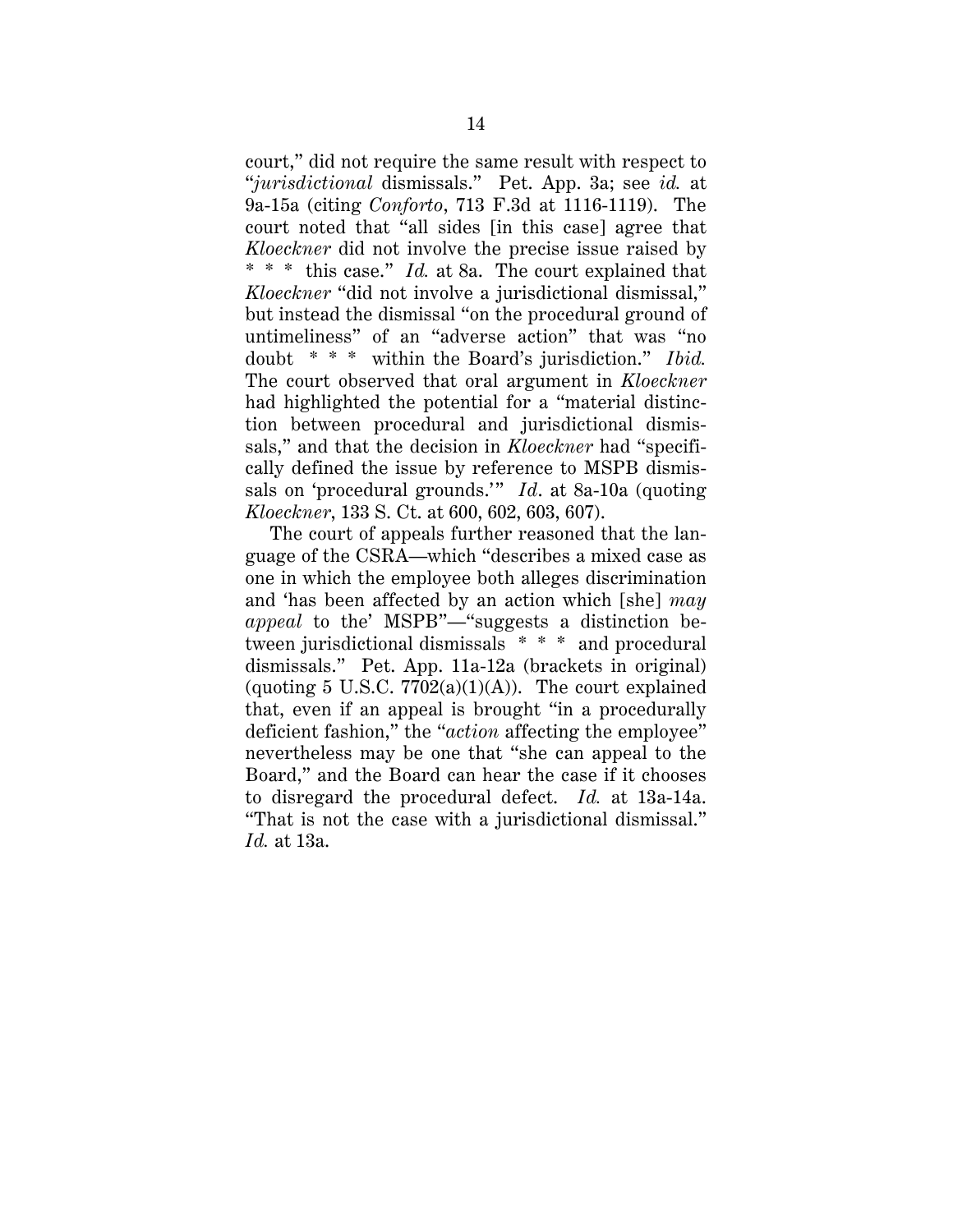#### **SUMMARY OF ARGUMENT**

<span id="page-23-0"></span>The court of appeals correctly held that judicial review of petitioner's asserted right to appeal his case to the MSPB falls within the exclusive jurisdiction of the Federal Circuit. Petitioner had and still has the right to pursue a pure discrimination case by exhausting his discrimination claims through an EEO complaint and then (if still aggrieved) seeking a de novo trial on those claims in district court. But if petitioner wants a court to review the MSPB's determination that he lacks the additional right to invoke the Board's jurisdiction, the only court that may do so is the Federal Circuit, which Congress created in part to serve as the centralized forum for exactly that type of issue.

I. District-court review of an MSPB decision is available only in "[c]ases of discrimination subject to the provisions of section  $7702$ ." 5 U.S.C.  $7703(b)(2)$ . Those are discrimination cases involving employment actions "which [the employee] may appeal to the [Board]," 5 U.S.C.  $7702(a)(1)(A)$ —*i.e.*, the subset of discrimination cases (referred to as "mixed cases") in which an appeal to the Board would be available. When an employee asserts a right to have his discrimination case considered by the MSPB, but the Board determines that an appeal is unavailable, that determination warrants deference, and the case should not be treated as a mixed case "subject to the provisions of section 7702." Rather, the employee can either avail himself of procedures that allow him to start (or resume) pursuit of a pure discrimination case, see 29 C.F.R. 1614.302(b), or else seek judicial reversal of the MSPB's determination that Board review is unavailable. Unless and until that determination is reversed, however, the mixed-case provisions—including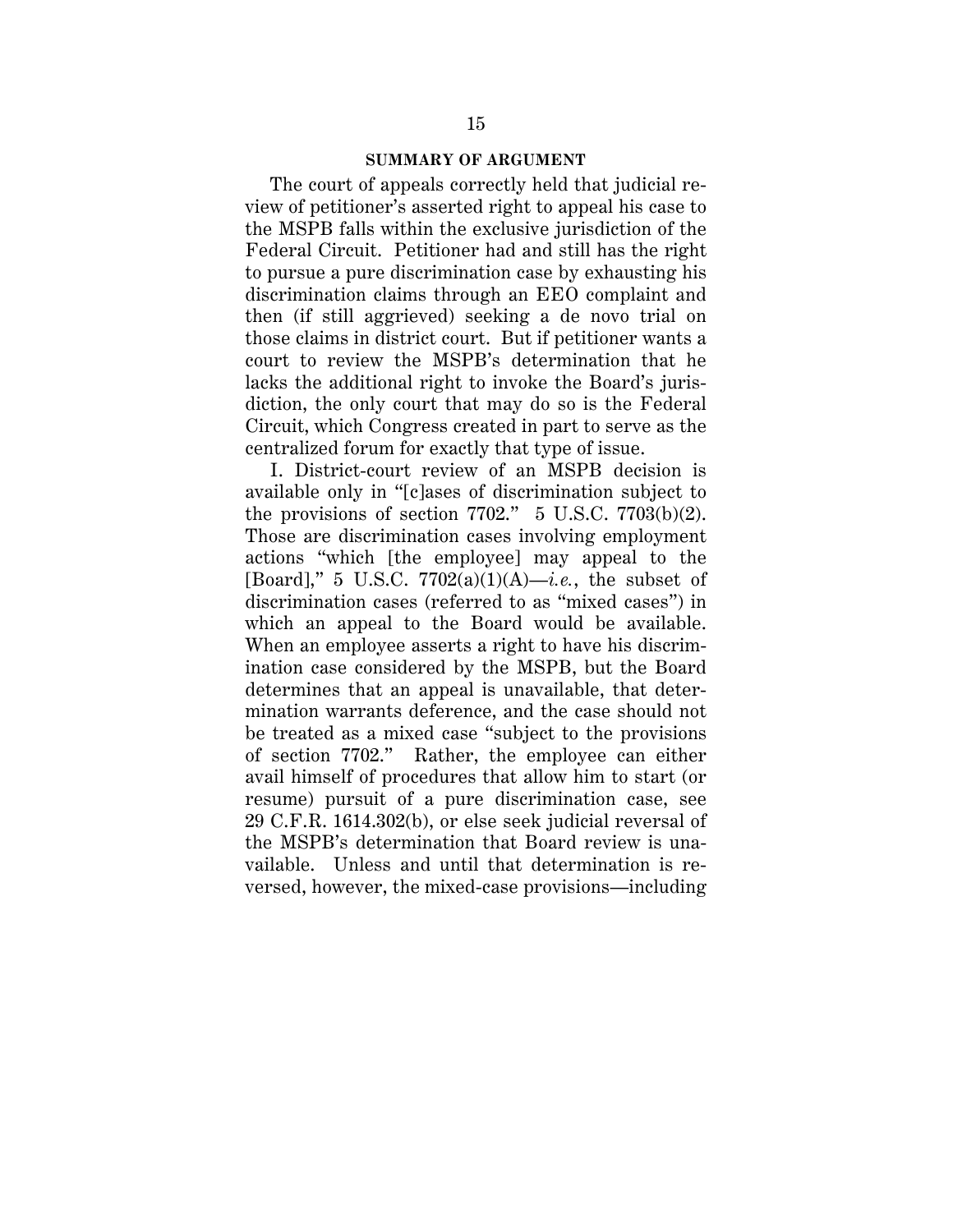the provision under which MSPB decisions in mixed cases are reviewed in district court—are inapplicable.

Applying the default rule of Federal Circuit exclusivity in these circumstances effectuates the CSRA's structural preference for "the primacy of the United States Court of Appeals for the Federal Circuit for judicial review," *United States* v. *Fausto*, 484 U.S. 439, 449 (1988). It also makes sound practical sense. In every other circumstance, the Federal Circuit would be the exclusive forum for review of an MSPB appealability determination. Divesting that court of authority to review this particular subset of appealability determinations would serve no evident purpose and would undermine the Federal Circuit's ability to create a uniform body of law on appealability.

II. The decision below does not deprive petitioner of the opportunity for a de novo trial on his discrimination claims. The judicial review that the court of appeals transferred to the Federal Circuit is not review of petitioner's *discrimination claims*, which he will be able to file in district court once he has exhausted them administratively. It is instead review of the discrete question whether the MSPB should have entertained his appeal. Review of that question is within the exclusive jurisdiction, and the exclusive competence, of the Federal Circuit.

Petitioner's reliance on *Kloeckner* v. *Solis*, 133 S. Ct. 596 (2012), is misplaced. In *Kloeckner*, "[n]o one \* \* \* contest[ed]" that the employee's discrimination case involved "an action (*i.e.*, removal) appealable to the MSPB." *Id.* at 604. The Court accordingly held that the employee could seek district-court review of the MSPB's decision, notwithstanding the Board's dismissal of the appeal "on procedural grounds." *Id.*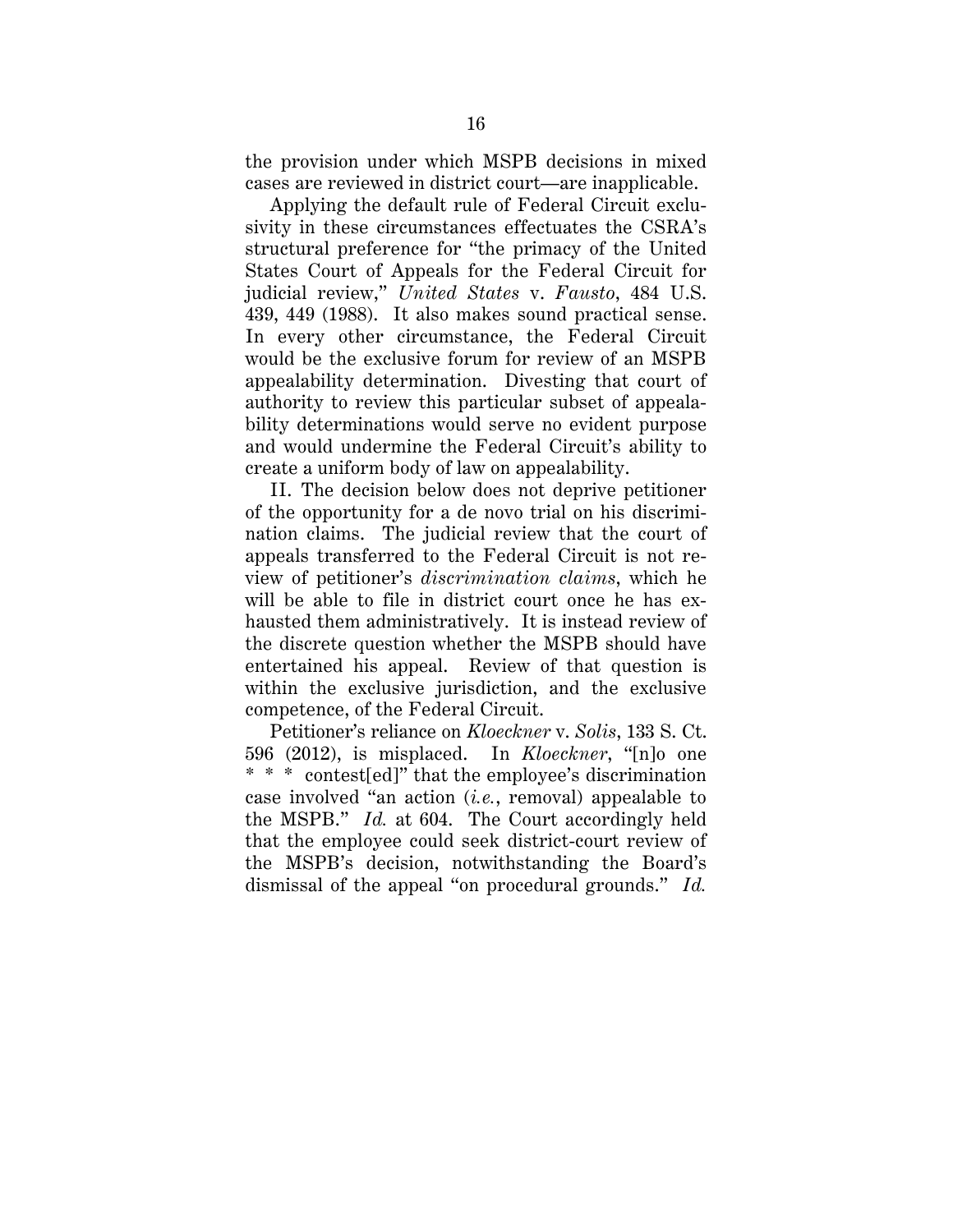at 600. Here, in contrast, the prerequisites for districtcourt review were not satisfied because the Board determined that petitioner was *not* "affected by an action \* \* \* appealable to the MSPB," *id.* at 604.

Petitioner argues that an employee's allegation that an employment action is appealable to the Board should supersede the Board's own determination that it is not. But the CSRA defines the relevant "[c]ases of discrimination subject to the provisions of section 7702" as cases satisfying two criteria: that the employee "allege[]\* \* \* discrimination," and that the employee "has been affected by an action which [she] may appeal to the [Board]."  $5 \text{ U.S.C. } 7702(a)(1)$ , 7703(b)(2); see *Kloeckner*, 133 S. Ct. at 603-604. The statute thus makes an allegation conclusive of the former criterion but not of the latter. Accordingly, when the MSPB has determined that the latter criterion is absent, the employee's contrary view cannot be given controlling weight. If an employee wants to contest the MSPB's determination, he must do so in the Federal Circuit.

#### **ARGUMENT**

# <span id="page-25-1"></span><span id="page-25-0"></span>**I. THE CSRA CHANNELS JUDICIAL REVIEW OF MSPB APPEALABILITY DECISIONS TO THE FEDERAL CIRCUIT**

A federal employee who alleges discrimination in connection with "an action which [he] may appeal to the" MSPB may replace or supplement the default procedure for exhausting discrimination claims by bringing his case before the Board. 5 U.S.C.  $7702(a)(1)(A)$ . Sometimes, an employee alleging discrimination tries to appeal to the MSPB, but the Board determines that it lacks jurisdiction because the underlying personnel action is not one that he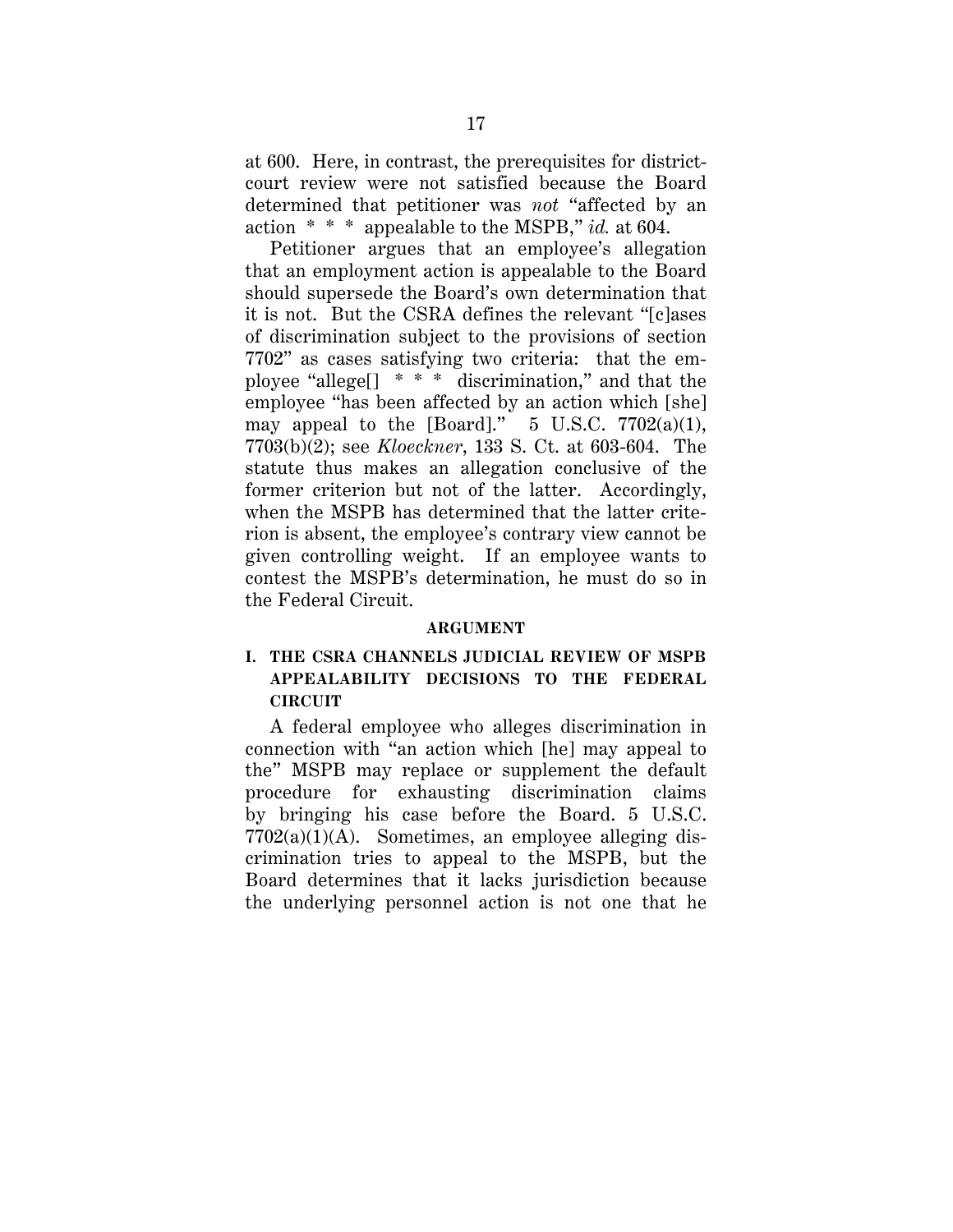"may appeal" to it. Such an employee can then exhaust his discrimination claims in a different way and proceed to district court. See 29 C.F.R. 1614.302(b); see, *e.g.*, *Green* v. *Brennan*, 136 S. Ct. 1769, 1775-1776 (2016). Alternatively, he can seek judicial review of the MSPB's determination that the underlying action is not appealable. If he chooses that course, however, he cannot disregard the MSPB's determination of nonappealability and treat the case as one "appealable to the MSPB and alleging discrimination," in which review of an MSPB decision is "route[d] \* \* \* to district court," *Kloeckner* v. *Solis*, 133 S. Ct. 596, 604 (2012). Instead, the proper judicial forum in such circumstances is the Federal Circuit, which was created in part to centralize the law governing appealable actions and which has exclusive authority to review all MSPB appealability determinations.

### <span id="page-26-0"></span>**A. The Mixed-Case Exception To Exclusive Federal Circuit Review Of MSPB Decisions Does Not Apply When The MSPB Determines That A Case Is Not Mixed**

Judicial review of a "final order or final decision" of the MSPB is generally subject to the "exclusive jurisdiction" of the Federal Circuit. 28 U.S.C. 1295(a)(9); see 5 U.S.C. 7703(b)(1)(A) and (d). The CSRA's provision for district-court review of Board decisions, 5 U.S.C. 7703(b)(2), is limited to so-called "'mixed cases,'" in which an employee (or applicant for employment) "challenges as discriminatory a personnel action appealable to the MSPB." *Kloeckner*, 133 S. Ct. at 602, 604. When the Board has determined that the relevant personnel action is *not* "appealable to the MSPB," *ibid.*, the matter should not be treated as a mixed case for purposes of judicial review.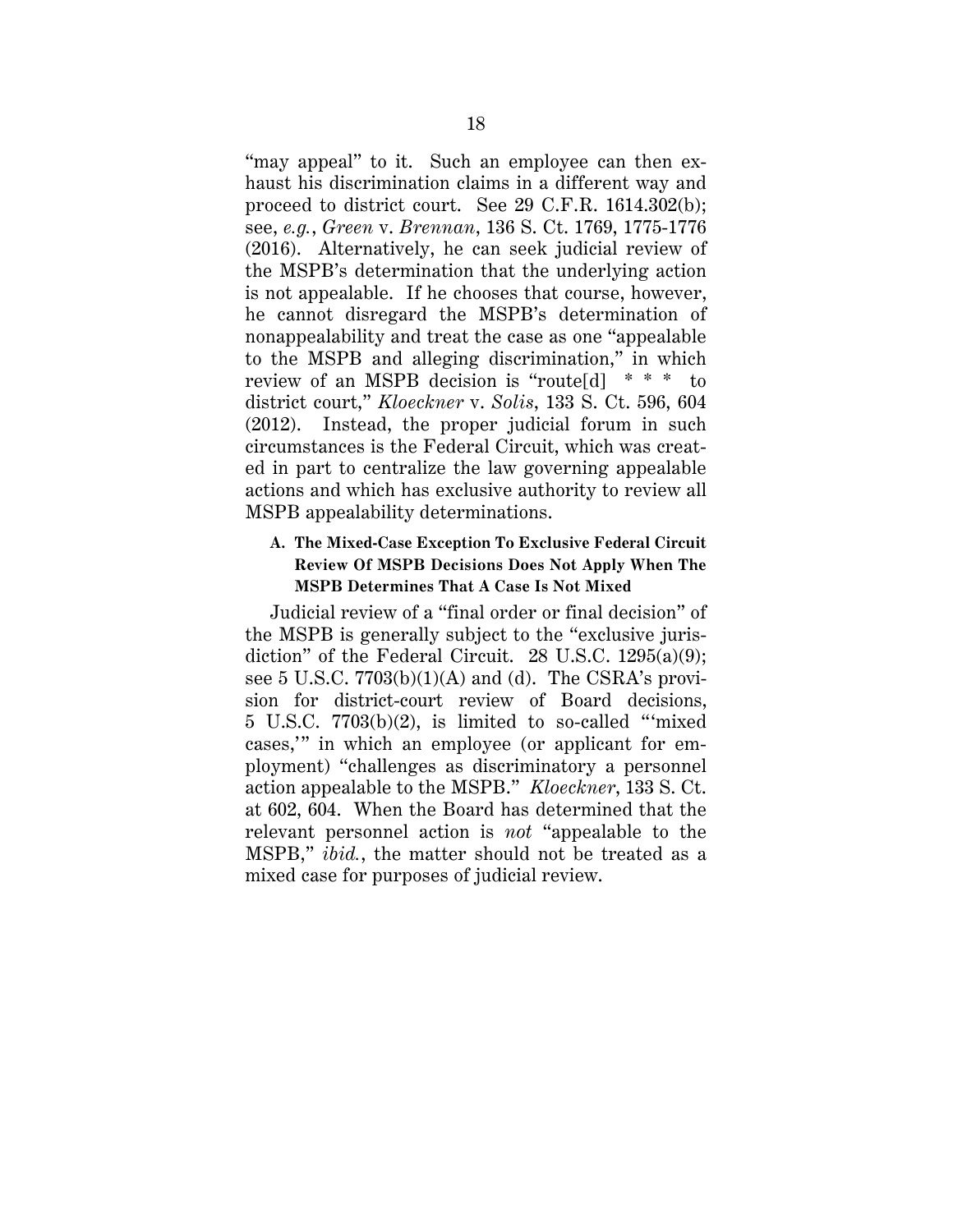1. Under 5 U.S.C. 7703, which "governs judicial review of the MSPB's rulings," employees' "petitions to review the Board's final decisions should be filed in the Federal Circuit" unless one of two specific exceptions applies. *Kloeckner*, 133 S. Ct. at 603; see 5 U.S.C.  $7703(b)(1)(A)$ . The only exception that would permit judicial review of an MSPB decision in district court appears in Section 7703(b)(2), which instructs that in certain "'[c]ases of discrimination,'" judicial review of an MSPB decision may be initiated by filing suit in district court "'under' the enforcement provision of an enumerated antidiscrimination statute." *Kloeckner*, 133 S. Ct. at 603 (brackets in original) (quoting 5 U.S.C. 7703(b)(2)). The particular "[c]ases of discrimination" to which that special rule applies are the subset of discrimination cases that are "subject to the provisions of [5 U.S.C.] 7702." 5 U.S.C. 7703(b)(2); see *Kloeckner*, 133 S. Ct. at 603.

Section 7702 "identifies the cases 'subject to [its] provisions'" as "cases in which a federal employee '(A) has been affected by an action which [she] may appeal to the Merit Systems Protection Board, and (B) alleges that a basis for the action was discrimination prohibited by' a listed federal statute." *Kloeckner*, 133 S. Ct. at 603-604 (brackets in original) (quoting 5 U.S.C. 7703(b)(2); 5 U.S.C. 7702(a)(1)). "The subsection thus describes what," under "the lingo of the applicable regulations," are referred to as "'mixed cases'"—"those appealable to the MSPB *and* alleging discrimination." *Id.* at 604 (emphasis added).

Not every discrimination case will be a mixed case, because not every discrimination case will involve a personnel action that is appealable to the Board. Rather, "[i]f (but only if) the action is particularly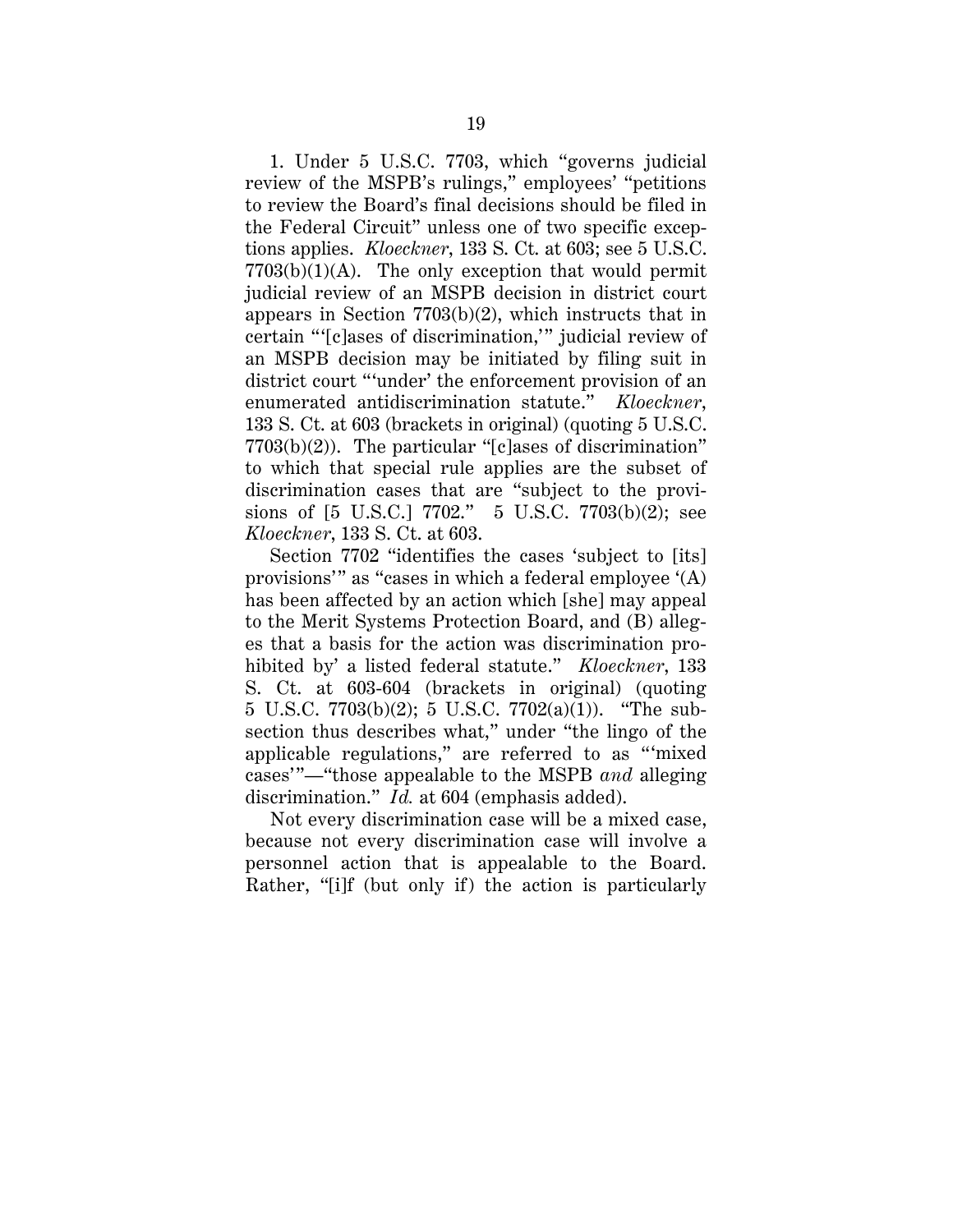serious"—such as "a removal from employment or a reduction in grade or pay"—does "the affected employee ha[ve] a right to appeal the agency's decision to the MSPB." *Kloeckner*, 133 S. Ct. at 600. Chapter 75 of Title 5, for example, "makes MSPB review \* \* \* generally unavailable for minor adverse personnel action, including suspensions of less than 14 days." *United States* v. *Fausto*, 484 U.S. 439, 450 (1988); see 5 U.S.C. 7512(2), 7513(d); see also *Kloeckner*, 133 S. Ct. at 600 & n.1. Similarly, certain actions are appealable to the MSPB only by certain types of employees. See 5 U.S.C. 7511(a)(1), 7512, 7513(d); *Fausto*, 484 U.S. at 447 (observing that relevant protections apply only to "covered employees"). And, as particularly relevant here, because no statute explicitly allows an employee to appeal a facially voluntary act (*e.g.*, a retirement) to the MSPB, the Board has required an employee seeking to appeal such an act to show that it was actually involuntary (*e.g.*, a constructive removal). See, *e.g.*, 5 C.F.R. 752.401(b)(9); *Garcia* v. *Department of Homeland Sec.*, 437 F.3d 1322, 1328 (Fed. Cir. 2006) (en banc); Pet. App. 4a; pp. 3-5, *supra*.

The MSPB "has not been granted jurisdiction over \* \* \* 'pure' or 'naked' [discrimination] claims unaccompanied by an appealable action over which the Board does have jurisdiction." *Garcia*, 437 F.3d at 1342-1343 (citation omitted); see 5 U.S.C. 7702(a)(1). Accordingly, when an employee with a discrimination case tries to appeal to the MSPB, the Board must assure itself, as a threshold matter, that the case involves an appealable personnel action. See, *e.g.*, *Cruz* v. *Department of Navy*, 934 F.2d 1240, 1248 (Fed. Cir. 1991) (en banc) ("The Board was entirely correct in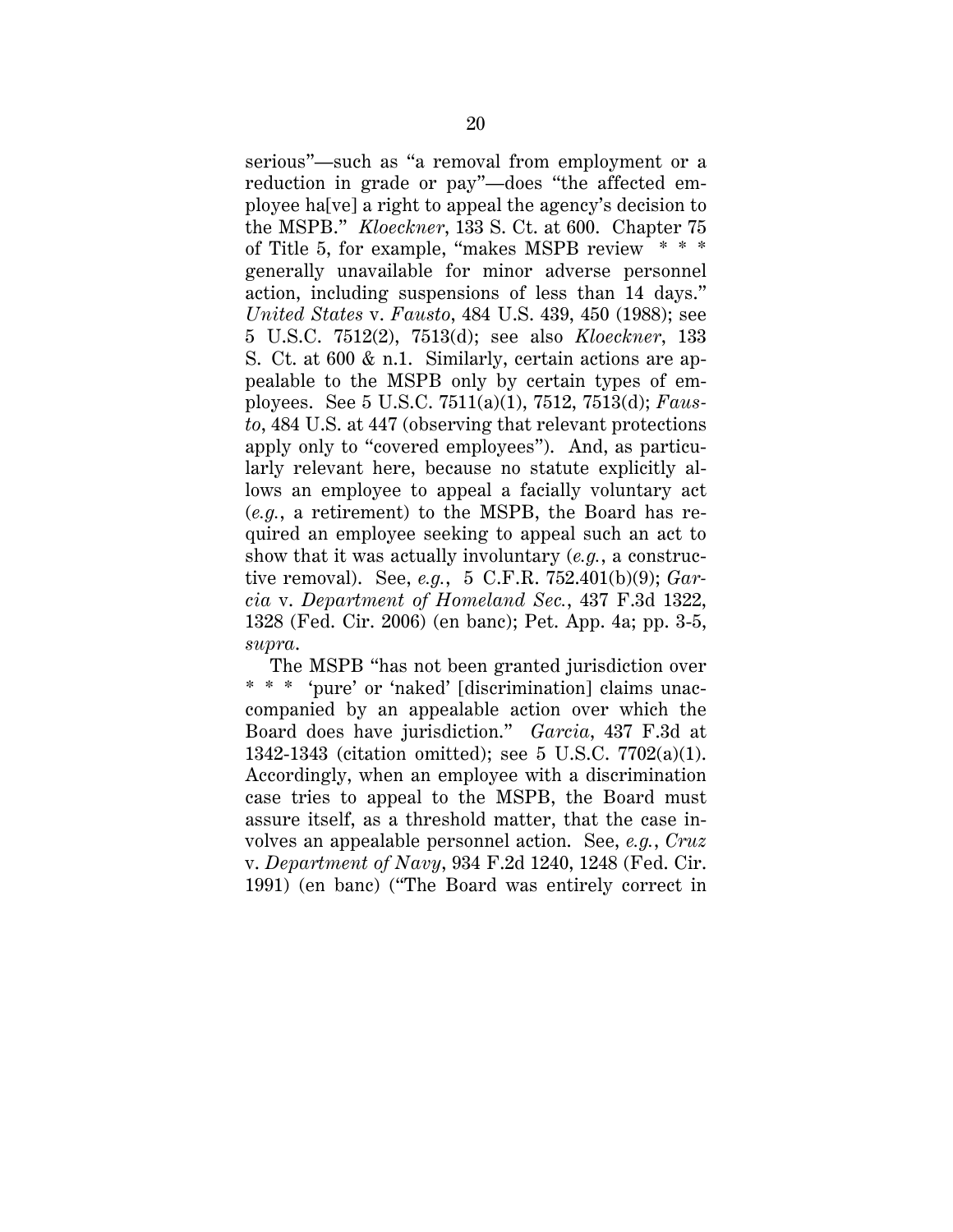looking first to its jurisdiction."). The Board's regulations require an employee who brings a case of discrimination (or any other case) to establish the appealability of the underlying action by a preponderance of the evidence. See  $5$  C.F.R.  $1201.56(b)(2)(i)(A)$ , 1201.152; *Garcia*, 437 F.3d at 1338-1340.

The appealability question is distinct from any procedural or merits question. An employee who is "affected by an action \* \* \* appealable to the MSPB" remains so "[r]egardless whether the MSPB dismissed her claim on the merits or instead threw it out as untimely." *Kloeckner*, 133 S. Ct. at 604. "[T]he CSRA makes MSPB jurisdiction over an appeal dependent only on the nature of the employee and the employment action at issue." *Elgin* v. *Department of the Treasury*, 567 U.S. 1, 18 (2012).

2. When the MSPB determines that a discrimination case does not involve "an action which the employee \* \* \* may appeal to the [Board]," 5 U.S.C.  $7702(a)(1)(A)$ , the case cannot be considered a "[c]ase of discrimination subject to the provisions of section 7702," 5 U.S.C. 7703(b)(2). See *Kloeckner*, 133 S. Ct. at 603-604. It must instead be treated as a pure discrimination case, of the sort that "an employee challenging a personnel practice not appealable to the MSPB could" bring, *id.* at 601.

Treating the case as mixed, notwithstanding the MSPB's determination that it does not involve an appealable action, would be inconsistent with fundamental principles of deference to administrative decisions. See *Federal Power Comm'n* v. *Louisiana Power & Light Co.*, 406 U.S. 621, 647 (1972) (recognizing "[t]he need to protect the primary authority of an agency to determine its own jurisdiction"). A court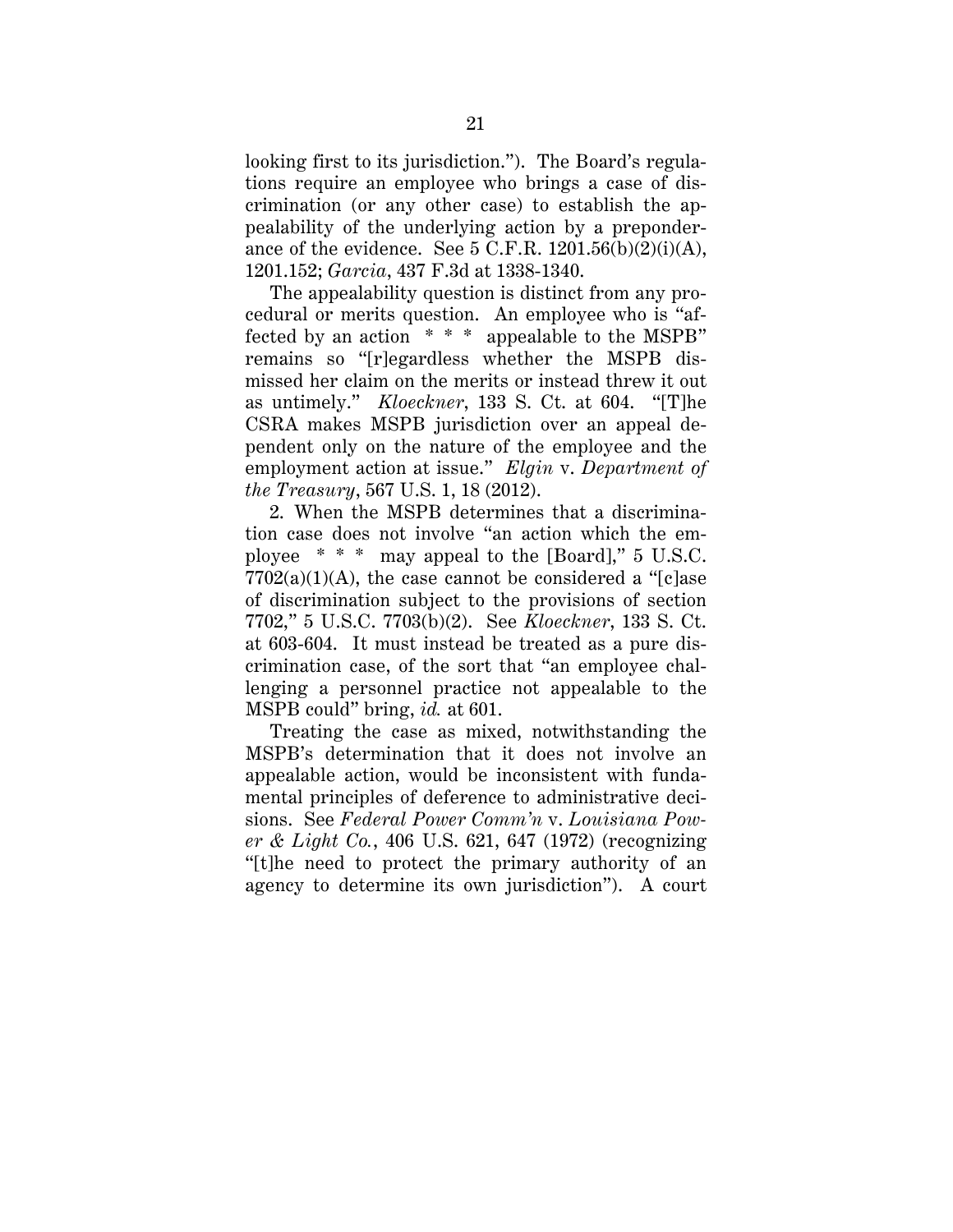reviewing the MSPB's decision would generally be required to give weight to the Board's findings. Both the CSRA itself and the Administrative Procedure Act, 5 U.S.C. 701 *et seq.*, prescribe an arbitrary-andcapricious standard of review for administrative decisionmaking. See  $5$  U.S.C.  $7703(c)(1)$  (deferential review of MSPB determinations by the Federal Circuit); 5 U.S.C. 706(2)(A) (deferential review of agency decisions more generally); cf. *Kelliher* v. *Veneman*, 313 F.3d 1270, 1275 (11th Cir. 2002) (observing that courts reviewing mixed cases "uniformly" apply a deferential standard to "non-discrimination claims").<sup>[2](#page-30-0)</sup> Thus, even when the employee seeks judicial review, the MSPB's decision as to appealability should be treated as presumptively correct.

The relevant EEOC regulations accordingly provide that, when the MSPB has found the underlying

<span id="page-30-0"></span> <sup>2</sup> Rejecting the contention that *Chevron U.S.A. Inc.* v. *NRDC*, 467 U.S. 837 (1984), is inapplicable in "jurisdictional disputes," the Federal Circuit has also accorded deference to MSPB regulations that address the procedures under which the Board will determine whether a particular action is appealable. See *Garcia*, 437 F.3d at 1338 (citation omitted). The Federal Circuit has stated, however, that (at least in the context of reviewing MSPB adjudications) it "review[s] the Board's legal conclusion[s] regarding the scope of its own jurisdiction \* \* \* without deference." *Bolton* v. *MSPB*, 154 F.3d 1313, 1316 (1998), cert. denied, 526 U.S. 1088 (1999); see, *e.g.*, *Holderfield* v. *MSPB*, 326 F.3d 1207, 1208 (Fed. Cir. 2003). The Federal Circuit has not expressly reconciled those two approaches. Nor has it reconsidered its nondeferential approach to reviewing legal conclusions about jurisdiction in MSPB adjudications in light of this Court's recent reaffirmation of the principle that "*Chevron* applies to cases in which an agency adopts a construction of a jurisdictional provision of a statute it administers." *City of Arlington* v. *FCC*, 133 S. Ct. 1863, 1871 (2013) (citation omitted).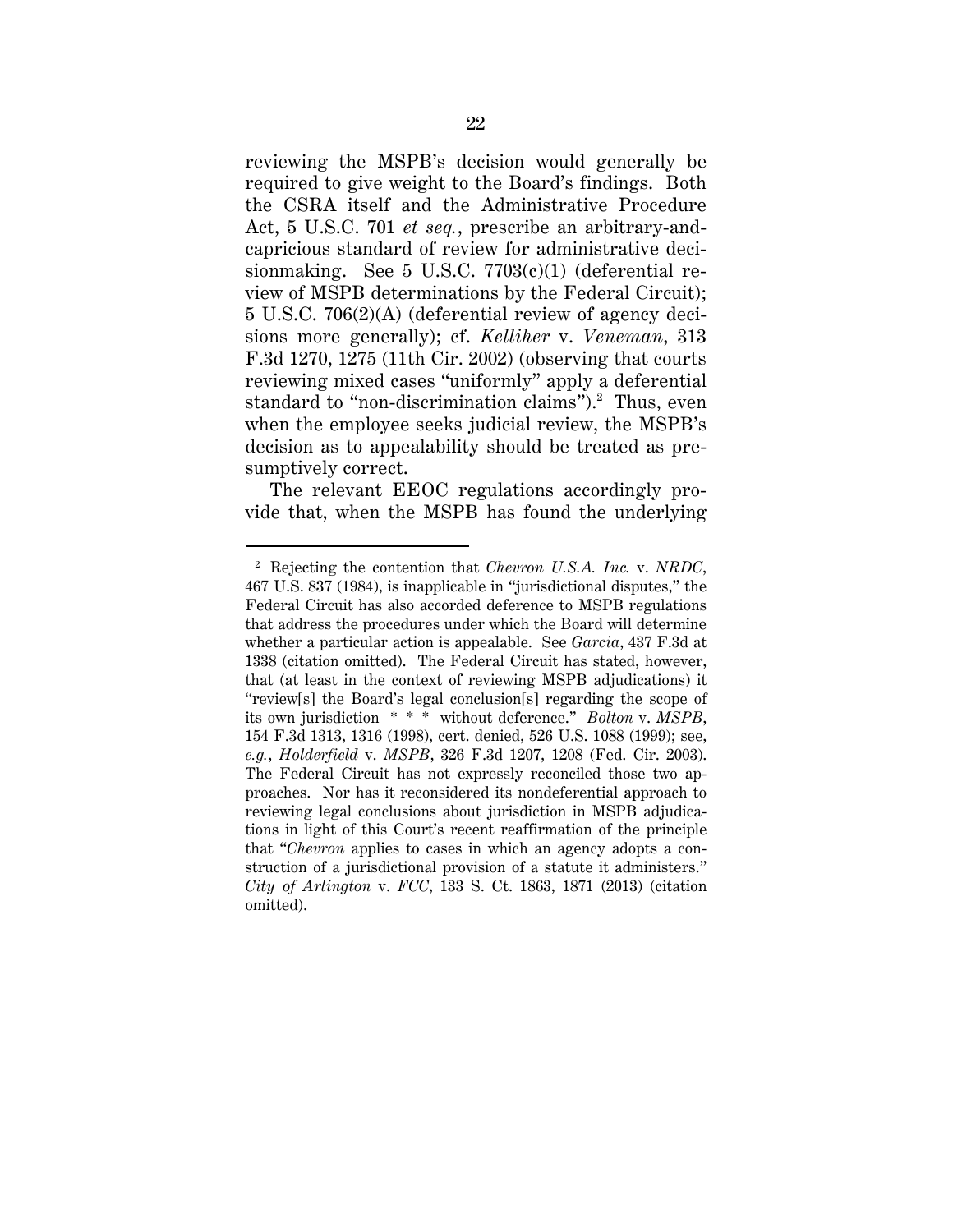employment action in a discrimination case not to be appealable, the employee should be repositioned to pursue a pure discrimination case instead. Under 29 C.F.R. 1614.302(b), the employing agency must effectively restore such an employee to the position he was in before seeking MSPB review, thereby ensuring that his unsuccessful Board appeal does not prejudice his ability to litigate his discrimination claims. If the employee has not yet exhausted his discrimination claims through an EEO complaint, the agency must grant him a new period in which to do so. *Ibid.*; see 29 C.F.R. 1614.302(c)(2)(ii) (instructing that, if an EEO complaint has been held in abeyance pending an appeal to the MSPB, "the agency shall recommence processing of the mixed case complaint as a non-mixed case" if the "MSPB's administrative judge finds that MSPB does not have jurisdiction over the matter"). And if the employee has already exhausted his discrimination claims through an EEO complaint, he is entitled to a fresh final decision that will restart the clock for filing suit in district court. 29 C.F.R. 1614.302(b).

3. An employee whose Board appeal in a discrimination case has been dismissed for lack of jurisdiction may elect not to proceed immediately with a pure discrimination case, but instead to seek judicial review of the MSPB's determination that the underlying personnel action is not appealable. An employee who chooses that course, however, has no basis for seeking such review in district court.

A case that is litigated under the antidiscrimination statutes alone—either because the employee pursued it as a pure discrimination case from the outset or because the MSPB has found it to be one—comes to a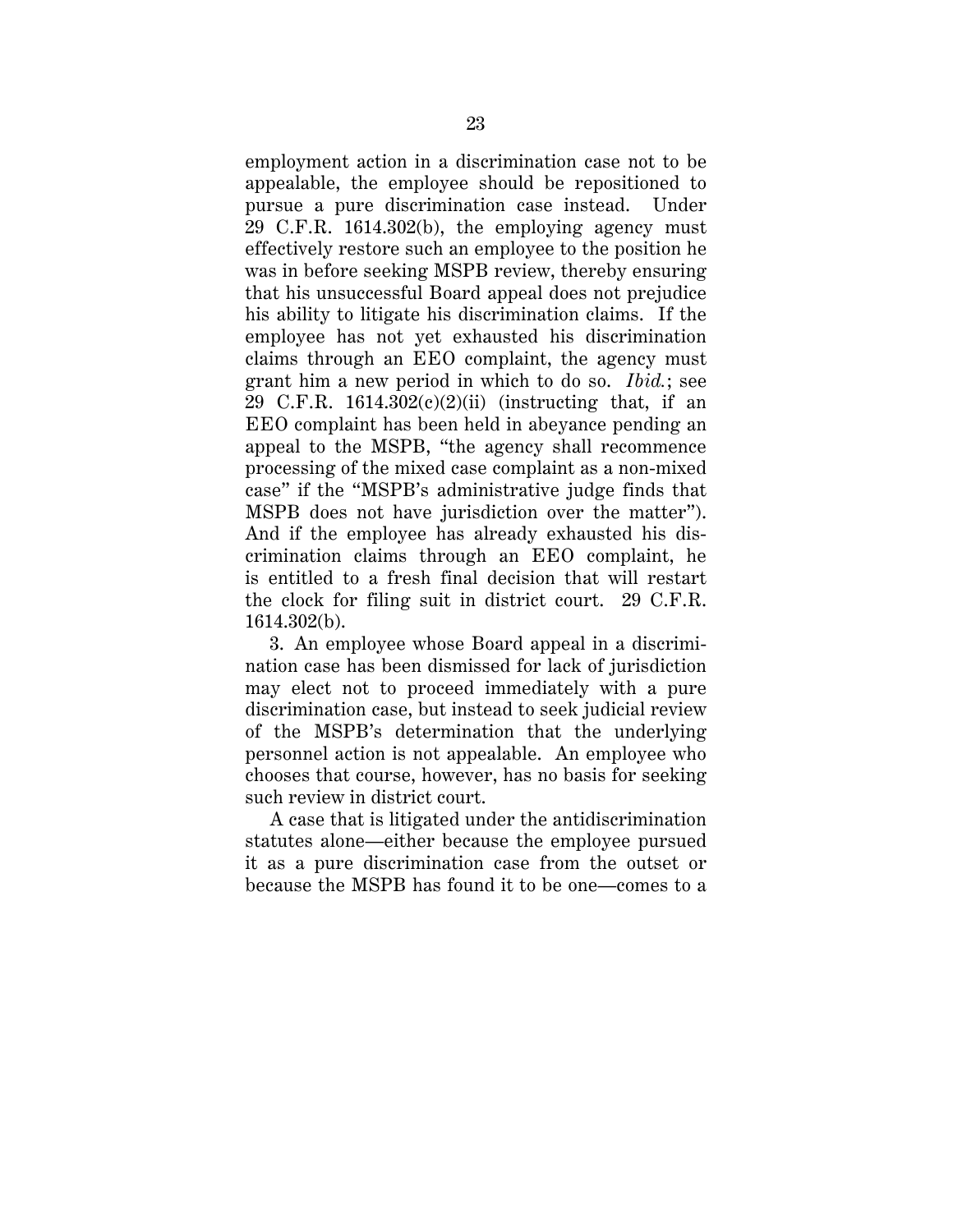district court as a standalone lawsuit, not as a request for judicial review of an MSPB decision. The relevant antidiscrimination statutes authorize suit against the federal government, but they do not in themselves provide for judicial review of MSPB decisions. See 29 U.S.C. 216(b), 633a(c); 42 U.S.C. 2000e-5(f), 2000e-16(c). Instead, judicial review of MSPB decisions is available only in the circumstances described in 5 U.S.C. 7703, the CSRA's provision for "Judicial review of decisions of the Merit Systems Protection Board." And the only paragraph of Section 7703 that authorizes judicial review of MSPB decisions in district court, 5 U.S.C. 7703(b)(2), limits such authorization to "[c]ases of discrimination subject to the provisions of section 7702," *ibid.*—that is, discrimination cases that are, in fact, "appealable to the MSPB," *Kloeckner*, 133 S. Ct. at 604.

Accordingly, when an employee seeks review of an MSPB determination that a case is *not* appealable to the Board, he cannot rely on Section 7702(b)(2), but instead is subject to Section 7703's default rule for judicial review of Board decisions. Under that rule, "a petition to review a final order or final decision of the Board shall be filed in the United States Court of Appeals for the Federal Circuit." 5 U.S.C. 7703(b)(1)(A). The Federal Circuit will then decide the issue of appealability, just as it would in reviewing a nondiscrimination case that an employee unsuccessfully attempted to appeal to the MSPB. If it finds reversible error in the Board's determination, it will remand the case for further proceedings in the MSPB, to be followed by further processing of the matter as a mixed case under Section 7702. See *Conforto* v. *MSPB*, 713 F.3d 1111, 1120 (Fed. Cir. 2013); see, *e.g.*,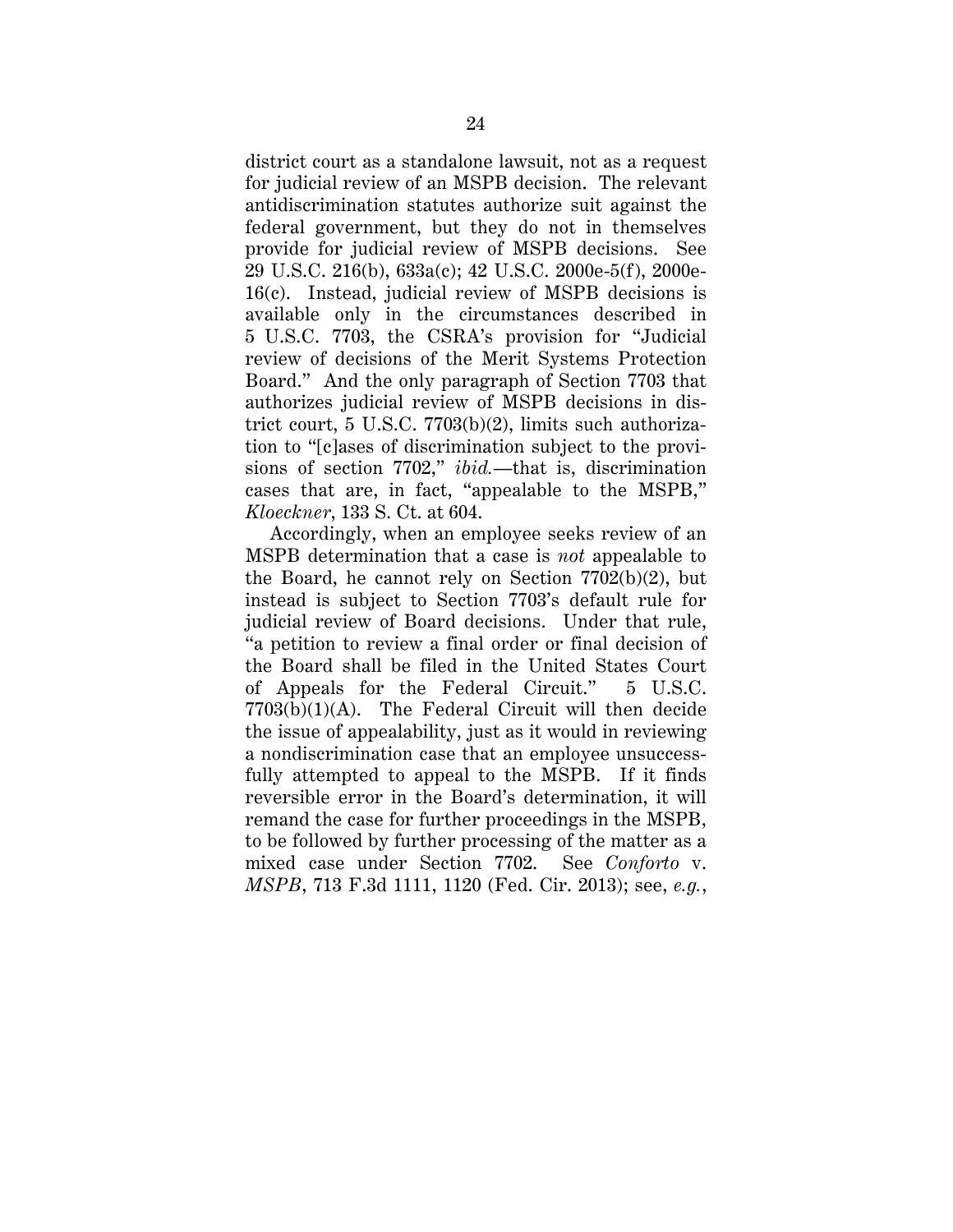*Colbath* v. *Department of the Army*, 89 Fed. Appx. 727 (Fed. Cir. 2004) (per curiam). If it finds no such error, it will affirm the MSPB's determination. See, *e.g.*, *Cruz*, 934 F.2d at 1243-1248.

An employee who unsuccessfully seeks such review of an MSPB nonappealability decision does not lose his right to a de novo trial of his discrimination claims in district court. If the Federal Circuit affirms the Board's decision, the employee can then begin or continue to pursue his discrimination claims as a pure discrimination case under the antidiscrimination statutes, just as if he had never tried to appeal the case to the MSPB. The EEOC construes 29 C.F.R. 1614.302(b)'s requirement to reset an employee's time limit for pursuing a pure discrimination case to apply not only after an MSPB determination of nonappealability, but also after a Federal Circuit affirmance of such a determination. See, *e.g.*, *Karlene P.* v. *Burwell*, EEOC Decision No. 0320160054, 2016 WL 4425796, at \*2 (Aug. 2, 2016); *Campbell* v. *Potter*, EEOC Decision No. 03-40046, 2004 WL 368078, at \*1 n.2 (Feb. 17, 2004) (explaining that Section 1614.302(b) requires an agency to take steps "to process [a] claim as a 'nonmixed' matter" in that circumstance); see also *Sloan* v. *West*, 140 F.3d 1255, 1263 (9th Cir. 1998) ("[C]onsistent with the regulations, we hold that, when a 'mixed case claim' is filed with the MSPB, the statute of limitations for filing with the EEO and/or the EEOC are equitably tolled  $* * *$  until the appellant has received a final jurisdictional determination from the Federal Circuit.").<sup>[3](#page-33-0)</sup> And courts have "uniformly

<span id="page-33-0"></span><sup>&</sup>lt;sup>3</sup> The EEOC has previously viewed such tolling to be compelled by 5 U.S.C. 7702(f), which provides that, "[i]n any case in which an employee is required to file any action, appeal, or petition under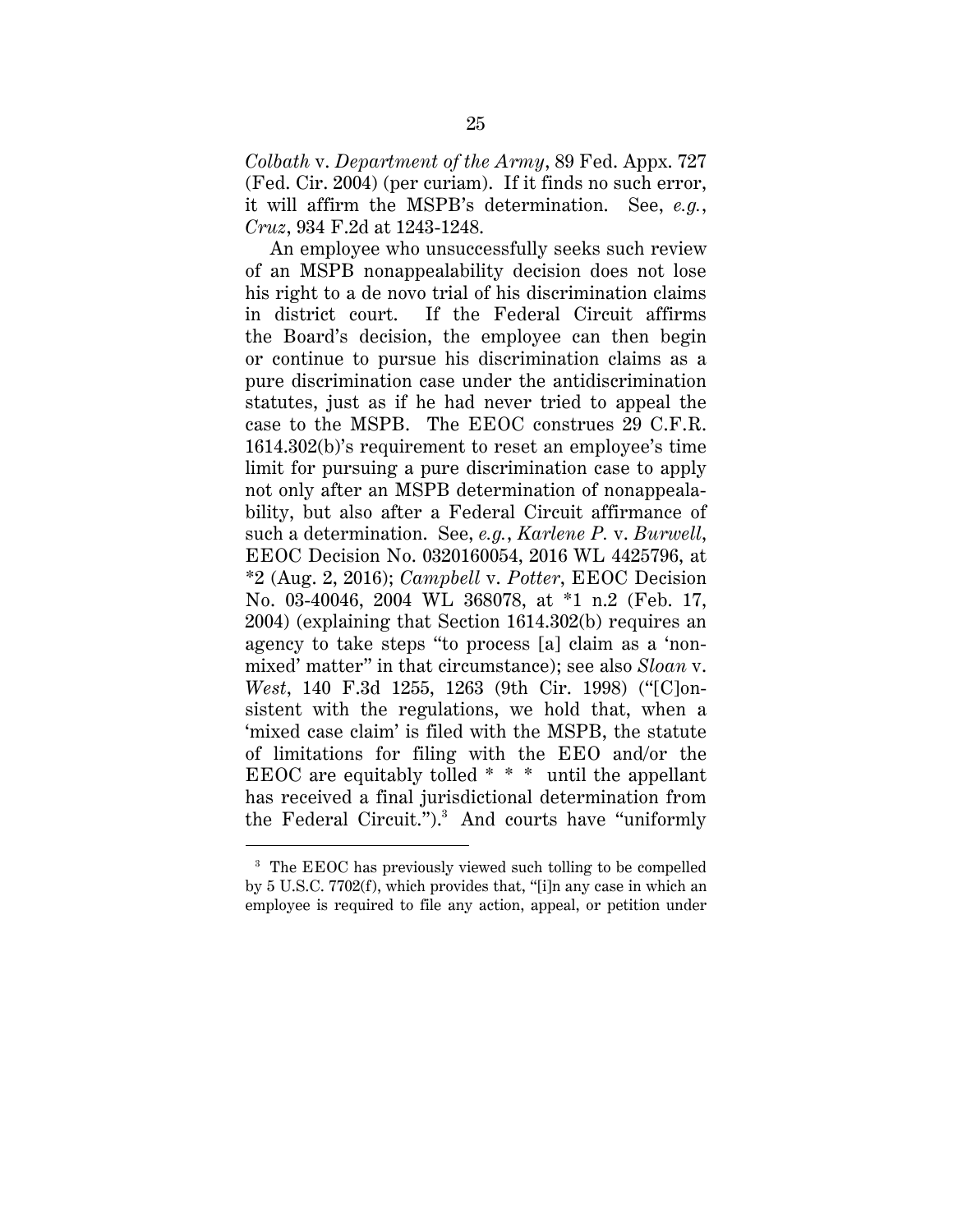stated" that, in cases where the Board has dismissed for lack of jurisdiction, no determination of the Board or the Federal Circuit will have collateral-estoppel effect on a discrimination suit in district court. *Conforto*, 713 F.3d at 1120 n.4.

<span id="page-34-0"></span>**B. Exclusive Federal Circuit Review Of MSPB Nonappealability Determinations In Discrimination Cases Effectuates The CSRA's Structural Emphasis On Uniformity**

Channeling review of MSPB nonappealability determinations in discrimination cases to the Federal Circuit preserves the ability of the Board and the Federal Circuit to develop a consistent body of law on federal employment matters. Permitting balkanized review of such determinations in the various district courts would subvert that critical feature of the CSRA.

 $\ddot{\phantom{a}}$ 

this section and the employee timely files the action, appeal, or petition with an agency other than the agency with which the action, appeal, or petition is to be filed, the employee shall be treated as having timely filed the action, appeal, or petition as of the date it is filed with the proper agency." The government's brief in *Kloeckner* v. *Solis*, *supra*, took a similar view. See U.S. Br. at 37-38 (No. 11-184). The government has since determined, however, that Section 7702(f)—which explicitly applies only to cases governed by "this section" (*i.e.*, Section 7702)—cannot properly be construed to apply to a case that does not involve an appealable action. Such an interpretation would be inconsistent with Section  $7702(a)(1)(A)$ , which requires such an action, and with the EEOC's longstanding view "that where an individual files an appeal with the MSPB which is dismissed for lack of jurisdiction, the matter will not be viewed as a 'mixed case.'" *Nuno* v. *Rumsfeld*, EEOC Decision No. 04-60029, 2006 WL 1910448, at \*2 (June 28, 2006).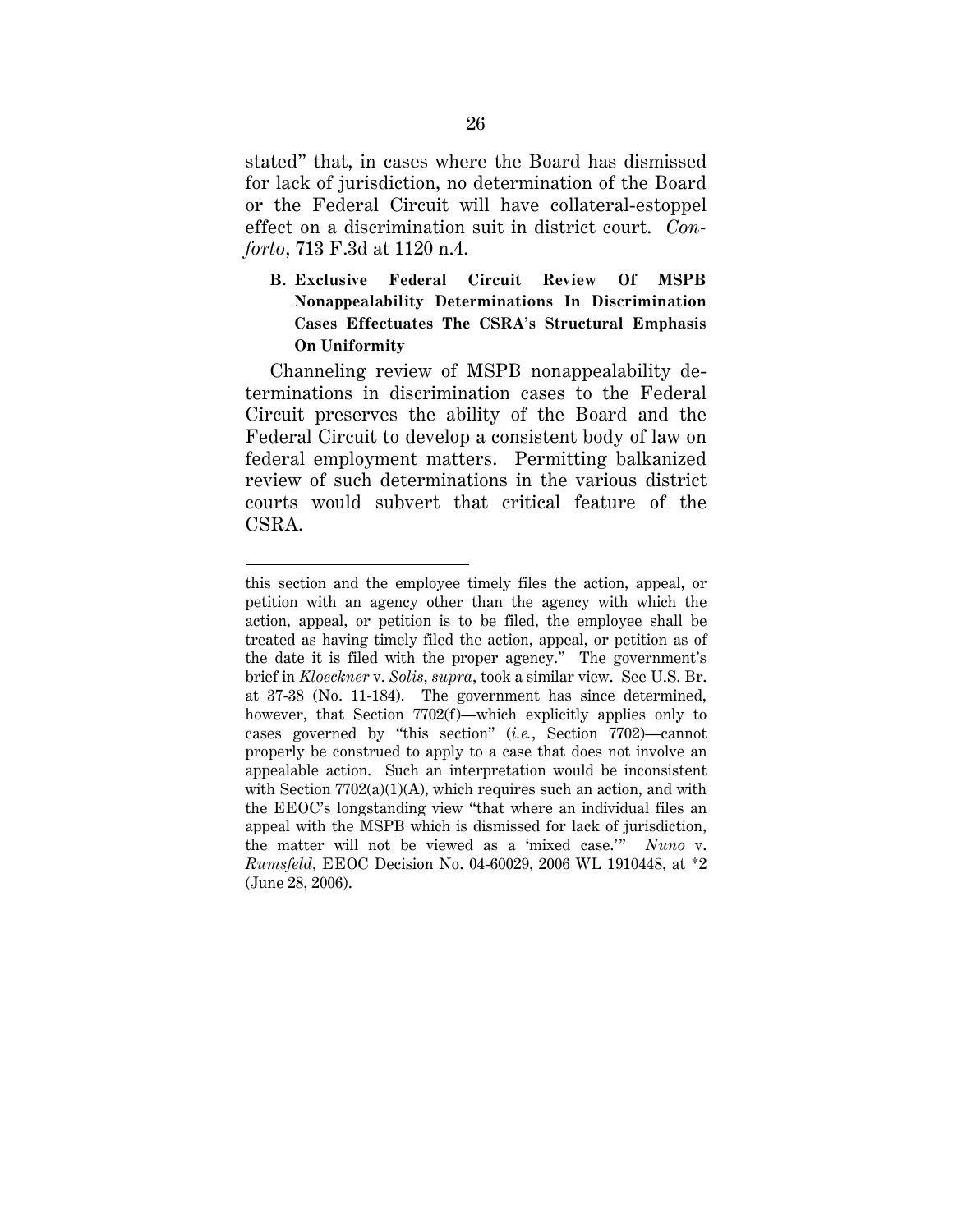1. One of the key "structural elements" of the CSRA is "the primacy of the United States Court of Appeals for the Federal Circuit for judicial review." *Fausto*, 484 U.S. at 449 (citing 5 U.S.C. 7703). The original 1978 version of the CSRA "provided, as the general rule, that a federal employee should appeal a Board decision to 1 of the 12 Courts of Appeals or the Court of Claims." *Kloeckner*, 133 S. Ct. at 607 n.4; see Pub L. No. 95-454, 92 Stat. 1143-1144. Shortly thereafter, however, Congress realized the "'special need for nationwide uniformity' in certain areas of the law," and in 1982 it created the Federal Circuit "to provide 'a prompt, definitive answer to legal questions' in these areas." *United States* v. *Hohri*, 482 U.S. 64, 71- 72 (1987) (quoting S. Rep. No. 275, 97th Cong., 1st Sess. 1-2 (1981) (1981 Senate Report)). One of those areas was federal employment law. See *Fausto*, 484 U.S. at 449. Since its creation, the Federal Circuit has been the default forum for judicial review of MSPB decisions. Federal Courts Improvement Act of 1982, Pub. L. No. 97-164, §§ 127, 144, 96 Stat. 37-38, 45.

Throughout its history, the Federal Circuit has reviewed nonappealability determinations in cases where no issue of discrimination has been raised (see, *e.g.*, *Manning* v. *MSPB*, 742 F.2d 1424, 1426, 1429 (1984)), and the CSRA provides no basis for suggesting that review of such decisions should instead be routed to a different court. Any review of an MSPB decision determining that a particular action *is* appealable would likewise take place in the Federal Circuit. The CSRA limits the government's ability to seek judicial review of an unfavorable MSPB determination, requiring that (except in a limited set of cases not directly relevant here) any such review be sought in the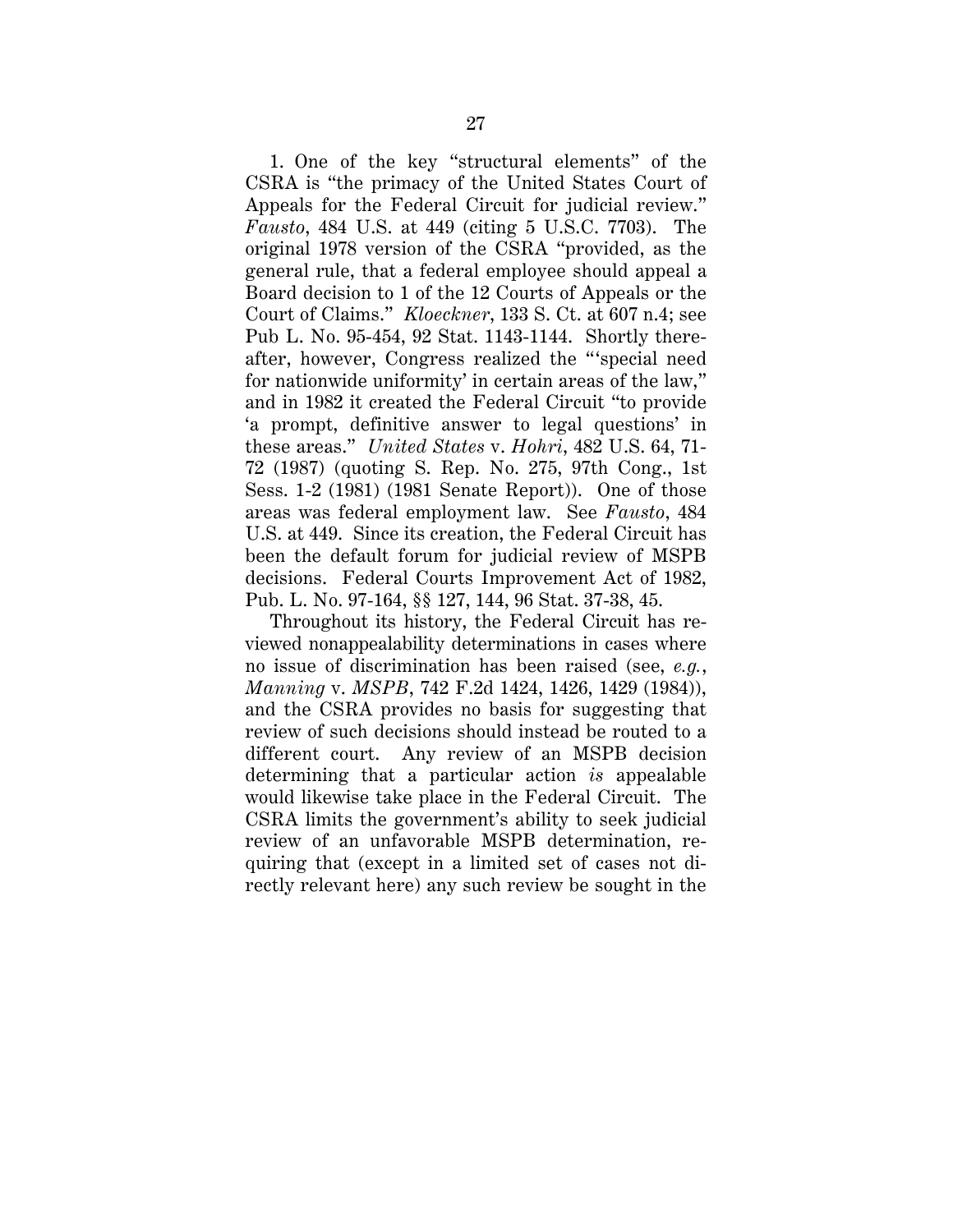Federal Circuit. See 5 U.S.C. 7703(d)(1) (permitting judicial review in certain circumstances at the request of the Director of the Office of Personnel Management). $^4\,$  $^4\,$  $^4\,$ 

Congress would have no evident reason to vest the Federal Circuit with exclusive jurisdiction over all

<span id="page-36-0"></span><sup>&</sup>lt;sup>4</sup> In light of the text and structure of the CSRA, the government's view is that, in an assertedly mixed case in which the employee prevails on appealability but loses on other grounds and seeks review in district court, the government cannot contest the Board's appealability determination within that district-court action. Thus, the only circumstance in which a district court might address an appealability question would be if an employee files suit in district court when the MSPB has taken too long to decide his case. Under 5 U.S.C.  $7702(e)(1)(B)$ , if an employee appeals a case of discrimination to the Board, and the Board fails to decide it within 120 days, the employee may "file a civil action" under antidiscrimination law at that point. Although the CSRA describes the relevant district-court filing as "a civil action,"  $5 \text{ U.S.C. } 7702(\text{e})(1)$ , rather than as a request for judicial review of an MSPB decision, see 5 U.S.C. 7703, the precedent in at least some circuits suggests that a district court in such a case would be empowered to review both the issue of discrimination and any underlying appealable action. See *Bonds* v. *Leavitt*, 629 F.3d 369, 378-380 (4th Cir.), cert. denied, 565 U.S. 941 (2011); *Seay* v. *Tennessee Valley Auth.*, 339 F.3d 454, 470-472 (6th Cir. 2003); *Doyal* v. *Marsh*, 777 F.2d 1526, 1535-1537 (11th Cir. 1985). To the extent that a district court has such authority, the court would have to decide whether the case actually involves an appealable action. But in that scenario, the court would not be reviewing any actual MSPB determination, and its decision would not necessarily preclude the MSPB from later reaching a different result in a similar case. Cf. *National Cable & Telecomms. Ass'n* v. *Brand X Internet Servs.*, 545 U.S. 967, 982 (2005). In any event, a district court can avoid this situation entirely by opting to "stay the case, or hold it in abeyance, for a reasonable period of time" to allow the MSPB to issue a final decision. *Ikossi* v. *Department of Navy*, 516 F.3d 1037, 1043 (D.C. Cir. 2008) (citation omitted).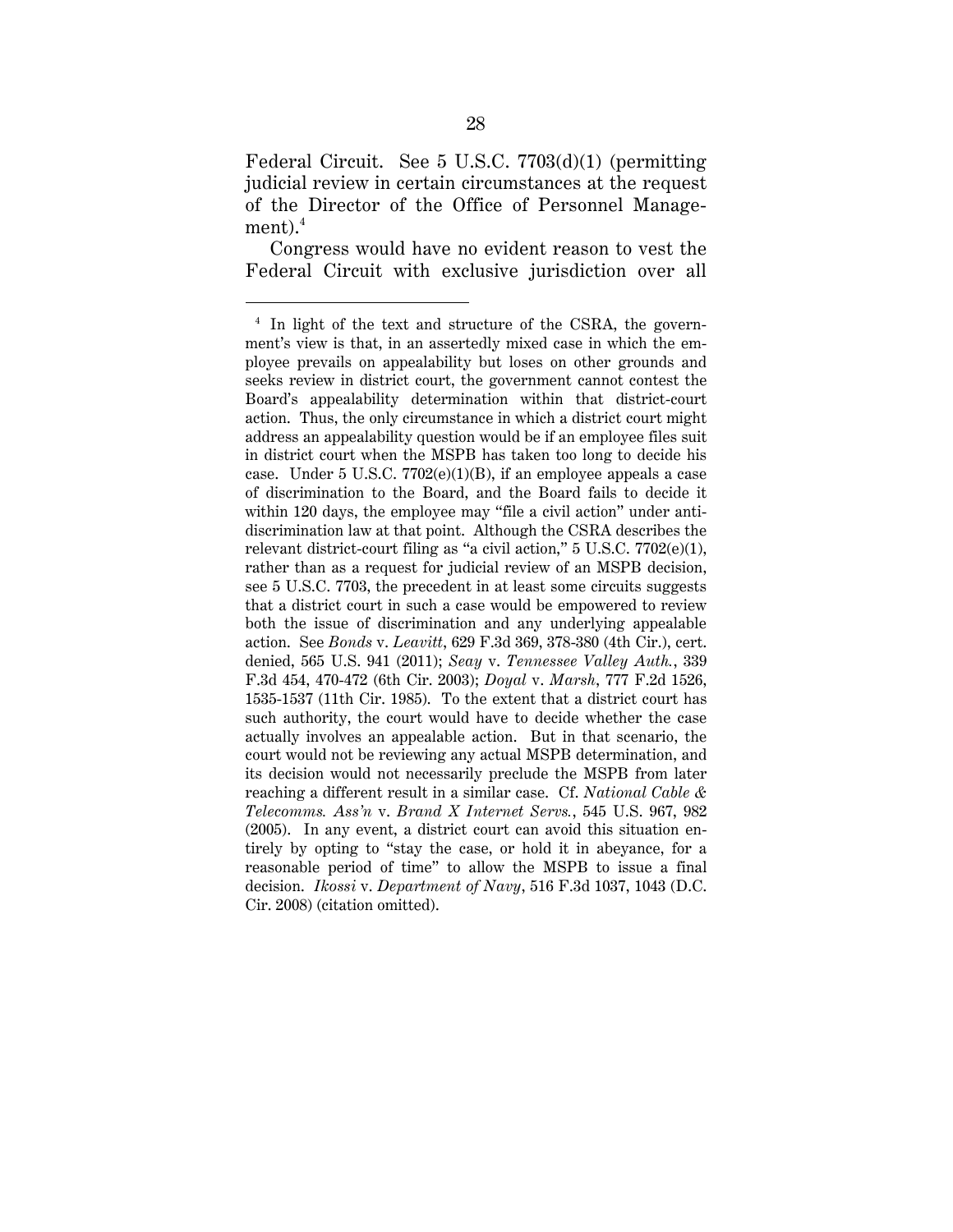appealability determinations in nondiscrimination cases, plus employee-*favorable* appealability determinations in discrimination cases, while routing employee*adverse* appealability determinations in discrimination cases elsewhere. Rules governing the appealability of employment actions are matters of general importance because they delineate the entire set of matters that the Board may consider. See, *e.g.*, 5 U.S.C. 7513(d) (allowing for appeal of certain personnel actions). The determination whether an action is appealable has additional important consequences because it may be tied to other procedural rights that an employee possesses. See 5 U.S.C. 7513(b) (specifying notice and process that are due when an employee is subjected to an action appealable to the Board under Section 7513(d)); see also *Garcia*, 437 F.3d at 1328 (explaining that "'mixed cases' are ordinary appeals of adverse agency actions that are accompanied by allegations of discrimination").

The CSRA's consolidation of review in the Federal Circuit "enables the development, through the MSPB, of a unitary and consistent Executive Branch position on matters involving personnel action, avoids an 'unnecessary layer of judicial review' in lower federal courts, and '[e]ncourages more consistent judicial decisions.'" *Fausto*, 484 U.S. at 449 (brackets in original) (quoting S. Rep. No. 969, 95th Cong., 2d Sess. 52 (1978)). Federal Circuit review of MSPB determinations of nonappealability in discrimination cases furthers all of those goals. It enables the MSPB to develop "a unitary and consistent Executive Branch position," *ibid.*, on appealability with a focus on only one body of judicial precedent. It also avoids an "unnecessary layer of judicial review," *ibid.* (citation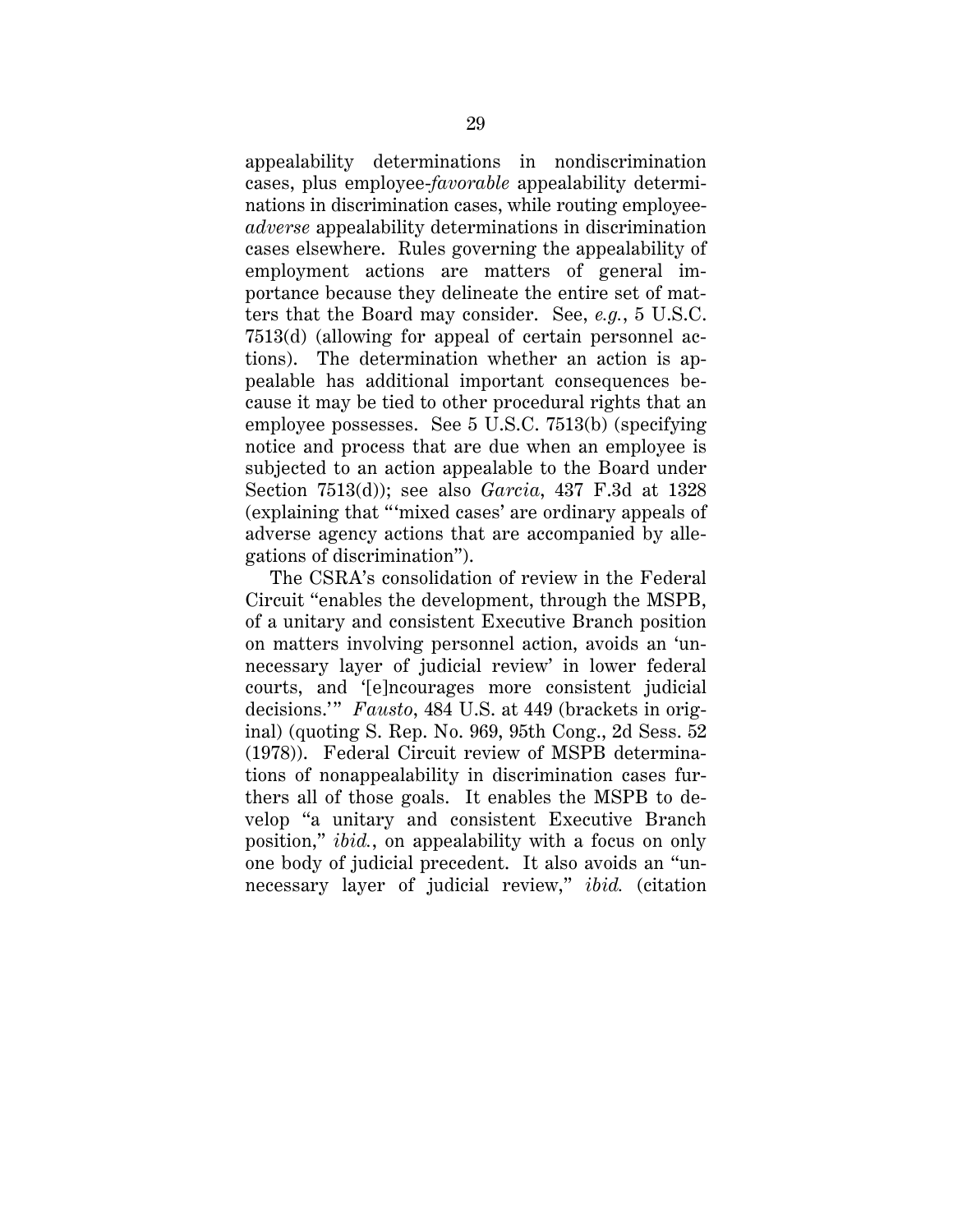omitted), by eliminating the potential need for sequential review of an MSPB nonappealability determination by both a district court and a regional court of appeals. And it "[e]ncourages more consistent judicial decisions," *ibid*., by consolidating review in one judicial forum.

2. A carve-out allowing district courts (and thus regional circuits) to decide appealability issues in a subset of cases would frustrate Congress's effort to harmonize the law. It would, in particular, perpetuate the very situation that the Federal Circuit's creation was designed to curtail, "in which the appellate courts reach inconsistent decisions on the same issue, or in which—although the rule of law may be fairly clear courts apply the law unevenly when faced with the facts of individual cases." *Hohri*, 482 U.S. at 72 (quoting 1981 Senate Report 3). Under such an approach, courts could reach different conclusions on a variety of legal questions, including whether and when two shorter (nonappealable) suspensions may be treated as a longer (appealable) one, see *Synan* v. *MSPB*, 765 F.2d 1099, 1101 (Fed. Cir. 1985); whether and when a facially voluntary action can be appealed, see *Shoaf* v. *Department of Agric.*, 260 F.3d 1336, 1340-1342 (Fed. Cir. 2001); and whether and when an employee can appeal from an action arising out of a settlement of a grievance, see *Mays* v. *USPS*, 995 F.2d 1056, 1058 (Fed. Cir. 1993).

Those problems would be magnified by the Board's inability to determine ex ante which court's law will ultimately apply. Under petitioner's approach, the proper forum for judicial review would depend in part on the MSPB's resolution of the appealability question, since if the employee prevails, any review at the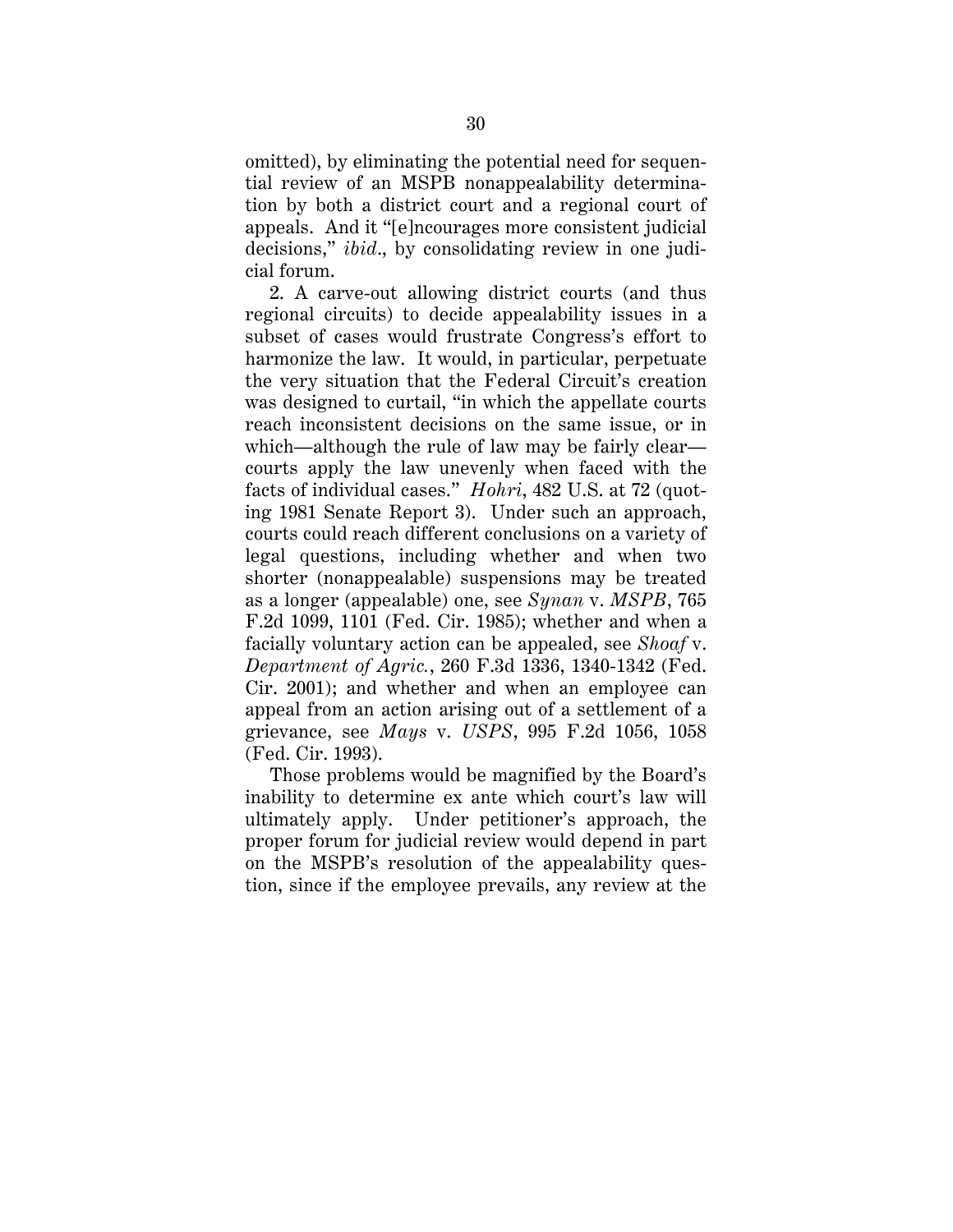government's behest would be in the Federal Circuit, see 5 U.S.C. 7703(d)(1). In addition, if the Board held that a particular action was not appealable, the employee might have a choice of several fora in which to pursue judicial review of that determination. Title VII, for example, permits an employee to bring suit in "any judicial district in the State in which the unlawful employment practice is alleged to have been committed, in the judicial district in which the employment records relevant to such practice are maintained and administered, or in the judicial district in which the aggrieved person would have worked but for the alleged unlawful employment practice." 42 U.S.C. 2000e-5(f)(3).

3. Similar difficulties already exist, to some degree, with respect to issues of Board procedure. Because MSPB decisions dismissing mixed cases on procedural grounds are reviewed by district courts, see *Kloeckner*, 133 S. Ct. at 600, 607 & n.4, the Board may be subject to conflicting judicial rulings on procedural questions. But conflicts on procedural issues are more manageable for the Board than conflicts on appealability issues.

The procedures for appeals to the Board, such as the time within which the Board's review must be sought, are governed by regulations rather than statutes. See 5 U.S.C. 7701(a) ("Appeals shall be processed in accordance with regulations prescribed by the Board."); 5 C.F.R. Pt. 1201. Potential conflicts of authority therefore can generally be resolved by the Board itself through amendments to the relevant regulations. Cf. *Braxton* v. *United States*, 500 U.S. 344, 348-349 (1991) (observing that U.S. Sentencing Commission could "eliminate [a] circuit conflict" about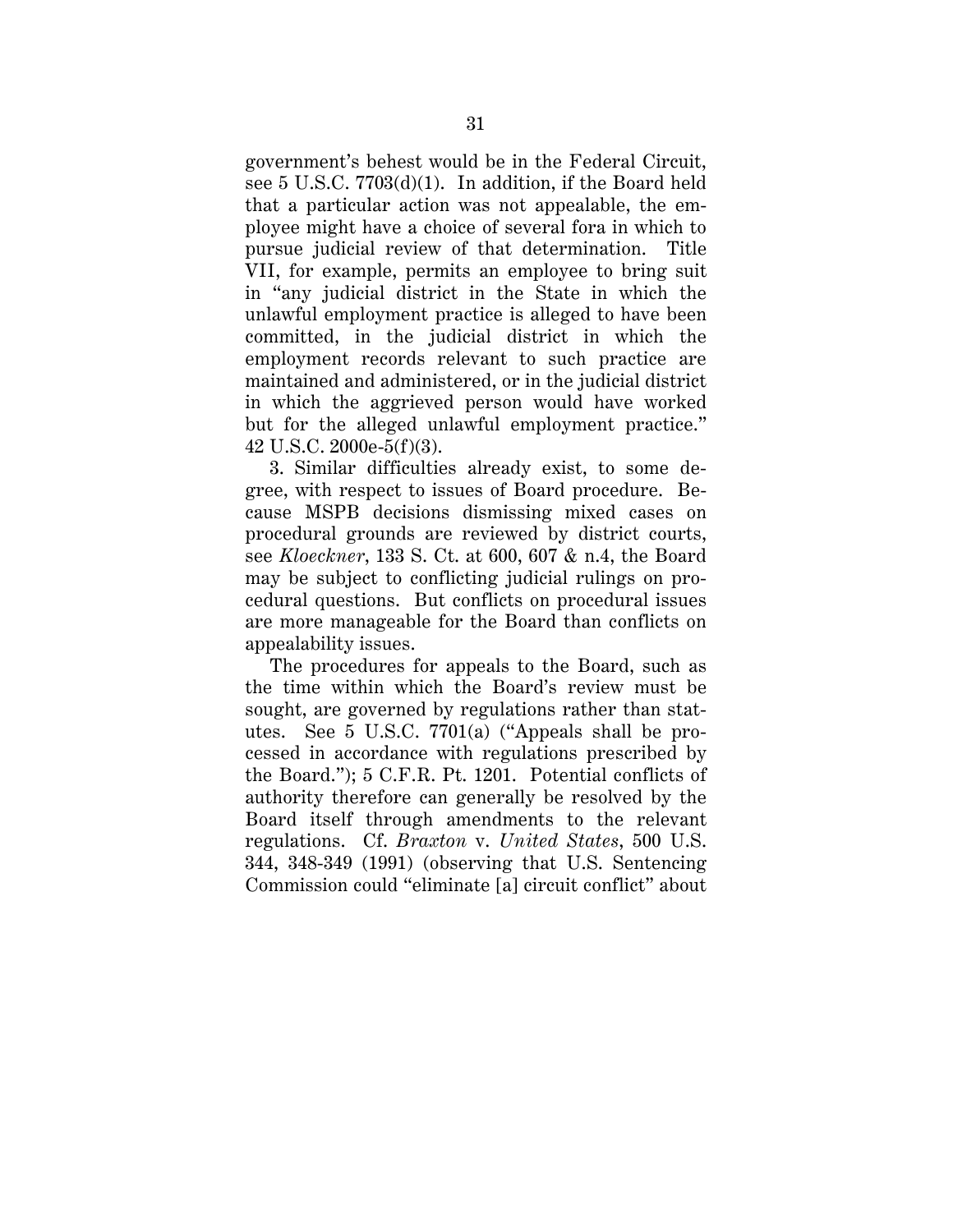interpretation of Sentencing Guidelines through amendment).

Issues of appealability, in contrast, are principally governed by statute. See, *e.g.*, 5 U.S.C. 7512, 7513(d); *Kloeckner*, 133 S. Ct. at 600 n.1. The MSPB cannot definitively resolve conflicting judicial interpretations of those statutes. Even if the MSPB's interpretations of the relevant jurisdictional statutes are given deference, see note 2, *supra*, a court could still potentially reach a different conclusion, see *ibid.* (noting Federal Circuit's hesitation to defer to legal determinations about jurisdiction in MSPB adjudications); see also *Tunik* v. *MSPB*, 407 F.3d 1326, 1345 (Fed. Cir. 2005) (noting Board's view "that it lacks delegated authority to promulgate legislative rules determining the scope of its jurisdiction" and declining to address issue).

## **II. PETITIONER'S APPROACH TO JUDICIAL REVIEW IS UNSOUND**

The MSPB determined that petitioner was not "affected by an action which [he] may appeal" to the Board. 5 U.S.C. 7702(a)(1)(A). See, *e.g.*, Pet. App. 30a (initial decision stating that this is "not a mixed case"); *id.* at 52a (initial decision finding no "appealable action"); *id.* at 52a n.9 (initial decision dismissing "for lack of jurisdiction"); see also *id.* at 21a (affirming initial decision as final decision). In accord with every other court of appeals that has addressed the issue, the court below held that judicial review of that determination belongs in the Federal Circuit, not in district court. See *id.* at 8a-15a; *Conforto*, 713 F.3d at 1115-1121; *Burzynski* v. *Cohen*, 264 F.3d 611, 620-621 (6th Cir. 2001); *Sloan*, 140 F.3d at 1261-1262; *Wall* v. *United States*, 871 F.2d 1540, 1543-1544 (10th Cir. 1989), cert. denied, 493 U.S. 1019 (1990); see also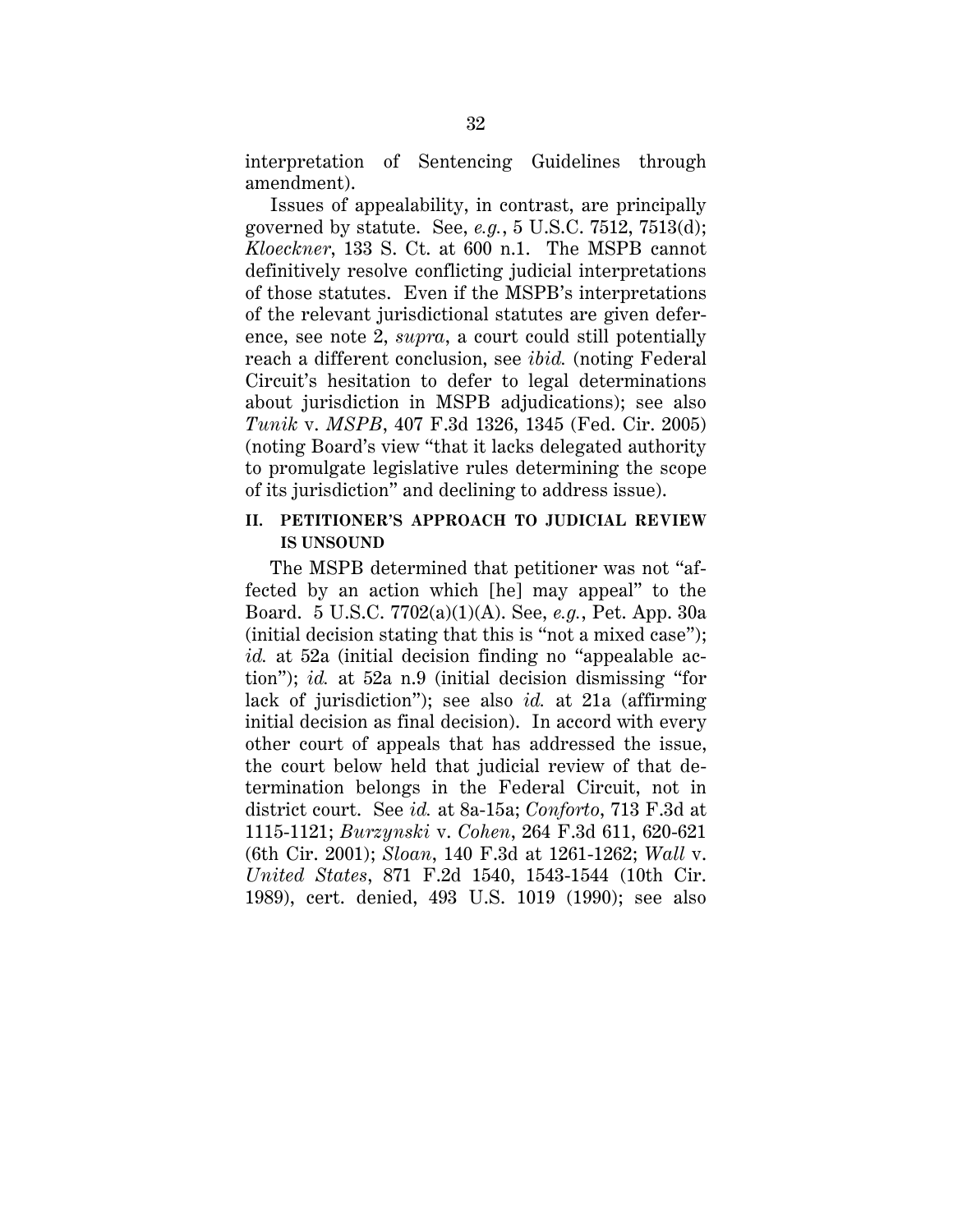*McCarthy* v. *Vilsack*, 322 Fed. Appx. 456, 458-459 (7th Cir. 2009) (per curiam), cert. denied, 558 U.S. 1116 (2010). Petitioner's contrary argument misconstrues the issue in this case, this Court's decision in *Kloeckner* v. *Solis*, *supra*, and the statutory review scheme for federal-employee complaints.

# **A. Judicial Review Of The MSPB's Nonappealability Determination Is Distinct From A Potential Trial On Petitioner's Discrimination Claims**

In characterizing (Br. 28) the decision below as "subverting federal employees' statutory right to try their discrimination claims de novo in district court," petitioner misconceives the court of appeals' holding. The court did not hold, and the government does not contend, that petitioner is precluded from filing a de novo antidiscrimination lawsuit against his employing agency in district court. See *Conforto*, 713 F.3d at 1119 (explaining that Federal Circuit review of an MSPB decision finding an employment action nonappealable "does not deprive [the employee] of the right to a ruling on her discrimination claims"). The disputed issue instead concerns petitioner's *path* to district court.

1. Petitioner has asserted that his discrimination case is a mixed case in which he has a special right to seek MSPB review before filing a discrimination suit in district court. The MSPB has determined that it is not a mixed case and that petitioner therefore must exhaust his claim by filing an EEO complaint before proceeding to district court. The question presented is not whether petitioner can ultimately litigate his discrimination claim in district court. It instead concerns the proper forum for "judicial review" of "an MSPB decision" that he cannot invoke the Board's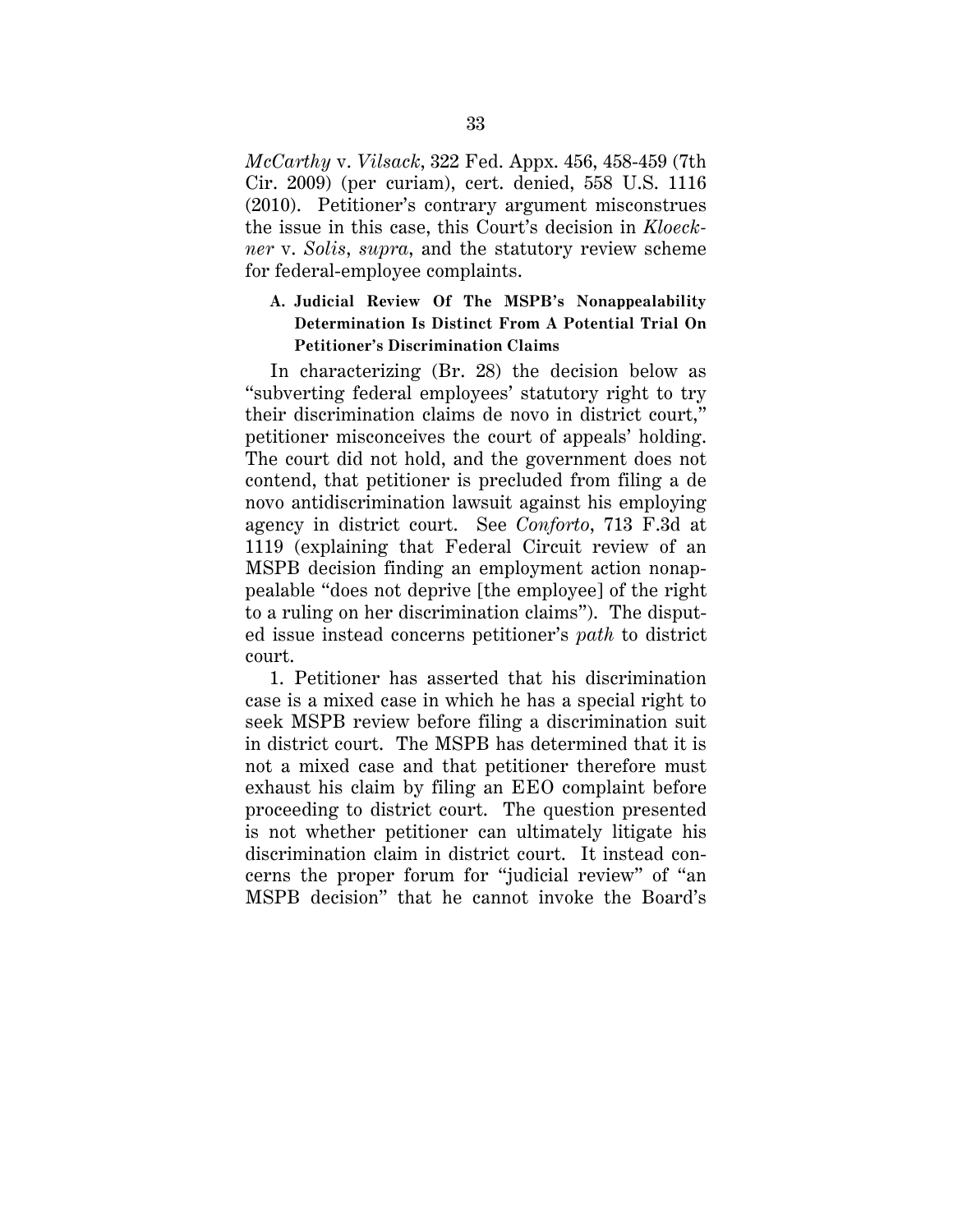"jurisdiction" on his way there. Pet. i; see Pet. App. 6a.

As petitioner recognizes, the CSRA distinguishes between "pure discrimination cases" on the one hand and "mixed cases"—*i.e.*, "cases involving both discrimination and serious civil-service claims"—on the other. Br. 15-16. Although each kind of case "goes to district court," Br. 16, only a mixed case may be presented to the MSPB, or administratively exhausted through such presentation, Br. 14-15; see pp. 5-10, *supra*. Pure discrimination cases must be exhausted through an EEO complaint to the employing agency, not through any procedure that involves the Board. See Pet. Br. 13; see pp. 6-7, *supra*. If petitioner simply wishes to litigate his discrimination claims in district court, he need not seek "judicial review" of "an MSPB decision" (Pet. i) at all. He can instead take advantage of the procedure set forth in 29 C.F.R. 1614.302(b), exhaust his claims through an EEO complaint, and file suit under the antidiscrimination laws without any prejudice from his failed attempt to seek Board review.

Alternatively, petitioner was entitled to Federal Circuit review of the MSPB's decision that his case is not a mixed case appealable to the Board. A favorable Federal Circuit ruling on that issue would benefit petitioner in two respects. First, it would provide him with an additional forum in which he might obtain relief (and from which the government's own appeal rights are limited). See 5 U.S.C. 7701, 7702 $(a)(1)$ , 7703(d). Second, it would allow him to exhaust any civil-service claims—*i.e.*, any claims that the challenged personnel action was unlawful for reasons other than discrimination—and then, if necessary,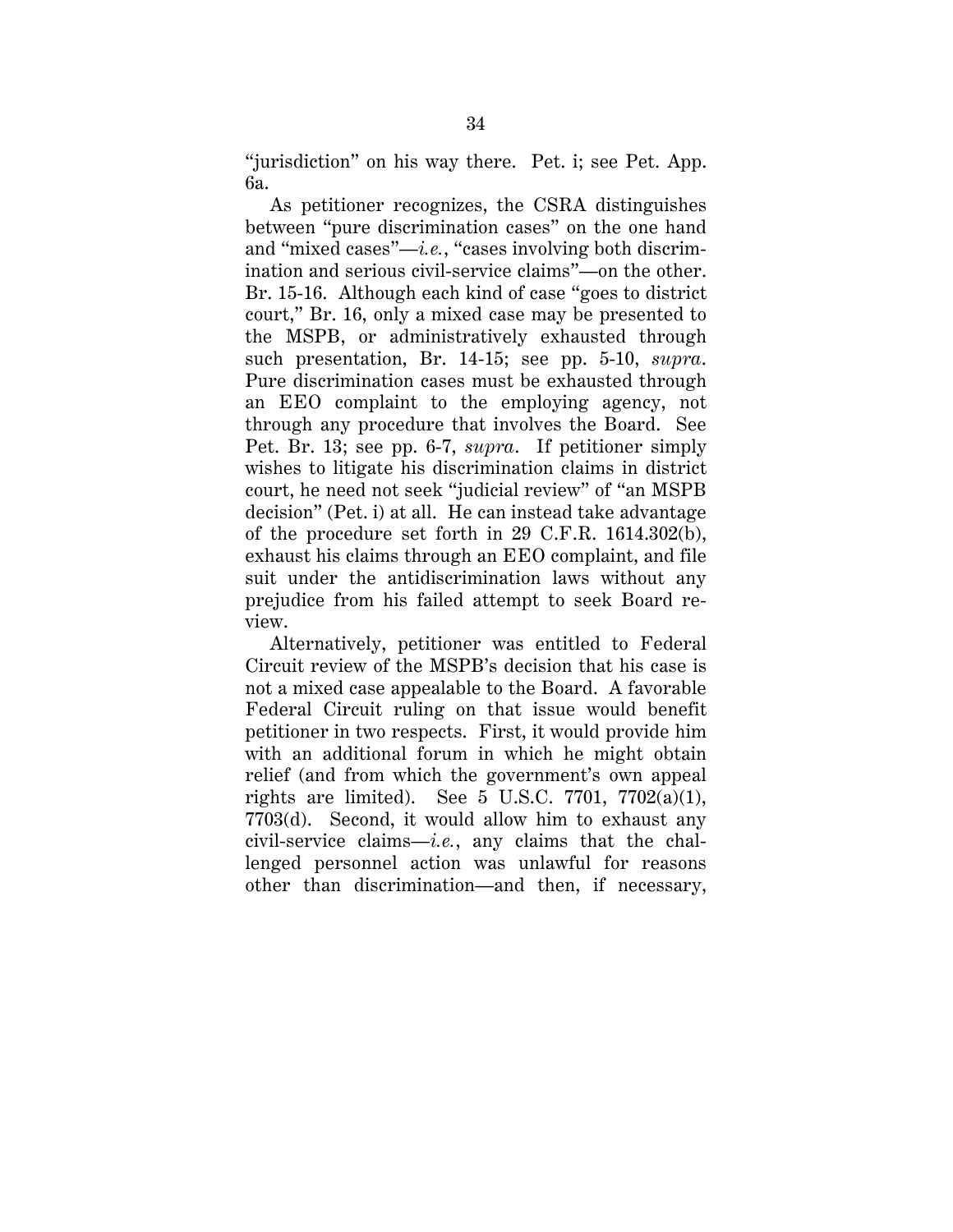litigate those claims in district court along with his discrimination claims. See 5 U.S.C. 7702(a)(1); pp. 8- 10, *supra*.

2. It is therefore irrelevant to the question presented here that district courts are the only Article III courts "in the business of trying discrimination claims de novo," Pet. Br. 1. The judicial review that petitioner seeks at this stage will not involve such a trial.

Under Section 7703(a)(1), an employee "adversely affected or aggrieved by a final order or decision of the [MSPB] may obtain judicial review of the order or decision." At this point, the "final order or decision of the [Board]" by which petitioner is "adversely affected or aggrieved" is the Board's decision dismissing petitioner's appeal on the ground that the underlying employment action is not appealable. The only issue before a court in "judicial review" of that decision would be the issue that the MSPB actually decided *i.e.*, whether petitioner "has been affected by an action which [he] may appeal to the [Board]," 5 U.S.C.  $7702(a)(1)(A)$ .

If the reviewing court determines that petitioner has been affected by such an action, then he has a mixed case, which should be remanded to the Board for further proceedings in which it may decide the merits of his claims. See *Conforto*, 713 F.3d at 1120. If the reviewing court instead affirms the Board's non-appealability holding, petitioner must exhaust his discrimination claims through an EEO complaint and will *then* be entitled to seek a trial de novo on those claims in district court. See *ibid.*; Pet. Br. 13; p. 9, *supra*. Under no circumstances would a court exercising judicial review of the MSPB's decision resolve the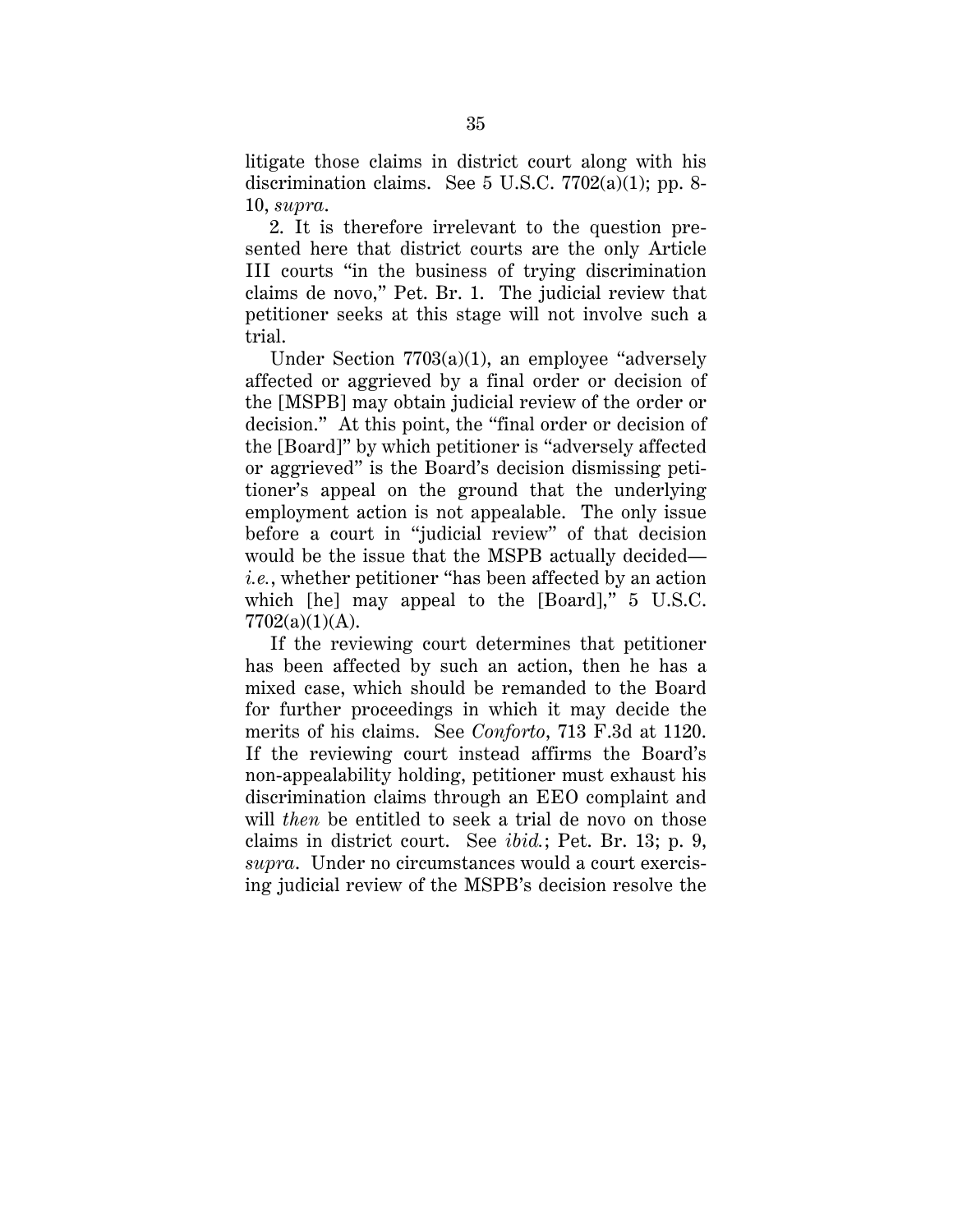merits of petitioner's discrimination claims. It will instead decide only an appealability issue that is within the exclusive jurisdiction and competence of the Federal Circuit.

### **B. This Court's Decision In** *Kloeckner* **Does Not Support Petitioner's Position**

Petitioner contends (*e.g.*, Br. 1-2) that this Court's decision in *Kloeckner* effectively answers the question presented in his favor. That argument lacks merit. To the extent that *Kloeckner* touches on the question presented, it undercuts petitioner's argument.

1. In *Kloeckner*, this Court considered the proper forum for judicial review of an MSPB decision dismissing an appeal to the Board as untimely under the Board's procedural regulations. 133 S. Ct. at 603. The Court held that, "when the MSPB dismisses an appeal alleging discrimination \* \* \* on procedural grounds," the employee's petition for judicial review "should go to district court." *Id.* at 600. As the court of appeals in this case observed (Pet. App. 9a-10a), *Kloeckner*'s framing of the question presented as involving an MSPB dismissal on "procedural grounds" was repeated throughout the decision. See *Kloeckner*, 133 S. Ct. at 600, 602, 603, 607.

The Court in *Kloeckner* emphasized that "[n]o one here contests that Kloeckner brought a mixed case that she was affected by an action (*i.e.*, removal) appealable to the MSPB and that she alleged discrimination prohibited by an enumerated federal law." 133 S. Ct. at 604. The Court explained that, by satisfying those statutory criteria, the employee had "brought the kind of case that the CSRA routes \* \* \* to district court," "[r]egardless whether the MSPB dismissed her claim on the merits or instead threw it out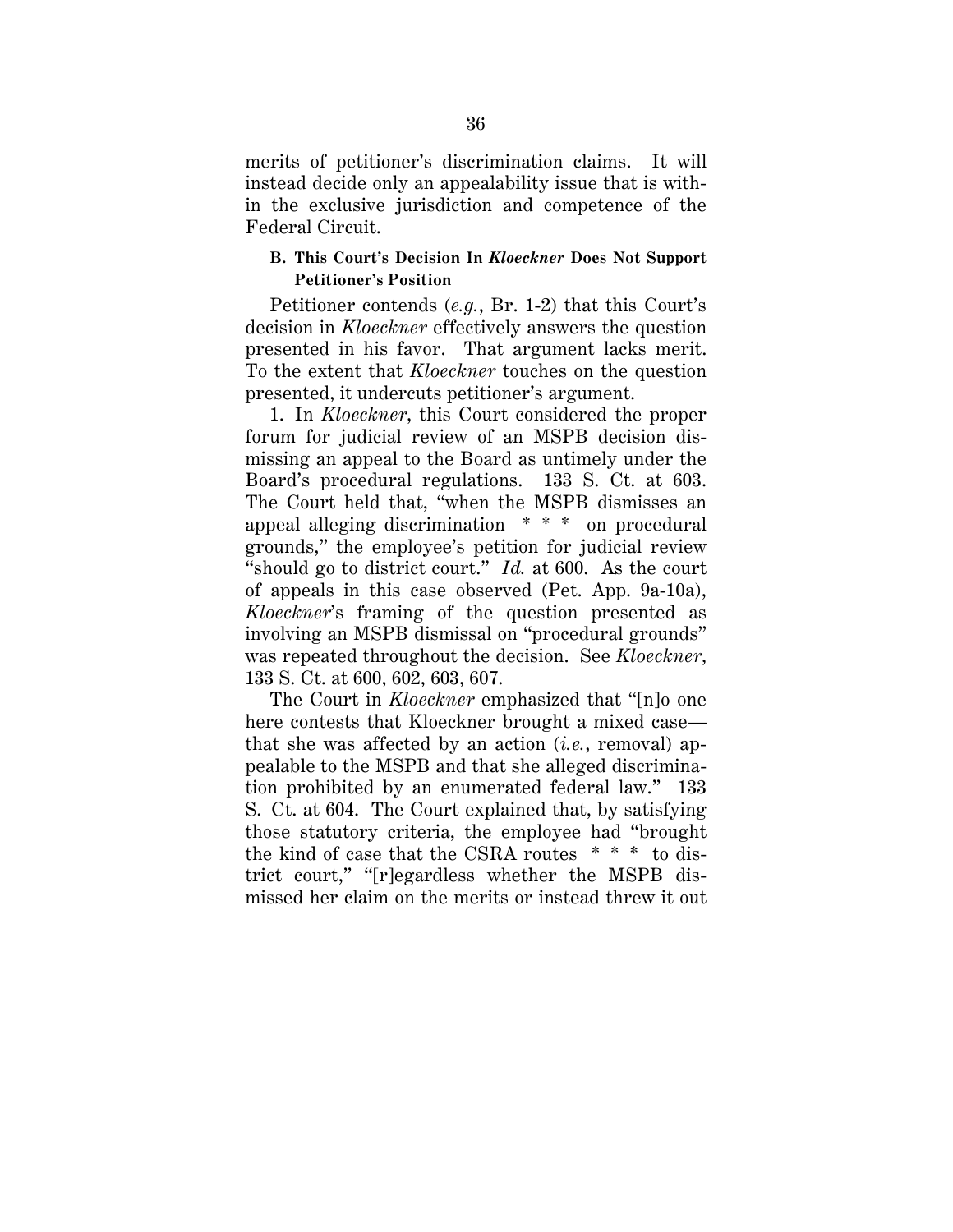as untimely." *Ibid*. The Court concluded that, "under the CSRA's terms," those statutory criteria are "all that matters." *Ibid*.

2. Here, by contrast, the MSPB determined that petitioner was *not* "affected by an action \* \* \* appealable to the MSPB" and thus had *not* "brought the kind of case that the CSRA routes \* \* \* to district court." *Kloeckner*, 133 S. Ct. at 604; see Pet. App. 20a-31a. Petitioner's reliance (Br. 15) on *Kloeckner*  for the proposition that "a district court  $* * *$  is the proper forum for reviewing mixed cases arising from the MSPB, regardless of whether the MSPB reaches the merits of the discrimination claim," assumes that this is a mixed case. Unlike in *Kloecker*, that question is not only "contest[ed]" here, 133 S. Ct. at 604, but was decided adversely to petitioner by the administrative body charged with making such determinations.

Petitioner contends (Br. 19-20) that *Kloeckner* does not contemplate any distinction between Board determinations of nonappealability and Board procedural dismissals. He argues that, if the employee in *Kloeckner* was deemed to have been "'affected by an action which [she] may appeal' to the MSPB," even though the MSPB determined that "her appeal was time-barred," then he likewise was "'affected by an action which [he] may appeal to the [MSPB],'" even though the MSPB determined that the underlying action in his case was nonappealable. *Ibid.* (brackets in original) (quoting  $5 \text{ U.S.C. } 7702(a)(1)(\text{A})$ ). That is a false equivalency.

An action may be "appealable to the MSPB" even if "the MSPB \* \* \* threw it out as untimely." *Kloeckner*, 133 S. Ct. at 604. An employee is "affected by an action which [he] may appeal to the [MSPB]," 5 U.S.C.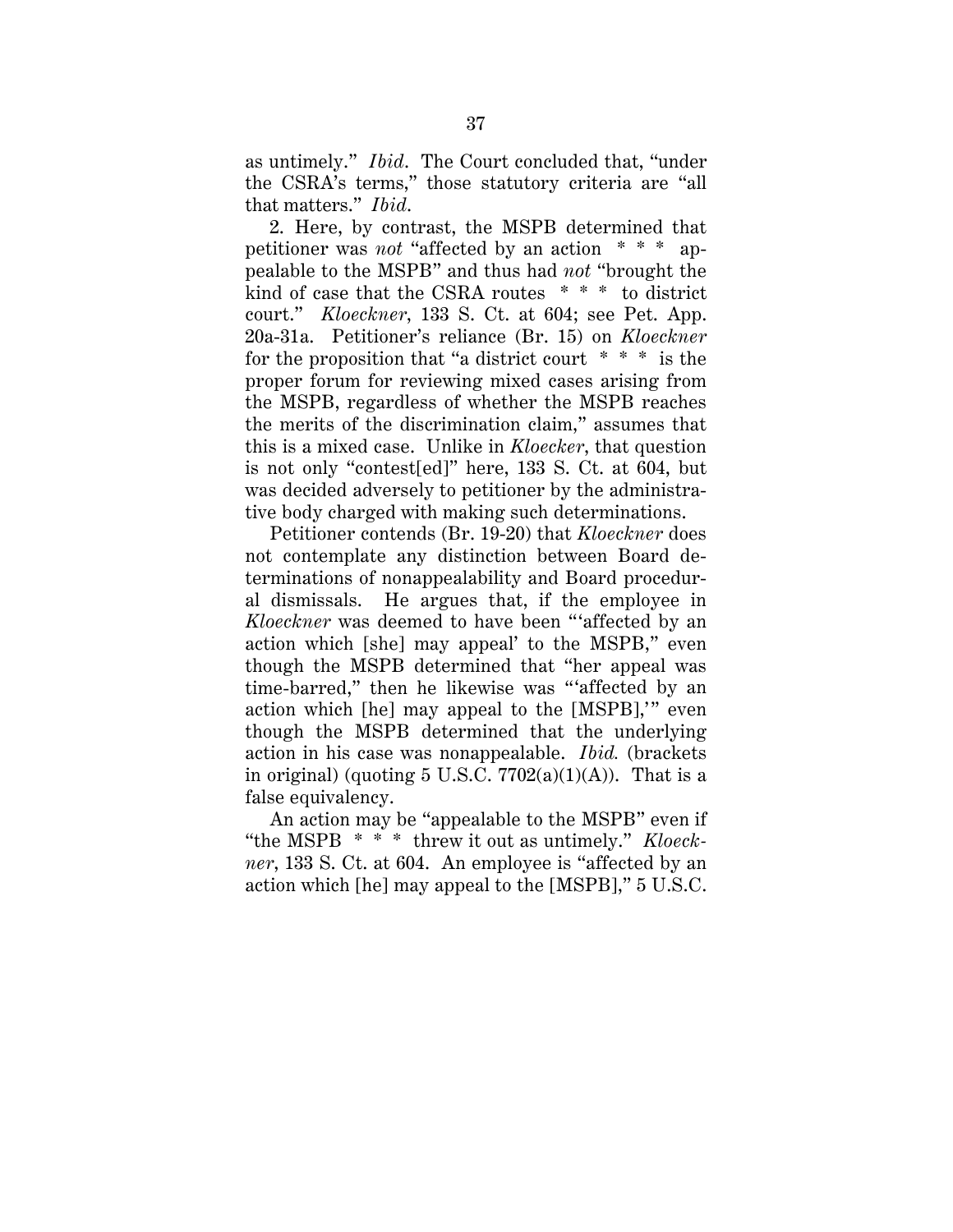7702(a)(1)(A), when he is subject to the *kind* of action that the MSPB is authorized to review, whether or not he satisfies the procedural requirements for Board review. "That statutory language draws attention to the contested 'action,'" focusing the inquiry on whether "the *action* affecting the employee is one she can appeal to the Board." Pet. App. 13a. The statute reiterates that focus by referring to "the appealable action," 5 U.S.C. 7702(a)(1), again framing the availability of an appeal as an attribute of the action itself, rather than as a function of the Board's own procedures.

That interpretation also harmonizes Section 7702(a)(1)(A) with Section 7701, which uses similar terminology—"may submit an appeal" and "action which is appealable"—in reference to the types of actions the Board may review, as distinct from the procedures under which the Board reviews them. Section 7701(a) states that an employee "may submit an appeal to the [Board] from any action which is appealable to the Board under any law, rule, or regulation," and separately provides that such an appeal "shall be processed in accordance with regulations prescribed by the Board." The Congress that used the terms "may submit an appeal" and "appealable" as exclusive of procedural considerations in Section 7701 is unlikely to have used nearly identical terms in the next section (Section 7702) as inclusive of procedural considerations. See, *e.g.*, *Taniguchi* v. *Kan Pac. Saipan, Ltd.*, 566 U.S. 560, 571 (2012) ("[I]t is a normal rule of statutory construction that identical words used in different parts of the same act are intended to have the same meaning.") (citations and internal quotation marks omitted).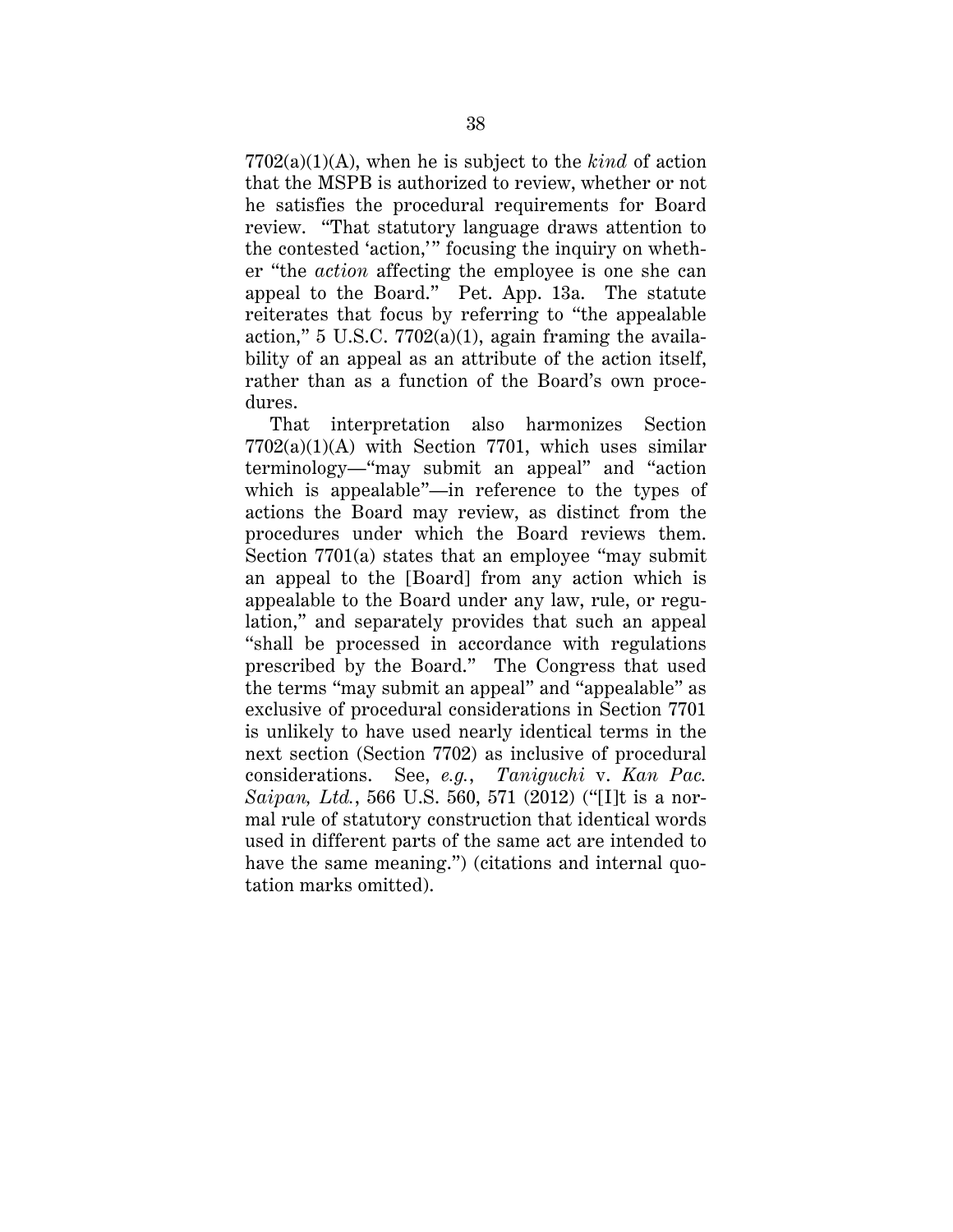Consistent with that understanding, this Court has explained that the "availability of administrative and judicial review under the CSRA generally turns on the type of civil service employee and adverse employment action at issue." *Elgin*, 567 U.S. at 12; see *id.* at 18 ("[T]he CSRA makes MSPB jurisdiction over an appeal dependent only on the nature of the employee and the employment action at issue."). And the Court has described review of an MSPB decision in district court under Section 7702(b)(2) as available in circumstances involving a "covered action," *id.* at 13, a term the Court used to refer to the kind of action that the MSPB is authorized to review, see *id.* at 6, 18.

The baseline appealability of an action is both formally and functionally distinct from whether an employee is procedurally barred from challenging it in a particular case. A nonappealable action was "never 'appealable to the MSPB.<sup>7</sup>" Pet. App. 13a. (quoting *Kloeckner*, 133 S. Ct. 604). In contrast, when an employee "brings her appeal in a procedurally deficient fashion—such as by bringing it too late—  $* * *$  the action itself was appealable." *Ibid.* Indeed, in the latter circumstance, the Board has authority to "excuse the procedural error and permit the appeal to go forward." *Ibid.*; see *id.* at 13a-14a (citing 5 C.F.R. 1201.12, 1201.22(c); *Conforto*, 713 F.3d at 1118 n.1).

3. Contrary to petitioner's suggestion (Br. 28), a distinction between MSPB determinations of nonappealability and MSPB procedural dismissals would not be "unworkable in practice." Petitioner analogizes that distinction to the more complicated question whether particular statutory requirements (such as filing deadlines) are "jurisdictional" or "procedural." See Br. 29 (citing, *inter alia*, *Henderson* v. *Shinseki*,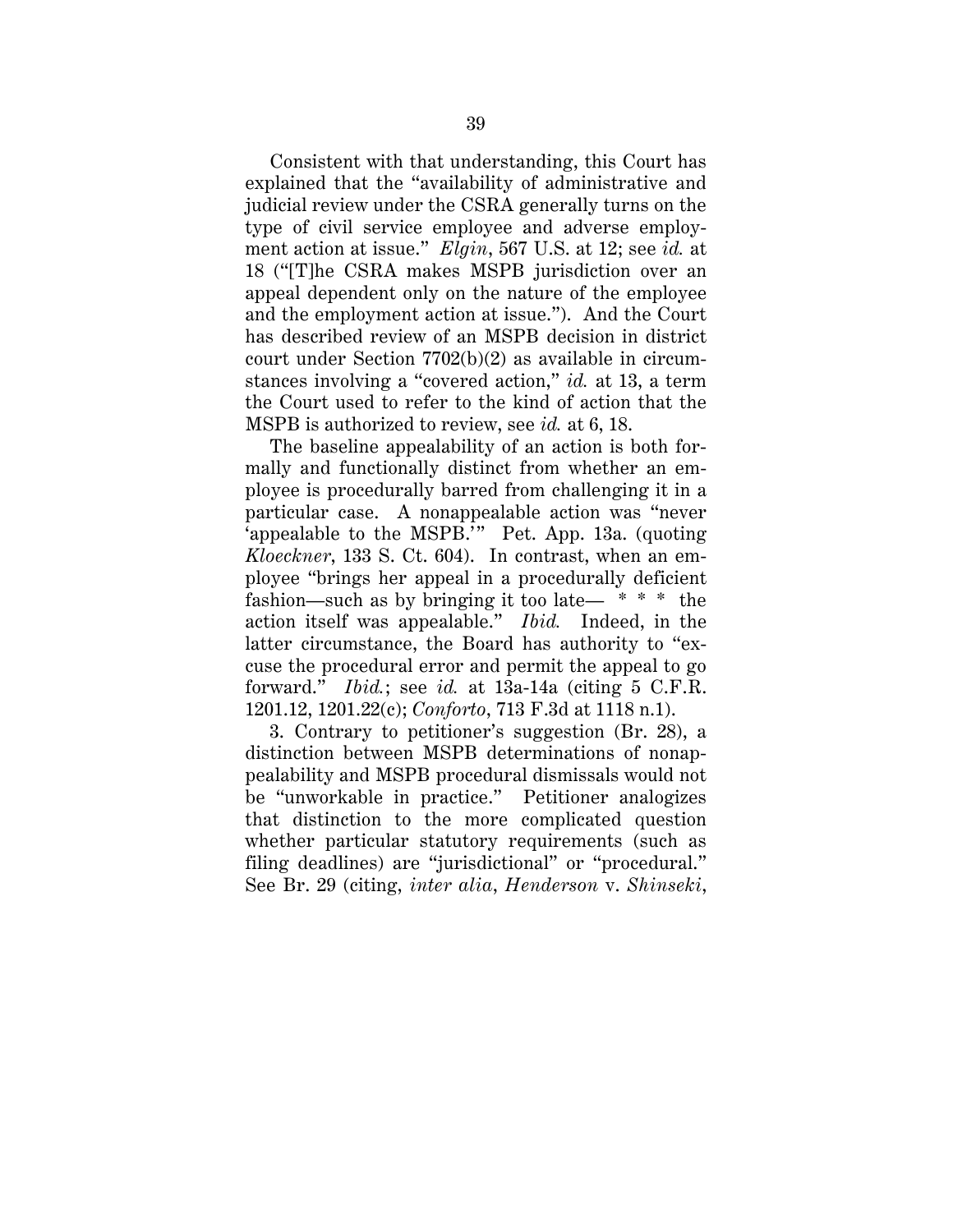562 U.S. 428 (2011)). But applying the distinction here does not require any comparable inquiry into congressional intent. It instead requires only a reading of the MSPB's written opinion to determine whether the ground for dismissing the appeal was the nonappealability of the underlying personnel action (in which case any judicial review would be in the Federal Circuit) or instead a different ground (in which case any judicial review would go to district court).

The Board's decision here, for example, made clear that, "contrary to [petitioner's] contention that he is entitled to mixed appeal rights, his appeal is not a mixed case because we lack jurisdiction over it." Pet. App. 30a. The MSPB also informed petitioner that he could seek judicial review in the Federal Circuit. *Ibid.* Petitioner identifies no reason to believe that other Board decisions will be less clear. In any event, if the lack of clarity of a particular Board ruling led an employee to seek review in the wrong court, that court could transfer the case to the correct one, as the D.C. Circuit did here. See 28 U.S.C. 1631; Pet. App. 5a.

4. Petitioner also attempts to highlight asserted inconsistencies between the government's arguments in *Kloeckner* and in this case. That effort is misguided.

As petitioner observes (Br. 20), the government's merits brief in *Kloeckner* asserted that there was "no basis" for "a distinction" under which "MSPB dismissals of mixed cases on jurisdictional grounds are not subject to district court review under Section  $7703(b)(2)$ ," but "dismissals of such cases on procedural grounds are." U.S. Br. at 25 n.3, *Kloeckner*, *supra* (No. 11-184). The Court's subsequent decision in *Kloeckner*, however, demonstrates that this asser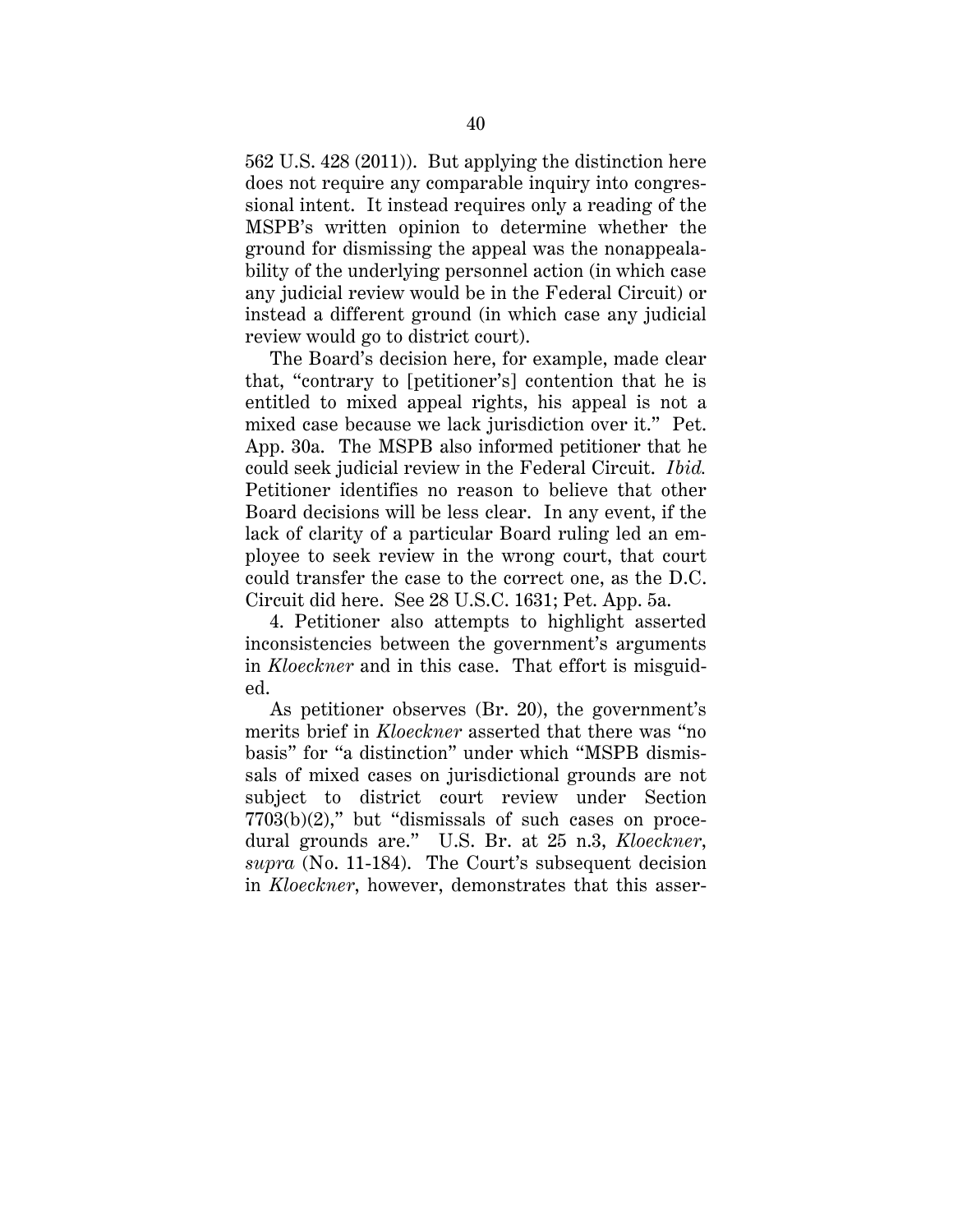tion was incorrect. The Court explained that a procedural dismissal does not reflect any Board determination that the case is non-mixed, but a jurisdictional dismissal does. See *Kloeckner*, 133 S. Ct. at 604.5 [5](#page-49-0)

Petitioner also observes (Br. 30) that the government's brief in opposition in *Kloeckner* asserted that "it would make little sense for an employee who files an untimely MSPB appeal to obtain de novo review of her discrimination claim in district court, while an employee who timely files her MSPB appeal, but mistakenly believes that her case falls within the MSPB's jurisdiction, proceeds to the Federal Circuit." Br. in Opp. at 15, *Kloeckner*, *supra* (No. 11-184). The government does not now urge any such result. An employee who files an "untimely MSPB appeal" could obtain judicial review of the MSPB's procedural determination in district court, but she would not be entitled to "de novo review of her discrimination

<span id="page-49-0"></span> <sup>5</sup> At oral argument in *Kloeckner*, the government declined to concede that, if MSPB procedural dismissals in mixed cases are routed to district court, MSPB jurisdictional dismissals must be as well. See 10/2/12 Tr. at 25, *Kloeckner*, *supra* (No. 11-184). And Members of this Court noted reasons why the statute might require the two situations to be treated differently. See *id*. at 22 (observation by Justice Sotomayor that "the 7512 argument has more legs" because the "point is that you're only permitted to go to district court on issues of discrimination that are within the Board's jurisdiction"); *id*. at 23-24 (observation by Justice Kagan that "there does seem to be a good deal of difference between the question, what happens to something that is clearly a mixed case, and alternatively, the question of whether something is a mixed case; that is, whether it includes a claim about an action which the employee may appeal to the MSPB. And one could think that questions about what can be appealed to the MSPB ought to go to the Federal [C]ircuit under this statutory language in a way that questions that are involved in this case do not.").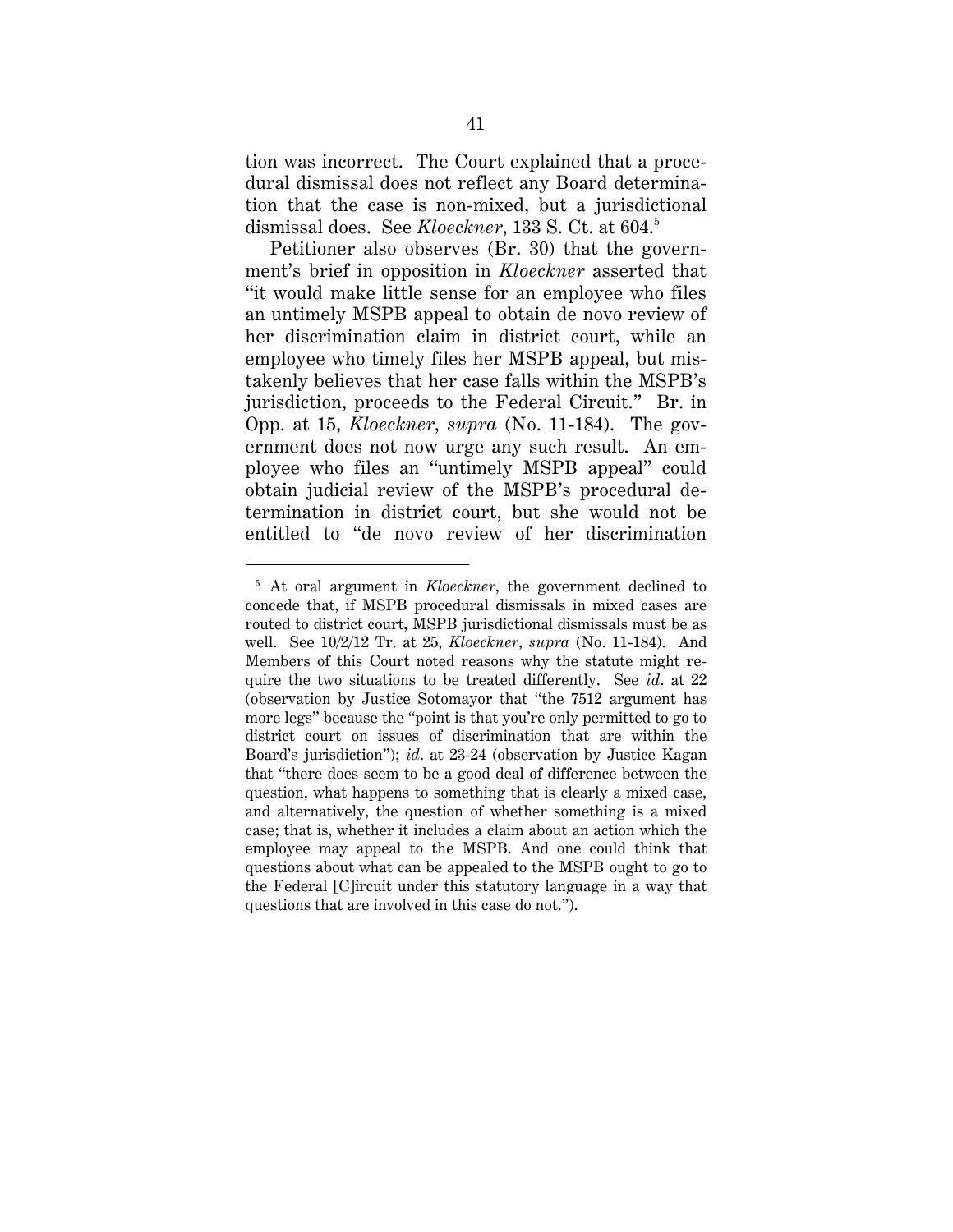claim" unless and until she exhausted her administrative remedies. Such an employee would thus have no practical advantage over "an employee who timely files her MSPB appeal, but mistakenly believes that her case falls within the MSPB's jurisdiction," who would obtain judicial review of the Board's decision in the Federal Circuit, and who could then likewise "obtain de novo review of her discrimination claim" after exhausting administrative remedies. Indeed, the employee with the procedural dismissal would be at a disadvantage, because 29 C.F.R. 1614.302(b)'s provisions for restoring an employee to her ex ante position for purposes of pursuing a pure discrimination case apply only to MSPB jurisdictional dismissals, not to MSPB procedural dismissals.<sup>6</sup>

<span id="page-50-0"></span><sup>&</sup>lt;sup>6</sup> It is likewise unproblematic that, "because the MSPB may dismiss on timeliness grounds without examining substantive jurisdiction, [the jurisdiction/procedure distinction] could allow employees with jurisdictionally deficient [civil-service] claims nevertheless to proceed to district court by filing an untimely MSPB appeal." Pet. Br. 30 (brackets in original) (quoting Br. in Opp. at 15-16, *Kloeckner*, *supra* (No. 11-184)). An MSPB appeal that is both jurisdictionally and procedurally deficient may be routed to a different court for judicial review depending upon the precise ground the MSPB selects for its dismissal. But the judicial review would be review of the dismissal; the right to a trial de novo on the discrimination claims will depend on whether the employee has validly exhausted his administrative remedies. An employee would be disadvantaged by affirmatively seeking a procedural dismissal because Section 1614.302(b)'s reset provisions would be unavailable in that circumstance.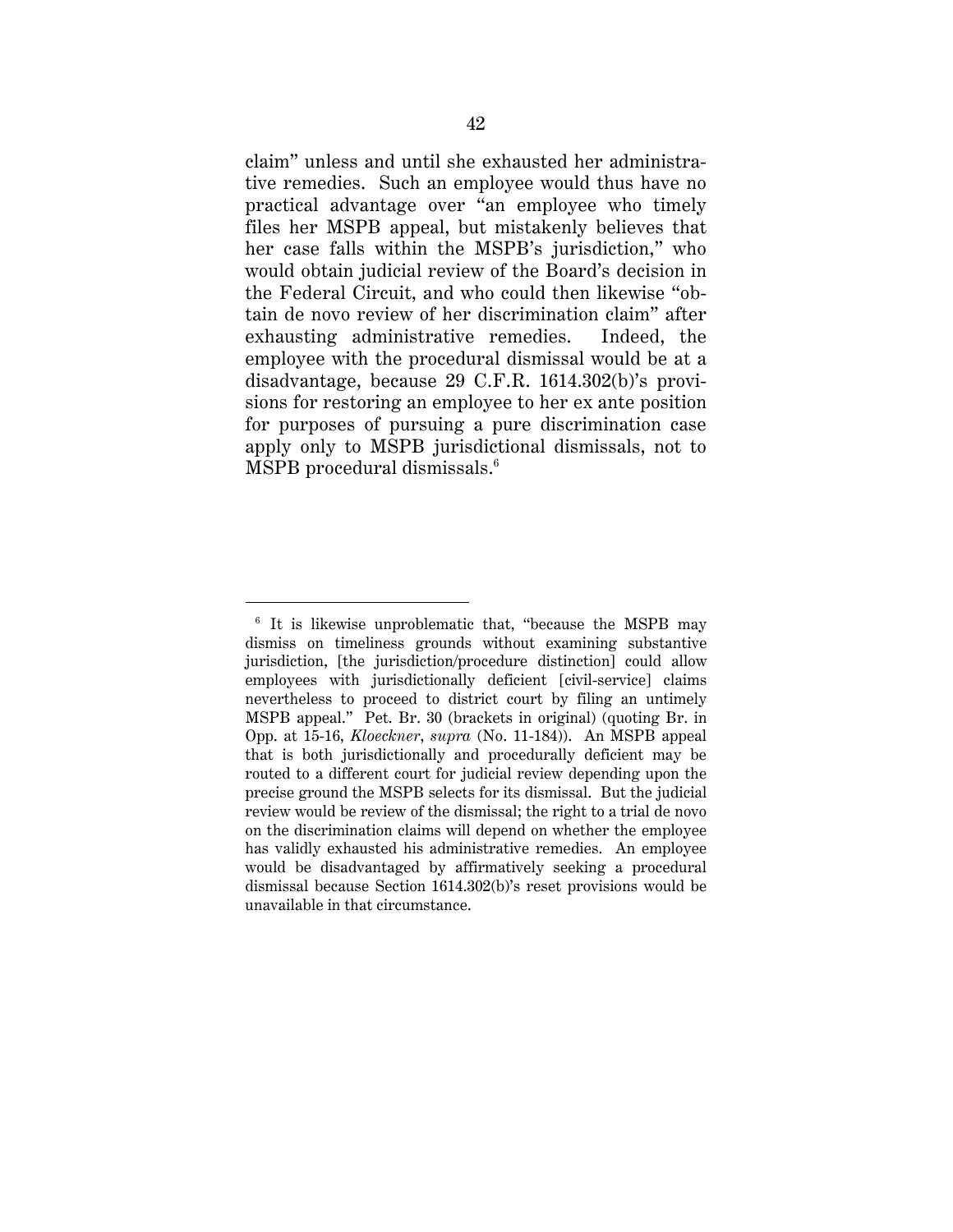## **C. Petitioner Is Not Entitled To Disregard The MSPB's Decision And Insist On Treating His Case As Mixed For Purposes Of Judicial Review**

Petitioner acknowledges (*e.g.*, Br. 21) that an employee alleging discrimination has no right to judicial review of an MSPB decision in district court unless he has been "affected by an action which [he] may appeal to the [Board]."  $5 \text{ U.S.C. } 7702(a)(1)(\text{A})$ . Petitioner contends (Br. 21), however, that so long as "the employee *claims* that he has been subjected to a personnel action sufficiently serious to warrant MSPB review," he may obtain district-court review of a contrary determination by the MSPB itself. That contention is unsound.

1. Petitioner's approach is at odds with the statutory text. Under the CSRA, an MSPB decision is reviewable in district court if the employee "*has been affected* by an action which the employee or applicant may appeal to the [Board],"  $5 \text{ U.S.C. } 7702(a)(1)(\text{A})$ (emphasis added), and "*alleges* that a basis for the action was discrimination prohibited by" a listed antidiscrimination law, 5 U.S.C.  $7702(a)(1)(B)$  (emphasis added). That language makes the employee's "alleg[ation]" sufficient as to discrimination but not as to appealability.

"[W]here Congress includes particular language in one section of a statute but omits it in another section of the same Act, it is generally presumed that Congress acts intentionally and purposely in the disparate inclusion or exclusion." *Sebelius* v. *Cloer*, 133 S. Ct. 1886, 1894 (2013) (brackets omitted) (quoting *Bates* v. *United States*, 522 U.S. 23, 29-30 (1997)). That presumption carries particular weight when, as here, the differing language appears in the "same sentence,"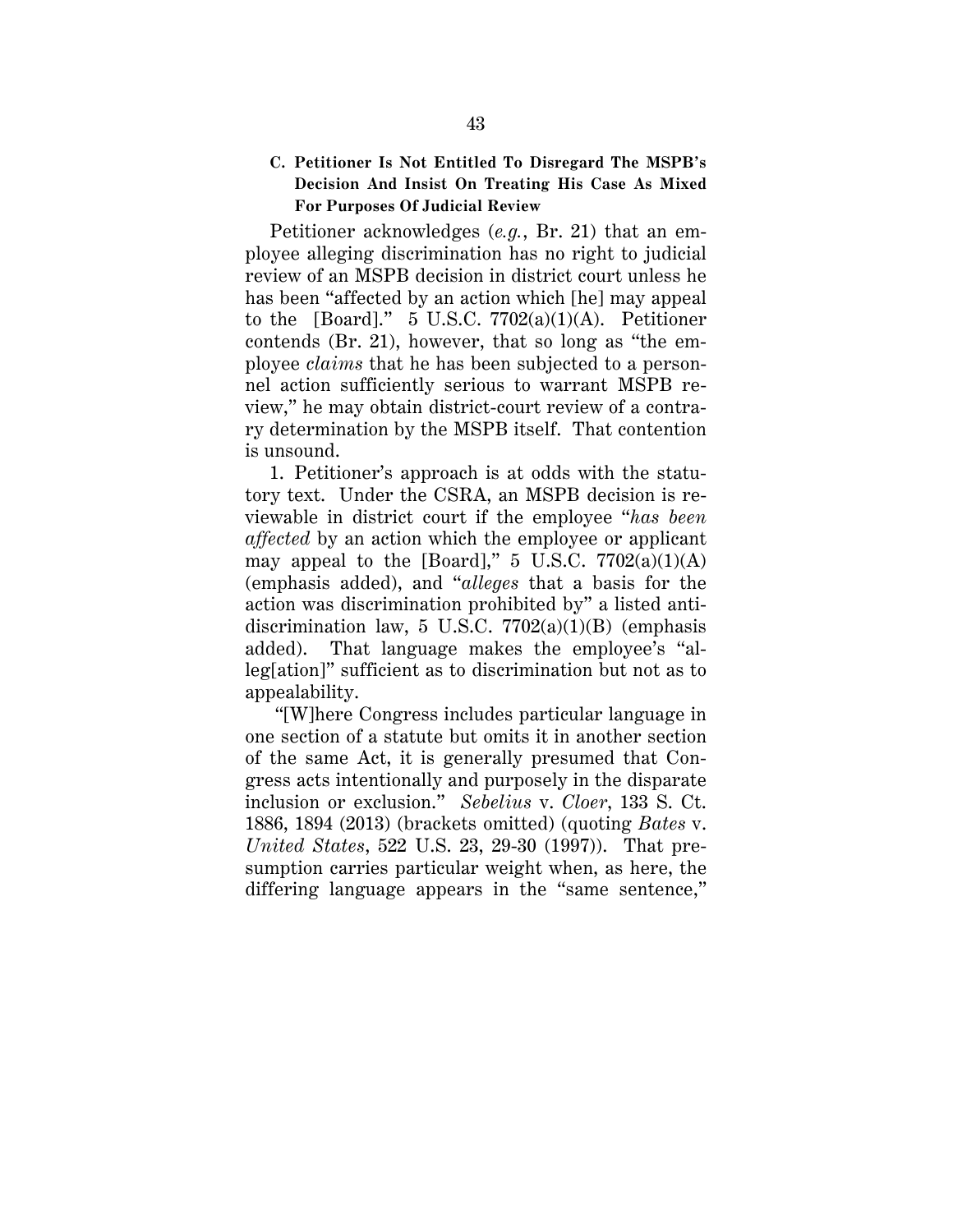*Brown* v. *Gardner*, 513 U.S. 115, 120 (1994); see *United States* v. *Gonzales*, 520 U.S. 1, 5 (1997) (finding it "significant" that Congress used different language "two sentences" earlier).

Congress could have simplified the statute by placing the word "alleges" in a location where it would have applied to both criteria. It could, for example, have defined a mixed case as one in which an employee "alleges (A) an action which [he] may appeal \* \* \* and (B) that a basis for the action was discrimination." The only discernible reason for the more complicated structure of the actual statutory text is to draw the very distinction—between the existence of an appealable action and the allegation of discrimination—that petitioner's interpretation elides. See, *e.g.*, *NLRB* v. *SW General, Inc.*, No. 15-1251 (Mar. 21, 2017), slip op. 10 (concluding that Congress did not intend interpretation that "it could easily have chosen clearer language" to implement).<sup>[7](#page-52-0)</sup>

<span id="page-52-0"></span> <sup>7</sup> Petitioner does not substantially engage with the statutory text on this issue, and instead repeatedly cites *Kloeckner*'s statement that a "federal employee who claims that an agency action appealable to the MSPB violates an antidiscrimination statute listed in § 7702(a)(1) should seek judicial review in district court." Br. 22, 31-32 (emphasis omitted) (quoting 133 S. Ct. at 607). Any ambiguity in that statement is eliminated by the remainder of the Court's opinion, which adheres to the distinction drawn in the statutory text. See, *e.g.*, *Kloeckner*, 133 S. Ct. at 604 (defining relevant cases as "those appealable to the MSPB and alleging discrimination"); see also, *e.g.*, *id.* at 602 (explaining that a "removal from employment is appealable to the MSPB, \* \* \* and Kloeckner believed the agency's action was discriminatory; she therefore now had a mixed case"). Petitioner's reliance (Br. 22) on potentially ambiguous language in the regulations is similarly misplaced: like the Court's opinion in *Kloeckner*, the regulations generally track the statutory language and do not attempt to redefine it. See, *e.g.*,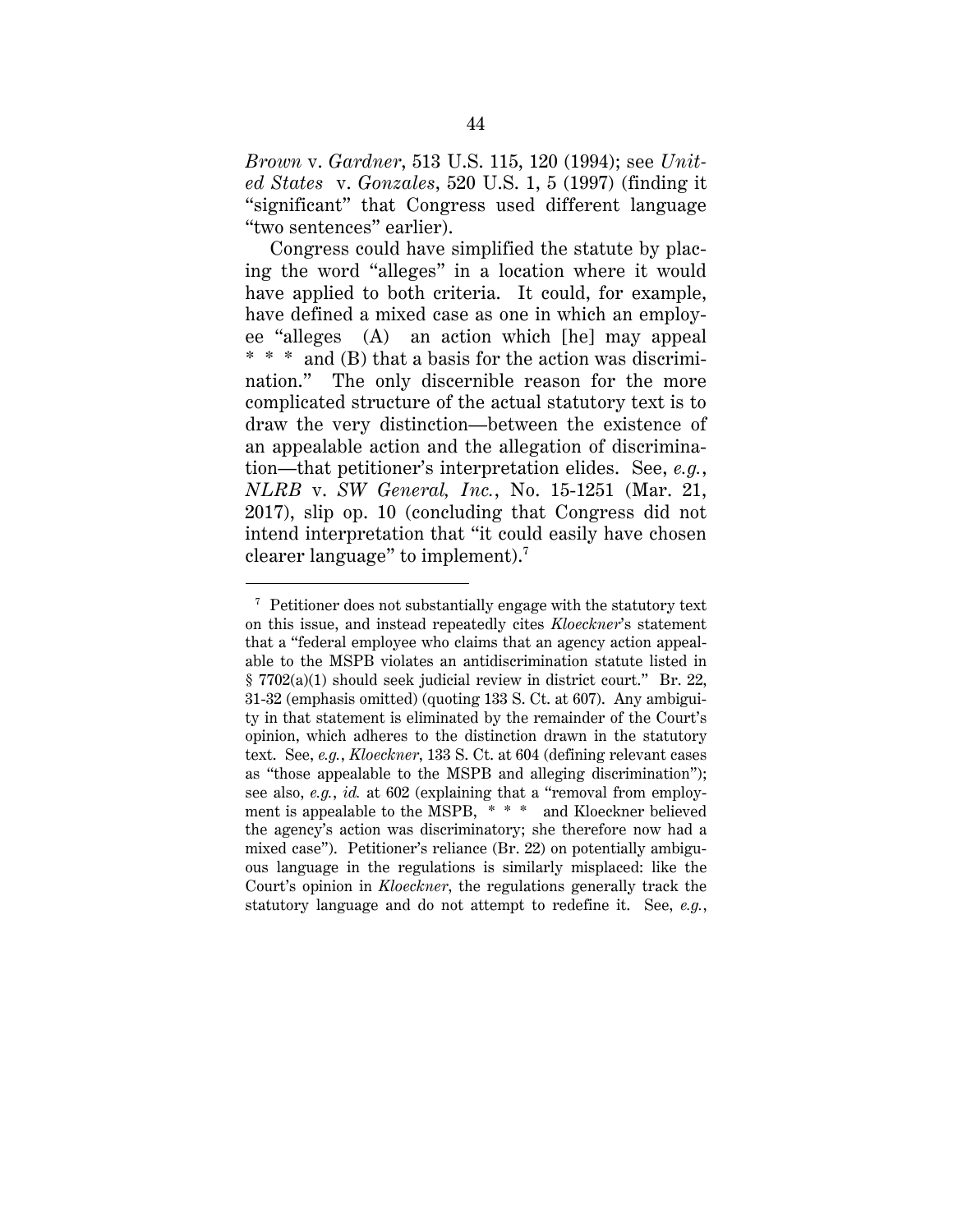2. As petitioner explains (Br. 21-23), it is necessary as a practical matter to credit an employee's allegation of appealability at the "outset of a case," before the MSPB has had an opportunity to make a more definitive determination. Br. 22 (quoting *Jerome B. Grubart, Inc.* v. *Great Lakes Dredge & Dock Co.*, 513 U.S. 527, 537 (1995)). Doing so allows, for example, for compliance with any time limits that would apply if the employee's characterization of the case turns out to be correct. See Br.  $26-27$ .<sup>[8](#page-53-0)</sup> In the very case on which petitioner relies, however, this Court recognized that allegations necessary to establish jurisdiction may be contested and ultimately rejected by the tribunal. *Jerome B. Grubart, Inc.*, 513 U.S. at 537- 538. And when those allegations are found to be legally or factually infirm, they are no longer controlling. See, *e.g.*, *Arbaugh* v. *Y & H Corp.*, 546 U.S. 500, 513- 514 (2006) (explaining that district courts should dismiss for lack of subject-matter jurisdiction in such circumstances); 5B Charles Alan Wright et al., *Federal Practice and Procedure* § 1350 (3d ed. 2004) (same).

For purposes of the question presented here, petitioner identifies no sound reason why an employee's allegation that a particular personnel action is appealable to the Board should supersede the MSPB's own contrary determination. Under the rule that petition-

 $\overline{a}$ 

<sup>29</sup> C.F.R. 1614.302(a)(1) ("A mixed case complaint is a complaint of employment discrimination filed with a federal agency based on race, color, religion, sex, national origin, age, disability, or genetic information related to or stemming from an action *that can be appealed* to the [Board].") (emphasis added).

<span id="page-53-0"></span><sup>8</sup> The 120-day limit for the MSPB's resolution of a mixed case, 5 U.S.C. 7702(a)(1), "is only a timing requirement" and is not determinative of the proper forum for judicial review. *Kloeckner*, 133 S. Ct. at 606.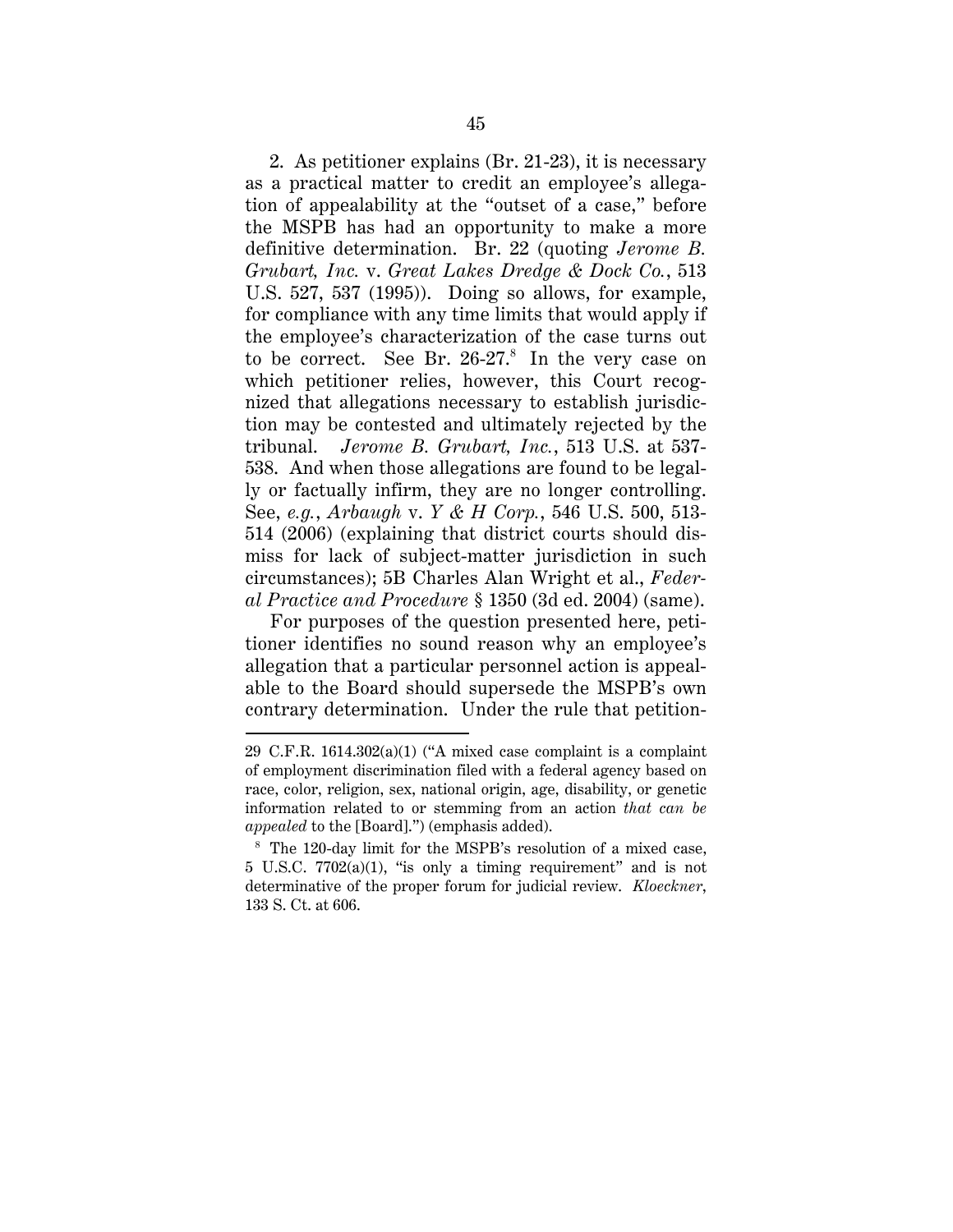er advocates, although a suspension is typically appealable only if it exceeds 14 days, see 5 U.S.C. 7512(2), an employee's assertion that his one-day suspension actually lasted for a month would have dispositive weight. Petitioner appears to suggest that such a result could be avoided by requiring the employee's assertion of appealability to be "nonfrivolous," Br. 7, 22 (citations omitted), but that suggestion undercuts petitioner's entire argument. The statutory text provides no basis for distinguishing between MSPB determinations of nonappealability based on the strength of the employee's unsuccessful arguments. If an MSPB decision rejecting an employee's frivolous appealability arguments controls the choice of forum for judicial review, then an MSPB decision rejecting an employee's nonfrivolous (but mistaken) appealability arguments should as well. $^9$  $^9$ 

3. Petitioner alternatively contends (Br. 21) that judicial review of the MSPB's jurisdictional dismissal of his appeal belongs in district court "[b]ecause the MSPB indisputably had—and exercised—jurisdiction over this case." That contention, which concerns the

<span id="page-54-0"></span><sup>&</sup>lt;sup>9</sup> Petitioner may alternatively be suggesting that determinations of frivolousness would be made not by the MSPB, but instead by a district court. That is, he may be suggesting that an employee who claims to have a mixed case can seek review in district court, and that the district court can then transfer to the Federal Circuit any case in which it deems that claim to be frivolous. That cannot be what Congress intended. It is highly unlikely that the Federal Circuit would find the underlying action to be appealable in a case in which a district court has determined that an employee's appealability argument is frivolous. And Congress would not have designed a system in which the only MSPB nonappealability determinations in discrimination cases that are routed to the Federal Circuit are the ones *least* in need of judicial review.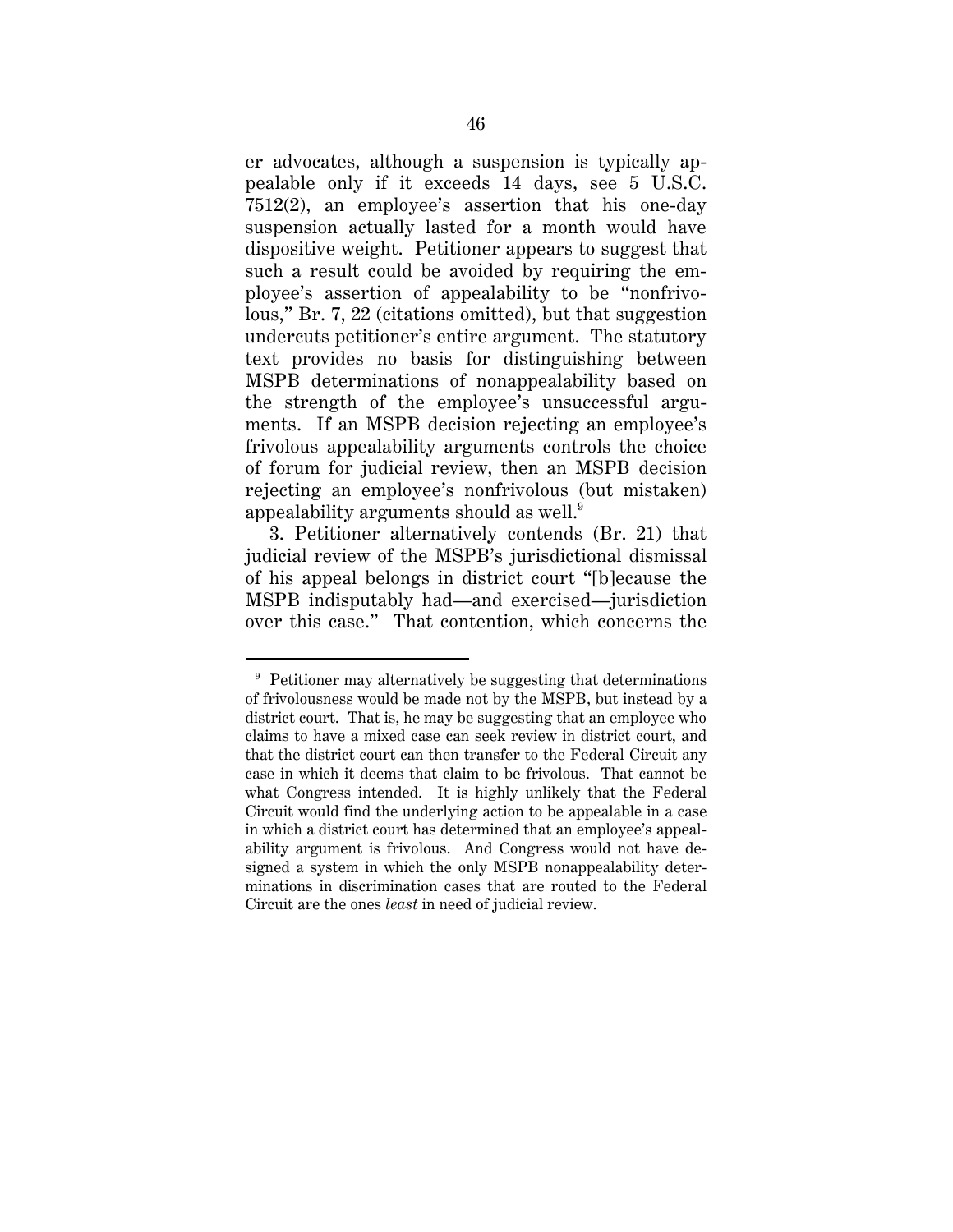*correctness* of the MSPB's decision, is irrelevant to the question presented, which concerns the *forum for judicial review* of that decision. It is also mistaken.

First, petitioner is wrong in suggesting (Br. 21) that the MSPB "exercise[s] jurisdiction" when it dismisses a case for a lack of jurisdiction. Not every action that an employee *tries* to appeal to the MSPB is "an action which [he] *may* appeal to the [MSPB],"  $5 \text{ U.S.C. } 7702(a)(1)(\text{A})$  (emphasis added). An agency, like a court, "has jurisdiction to determine its own jurisdiction," *United States* v. *Ruiz*, 536 U.S. 622, 628 (2002). See, *e.g.*, *Myers* v. *Bethlehem Shipbuilding Corp.*, 303 U.S. 41, 49 (1938) (recognizing that, although agency "ha[d] jurisdiction only if the complaint concerns interstate or foreign commerce," agency was proper body to make initial jurisdictional determination); see also *Garcia*, 437 F.3d at 1331. "Unless the [agency] finds" that it has jurisdiction, the matter "must be dismissed." *Myers*, 303 U.S. at 49. Although some preliminary proceedings may be necessary to decide the jurisdictional question, the issuance of a jurisdictional dismissal means that the Board "never acquired jurisdiction." *Garcia*, 437 F.3d at 1331 (quoting *Cruz*, 934 F.2d at 1248). An MSPB decision that an employee *may not* appeal the underlying action thus does not amount to a decision that the employee "may appeal" the underlying action, 5 U.S.C.  $7702(a)(1)(A)$ .

Petitioner is likewise wrong in advancing the casespecific argument (Br. 23) that the MSPB exercised jurisdiction over his case by effectively deciding the merits of his claims in the course of determining that it lacked jurisdiction to consider them. In the context of an allegedly involuntary separation, "involuntari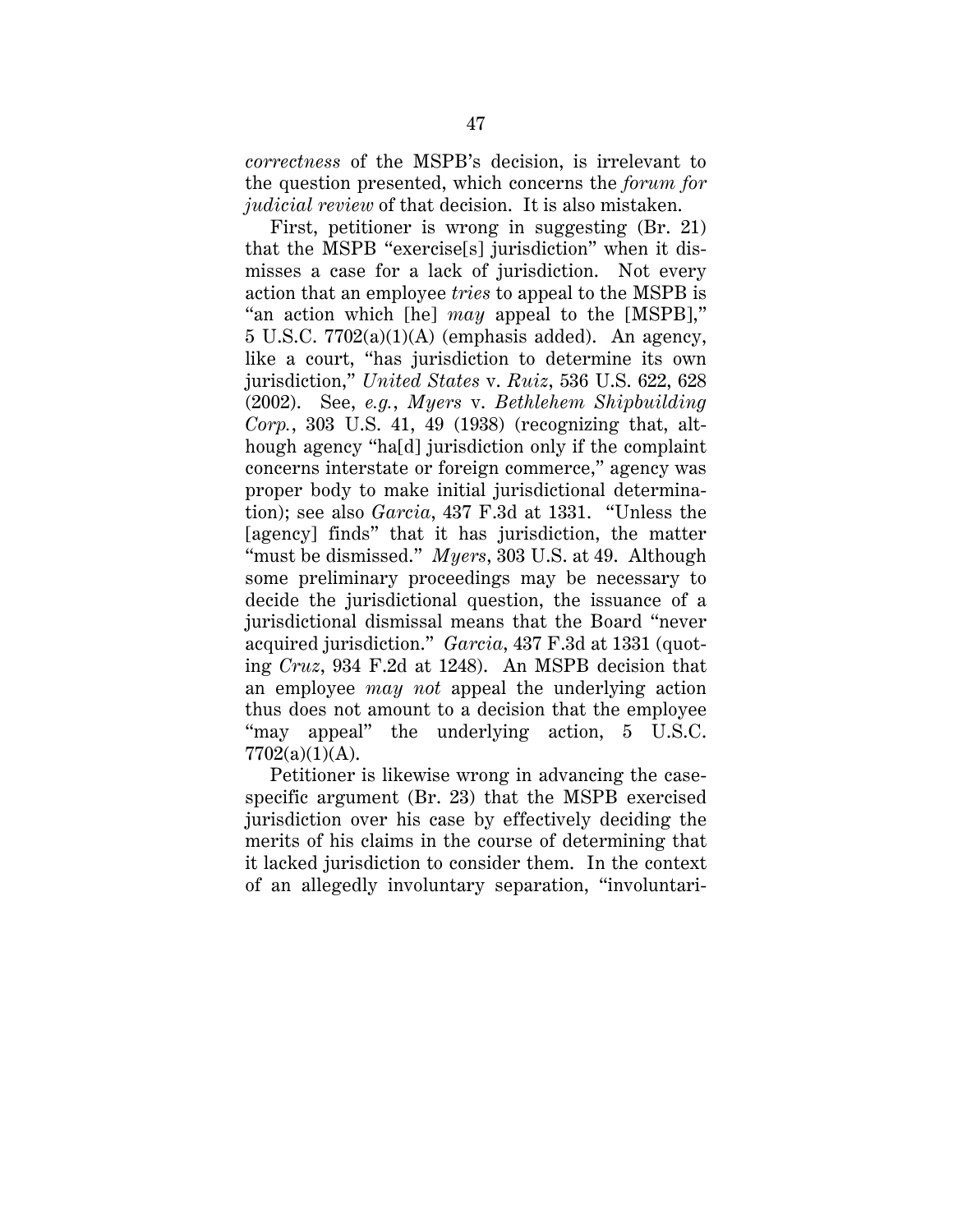ness and discrimination" are "distinct issues" because "[c]oercion can be found without proof that the improper conduct was the product of discrimination, and discrimination can be found without proof that the discriminatory conduct was so serious as to compel the employee to resign." *Conforto*, 713 F.3d at 1120 (citing *Garcia*, 437 F.3d at 1341). In any event, to the extent that the particular appealability issue in this case (whether the underlying actions were voluntary) overlaps to some degree with the merits issue (whether the underlying actions were lawful), "[t]he necessity of touching aspects of the merits in order to resolve preliminary matters, *e.g.*, jurisdiction and venue, is a familiar feature of litigation," *Wal-Mart Stores, Inc.* v. *Dukes*, 564 U.S. 338, 351-352 (2011). It does not make the MSPB's jurisdictional determination in this case any less jurisdictional, or the underlying action any more appealable.

Petitioner also contends (Br. 27) that "on the facts of this case \* \* \* there can be no question that [he] was subjected to a personnel action (a thirty-day suspension) sufficiently serious to trigger the Board's jurisdiction." That argument ignores the established rule that a suspension an employee accepts in settlement of a proposed harsher penalty, see Pet. App. 21a, "is normally considered a voluntary action over which the [B]oard has no jurisdiction," *Mays*, 995 F.2d at 1058. The MSPB accordingly determined that petitioner's suspension, like his retirement, could not be appealed to the Board. See Pet. App. 51a ("Because the parties entered into a settlement agreement and [petitioner] chose to settle the matter by agreeing to a lesser discipline and retirement, those courses of action are presumptively voluntary and therefore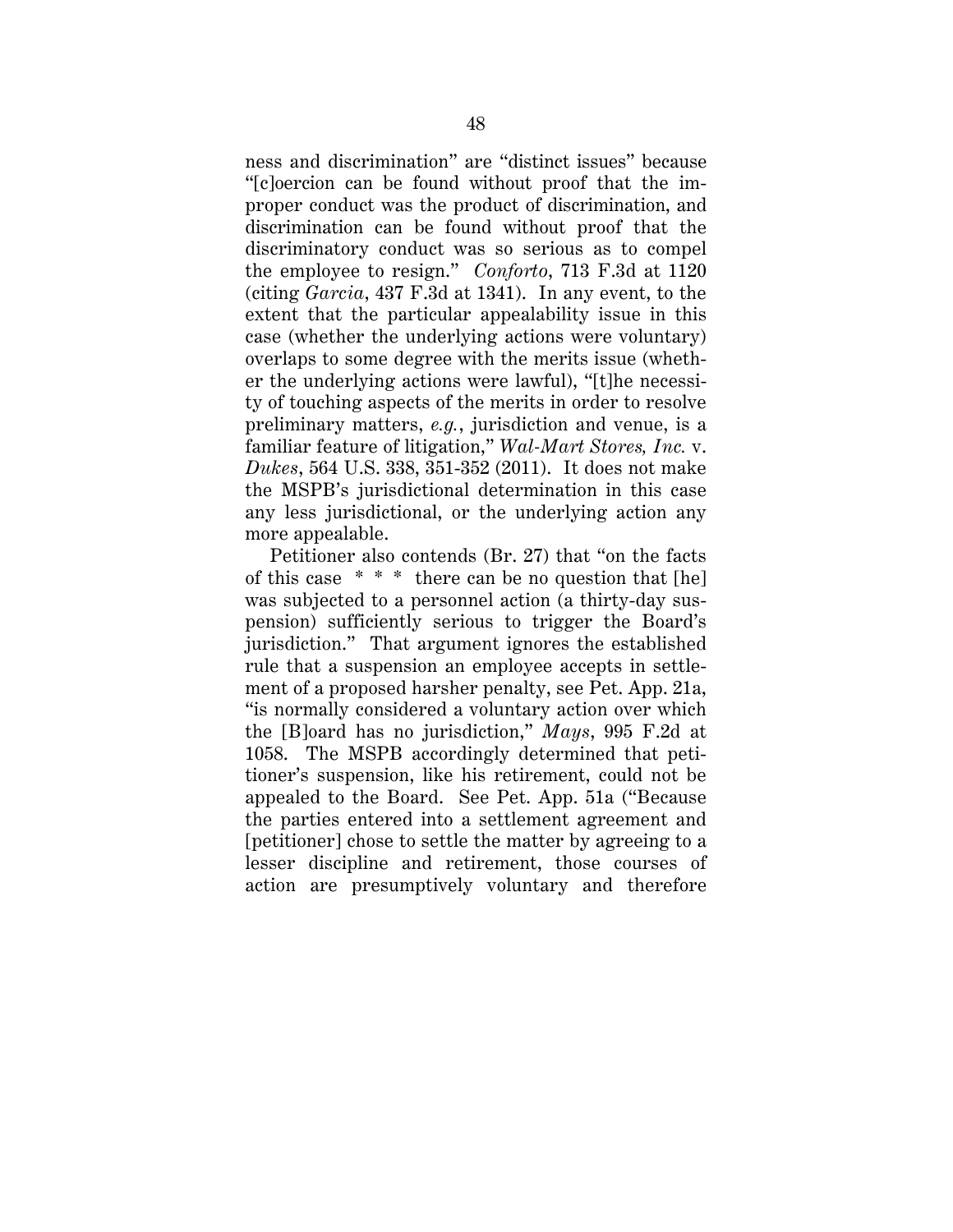divest the Board of jurisdiction over the underlying matter.").

#### **CONCLUSION**

The judgment of the court of appeals should be affirmed.

Respectfully submitted.

JEFFREY B. WALL *Acting Solicitor General* CHAD A. READLER *Acting Assistant Attorney General* MALCOLM L. STEWART *Deputy Solicitor General* ERIC J. FEIGIN *Assistant to the Solicitor General* MARLEIGH D. DOVER STEPHANIE R. MARCUS *Attorneys*

MARCH 2017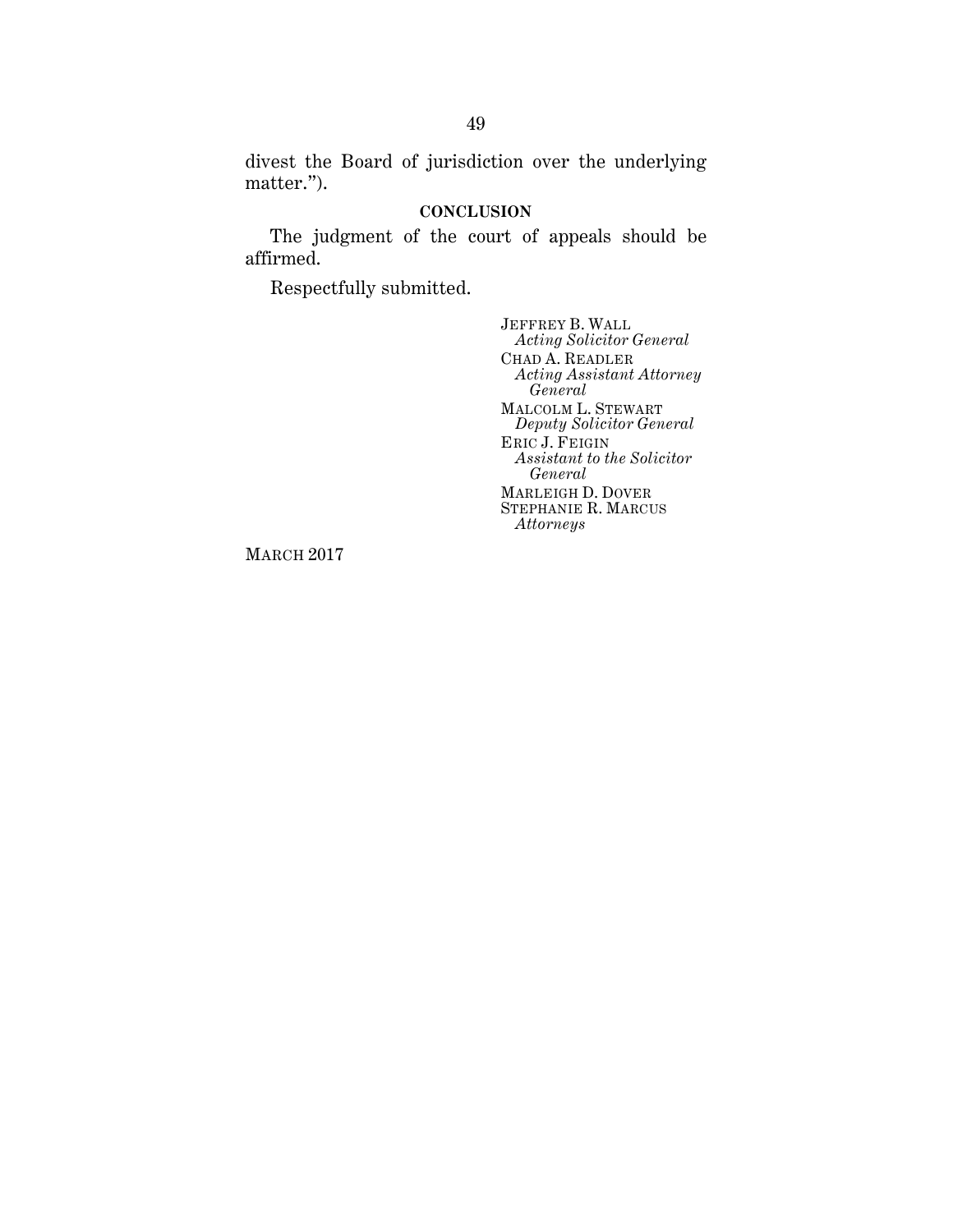#### **APPENDIX**

#### 1. 5 U.S.C. 1204(a) provides:

**Powers and functions of the Merit Systems Protection Board**

(a) The Merit Systems Protection Board shall—

(1) hear, adjudicate, or provide for the hearing or adjudication, of all matters within the jurisdiction of the Board under this title, chapter 43 of title 38, or any other law, rule, or regulation, and, subject to otherwise applicable provisions of law, take final action on any such matter;

(2) order any Federal agency or employee to comply with any order or decision issued by the Board under the authority granted under paragraph (1) of this subsection and enforce compliance with any such order;

(3) conduct, from time to time, special studies relating to the civil service and to other merit systems in the executive branch, and report to the President and to the Congress as to whether the public interest in a civil service free of prohibited personnel practices is being adequately protected; and

(4) review, as provided in subsection (f), rules and regulations of the Office of Personnel Management.

(1a)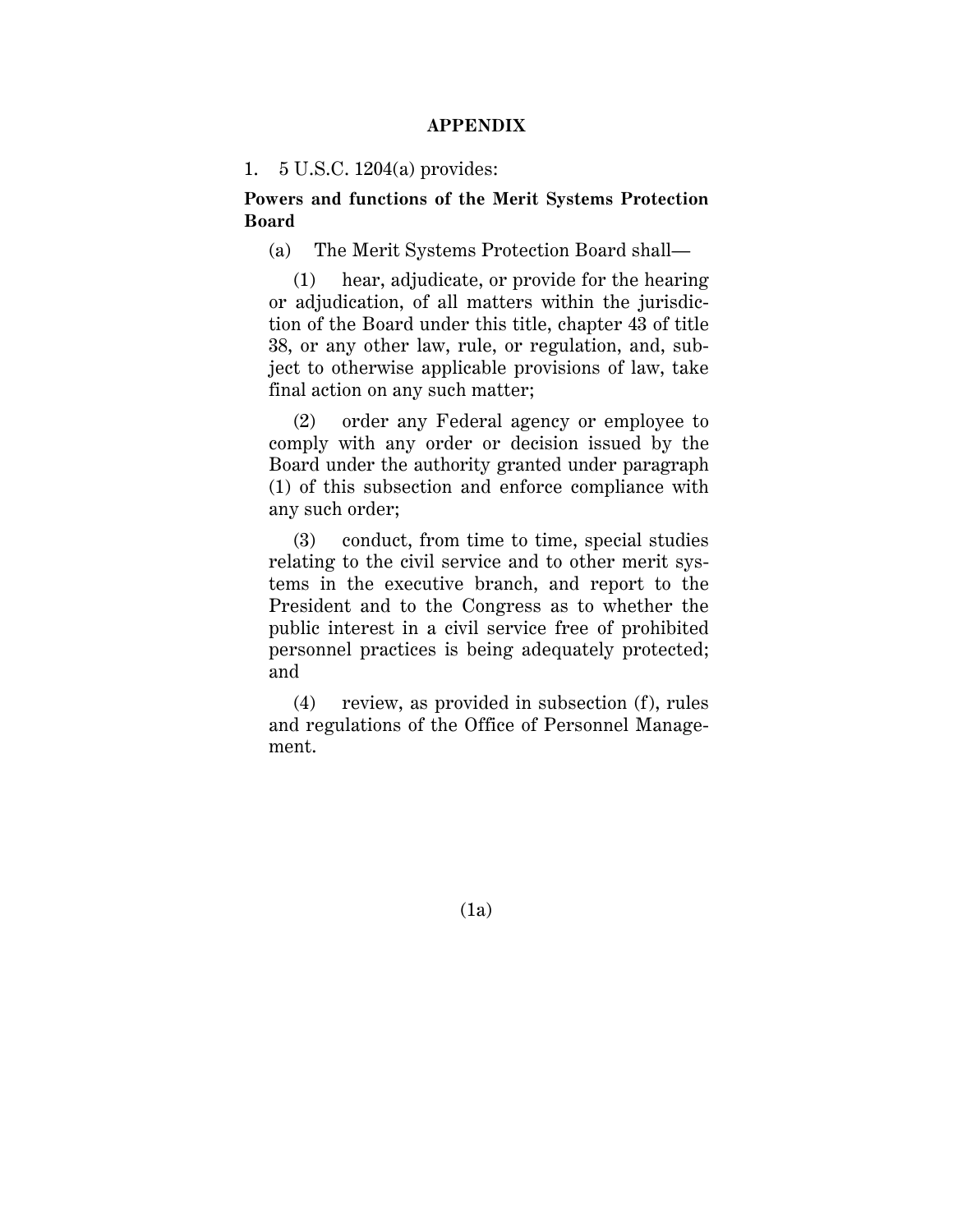2. 5 U.S.C. 7511 provides:

#### **Definitions; application**

(a) For the purpose of this subchapter—

(1) "employee" means—

(A) an individual in the competitive service—

(i) who is not serving a probationary or trial period under an initial appointment; or

(ii) who has completed 1 year of current continuous service under other than a temporary appointment limited to 1 year or less;

(B) a preference eligible in the excepted service who has completed 1 year of current continuous service in the same or similar positions—

(i) in an Executive agency; or

(ii) in the United States Postal Service or Postal Regulatory Commission; and

(C) an individual in the excepted service (other than a preference eligible)—

(i) who is not serving a probationary or trial period under an initial appointment pending conversion to the competitive service; or

(ii) who has completed 2 years of current continuous service in the same or similar positions in an Executive agency under other than a temporary appointment limited to 2 years or less;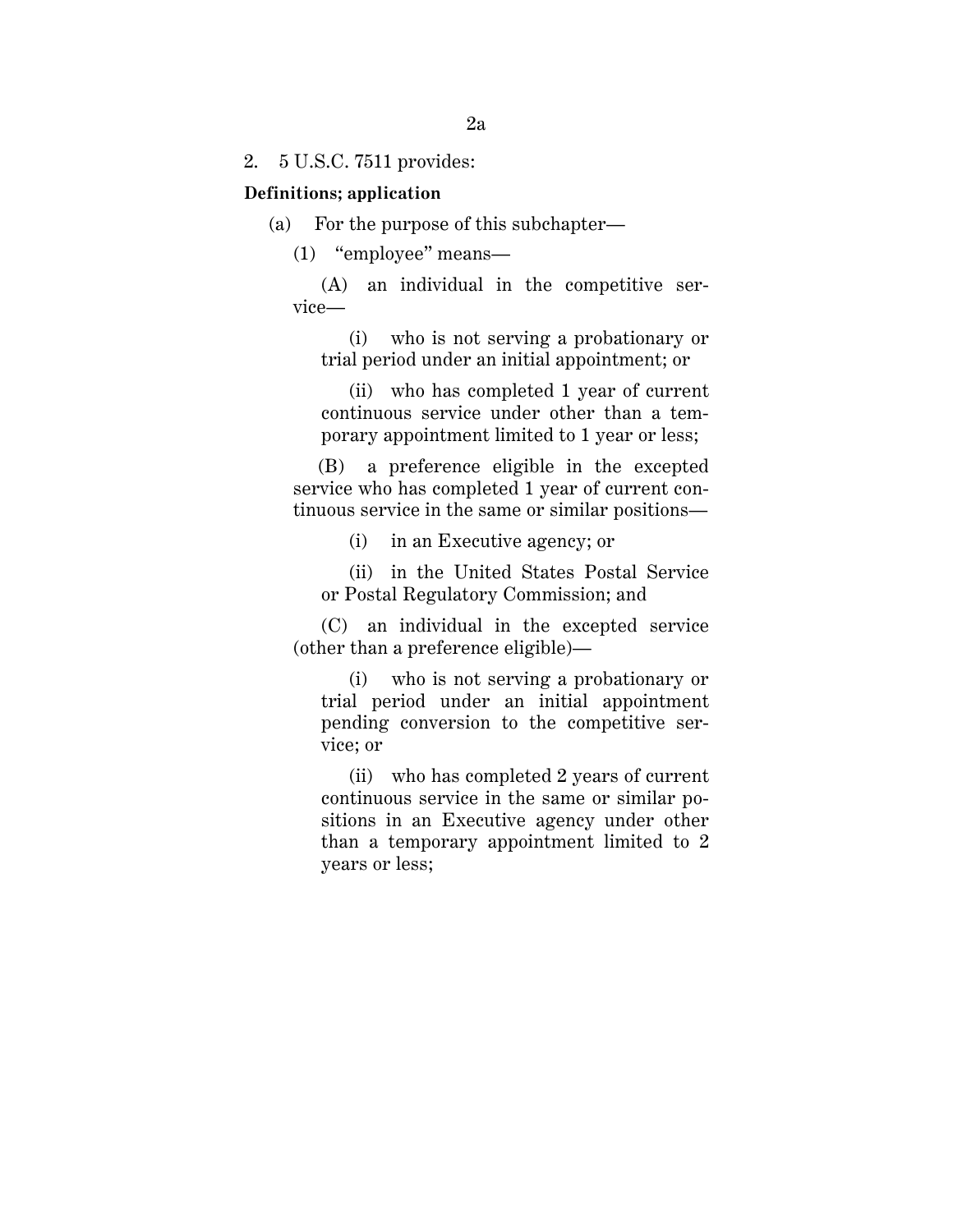(2) "suspension" has the same meaning as set forth in section 7501(2) of this title;

(3) "grade" means a level of classification under a position classification system;

(4) "pay" means the rate of basic pay fixed by law or administrative action for the position held by an employee; and

(5) "furlough" means the placing of an employee in a temporary status without duties and pay because of lack of work or funds or other nondisciplinary reasons.

(b) This subchapter does not apply to an employee—

(1) whose appointment is made by and with the advice and consent of the Senate;

(2) whose position has been determined to be of a confidential, policy-determining, policymaking or policy-advocating character by—

(A) the President for a position that the President has excepted from the competitive service;

(B) the Office of Personnel Management for a position that the Office has excepted from the competitive service; or

(C) the President or the head of an agency for a position excepted from the competitive service by statute;

(3) whose appointment is made by the President;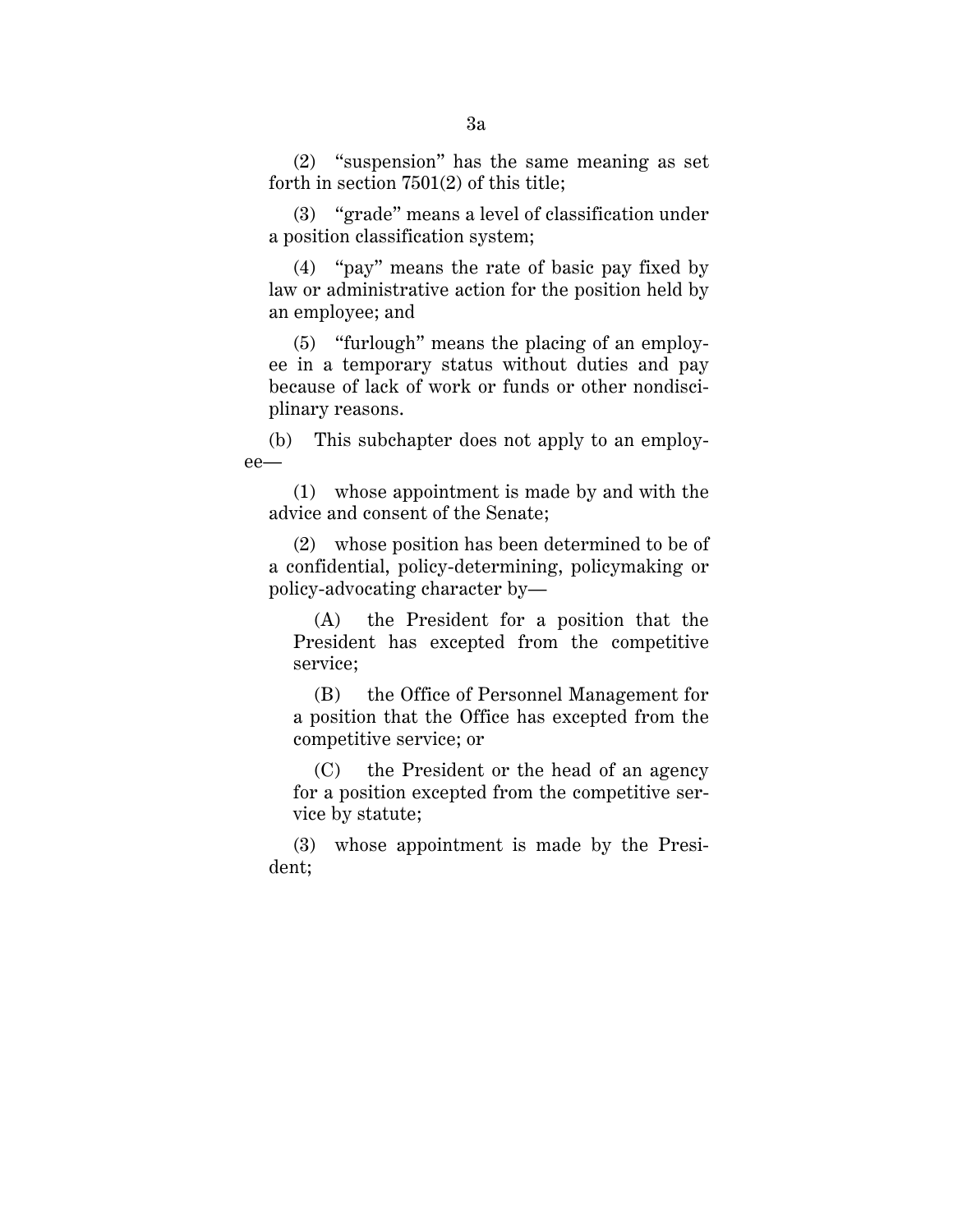(4) who is receiving an annuity from the Civil Service Retirement and Disability Fund, or the Foreign Service Retirement and Disability Fund, based on the service of such employee;

 $(5)$  who is described in section  $8337(h)(1)$ , relating to technicians in the National Guard;

(6) who is a member of the Foreign Service, as described in section 103 of the Foreign Service Act of 1980;

(7) whose position is within the Central Intelligence Agency or the Government Accountability Office;

(8) whose position is within the United States Postal Service, the Postal Regulatory Commission, the Panama Canal Commission, the Tennessee Valley Authority, the Federal Bureau of Investigation, an intelligence component of the Department of Defense (as defined in section 1614 of title 10), or an intelligence activity of a military department covered under subchapter I of chapter 83 of title 10, unless subsection  $(a)(1)(B)$  of this section or section 1005(a) of title 39 is the basis for this subchapter's applicability;

(9) who is described in section  $5102(c)(11)$  of this title; or

(10) who holds a position within the Veterans Health Administration which has been excluded from the competitive service by or under a provision of title 38, unless such employee was appointed to such position under section 7401(3) of such title.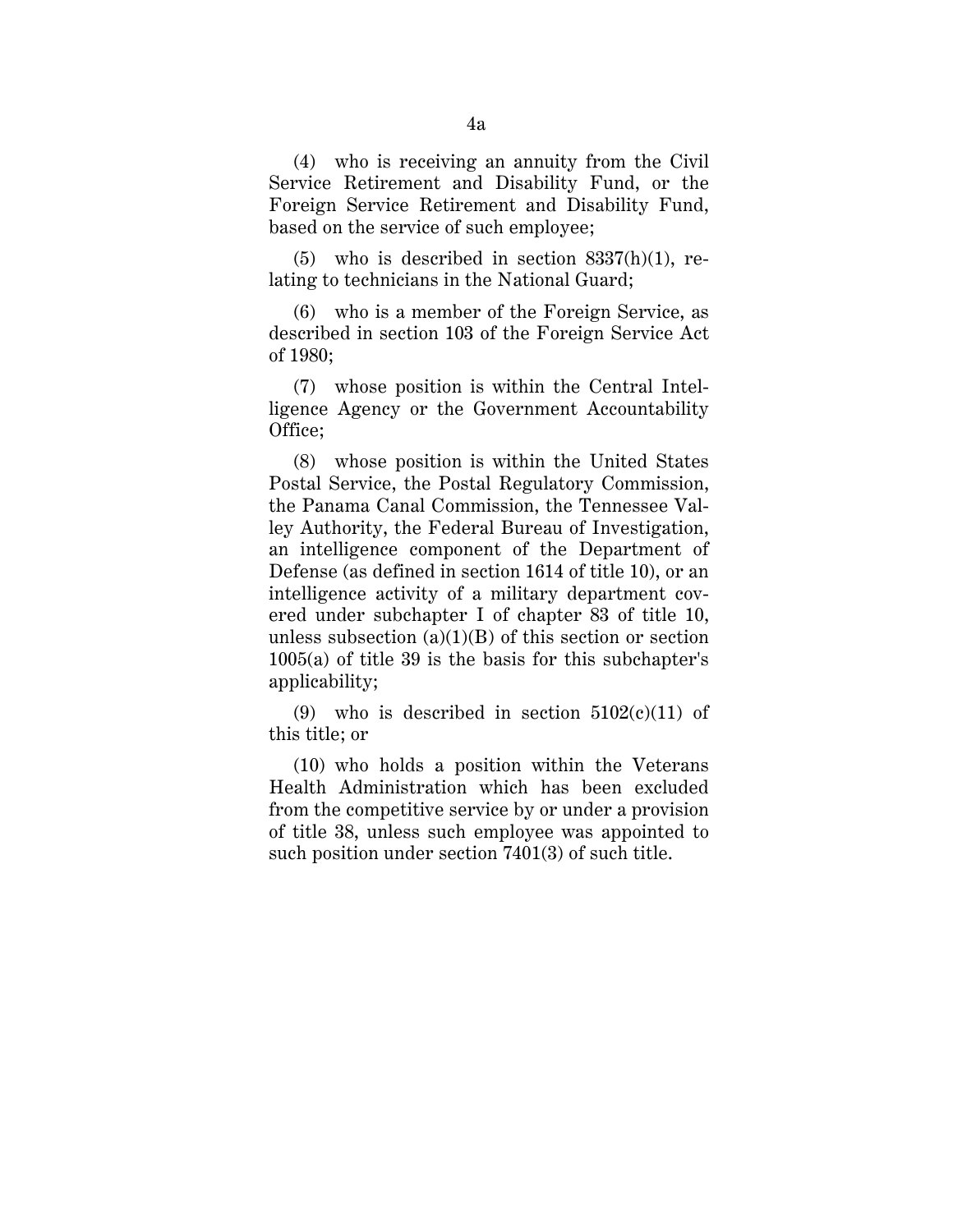(c) The Office may provide for the application of this subchapter to any position or group of positions excepted from the competitive service by regulation of the Office which is not otherwise covered by this subchapter.

3. 5 U.S.C. 7512 provides:

## **Actions covered**

This subchapter applies to—

(1) a removal;

(2) a suspension for more than 14 days;

- (3) a reduction in grade;
- (4) a reduction in pay; and
- (5) a furlough of 30 days or less;

but does not apply to—

(A) a suspension or removal under section 7532 of this title,

(B) a reduction-in-force action under section 3502 of this title,

(C) the reduction in grade of a supervisor or manager who has not completed the probationary period under section  $3321(a)(2)$  of this title if such reduction is to the grade held immediately before becoming such a supervisor or manager,

(D) a reduction in grade or removal under section 4303 of this title, or

(E) an action initiated under section 1215 or 7521 of this title.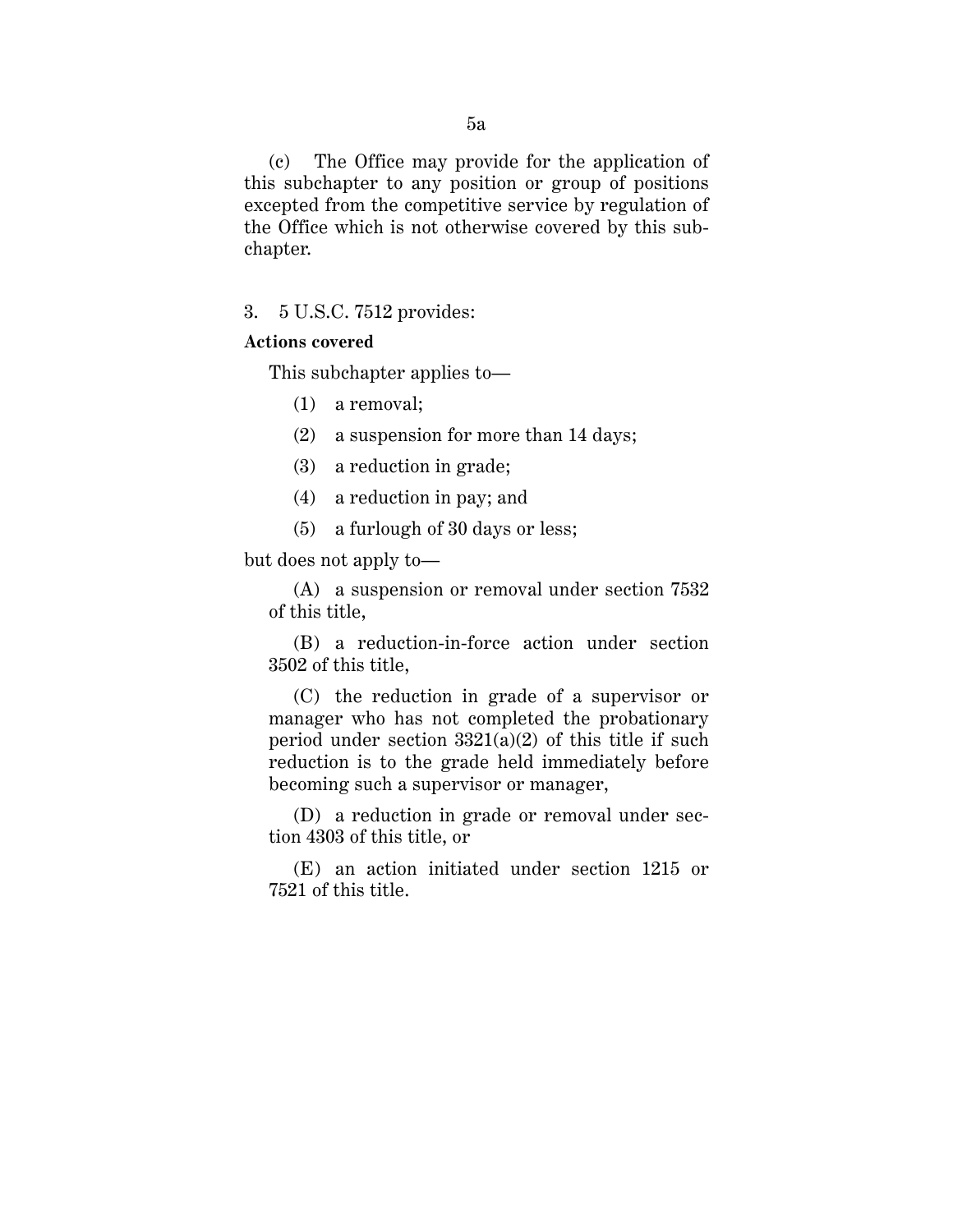4. 5 U.S.C. 7513 provides:

### **Cause and procedure**

(a) Under regulations prescribed by the Office of Personnel Management, an agency may take an action covered by this subchapter against an employee only for such cause as will promote the efficiency of the service.

(b) An employee against whom an action is proposed is entitled to—

(1) at least 30 days' advance written notice, unless there is reasonable cause to believe the employee has committed a crime for which a sentence of imprisonment may be imposed, stating the specific reasons for the proposed action;

(2) a reasonable time, but not less than 7 days, to answer orally and in writing and to furnish affidavits and other documentary evidence in support of the answer;

(3) be represented by an attorney or other representative; and

(4) a written decision and the specific reasons therefor at the earliest practicable date.

(c) An agency may provide, by regulation, for a hearing which may be in lieu of or in addition to the opportunity to answer provided under subsection (b)(2) of this section.

(d) An employee against whom an action is taken under this section is entitled to appeal to the Merit Systems Protection Board under section 7701 of this title.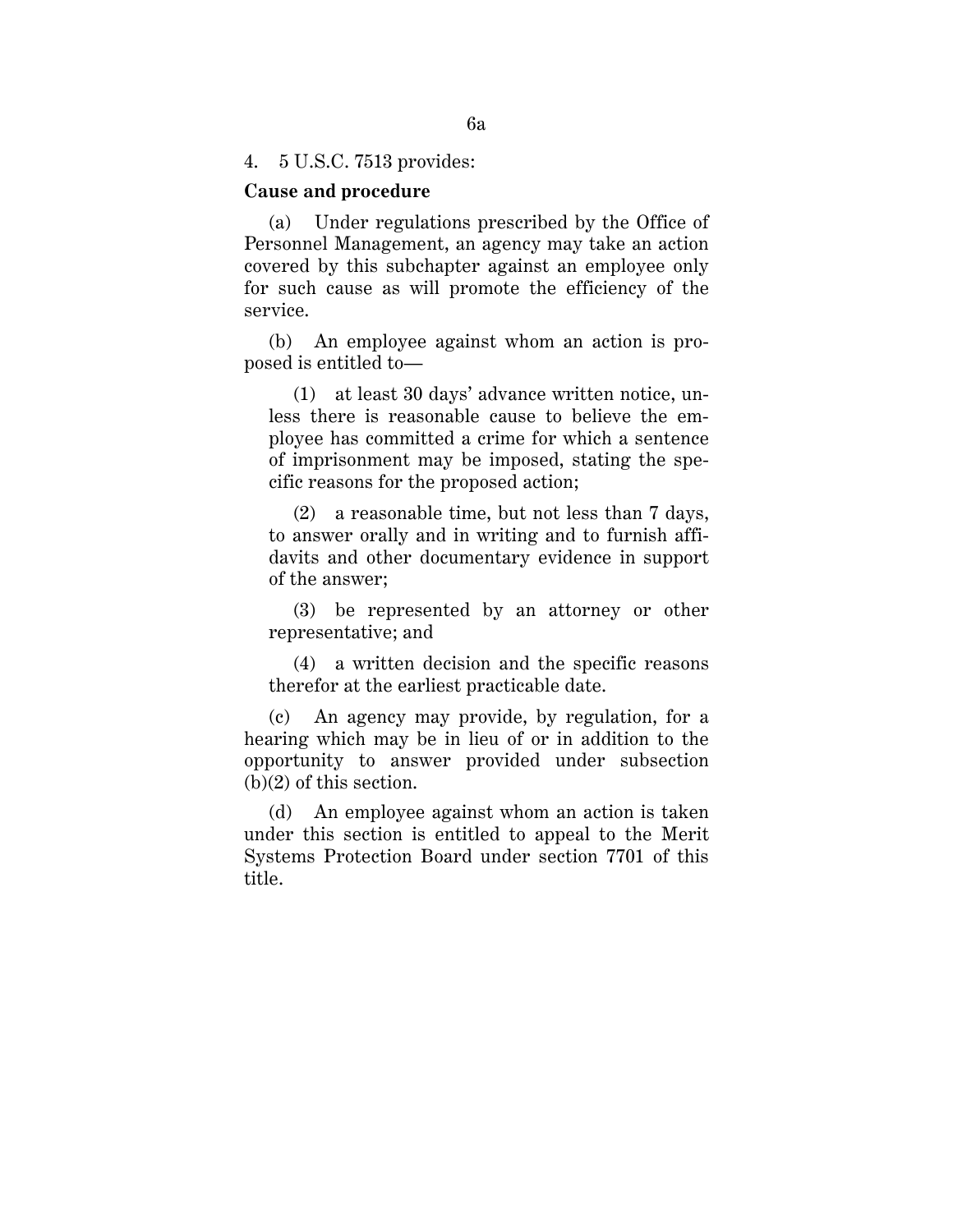(e) Copies of the notice of proposed action, the answer of the employee when written, a summary thereof when made orally, the notice of decision and reasons therefor, and any order effecting an action covered by this subchapter, together with any supporting material, shall be maintained by the agency and shall be furnished to the Board upon its request and to the employee affected upon the employee's request.

### 5. 5 U.S.C. 7701 provides:

#### **Appellate procedures**

(a) An employee, or applicant for employment, may submit an appeal to the Merit Systems Protection Board from any action which is appealable to the Board under any law, rule, or regulation. An appellant shall have the right—

(1) to a hearing for which a transcript will be kept; and

(2) to be represented by an attorney or other representative.

Appeals shall be processed in accordance with regulations prescribed by the Board.

(b)(1) The Board may hear any case appealed to it or may refer the case to an administrative law judge appointed under section 3105 of this title or other employee of the Board designated by the Board to hear such cases, except that in any case involving a removal from the service, the case shall be heard by the Board, an employee experienced in hearing appeals, or an administrative law judge. The Board, ad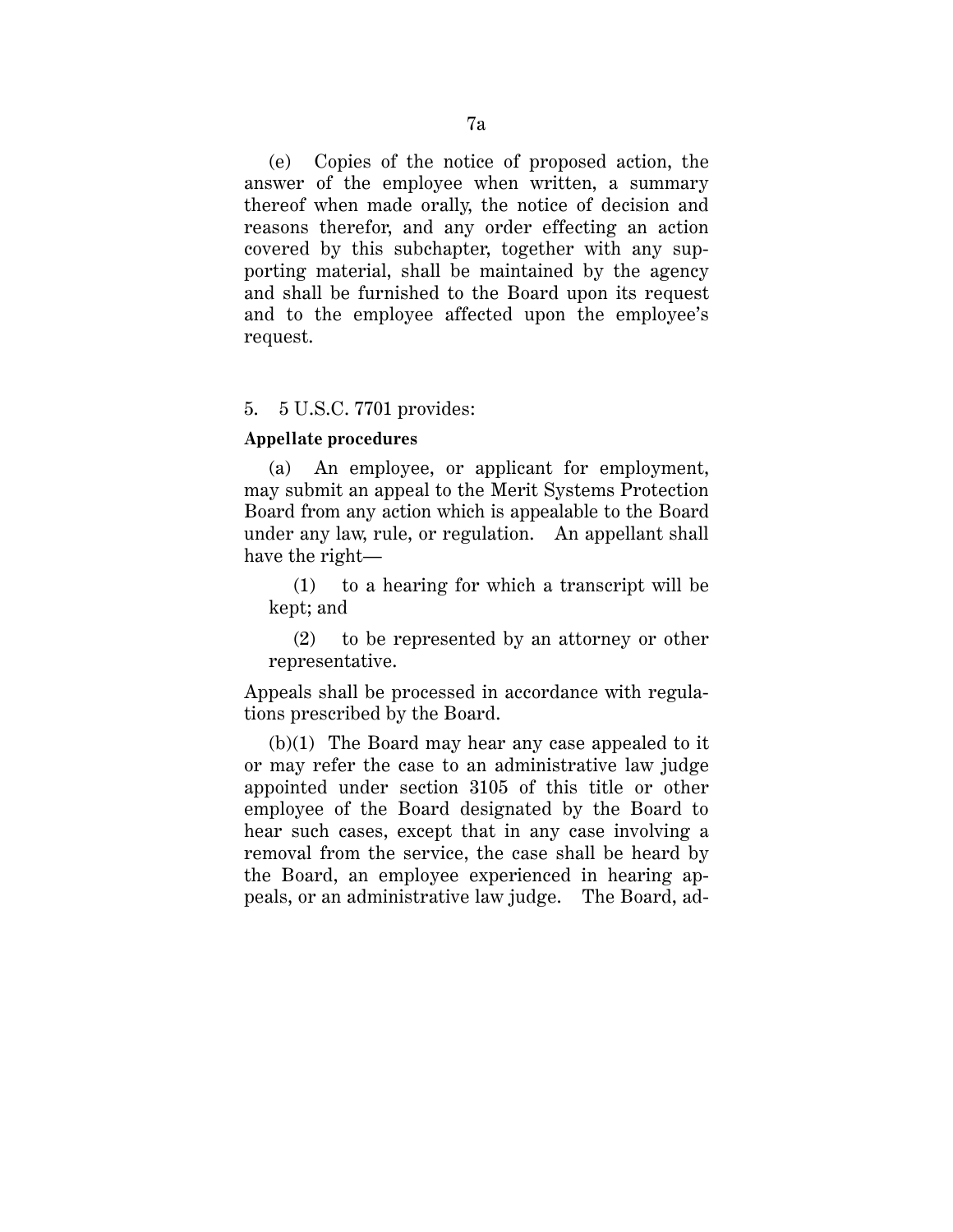ministrative law judge, or other employee (as the case may be) shall make a decision after receipt of the written representations of the parties to the appeal and after opportunity for a hearing under subsection (a)(1) of this section. A copy of the decision shall be furnished to each party to the appeal and to the Office of Personnel Management.

 $(2)(A)$  If an employee or applicant for employment is the prevailing party in an appeal under this subsection, the employee or applicant shall be granted the relief provided in the decision effective upon the making of the decision, and remaining in effect pending the outcome of any petition for review under subsection (e), unless—

(i) the deciding official determines that the granting of such relief is not appropriate; or

 $(ii)(I)$  the relief granted in the decision provides that such employee or applicant shall return or be present at the place of employment during the period pending the outcome of any petition for review under subsection (e); and

(II) the employing agency, subject to the provisions of subparagraph (B), determines that the return or presence of such employee or applicant is unduly disruptive to the work environment.

(B) If an agency makes a determination under subparagraph (A)(ii)(ll) that prevents the return or presence of an employee at the place of employment, such employee shall receive pay, compensation, and all other benefits as terms and conditions of employment during the period pending the outcome of any petition for review under subsection (e).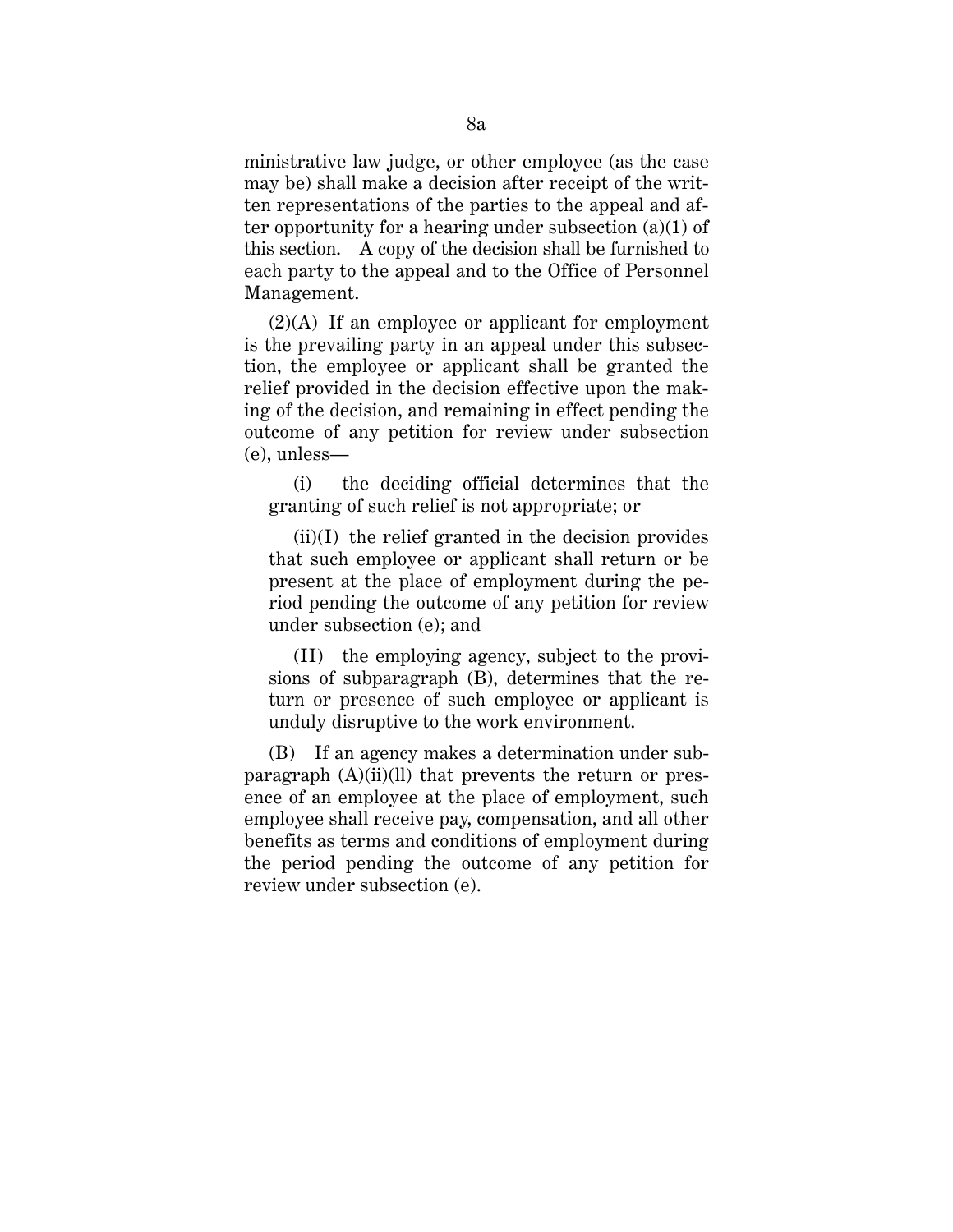(C) Nothing in the provisions of this paragraph may be construed to require any award of back pay or attorney fees be paid before the decision is final.

(3) With respect to an appeal from an adverse action covered by subchapter V of chapter 75, authority to mitigate the personnel action involved shall be available, subject to the same standards as would apply in an appeal involving an action covered by subchapter II of chapter 75 with respect to which mitigation authority under this section exists.

 $(c)(1)$  Subject to paragraph  $(2)$  of this subsection, the decision of the agency shall be sustained under subsection (b) only if the agency's decision—

(A) in the case of an action based on unacceptable performance described in section 4303, is supported by substantial evidence; or

(B) in any other case, is supported by a preponderance of the evidence.

(2) Notwithstanding paragraph (1), the agency's decision may not be sustained under subsection (b) of this section if the employee or applicant for employment—

(A) shows harmful error in the application of the agency's procedures in arriving at such decision;

(B) shows that the decision was based on any prohibited personnel practice described in section 2302(b) of this title; or

(C) shows that the decision was not in accordance with law.

 $(d)(1)$  In any case in which—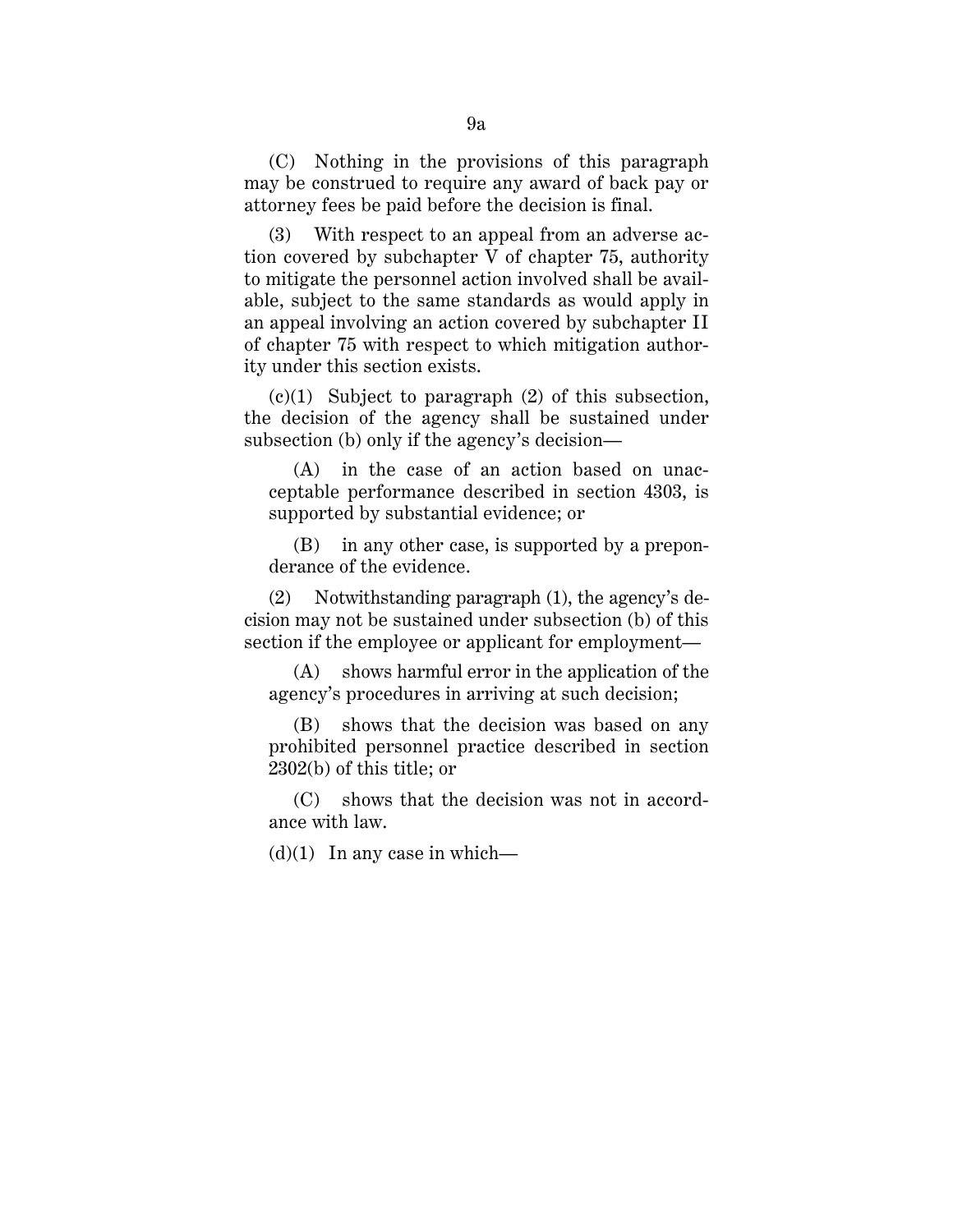(A) the interpretation or application of any civil service law, rule, or regulation, under the jurisdiction of the Office of Personnel Management is at issue in any proceeding under this section; and

(B) the Director of the Office of Personnel Management is of the opinion that an erroneous decision would have a substantial impact on any civil service law, rule, or regulation under the jurisdiction of the Office;

the Director may as a matter of right intervene or otherwise participate in that proceeding before the Board. If the Director exercises his right to participate in a proceeding before the Board, he shall do so as early in the proceeding as practicable. Nothing in this title shall be construed to permit the Office to interfere with the independent decisionmaking of the Merit Systems Protection Board.

(2) The Board shall promptly notify the Director whenever the interpretation of any civil service law, rule, or regulation under the jurisdiction of the Office is at issue in any proceeding under this section.

(e)(1) Except as provided in section 7702 of this title, any decision under subsection (b) of this section shall be final unless—

a party to the appeal or the Director petitions the Board for review within 30 days after the receipt of the decision; or

(B) the Board reopens and reconsiders a case on its own motion.

The Board, for good cause shown, may extend the 30-day period referred to in subparagraph (A) of this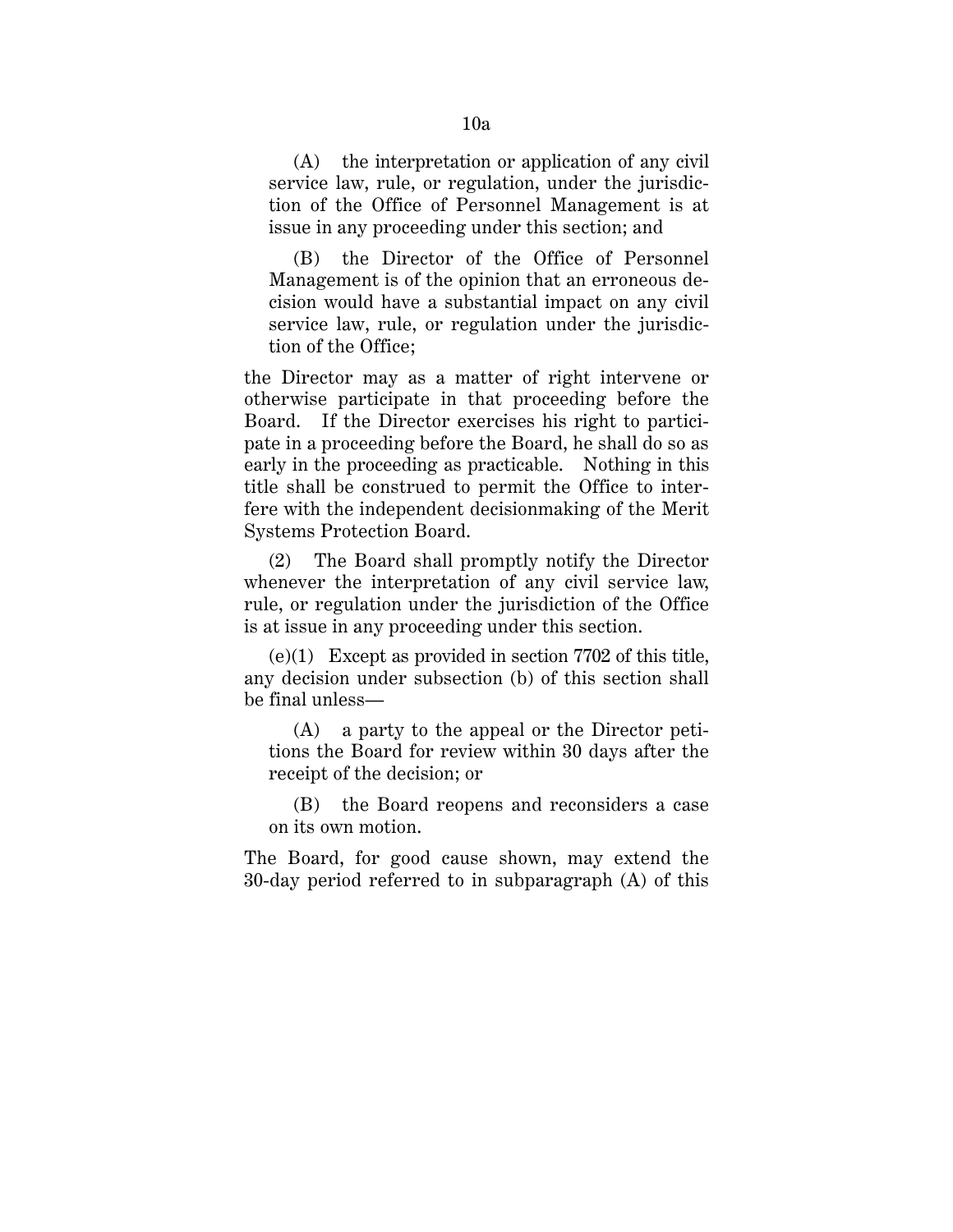paragraph. One member of the Board may grant a petition or otherwise direct that a decision be reviewed by the full Board. The preceding sentence shall not apply if, by law, a decision of an administrative law judge is required to be acted upon by the Board.

(2) The Director may petition the Board for a review under paragraph (1) of this subsection only if the Director is of the opinion that the decision is erroneous and will have a substantial impact on any civil service law, rule, or regulation under the jurisdiction of the Office.

(f) The Board, or an administrative law judge or other employee of the Board designated to hear a case, may—

(1) consolidate appeals filed by two or more appellants, or

(2) join two or more appeals filed by the same appellant and hear and decide them concurrently,

if the deciding official or officials hearing the cases are of the opinion that the action could result in the appeals' being processed more expeditiously and would not adversely affect any party.

 $(g)(1)$  Except as provided in paragraph  $(2)$  of this subsection, the Board, or an administrative law judge or other employee of the Board designated to hear a case, may require payment by the agency involved of reasonable attorney fees incurred by an employee or applicant for employment if the employee or applicant is the prevailing party and the Board, administrative law judge, or other employee (as the case may be) determines that payment by the agency is warranted in the interest of justice, including any case in which a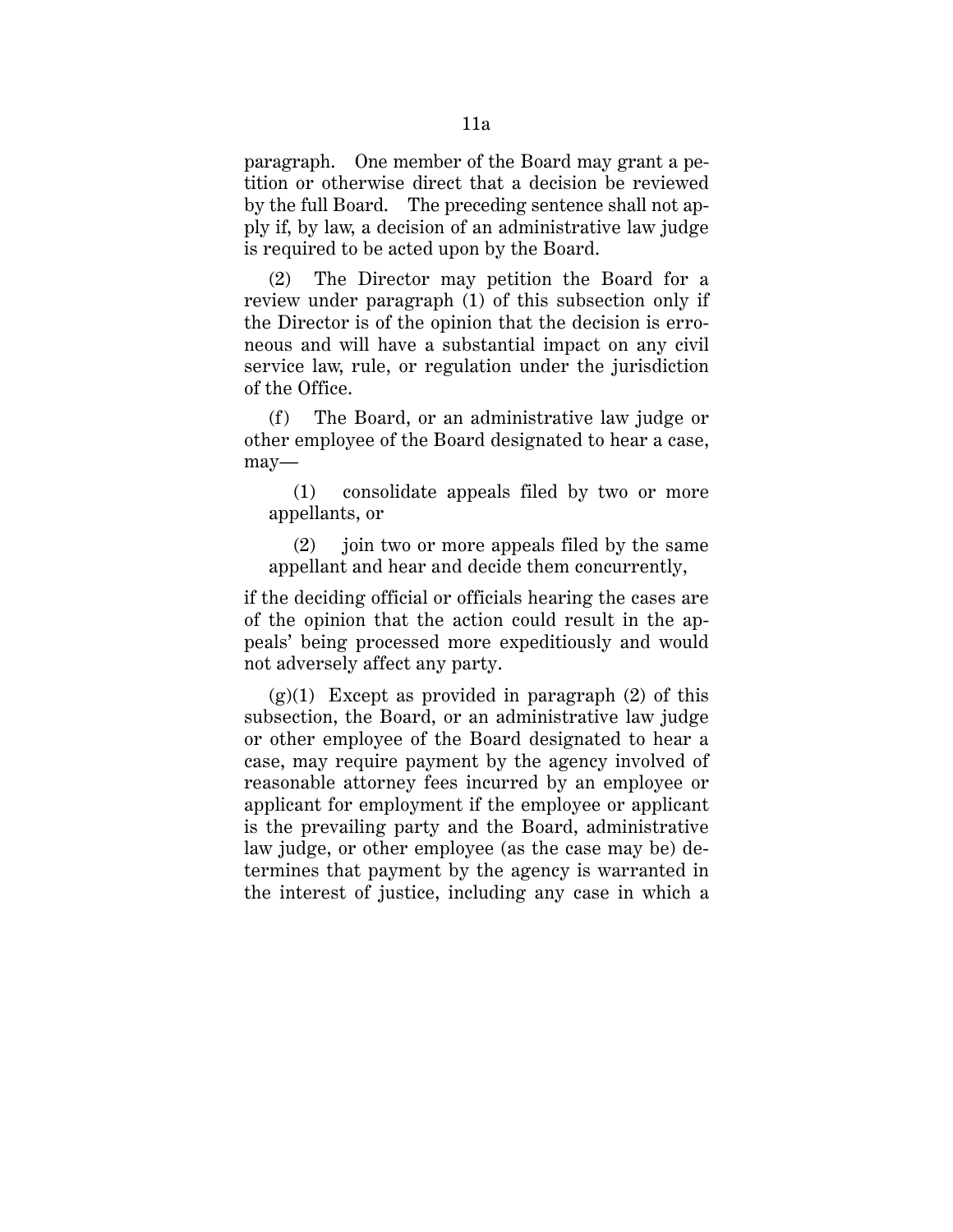prohibited personnel practice was engaged in by the agency or any case in which the agency's action was clearly without merit.

(2) If an employee or applicant for employment is the prevailing party and the decision is based on a finding of discrimination prohibited under section 2302(b)(1) of this title, the payment of attorney fees shall be in accordance with the standards prescribed under section 706(k) of the Civil Rights Act of 1964 (42 U.S.C.  $2000e-5(k)$ .

(h) The Board may, by regulation, provide for one or more alternative methods for settling matters subject to the appellate jurisdiction of the Board which shall be applicable at the election of an applicant for employment or of an employee who is not in a unit for which a labor organization is accorded exclusive recognition, and shall be in lieu of other procedures provided for under this section. A decision under such a method shall be final, unless the Board reopens and reconsiders a case at the request of the Office of Personnel Management under subsection (e) of this section.

(i)(1) Upon the submission of any appeal to the Board under this section, the Board, through reference to such categories of cases, or other means, as it determines appropriate, shall establish and announce publicly the date by which it intends to complete action on the matter. Such date shall assure expeditious consideration of the appeal, consistent with the interests of fairness and other priorities of the Board. If the Board fails to complete action on the appeal by the announced date, and the expected delay will exceed 30 days, the Board shall publicly announce the new date by which it intends to complete action on the appeal.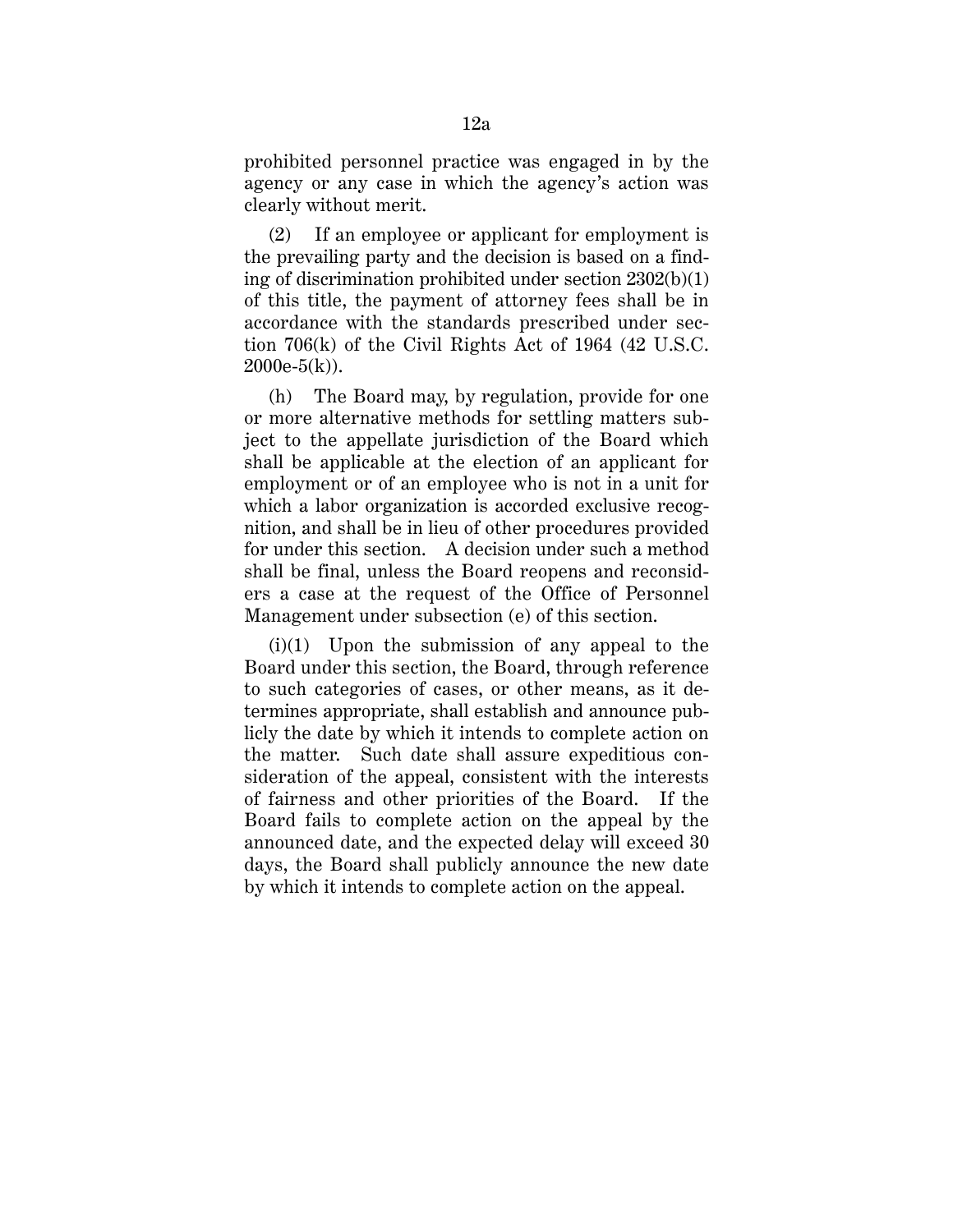(2) Not later than March 1 of each year, the Board shall submit to the Congress a report describing the number of appeals submitted to it during the preceding fiscal year, the number of appeals on which it completed action during that year, and the number of instances during that year in which it failed to conclude a proceeding by the date originally announced, together with an explanation of the reasons therefor.

(3) The Board shall by rule indicate any other category of significant Board action which the Board determines should be subject to the provisions of this subsection.

(4) It shall be the duty of the Board, an administrative law judge, or employee designated by the Board to hear any proceeding under this section to expedite to the extent practicable that proceeding.

(j) In determining the appealability under this section of any case involving a removal from the service (other than the removal of a reemployed annuitant), neither an individual's status under any retirement system established by or under Federal statute nor any election made by such individual under any such system may be taken into account.

(k) The Board may prescribe regulations to carry out the purpose of this section.

## 6. 5 U.S.C. 7702 provides:

## **Actions involving discrimination**

(a)(1) Notwithstanding any other provision of law, and except as provided in paragraph (2) of this subsec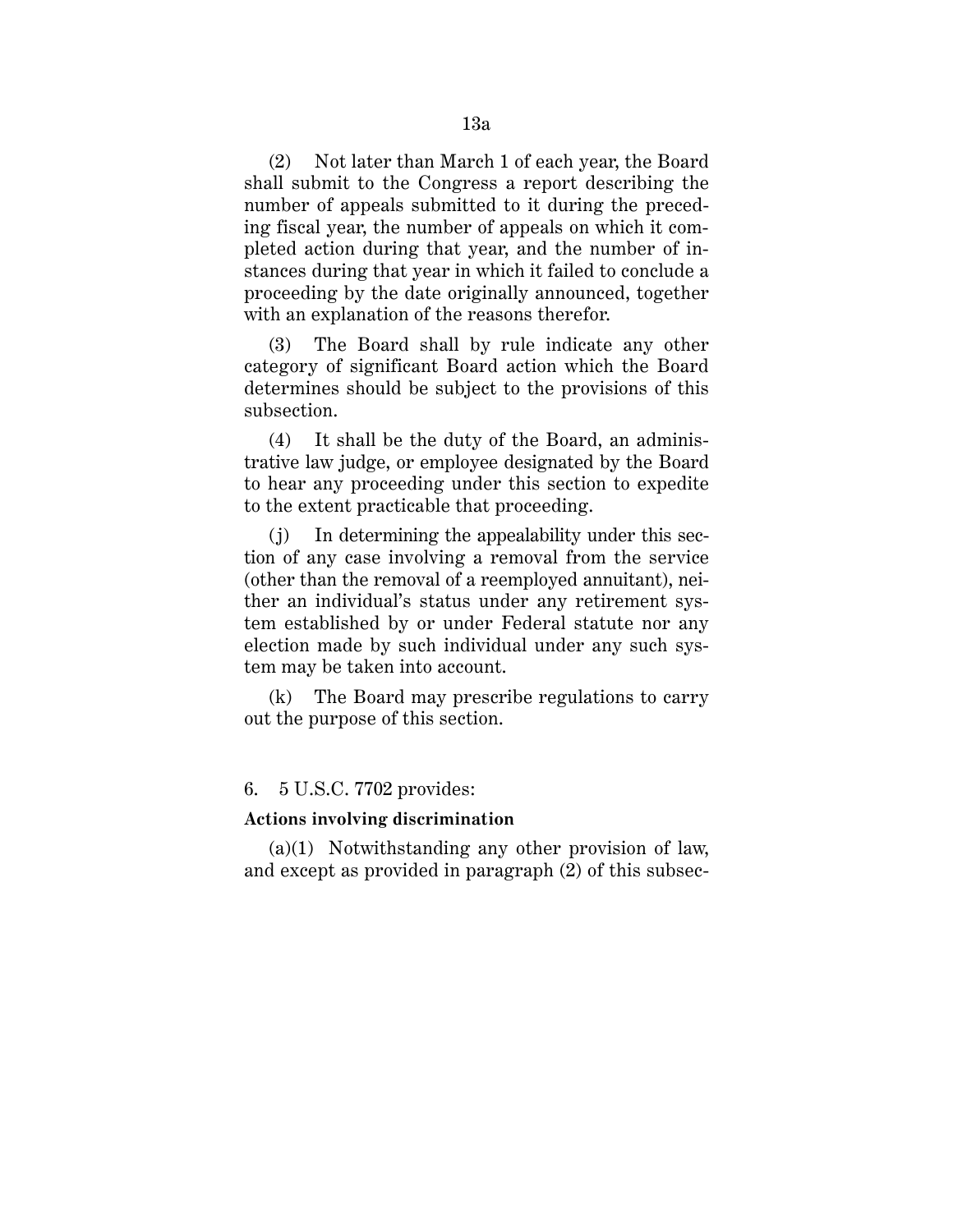tion, in the case of any employee or applicant for employment who—

(A) has been affected by an action which the employee or applicant may appeal to the Merit Systems Protection Board, and

(B) alleges that a basis for the action was discrimination prohibited by—

(i) section 717 of the Civil Rights Act of 1964 (42 U.S.C. 2000e-16),

(ii) section 6(d) of the Fair Labor Standards Act of 1938 (29 U.S.C. 206(d)),

(iii) section 501 of the Rehabilitation Act of 1973 (29 U.S.C. 791),

(iv) sections 12 and 15 of the Age Discrimination in Employment Act of 1967 (29 U.S.C. 631, 633a), or

(v) any rule, regulation, or policy directive prescribed under any provision of law described in clauses (i) through (iv) of this subparagraph,

the Board shall, within 120 days of the filing of the appeal, decide both the issue of discrimination and the appealable action in accordance with the Board's appellate procedures under section 7701 of this title and this section.

(2) In any matter before an agency which involves—

(A) any action described in paragraph  $(1)(A)$  of this subsection; and

(B) any issue of discrimination prohibited under any provision of law described in paragraph (1)(B) of this subsection;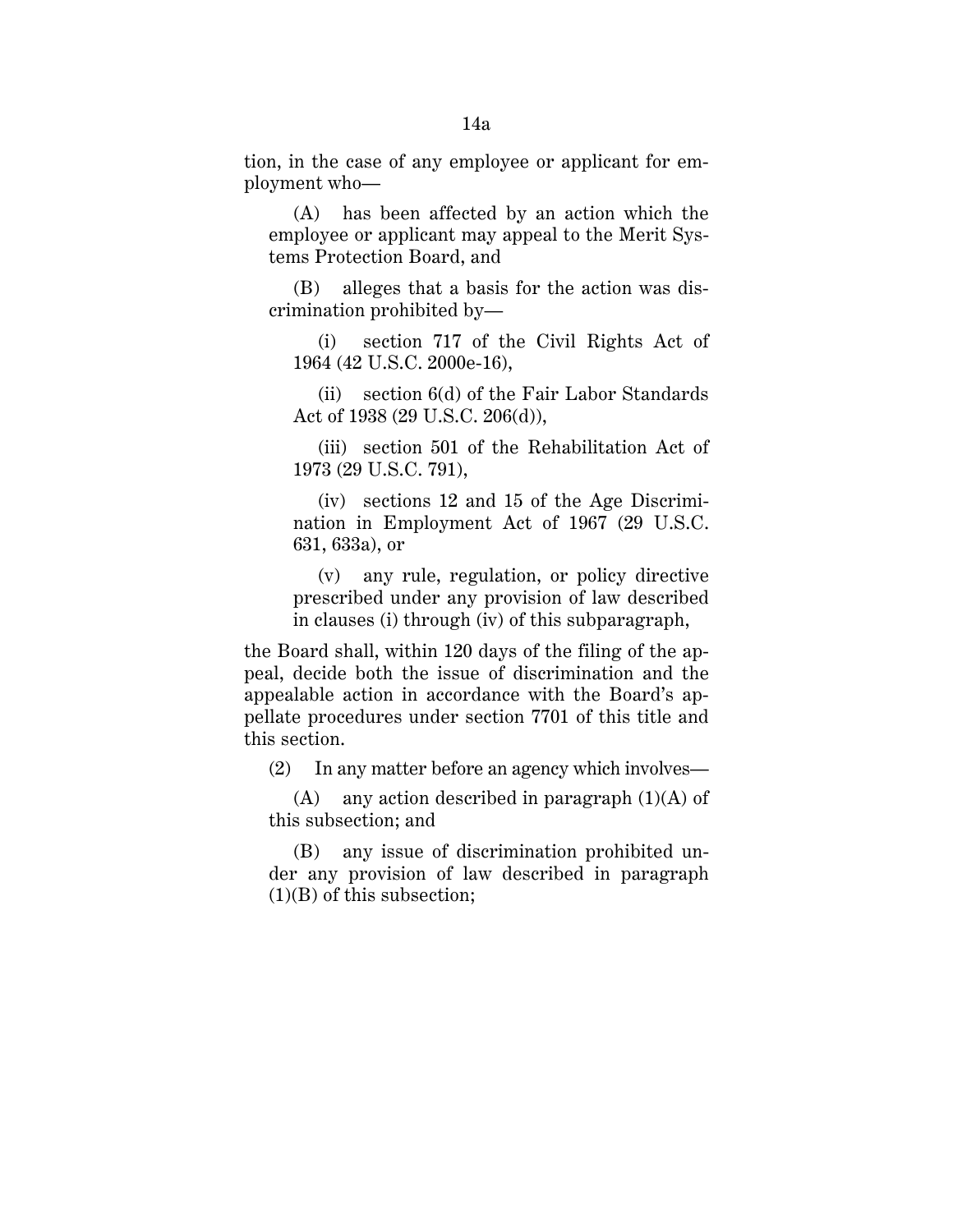the agency shall resolve such matter within 120 days. The decision of the agency in any such matter shall be a judicially reviewable action unless the employee appeals the matter to the Board under paragraph (1) of this subsection.

(3) Any decision of the Board under paragraph (1) of this subsection shall be a judicially reviewable action as of—

(A) the date of issuance of the decision if the employee or applicant does not file a petition with the Equal Employment Opportunity Commission under subsection (b)(1) of this section, or

(B) the date the Commission determines not to consider the decision under subsection (b)(2) of this section.

(b)(1) An employee or applicant may, within 30 days after notice of the decision of the Board under subsection (a)(1) of this section, petition the Commission to consider the decision.

(2) The Commission shall, within 30 days after the date of the petition, determine whether to consider the decision. A determination of the Commission not to consider the decision may not be used as evidence with respect to any issue of discrimination in any judicial proceeding concerning that issue.

(3) If the Commission makes a determination to consider the decision, the Commission shall, within 60 days after the date of the determination, consider the entire record of the proceedings of the Board and, on the basis of the evidentiary record before the Board, as supplemented under paragraph (4) of this subsection, either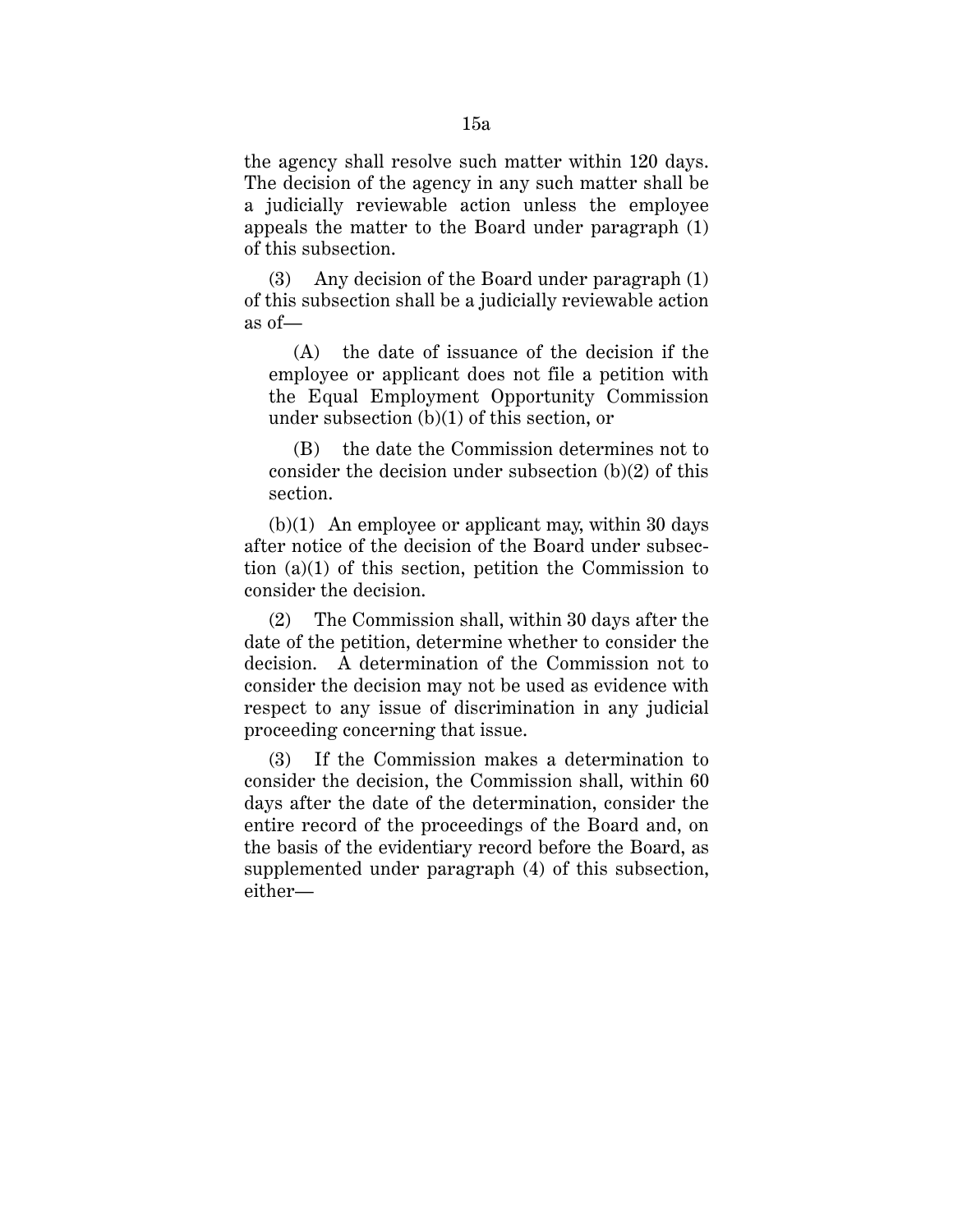(A) concur in the decision of the Board; or

(B) issue in writing another decision which differs from the decision of the Board to the extent that the Commission finds that, as a matter of law—

(i) the decision of the Board constitutes an incorrect interpretation of any provision of any law, rule, regulation, or policy directive referred to in subsection  $(a)(1)(B)$  of this section, or

(ii) the decision involving such provision is not supported by the evidence in the record as a whole.

(4) In considering any decision of the Board under this subsection, the Commission may refer the case to the Board, or provide on its own, for the taking (within such period as permits the Commission to make a decision within the 60-day period prescribed under this subsection) of additional evidence to the extent it considers necessary to supplement the record.

(5)(A) If the Commission concurs pursuant to paragraph  $(3)(A)$  of this subsection in the decision of the Board, the decision of the Board shall be a judicially reviewable action.

(B) If the Commission issues any decision under paragraph (3)(B) of this subsection, the Commission shall immediately refer the matter to the Board.

(c) Within 30 days after receipt by the Board of the decision of the Commission under subsection  $(b)(5)(B)$ of this section, the Board shall consider the decision and—

(1) concur and adopt in whole the decision of the Commission; or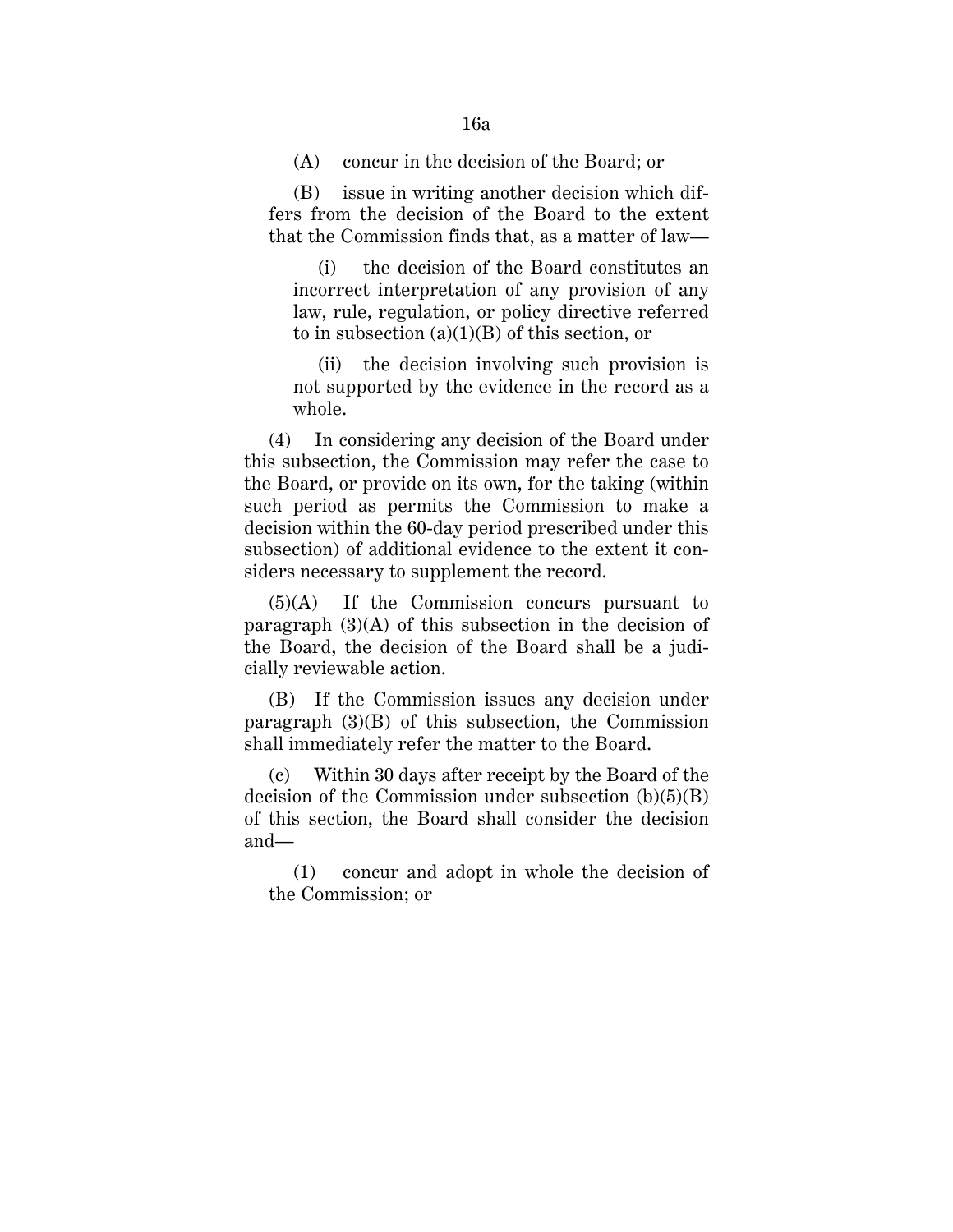(2) to the extent that the Board finds that, as a matter of law, (A) the Commission decision constitutes an incorrect interpretation of any provision of any civil service law, rule, regulation or policy directive, or (B) the Commission decision involving such provision is not supported by the evidence in the record as a whole—

(i) reaffirm the initial decision of the Board; or

(ii) reaffirm the initial decision of the Board with such revisions as it determines appropriate.

If the Board takes the action provided under paragraph (1), the decision of the Board shall be a judicially reviewable action.

 $(d)(1)$  If the Board takes any action under subsection  $(c)(2)$  of this section, the matter shall be immediately certified to a special panel described in paragraph (6) of this subsection. Upon certification, the Board shall, within 5 days (excluding Saturdays, Sundays, and holidays), transmit to the special panel the administrative record in the proceeding, including—

(A) the factual record compiled under this section,

(B) the decisions issued by the Board and the Commission under this section, and

(C) any transcript of oral arguments made, or legal briefs filed, before the Board or the Commission.

 $(2)(A)$  The special panel shall, within 45 days after a matter has been certified to it, review the administrative record transmitted to it and, on the basis of the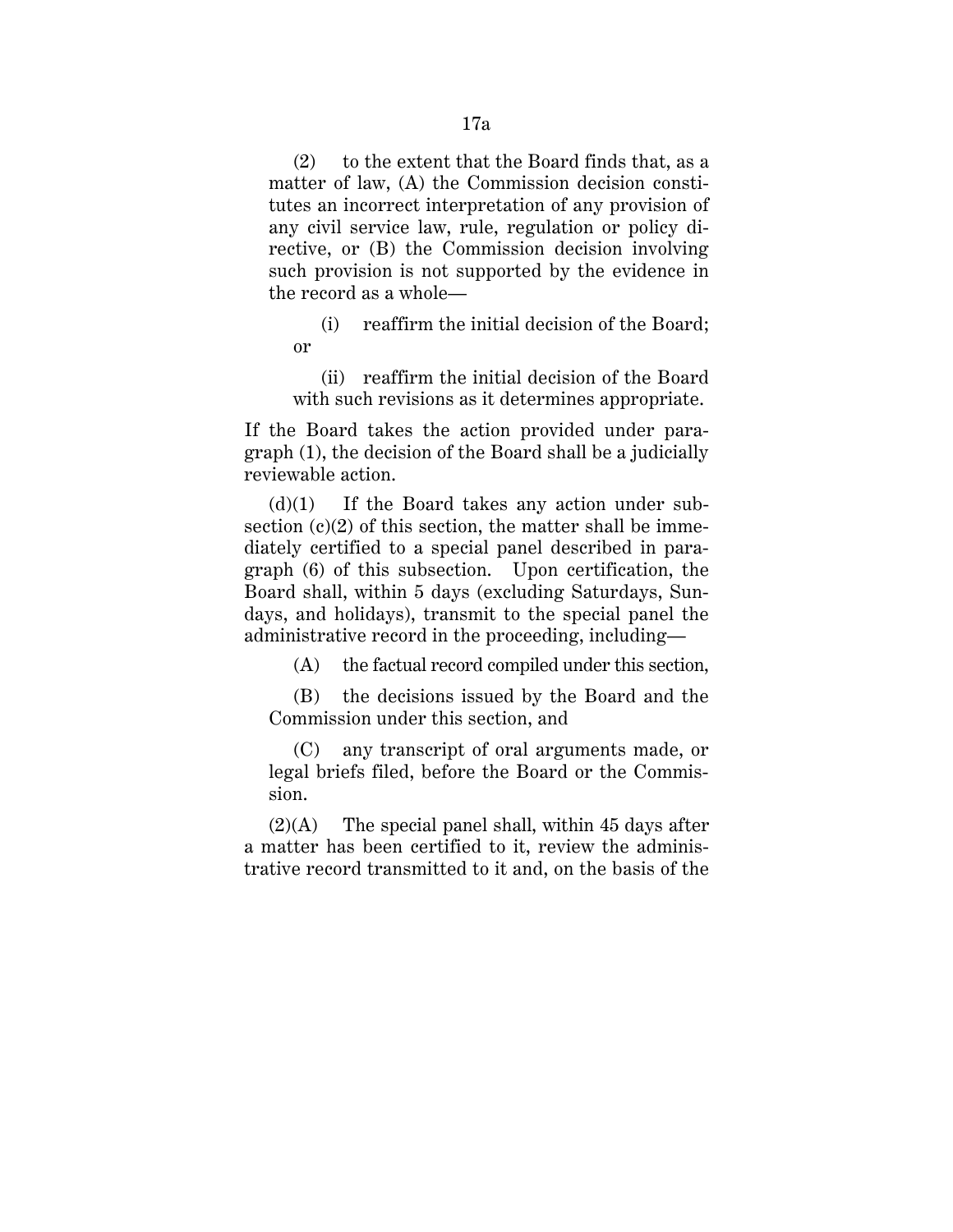record, decide the issues in dispute and issue a final decision which shall be a judicially reviewable action.

(B) The special panel shall give due deference to the respective expertise of the Board and Commission in making its decision.

(3) The special panel shall refer its decision under paragraph (2) of this subsection to the Board and the Board shall order any agency to take any action appropriate to carry out the decision.

(4) The special panel shall permit the employee or applicant who brought the complaint and the employing agency to appear before the panel to present oral arguments and to present written arguments with respect to the matter.

(5) Upon application by the employee or applicant, the Commission may issue such interim relief as it determines appropriate to mitigate any exceptional hardship the employee or applicant might otherwise incur as a result of the certification of any matter under this subsection, except that the Commission may not stay, or order any agency to review on an interim basis, the action referred to in subsection (a)(1) of this section.

 $(6)(A)$  Each time the Board takes any action under subsection  $(c)(2)$  of this section, a special panel shall be convened which shall consist of—

(i) an individual appointed by the President, by and with the advice and consent of the Senate, to serve for a term of 6 years as chairman of the special panel each time it is convened;

(ii) one member of the Board designated by the Chairman of the Board each time a panel is convened; and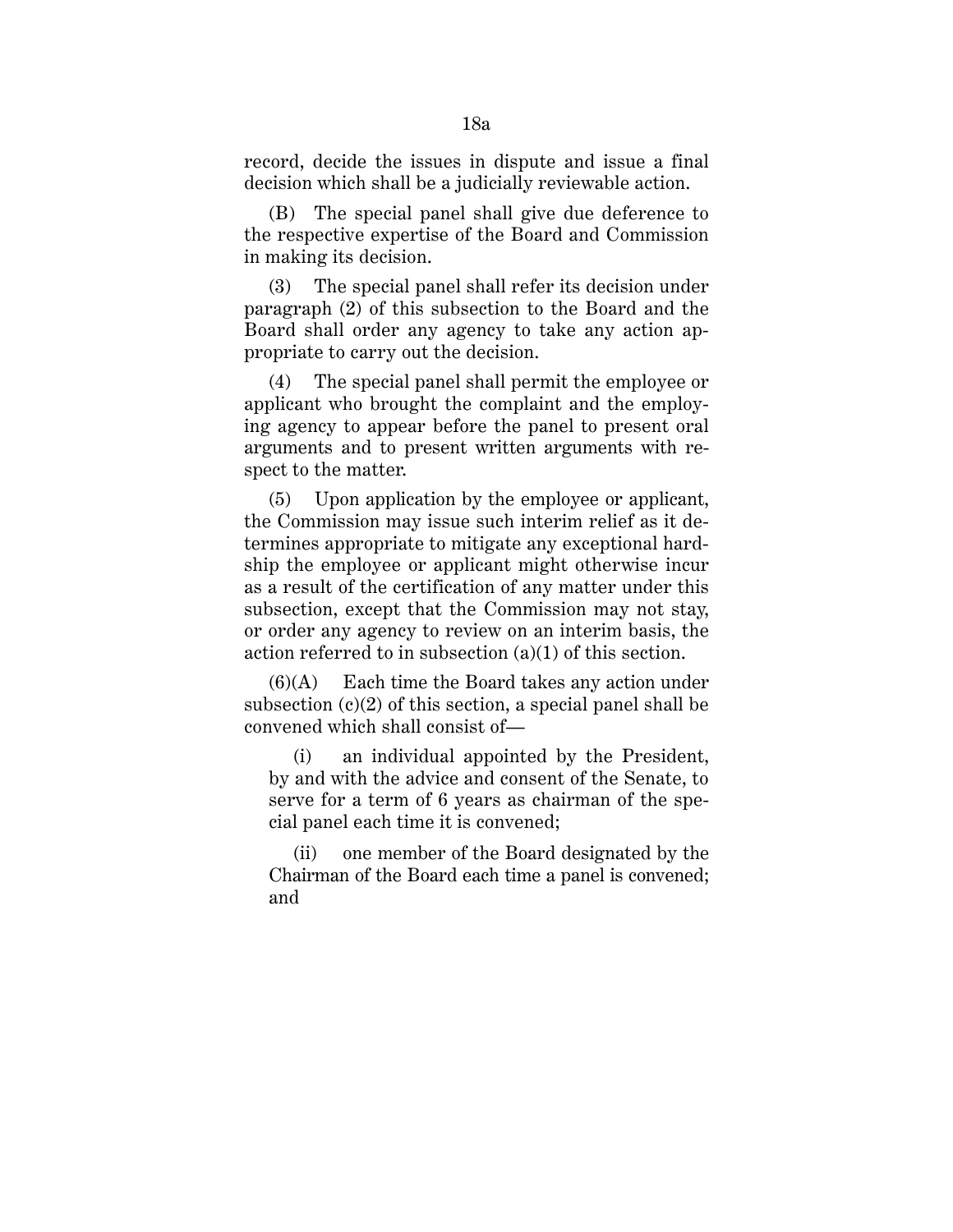(iii) one member of the Commission designated by the Chairman of the Commission each time a panel is convened.

The chairman of the special panel may be removed by the President only for inefficiency, neglect of duty, or malfeasance in office.

(B) The chairman is entitled to pay at a rate equal to the maximum annual rate of basic pay payable under the General Schedule for each day he is engaged in the performance of official business on the work of the special panel.

(C) The Board and the Commission shall provide such administrative assistance to the special panel as may be necessary and, to the extent practicable, shall equally divide the costs of providing the administrative assistance.

 $(e)(1)$  Notwithstanding any other provision of law, if at any time after—

(A) the 120th day following the filing of any matter described in subsection  $(a)(2)$  of this section with an agency, there is no judicially reviewable action under this section or an appeal under paragraph (2) of this subsection;

(B) the 120th day following the filing of an appeal with the Board under subsection (a)(1) of this section, there is no judicially reviewable action (unless such action is not as the result of the filing of a petition by the employee under subsection (b)(1) of this section); or

(C) the 180th day following the filing of a petition with the Equal Employment Opportunity Com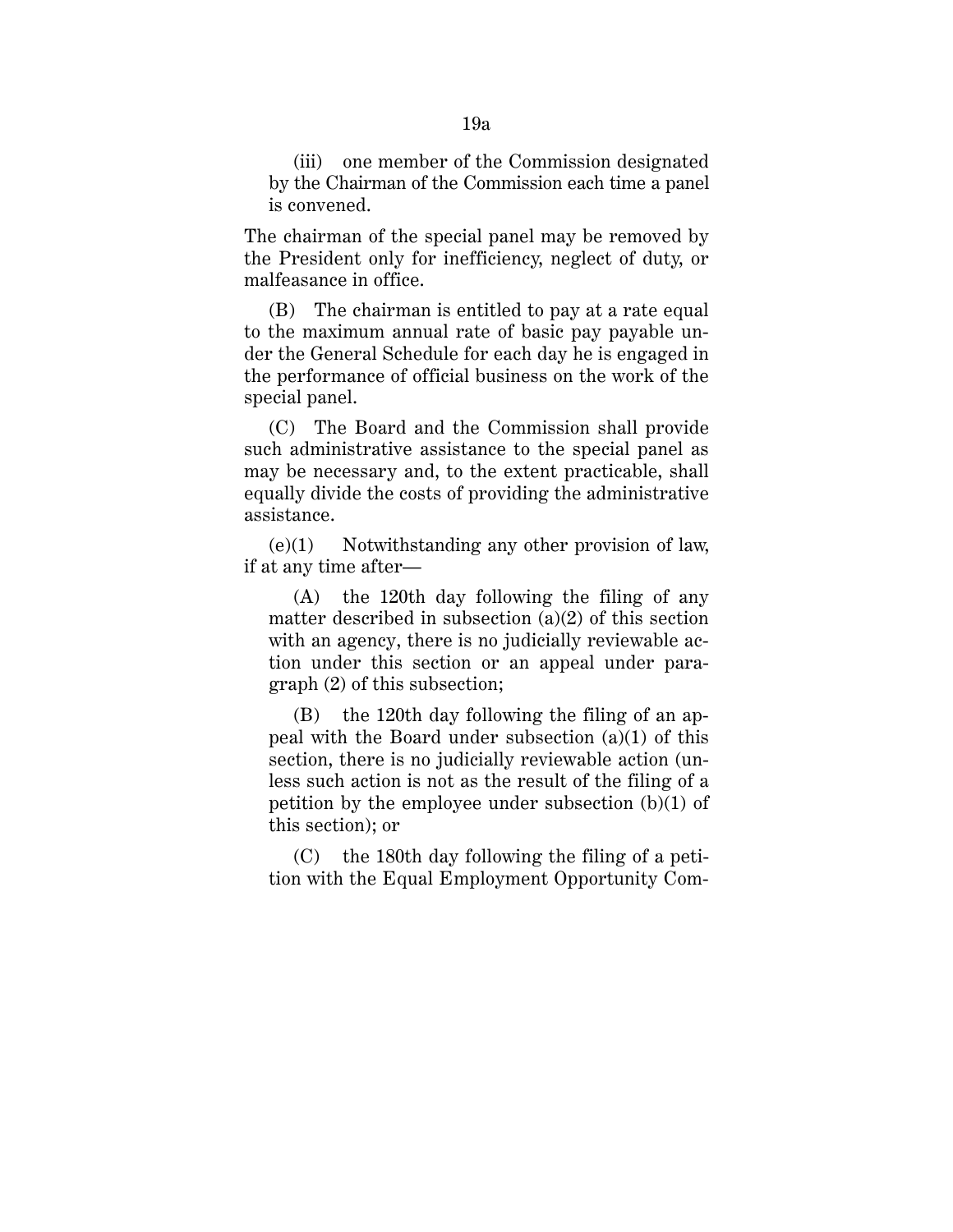mission under subsection  $(b)(1)$  of this section, there is no final agency action under subsection (b), (c), or (d) of this section;

an employee shall be entitled to file a civil action to the same extent and in the same manner as provided in section 717(c) of the Civil Rights Act of 1964 (42 U.S.C.  $2000e-16(c)$ , section  $15(c)$  of the Age Discrimination in Employment Act of 1967 (29 U.S.C. 633a(c)), or section 16(b) of the Fair Labor Standards Act of 1938 (29 U.S.C.  $216(b)$ ).

(2) If, at any time after the 120th day following the filing of any matter described in subsection  $(a)(2)$ of this section with an agency, there is no judicially reviewable action, the employee may appeal the matter to the Board under subsection (a)(1) of this section.

(3) Nothing in this section shall be construed to affect the right to trial de novo under any provision of law described in subsection (a)(1) of this section after a judicially reviewable action, including the decision of an agency under subsection (a)(2) of this section.

(f) In any case in which an employee is required to file any action, appeal, or petition under this section and the employee timely files the action, appeal, or petition with an agency other than the agency with which the action, appeal, or petition is to be filed, the employee shall be treated as having timely filed the action, appeal, or petition as of the date it is filed with the proper agency.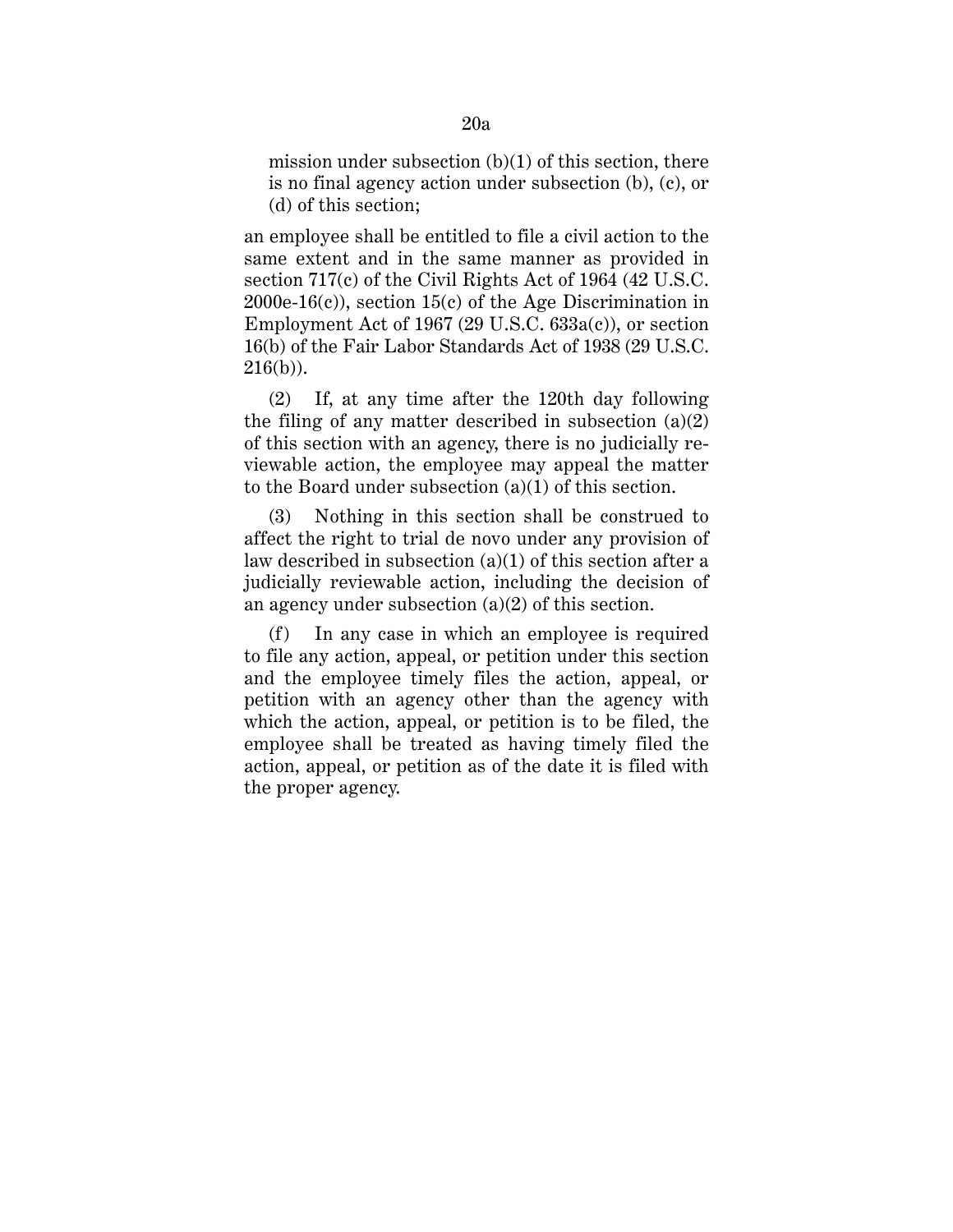## 7. 5 U.S.C. 7703 provides:

# **Judicial review of decisions of the Merit Systems Protection Board**

(a)(1) Any employee or applicant for employment adversely affected or aggrieved by a final order or decision of the Merit Systems Protection Board may obtain judicial review of the order or decision.

(2) The Board shall be named respondent in any proceeding brought pursuant to this subsection, unless the employee or applicant for employment seeks review of a final order or decision on the merits on the underlying personnel action or on a request for attorney fees, in which case the agency responsible for taking the personnel action shall be the respondent.

 $(b)(1)(A)$  Except as provided in subparagraph  $(B)$  and paragraph (2) of this subsection, a petition to review a final order or final decision of the Board shall be filed in the United States Court of Appeals for the Federal Circuit. Notwithstanding any other provision of law, any petition for review shall be filed within 60 days after the Board issues notice of the final order or decision of the Board.

(B) During the 2-year period beginning on the effective date of the Whistleblower Protection Enhancement Act of 2012, a petition to review a final order or final decision of the Board that raises no challenge to the Board's disposition of allegations of a prohibited personnel practice described in section 2302(b) other than practices described in section  $2302(b)(8)$ , or  $2302(b)(9)(A)(i)$ , (B), (C), or (D) shall be filed in the United States Court of Appeals for the Federal Circuit or any court of appeals of competent jurisdiction. Notwithstanding any other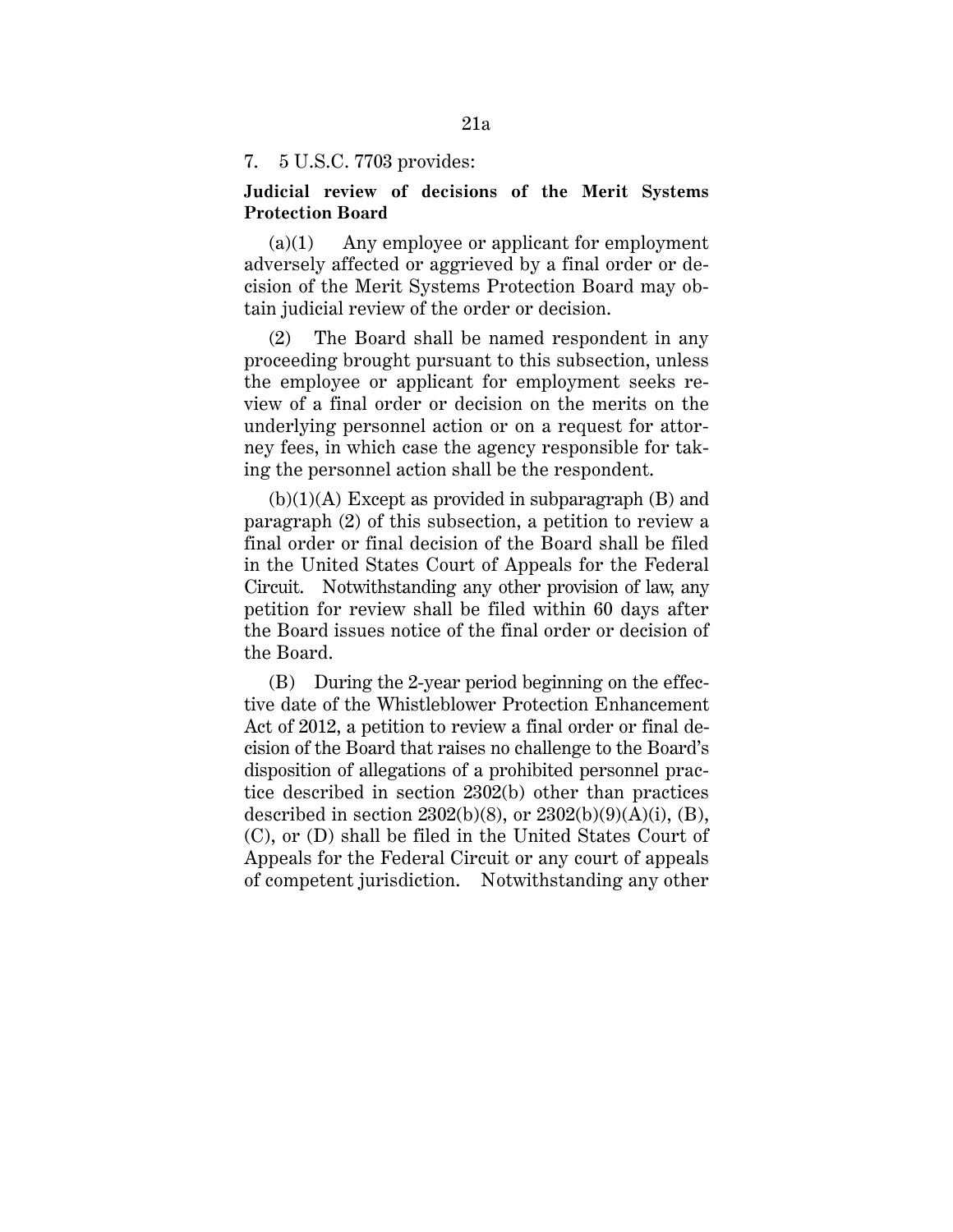provision of law, any petition for review shall be filed within 60 days after the Board issues notice of the final order or decision of the Board.

(2) Cases of discrimination subject to the provisions of section 7702 of this title shall be filed under section 717(c) of the Civil Rights Act of 1964 (42 U.S.C. 2000e-16(c)), section 15(c) of the Age Discrimination in Employment Act of 1967 (29 U.S.C. 633a(c)), and section 16(b) of the Fair Labor Standards Act of 1938, as amended (29 U.S.C. 216(b)), as applicable. Notwithstanding any other provision of law, any such case filed under any such section must be filed within 30 days after the date the individual filing the case received notice of the judicially reviewable action under such section 7702.

(c) In any case filed in the United States Court of Appeals for the Federal Circuit, the court shall review the record and hold unlawful and set aside any agency action, findings, or conclusions found to be—

(1) arbitrary, capricious, an abuse of discretion, or otherwise not in accordance with law;

(2) obtained without procedures required by law, rule, or regulation having been followed; or

(3) unsupported by substantial evidence;

except that in the case of discrimination brought under any section referred to in subsection (b)(2) of this section, the employee or applicant shall have the right to have the facts subject to trial de novo by the reviewing court.

 $(d)(1)$  Except as provided under paragraph  $(2)$ , this paragraph shall apply to any review obtained by the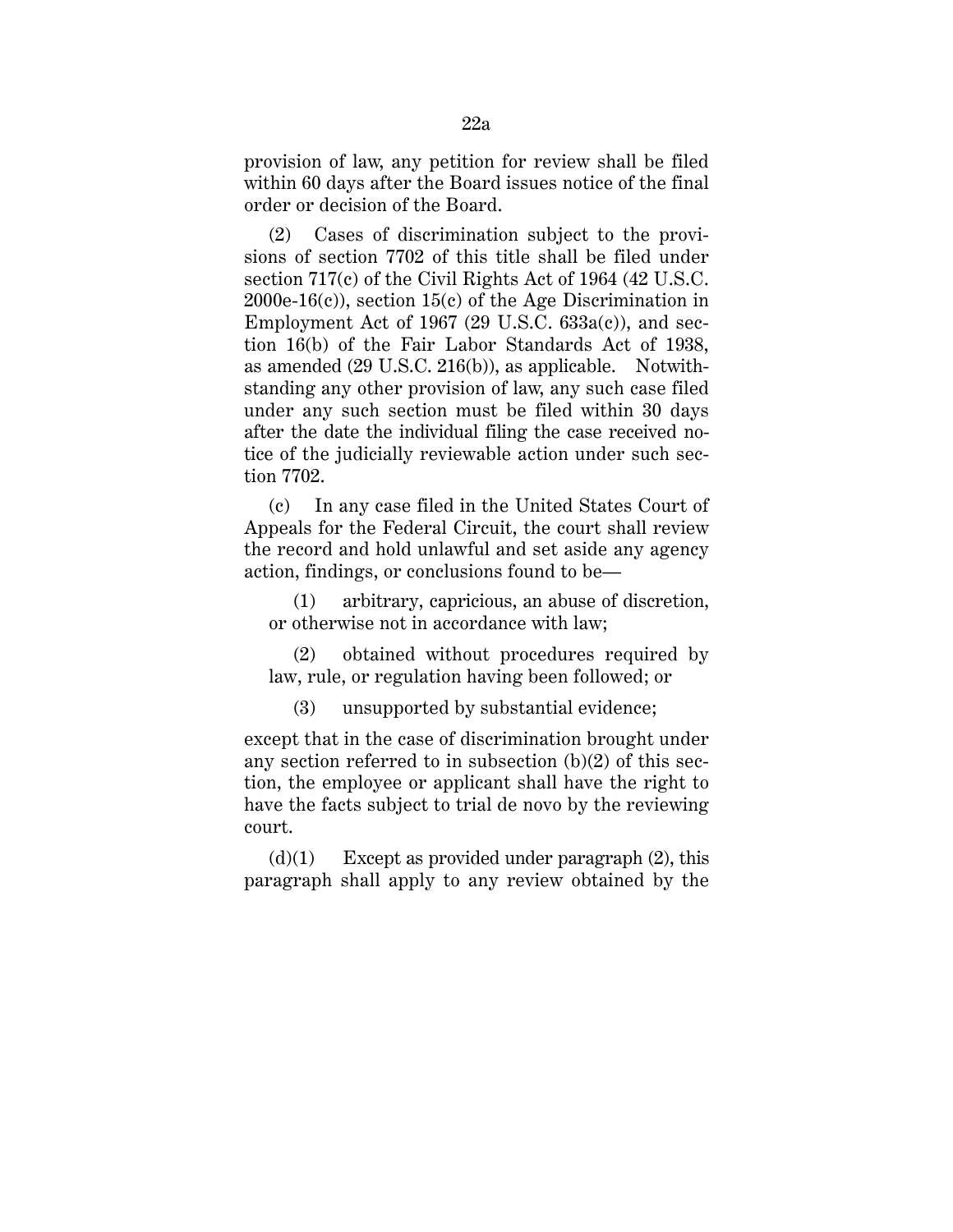Director of the Office of Personnel Management. The Director may obtain review of any final order or decision of the Board by filing, within 60 days after the Board issues notice of the final order or decision of the Board, a petition for judicial review in the United States Court of Appeals for the Federal Circuit if the Director determines, in the discretion of the Director, that the Board erred in interpreting a civil service law, rule, or regulation affecting personnel management and that the Board's decision will have a substantial impact on a civil service law, rule, regulation, or policy directive. If the Director did not intervene in a matter before the Board, the Director may not petition for review of a Board decision under this section unless the Director first petitions the Board for a reconsideration of its decision, and such petition is denied. In addition to the named respondent, the Board and all other parties to the proceedings before the Board shall have the right to appear in the proceeding before the Court of Appeals. The granting of the petition for judicial review shall be at the discretion of the Court of Appeals.

(2) During the 2-year period beginning on the effective date of the Whistleblower Protection Enhancement Act of 2012, this paragraph shall apply to any review obtained by the Director of the Office of Personnel Management that raises no challenge to the Board's disposition of allegations of a prohibited personnel practice described in section 2302(b) other than practices described in section  $2302(b)(8)$ , or  $2302(b)(9)(A)(i)$ , (B), (C), or (D). The Director may obtain review of any final order or decision of the Board by filing, within 60 days after the Board issues notice of the final order or decision of the Board, a petition for judicial review in the United States Court of Appeals for the Federal Circuit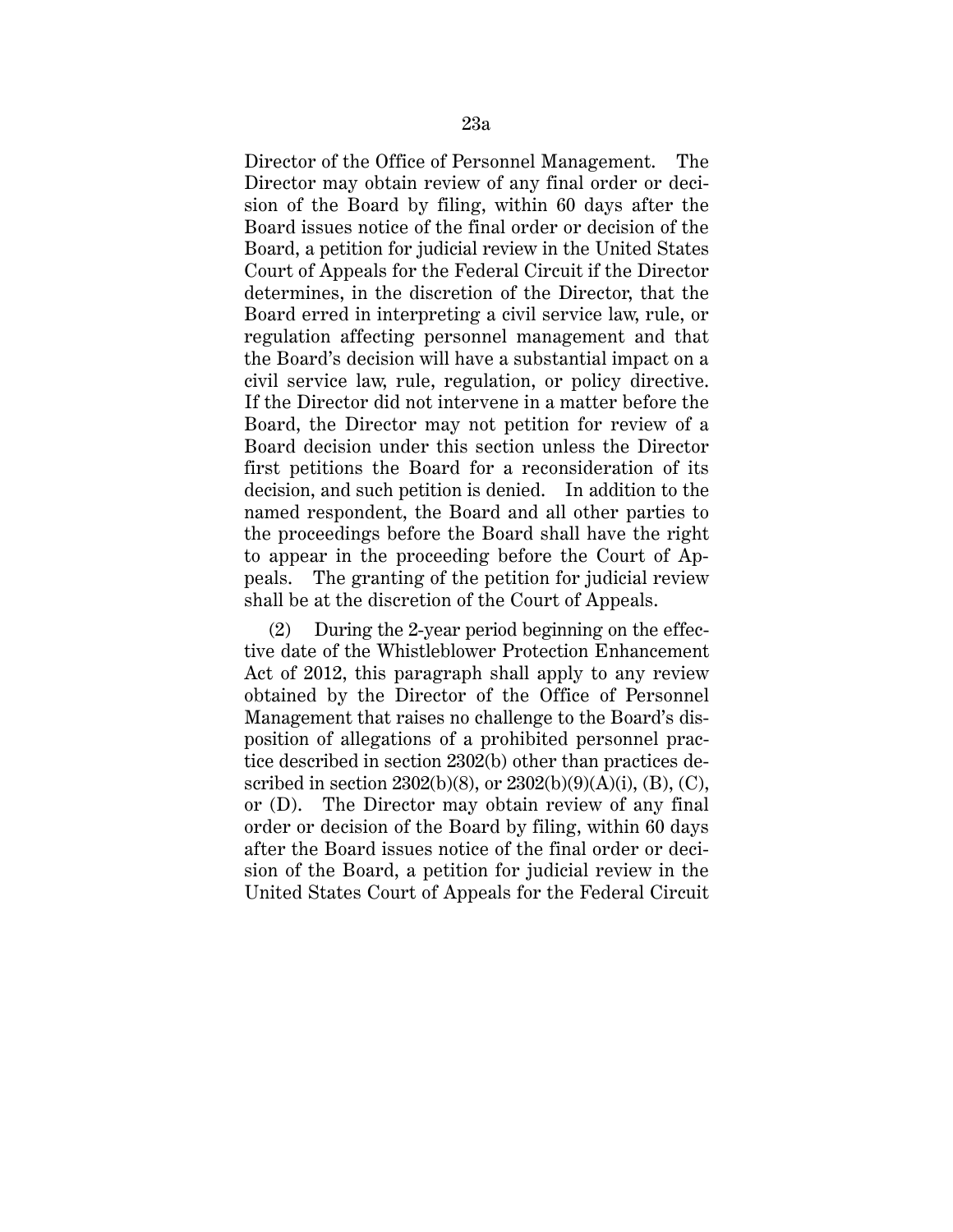or any court of appeals of competent jurisdiction if the Director determines, in the discretion of the Director, that the Board erred in interpreting a civil service law, rule, or regulation affecting personnel management and that the Board's decision will have a substantial impact on a civil service law, rule, regulation, or policy directive. If the Director did not intervene in a matter before the Board, the Director may not petition for review of a Board decision under this section unless the Director first petitions the Board for a reconsideration of its decision, and such petition is denied. In addition to the named respondent, the Board and all other parties to the proceedings before the Board shall have the right to appear in the proceeding before the court of appeals. The granting of the petition for judicial review shall be at the discretion of the court of appeals.

### 8. 29 U.S.C. 633a provides in pertinent part:

# **Nondiscrimination on account of age in Federal Government employment**

\* \* \* \* \*

## **(c) Civil actions; jurisdiction; relief**

Any person aggrieved may bring a civil action in any Federal district court of competent jurisdiction for such legal or equitable relief as will effectuate the purposes of this chapter.

# **(d) Notice to Commission; time of notice; Commission notification of prospective defendants; Commission elimination of unlawful practices**

When the individual has not filed a complaint concerning age discrimination with the Commission, no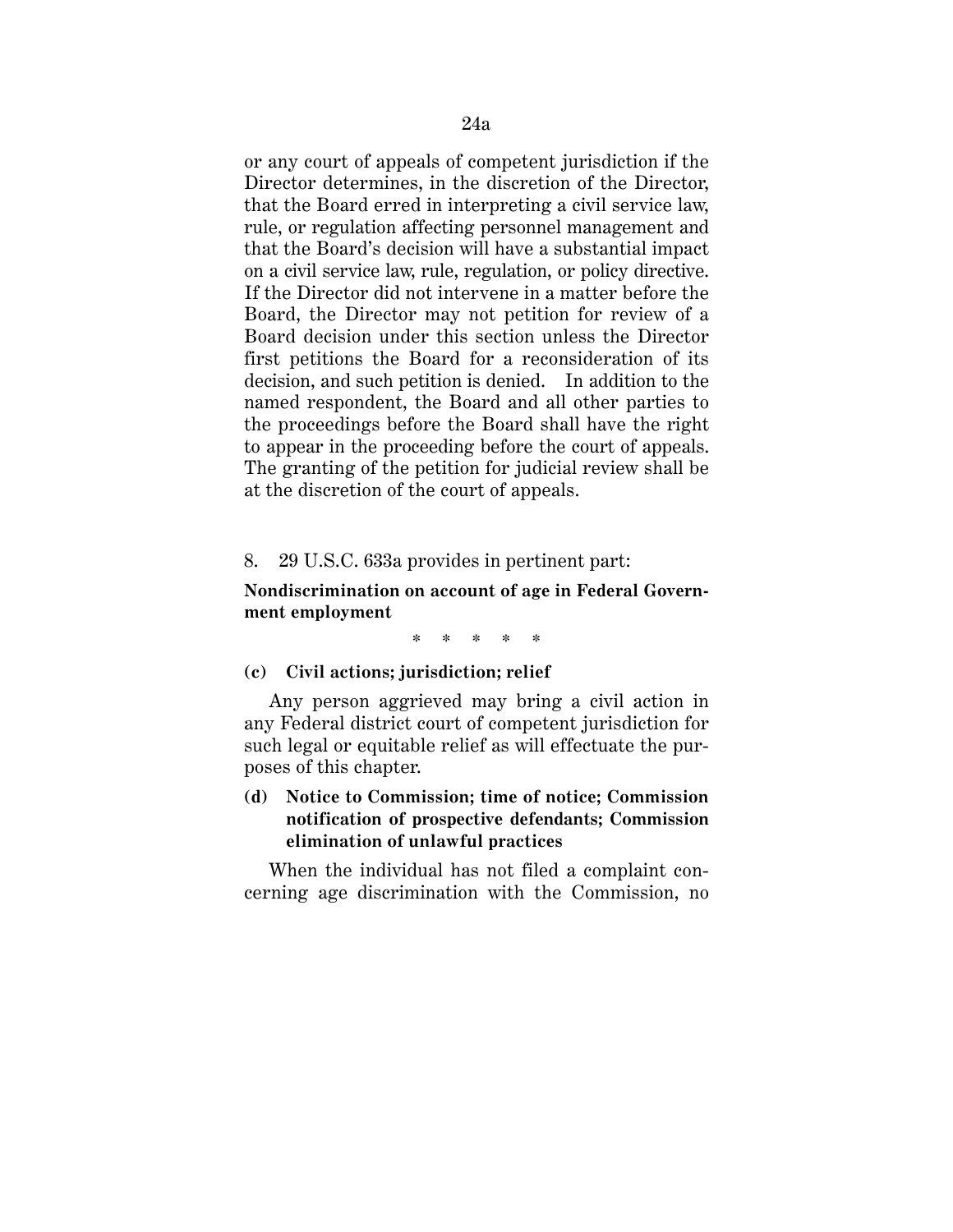civil action may be commenced by any individual under this section until the individual has given the Commission not less than thirty days' notice of an intent to file such action. Such notice shall be filed within one hundred and eighty days after the alleged unlawful practice occurred. Upon receiving a notice of intent to sue, the Commission shall promptly notify all persons named therein as prospective defendants in the action and take any appropriate action to assure the elimination of any unlawful practice.

\* \* \* \* \*

### 9. 29 U.S.C. 794a(a)(1) provides:

#### **Remedies and attorney fees**

(a)(1) The remedies, procedures, and rights set forth in section 717 of the Civil Rights Act of 1964 (42 U.S.C. 2000e-16), including the application of sections 706(f) through 706(k) (42 U.S.C. 2000e-5(f) through  $(k)$ ) (and the application of section 706(e)(3) (42 U.S.C.  $2000e-5(e)(3)$  to claims of discrimination in compensation), shall be available, with respect to any complaint under section 791 of this title, to any employee or applicant for employment aggrieved by the final disposition of such complaint, or by the failure to take final action on such complaint. In fashioning an equitable or affirmative action remedy under such section, a court may take into account the reasonableness of the cost of any necessary work place accommodation, and the availability of alternatives therefor or other appropriate relief in order to achieve an equitable and appropriate remedy.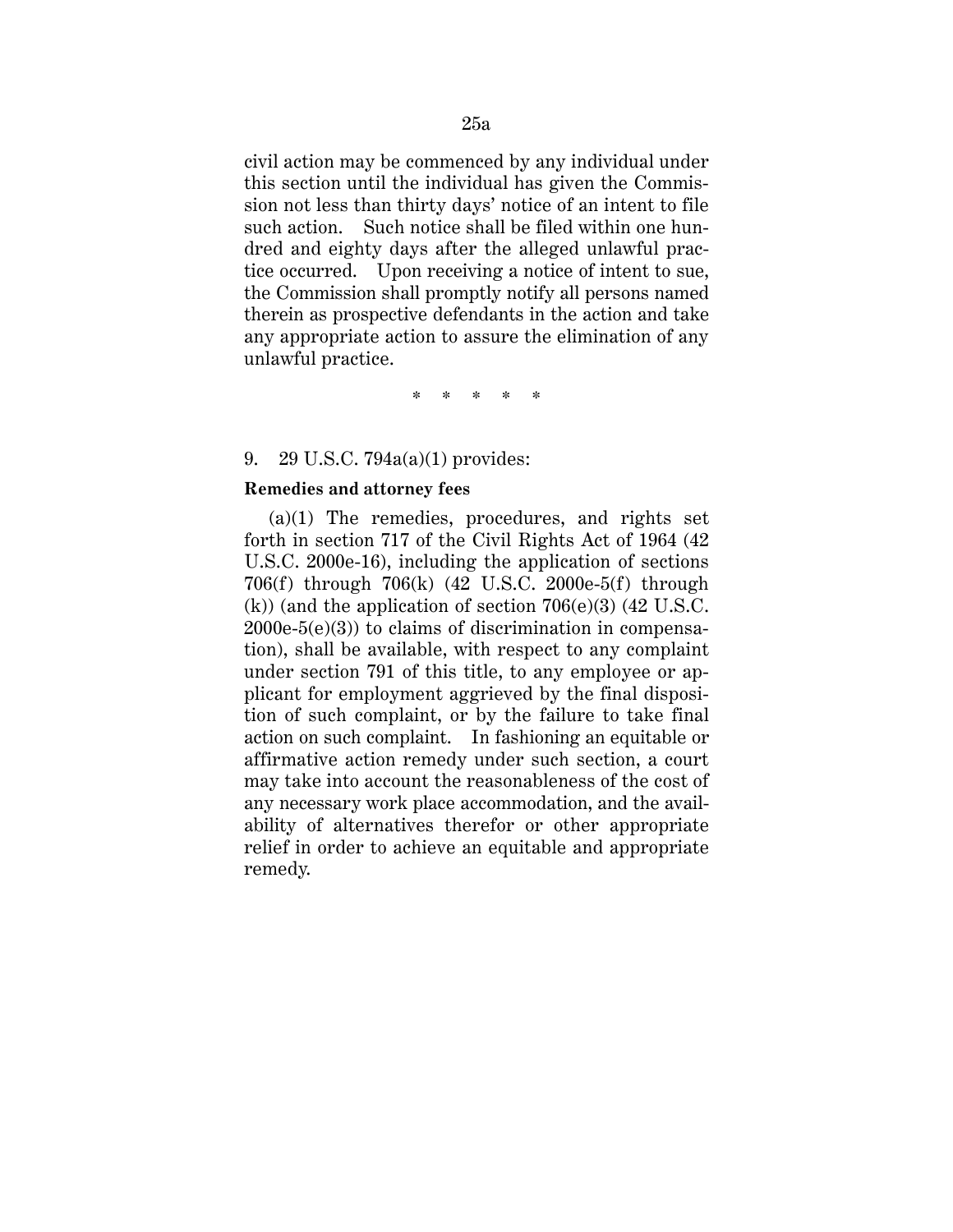## 10. 42 U.S.C. 2000e-5(f) provides:

**Enforcement provisions**

**(f) Civil action by Commission, Attorney General, or person aggrieved; preconditions; procedure; appointment of attorney; payment of fees, costs, or security; intervention; stay of Federal proceedings; action for appropriate temporary or preliminary relief pending final disposition of charge; jurisdiction and venue of United States courts; designation of judge to hear and determine case; assignment of case for hearing; expedition of case; appointment of master**

(1) If within thirty days after a charge is filed with the Commission or within thirty days after expiration of any period of reference under subsection (c) or (d) of this section, the Commission has been unable to secure from the respondent a conciliation agreement acceptable to the Commission, the Commission may bring a civil action against any respondent not a government, governmental agency, or political subdivision named in the charge. In the case of a respondent which is a government, governmental agency, or political subdivision, if the Commission has been unable to secure from the respondent a conciliation agreement acceptable to the Commission, the Commission shall take no further action and shall refer the case to the Attorney General who may bring a civil action against such respondent in the appropriate United States district court. The person or persons aggrieved shall have the right to intervene in a civil action brought by the Commission or the Attorney General in a case involving a government, governmental agency, or political subdivision. If a charge filed with the Commission pursuant to subsection (b) of this section, is dismissed by the Commission, or if within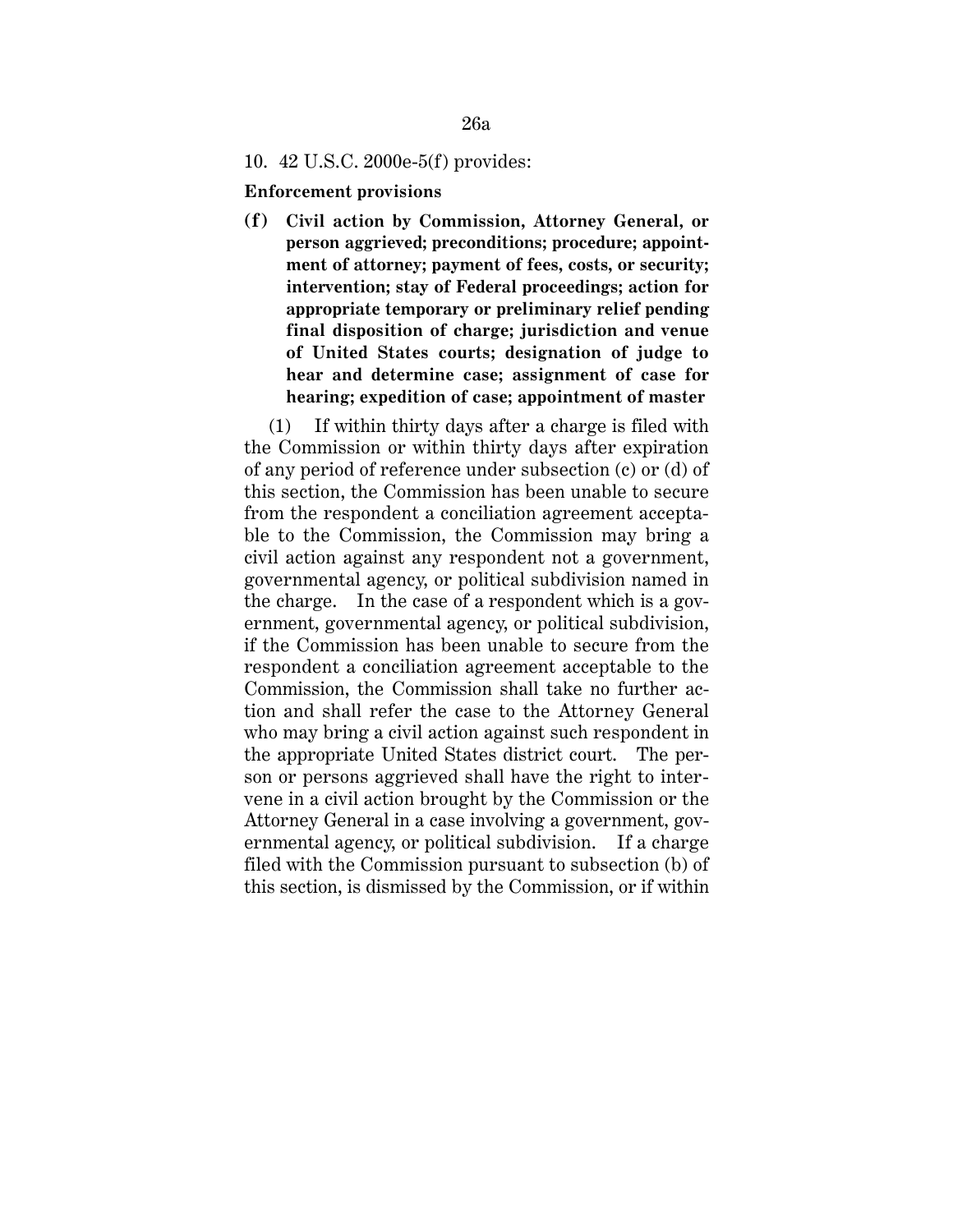one hundred and eighty days from the filing of such charge or the expiration of any period of reference under subsection (c) or (d) of this section, whichever is later, the Commission has not filed a civil action under this section or the Attorney General has not filed a civil action in a case involving a government, governmental agency, or political subdivision, or the Commission has not entered into a conciliation agreement to which the person aggrieved is a party, the Commission, or the Attorney General in a case involving a government, governmental agency, or political subdivision, shall so notify the person aggrieved and within ninety days after the giving of such notice a civil action may be brought against the respondent named in the charge (A) by the person claiming to be aggrieved or (B) if such charge was filed by a member of the Commission, by any person whom the charge alleges was aggrieved by the alleged unlawful employment practice. Upon application by the complainant and in such circumstances as the court may deem just, the court may appoint an attorney for such complainant and may authorize the commencement of the action without the payment of fees, costs, or security. Upon timely application, the court may, in its discretion, permit the Commission, or the Attorney General in a case involving a government, governmental agency, or political subdivision, to intervene in such civil action upon certification that the case is of general public importance. Upon request, the court may, in its discretion, stay further proceedings for not more than sixty days pending the termination of State or local proceedings described in subsection (c) or (d) of this section or further efforts of the Commission to obtain voluntary compliance.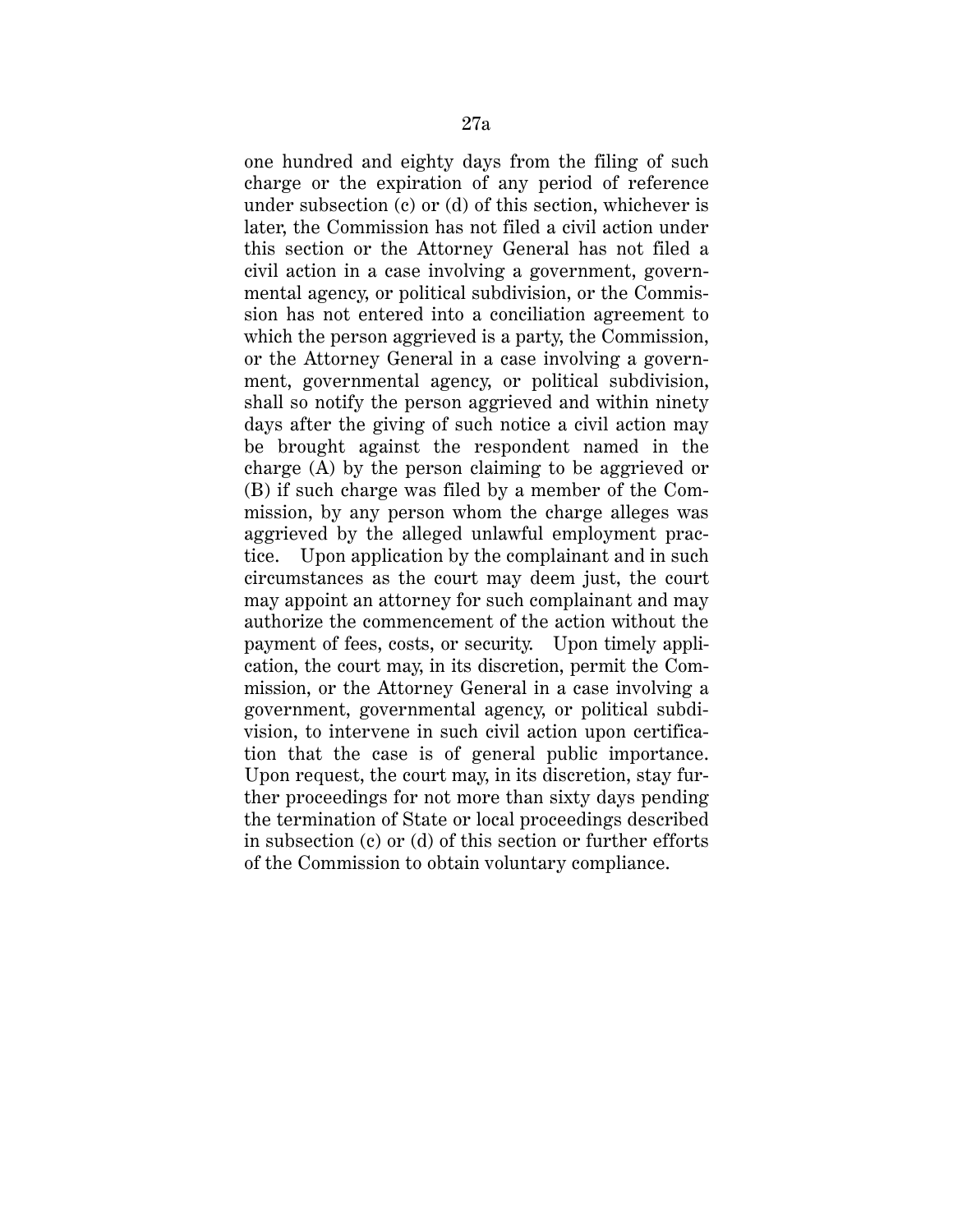(2) Whenever a charge is filed with the Commission and the Commission concludes on the basis of a preliminary investigation that prompt judicial action is necessary to carry out the purposes of this Act, the Commission, or the Attorney General in a case involving a government, governmental agency, or political subdivision, may bring an action for appropriate temporary or preliminary relief pending final disposition of such charge. Any temporary restraining order or other order granting preliminary or temporary relief shall be issued in accordance with rule 65 of the Federal Rules of Civil Procedure. It shall be the duty of a court having jurisdiction over proceedings under this section to assign cases for hearing at the earliest practicable date and to cause such cases to be in every way expedited.

(3) Each United States district court and each United States court of a place subject to the jurisdiction of the United States shall have jurisdiction of actions brought under this subchapter. Such an action may be brought in any judicial district in the State in which the unlawful employment practice is alleged to have been committed, in the judicial district in which the employment records relevant to such practice are maintained and administered, or in the judicial district in which the aggrieved person would have worked but for the alleged unlawful employment practice, but if the respondent is not found within any such district, such an action may be brought within the judicial district in which the respondent has his principal office. For purposes of sections 1404 and 1406 of title 28, the judicial district in which the respondent has his principal office shall in all cases be considered a district in which the action might have been brought.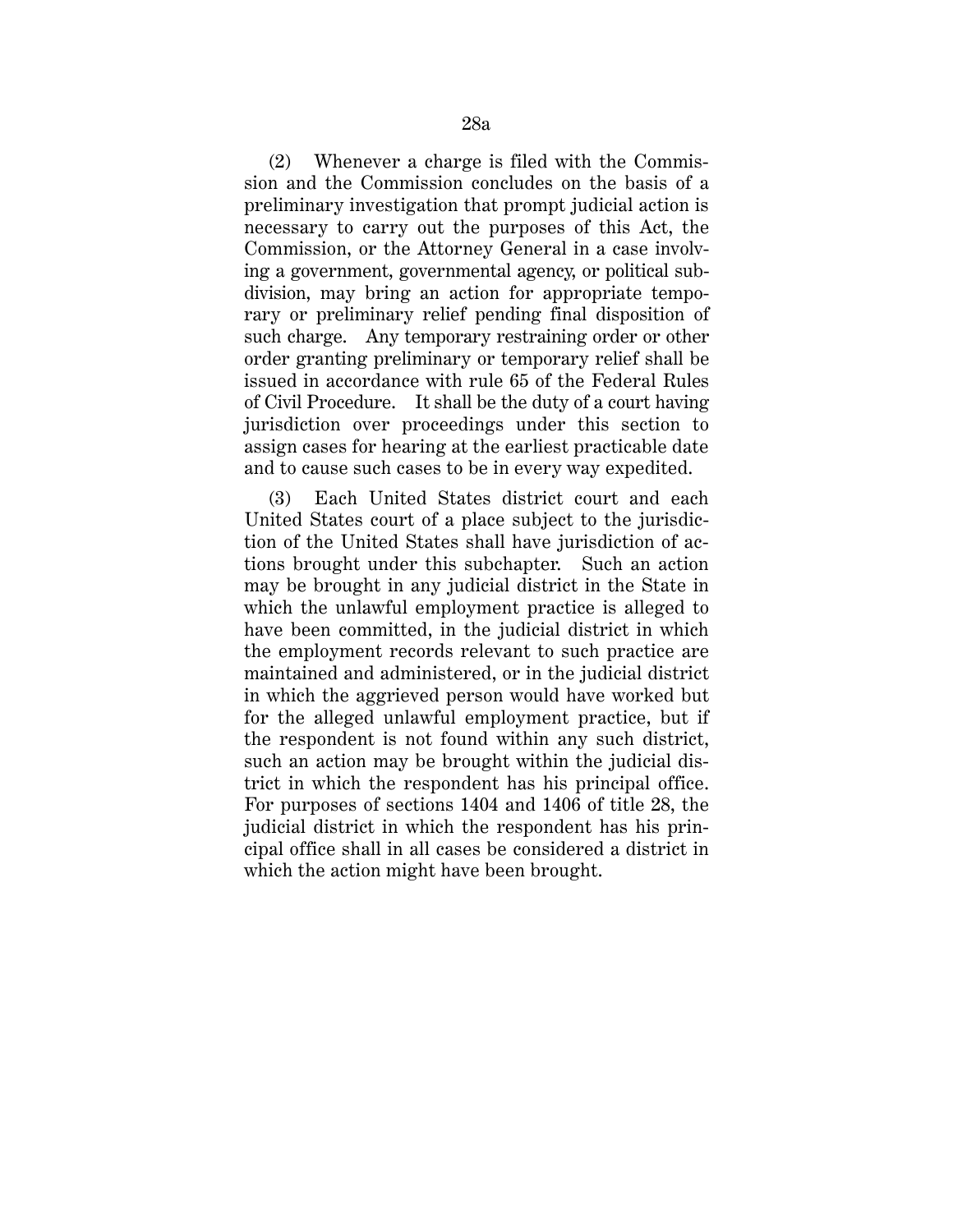(4) It shall be the duty of the chief judge of the district (or in his absence, the acting chief judge) in which the case is pending immediately to designate a judge in such district to hear and determine the case. In the event that no judge in the district is available to hear and determine the case, the chief judge of the district, or the acting chief judge, as the case may be, shall certify this fact to the chief judge of the circuit (or in his absence, the acting chief judge) who shall then designate a district or circuit judge of the circuit to hear and determine the case.

(5) It shall be the duty of the judge designated pursuant to this subsection to assign the case for hearing at the earliest practicable date and to cause the case to be in every way expedited. If such judge has not scheduled the case for trial within one hundred and twenty days after issue has been joined, that judge may appoint a master pursuant to rule 53 of the Federal Rules of Civil Procedure.

### 11. 42 U.S.C. 2000e-16(c) provides:

#### **Employment by Federal Government**

# **(c) Civil action by employee or applicant for employment for redress of grievances; time for bringing of action; head of department, agency, or unit as defendant**

Within 90 days of receipt of notice of final action taken by a department, agency, or unit referred to in subsection (a) of this section, or by the Equal Employment Opportunity Commission upon an appeal from a decision or order of such department, agency, or unit on a complaint of discrimination based on race, color,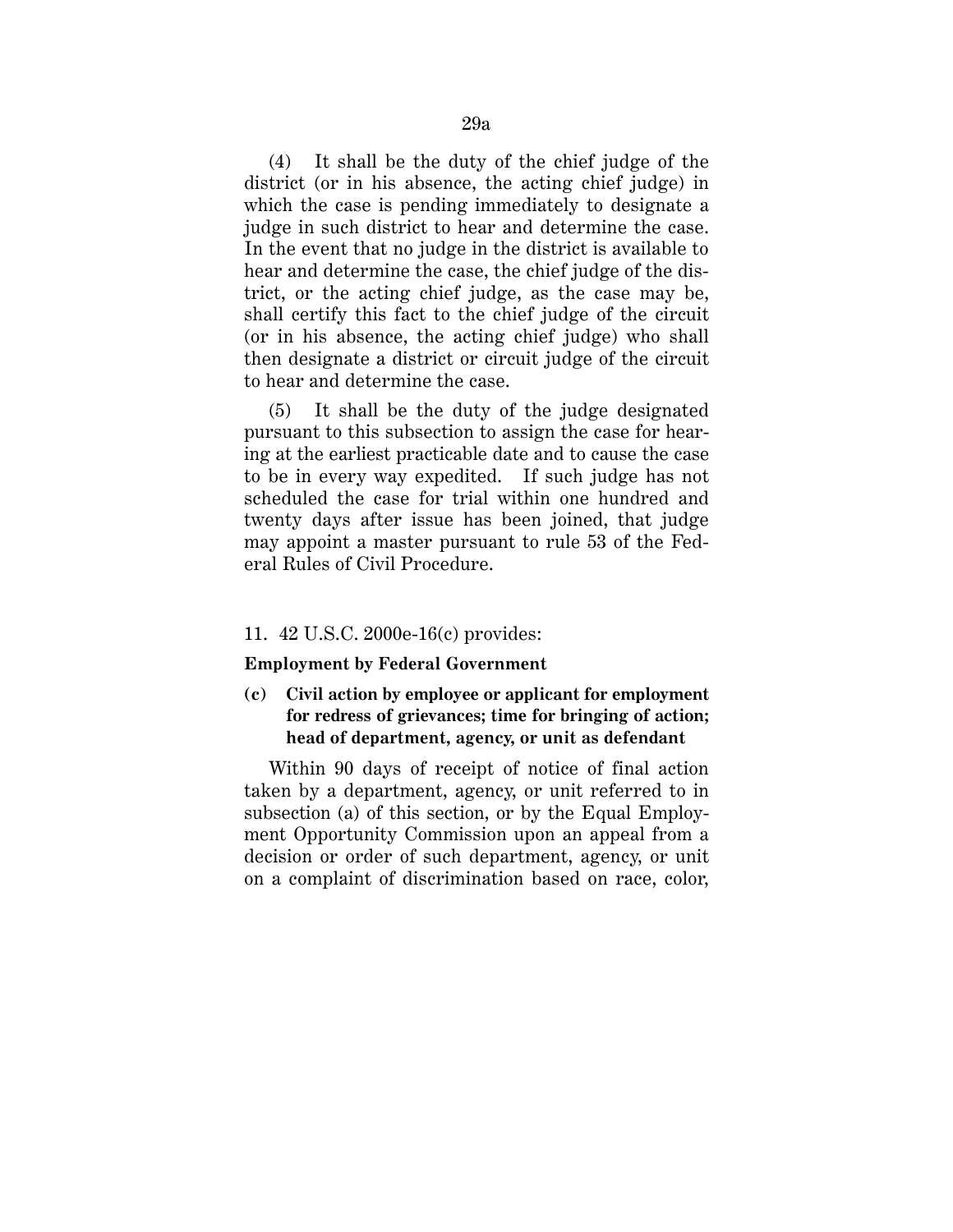religion, sex or national origin, brought pursuant to subsection (a) of this section, Executive Order 11478 or any succeeding Executive orders, or after one hundred and eighty days from the filing of the initial charge with the department, agency, or unit or with the Equal Employment Opportunity Commission on appeal from a decision or order of such department, agency, or unit until such time as final action may be taken by a department, agency, or unit, an employee or applicant for employment, if aggrieved by the final disposition of his complaint, or by the failure to take final action on his complaint, may file a civil action as provided in section 2000e-5 of this title, in which civil action the head of the department, agency, or unit, as appropriate, shall be the defendant.

12. 5 C.F.R. 1201.56 provides in pertinent part:

**Burden and degree of proof.**

\* \* \* \* \*

(b) *Burden and degree of proof—*

*\* \* \* \* \**

(2) *Appellant*. (i) The appellant has the burden of proof, by a preponderance of the evidence (as defined in § 1201.4(q)), with respect to:

(A) Issues of jurisdiction, except for cases in which the appellant asserts a violation of his right to reemployment following military duty under 38 U.S.C. 4312-4314;

\* \* \* \* \*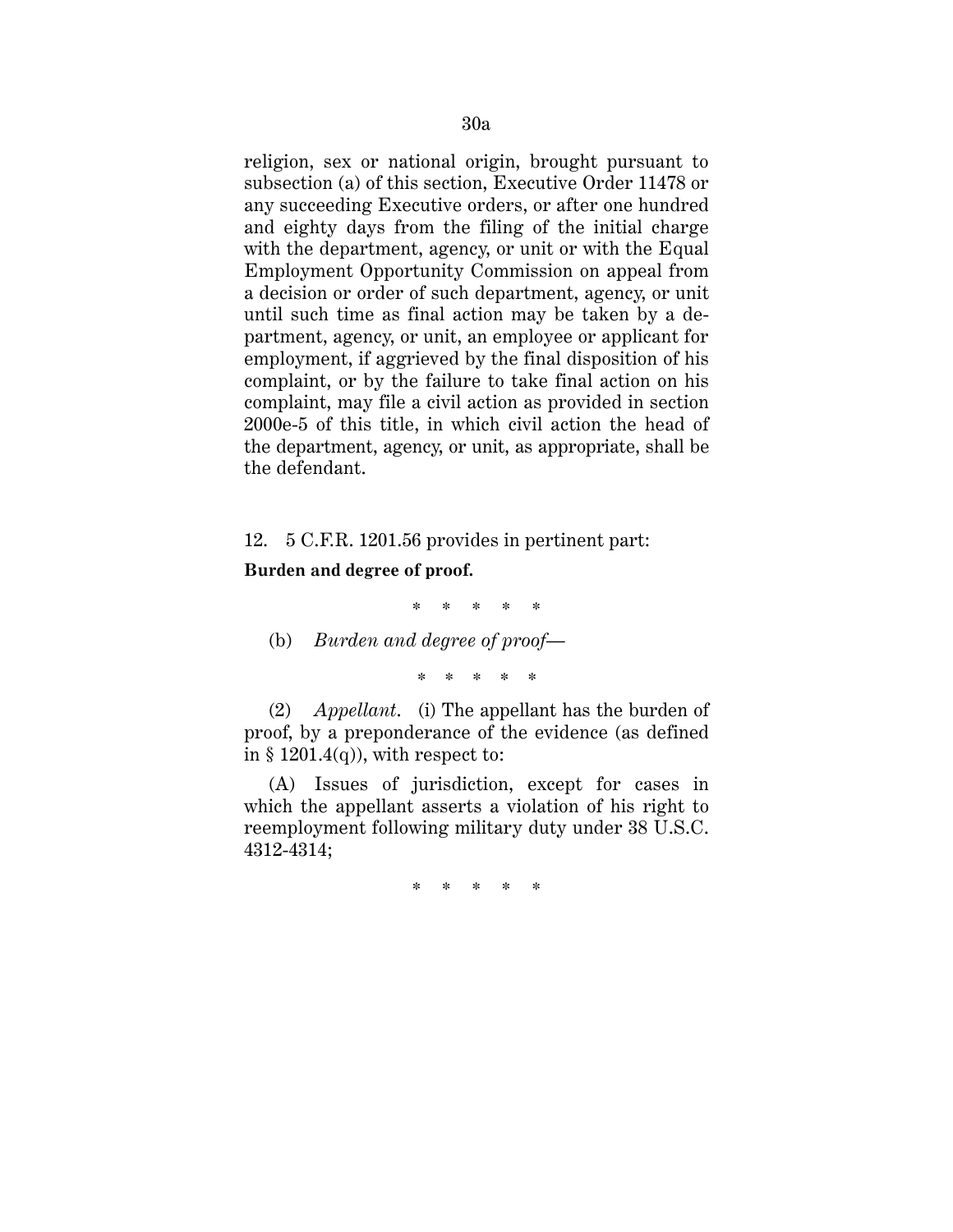## 13. 29 C.F.R. 1614.302 provides:

#### **Mixed case complaints.**

(a) *Definitions—*(1) *Mixed case complaint*. A mixed case complaint is a complaint of employment discrimination filed with a federal agency based on race, color, religion, sex, national origin, age, disability, or genetic information related to or stemming from an action that can be appealed to the Merit Systems Protection Board (MSPB). The complaint may contain only an allegation of employment discrimination or it may contain additional allegations that the MSPB has jurisdiction to address.

(2) *Mixed case appeals*. A mixed case appeal is an appeal filed with the MSPB that alleges that an appealable agency action was effected, in whole or in part, because of discrimination on the basis of race, color, religion, sex, national origin, disability, age, or genetic information.

(b) *Election*. An aggrieved person may initially file a mixed case complaint with an agency pursuant to this part or an appeal on the same matter with the MSPB pursuant to 5 CFR 1201.151, but not both. An agency shall inform every employee who is the subject of an action that is appealable to the MSPB and who has either orally or in writing raised the issue of discrimination during the processing of the action of the right to file either a mixed case complaint with the agency or to file a mixed case appeal with the MSPB. The person shall be advised that he or she may not initially file both a mixed case complaint and an appeal on the same matter and that whichever is filed first shall be considered an election to proceed in that forum. If a person files a mixed case appeal with the MSPB instead of a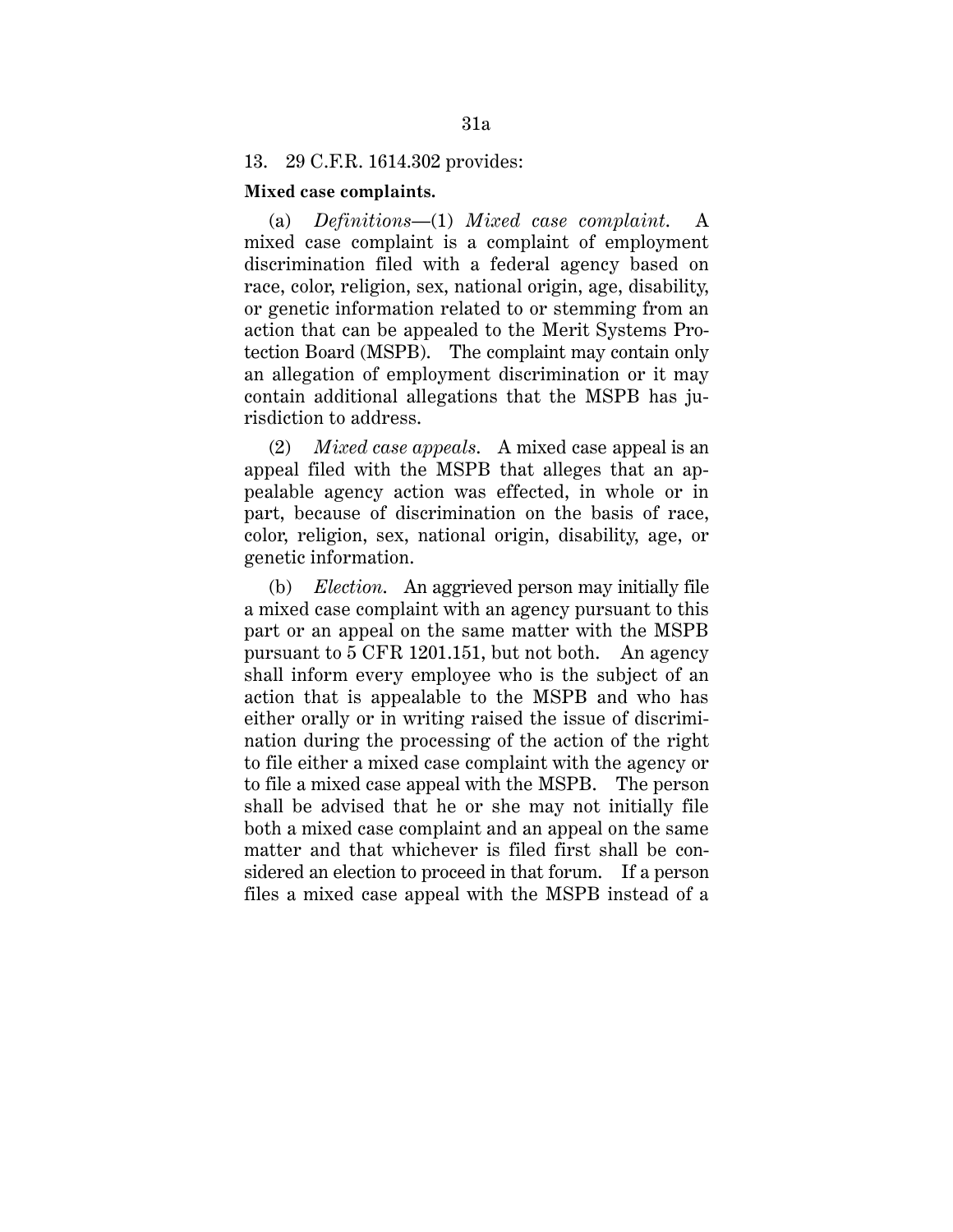mixed case complaint and the MSPB dismisses the appeal for jurisdictional reasons, the agency shall promptly notify the individual in writing of the right to contact an EEO counselor within 45 days of receipt of this notice and to file an EEO complaint, subject to § 1614.107. The date on which the person filed his or her appeal with MSPB shall be deemed to be the date of initial contact with the counselor. If a person files a timely appeal with MSPB from the agency's processing of a mixed case complaint and the MSPB dismisses it for jurisdictional reasons, the agency shall reissue a notice under § 1614.108(f) giving the individual the right to elect between a hearing before an administrative judge and an immediate final decision.

(c) *Dismissal*. (1) An agency may dismiss a mixed case complaint for the reasons contained in, and under the conditions prescribed in, § 1614.107.

(2) An agency decision to dismiss a mixed case complaint on the basis of the complainant's prior election of the MSPB procedures shall be made as follows:

(i) Where neither the agency nor the MSPB administrative judge questions the MSPB's jurisdiction over the appeal on the same matter, it shall dismiss the mixed case complaint pursuant to  $\S$  1614.107(a)(4) and shall advise the complainant that he or she must bring the allegations of discrimination contained in the rejected complaint to the attention of the MSPB, pursuant to 5 CFR 1201.155. The dismissal of such a complaint shall advise the complainant of the right to petition the EEOC to review the MSPB's final decision on the discrimination issue. A dismissal of a mixed case complaint is not appealable to the Commission except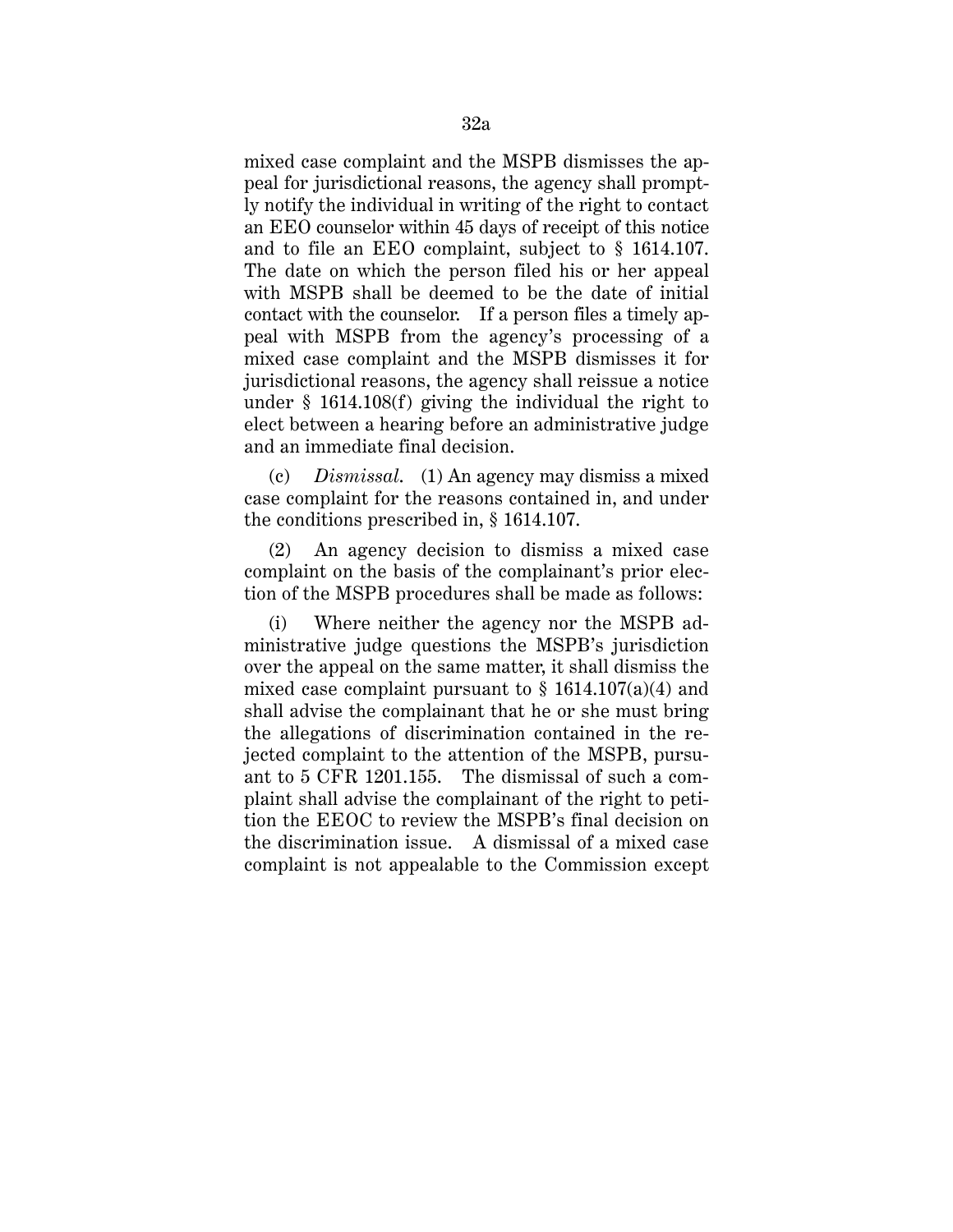where it is alleged that  $\S$  1614.107(a)(4) has been applied to a non-mixed case matter.

(ii) Where the agency or the MSPB administrative judge questions the MSPB's jurisdiction over the appeal on the same matter, the agency shall hold the mixed case complaint in abeyance until the MSPB's administrative judge rules on the jurisdictional issue, notify the complainant that it is doing so, and instruct him or her to bring the allegation of discrimination to the attention of the MSPB. During this period of time, all time limitations for processing or filing under this part will be tolled. An agency decision to hold a mixed case complaint in abeyance is not appealable to EEOC. If the MSPB's administrative judge finds that MSPB has jurisdiction over the matter, the agency shall dismiss the mixed case complaint pursuant to  $§$  1614.107(a)(4), and advise the complainant of the right to petition the EEOC to review the MSPB's final decision on the discrimination issue. If the MSPB's administrative judge finds that MSPB does not have jurisdiction over the matter, the agency shall recommence processing of the mixed case complaint as a nonmixed case EEO complaint.

(d) *Procedures for agency processing of mixed case complaints*. When a complainant elects to proceed initially under this part rather than with the MSPB, the procedures set forth in subpart A shall govern the processing of the mixed case complaint with the following exceptions:

(1) At the time the agency advises a complainant of the acceptance of a mixed case complaint, it shall also advise the complainant that: